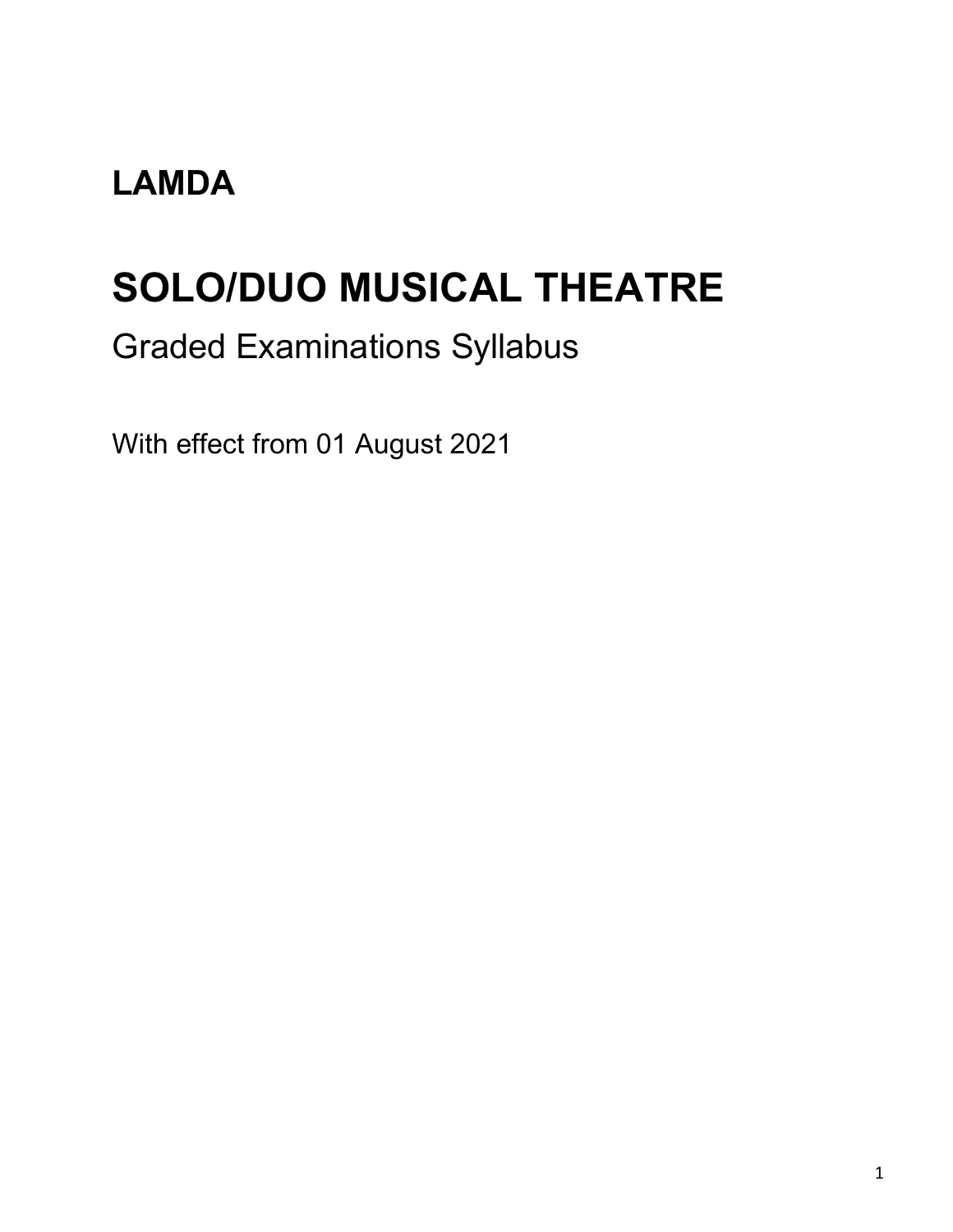### **Contents**

| <b>About LAMDA</b>                                                          | 5              |
|-----------------------------------------------------------------------------|----------------|
| <b>LAMDA Qualifications</b>                                                 | 6              |
| <b>Qualification Framework</b>                                              | 6              |
| <b>About This Syllabus Specification</b>                                    | 6              |
| <b>Structure of the Qualification</b>                                       | 6              |
| <b>LAMDA Qualification Titles Covered in This Syllabus</b><br>Specification | $\overline{7}$ |
| Reasonable Adjustments and Special Considerations                           | 8              |
| <b>Assessment and Grading</b>                                               | 8              |
| <b>Assessment Requirements</b>                                              | 8              |
| <b>Invalidation Policy</b>                                                  | 9              |
| A Note on Language                                                          | 9              |
| <b>Glossary of Terms</b>                                                    | 10             |
| <b>Support Material</b>                                                     | 10             |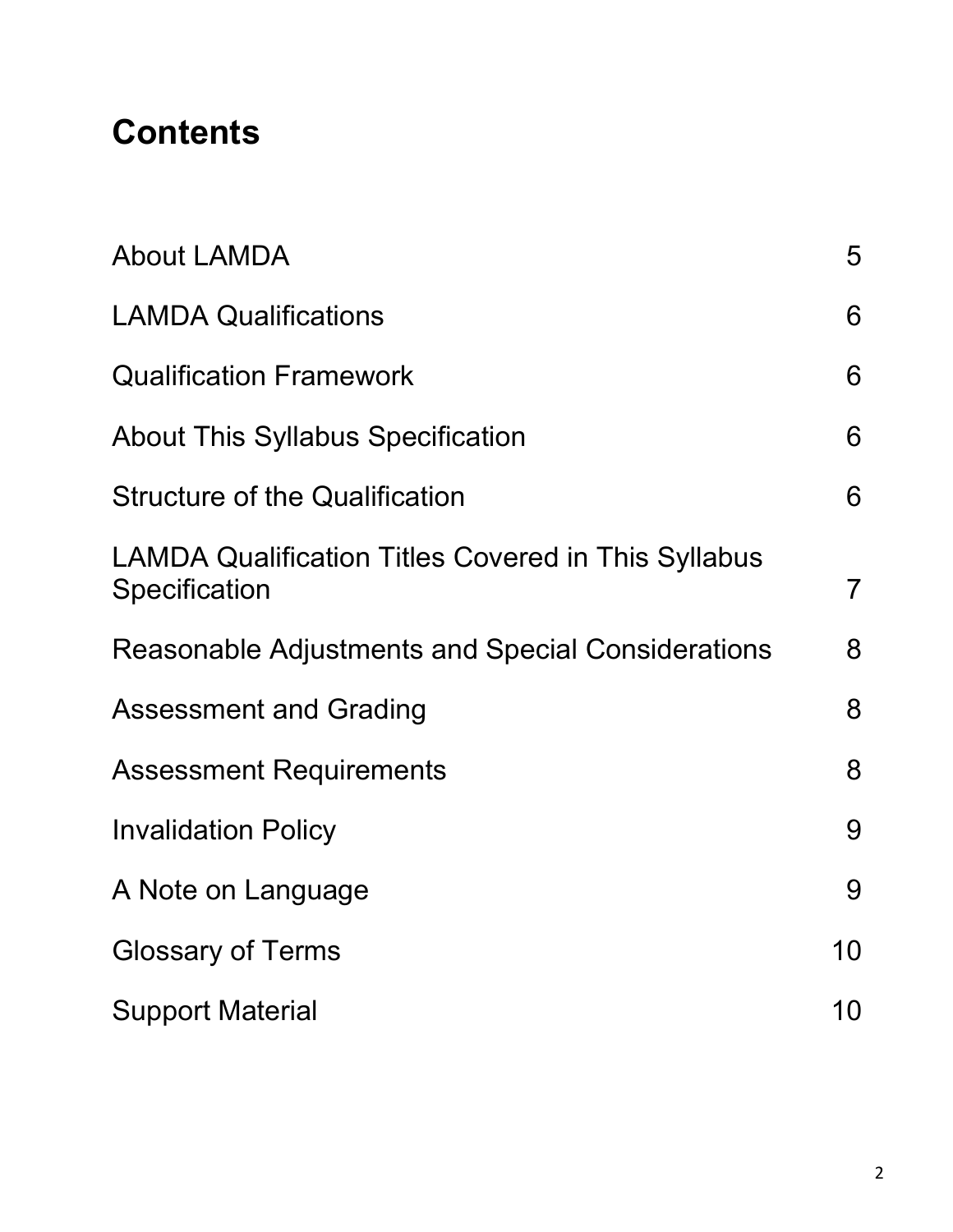#### **LAMDA Graded Examinations in Musical Theatre: Solo/Duo**

| <b>Purpose of the Qualification</b>          |    |
|----------------------------------------------|----|
| <b>Broad Objectives of the Qualification</b> | 12 |
| <b>Structure</b>                             | 13 |
| <b>Examination Regulations</b>               | 14 |
|                                              |    |
| <b>Entry Level</b>                           |    |
| <b>Level Description</b>                     | 16 |
| <b>Learning Outcomes</b>                     | 16 |
| <b>Total Time Allowance</b>                  | 16 |
| <b>Examination Content</b>                   | 17 |
| <b>Marking Scheme</b>                        | 18 |
| <b>Attainment Bands</b>                      | 18 |
| <b>Assessment and Grading Criteria</b>       | 19 |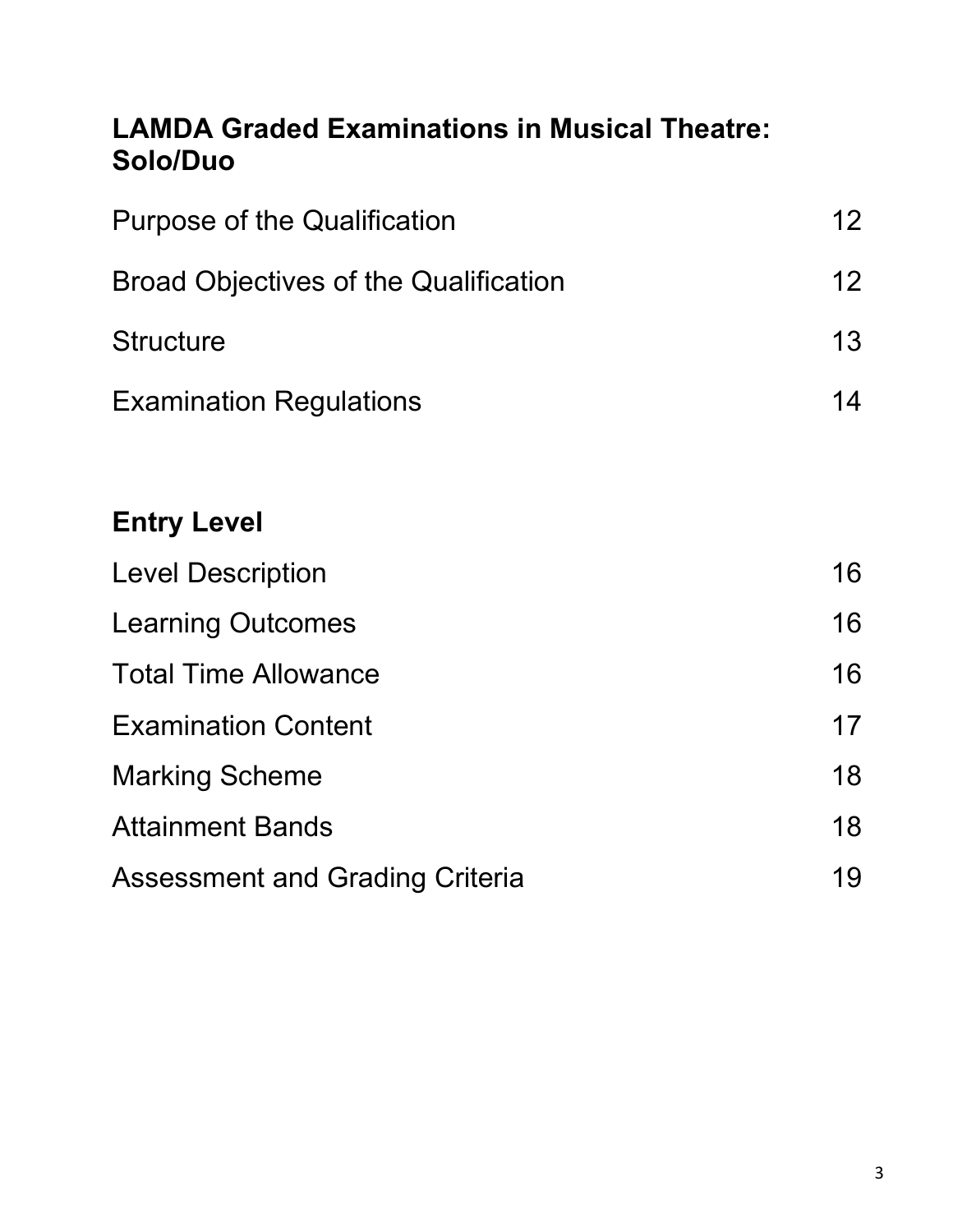### **Level 1**

| <b>Level Description</b>               | 22 |
|----------------------------------------|----|
| <b>Learning Outcomes</b>               | 23 |
| <b>Total Time Allowance</b>            | 23 |
| <b>Examination Content</b>             | 24 |
| <b>Marking Scheme</b>                  | 28 |
| <b>Attainment Bands</b>                | 28 |
| <b>Assessment and Grading Criteria</b> | 29 |

### **Level 2**

| <b>Level Description</b>               | 34 |
|----------------------------------------|----|
| <b>Learning Outcomes</b>               | 35 |
| <b>Total Time Allowance</b>            | 35 |
| <b>Examination Content</b>             | 36 |
| <b>Marking Scheme</b>                  | 42 |
| <b>Attainment Bands</b>                | 42 |
| <b>Assessment and Grading Criteria</b> | 43 |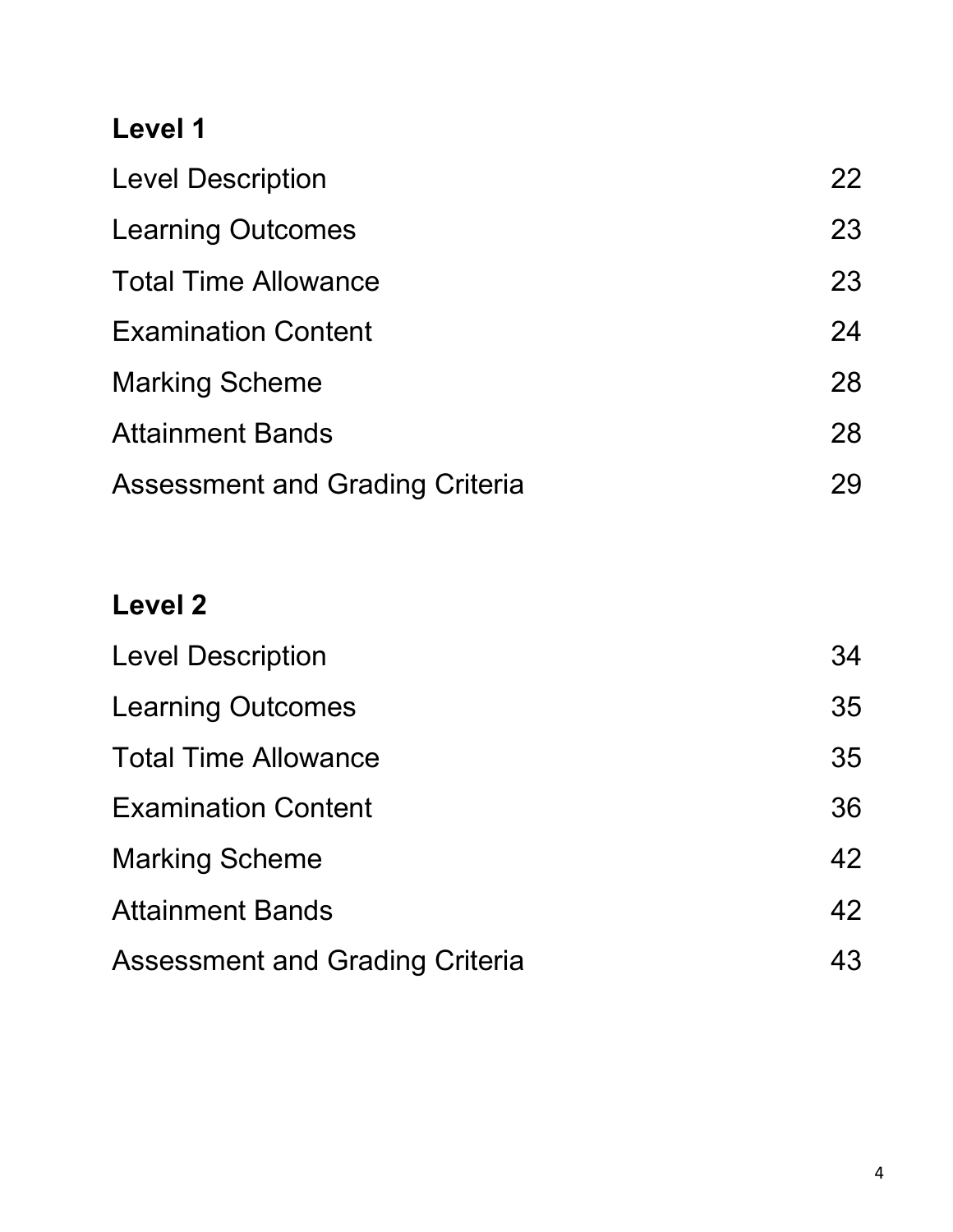#### **Level 3**

| 48 |
|----|
| 49 |
| 50 |
| 51 |
| 63 |
| 63 |
| 64 |
|    |

| <b>Glossary of Terms: Syllabus Terminology</b> | 72 |
|------------------------------------------------|----|
| <b>Glossary of Terms: Syllabus Content</b>     | 74 |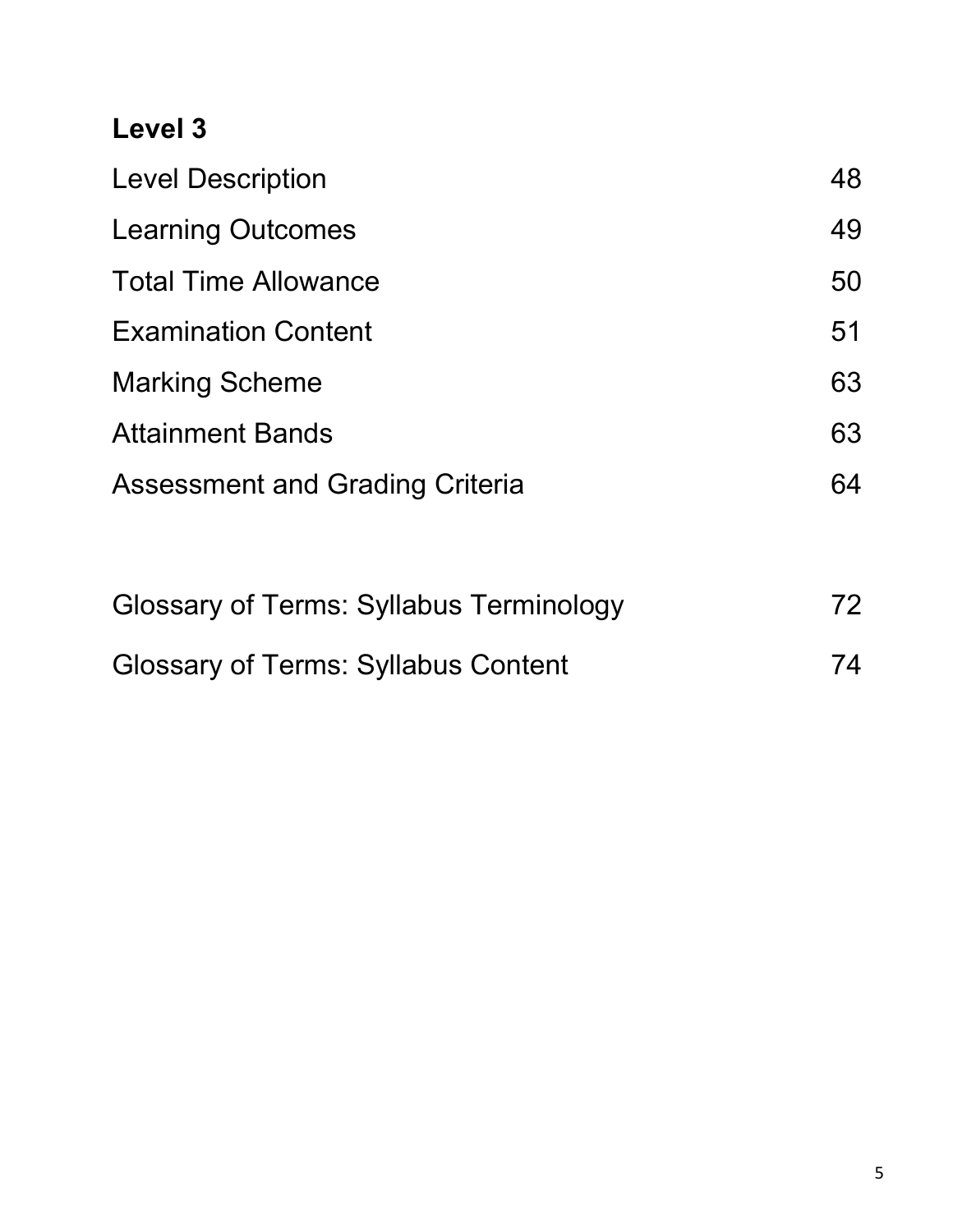# **About LAMDA**

Founded in 1861, LAMDA is the oldest drama school in the UK. We started to offer examinations in speech and drama to the public over 150 years ago. Since then we have developed an enviable reputation for excellence in the provision of

Communication and Performance examinations in the UK and we are rapidly extending our reach internationally.

The process of preparing for and succeeding in a LAMDA Examination helps Learners, whatever their ages or aspirations, to develop a broad range of skills that will serve them throughout life. Our examinations develop a Learner's ability to:

- read easily, fluently and with good understanding
- expand vocabulary to improve powers of self-expression
- improve confidence in speaking and listening
- memorise and recall information
- research and create persuasive formal presentations
- create and defend arguments
- engage in constructive informal conversation
- work both on their own and participate as a member of a team.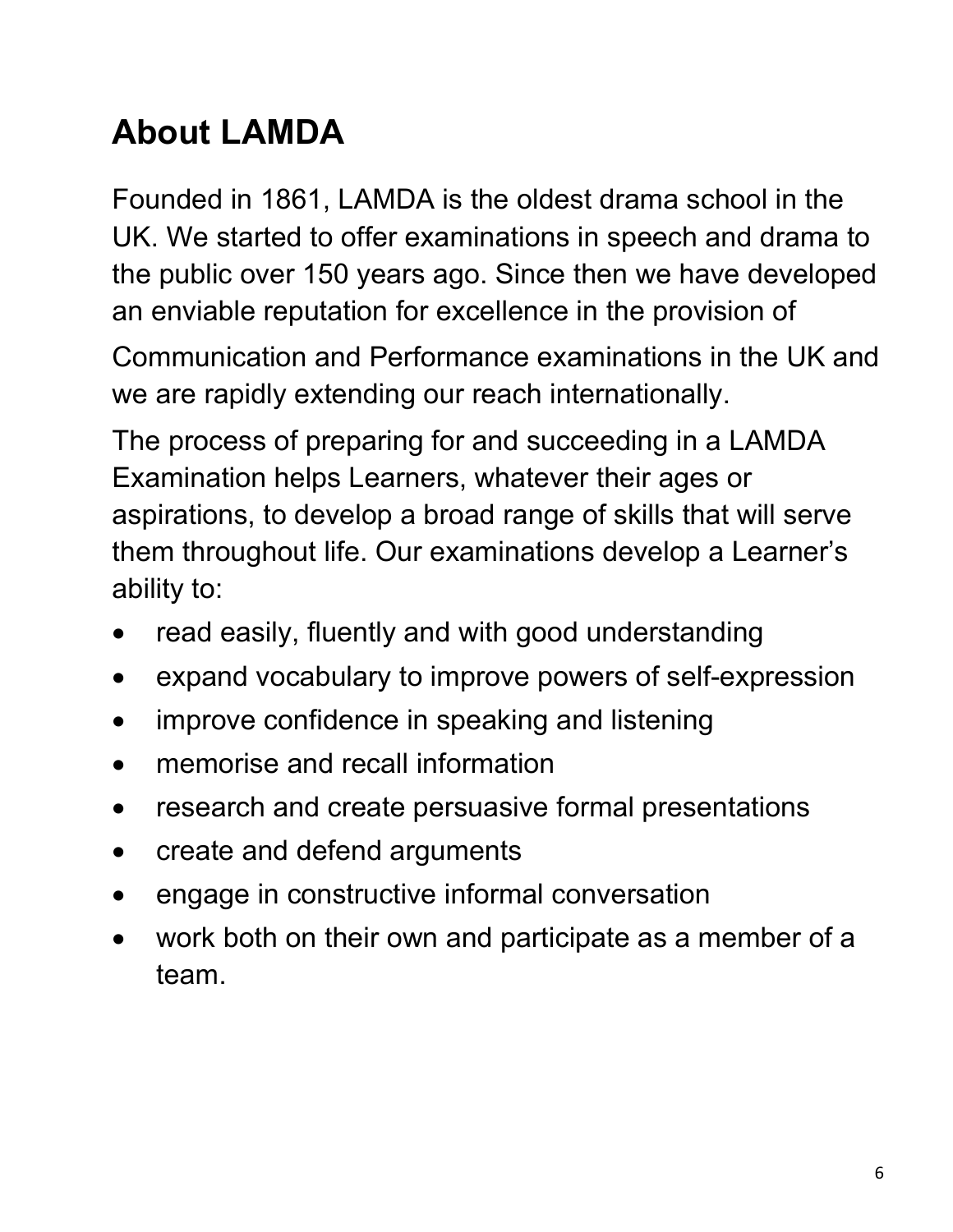No matter what direction Learners choose to follow in the future, our examinations provide the opportunity to nurture their natural abilities. These critical skills will enhance their self-confidence to engage and contribute fully, whether at school, in further education, at work or in the community. In other words, to fulfil their potential.

All our examinations are rooted in encouraging Learners of all ages to develop a love of literature, poetry and drama and thus improve standards of communication through the spoken word. This syllabus provides a wide range of opportunities to do so.

Ultimately, it is a sense of achievement that empowers the Learner. We believe that succeeding in a LAMDA Examination demonstrates not only that they have met rigorous Assessment Criteria in a particular discipline, but also that they have grown as individuals through participating in a worthwhile activity that is respected as a global standard.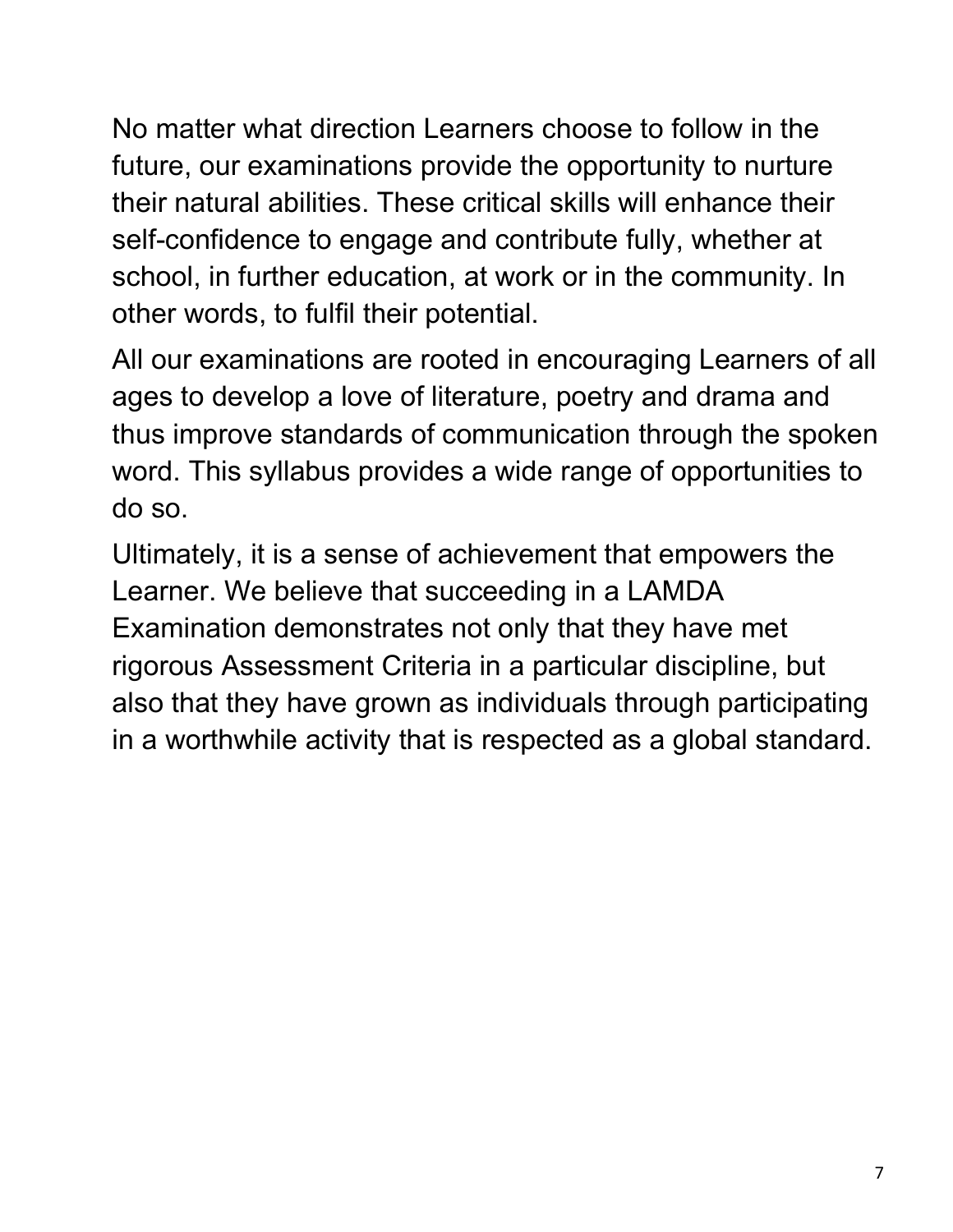# **LAMDA Qualifications**

LAMDA is recognised as an awarding organisation by the Office of Qualifications and Examinations Regulation (Ofqual) in England, Qualifications Wales (QW), and the Council for the Curriculum, Examinations and Assessment (CCEA) in Northern Ireland.

# **Qualification Framework**

The LAMDA Graded Examinations in Musical Theatre: Solo/Duo reside on the Regulated Qualifications Framework (RQF).

The RQF permits direct comparison between academic qualifications (i.e. GCSEs / A Levels) and vocational qualifications (i.e. LAMDA qualifications and others).

# **About This Syllabus Specification**

This syllabus specification outlines the specifications for LAMDA Graded Examinations in Musical Theatre: Solo/Duo. It is designed for use by Centres, Teachers, Learners, and Parents/ Guardians.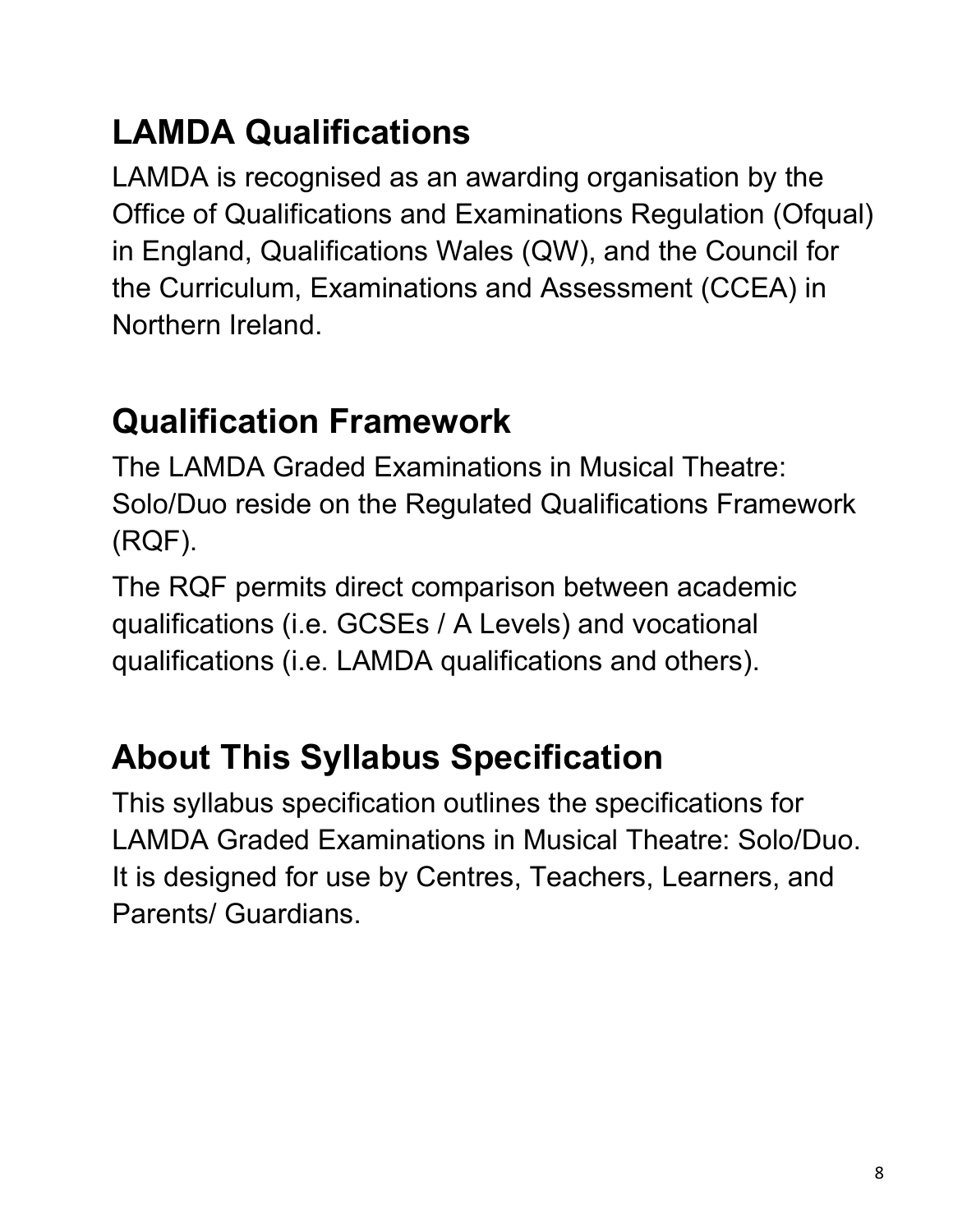# **Structure of the Qualification**

LAMDA Graded Examinations in Musical Theatre: Solo/Duo are open to all. There are no minimum or maximum age restrictions, and the choice of repertoire being presented is of the Learner's own choice.

The Qualification is available at four Levels on the RQF and each examination subject is available from Entry Level to Grade 8.

| <b>RQF</b><br><b>LEVEL</b> | <b>GRADE</b>   | <b>GUIDED</b><br><b>LEARNING</b><br><b>HOURS</b><br>(GLH) | <b>TOTAL</b><br><b>QUALIFICATION</b><br>(TQT) (HOURS) | <b>CREDIT</b><br><b>VALUE</b> |
|----------------------------|----------------|-----------------------------------------------------------|-------------------------------------------------------|-------------------------------|
| Entry<br>Level<br>(E3)     | Entry<br>Level | 20                                                        | 40                                                    | 4                             |
|                            | Grade 1        | 20                                                        | 60                                                    | 6                             |
| Level 1                    | Grade 2        | 25                                                        | 70                                                    | $\overline{7}$                |
|                            | Grade 3        | 30                                                        | 80                                                    | 8                             |
|                            | Grade 4        | 40                                                        | 100                                                   | 10                            |
| Level 2                    | Grade 5        | 50                                                        | 120                                                   | 12                            |
|                            | Grade 6        | 60                                                        | 140                                                   | 14                            |
| Level 3                    | Grade 7        | 80                                                        | 180                                                   | 18                            |
|                            | Grade 8        | 90                                                        | 240                                                   | 24                            |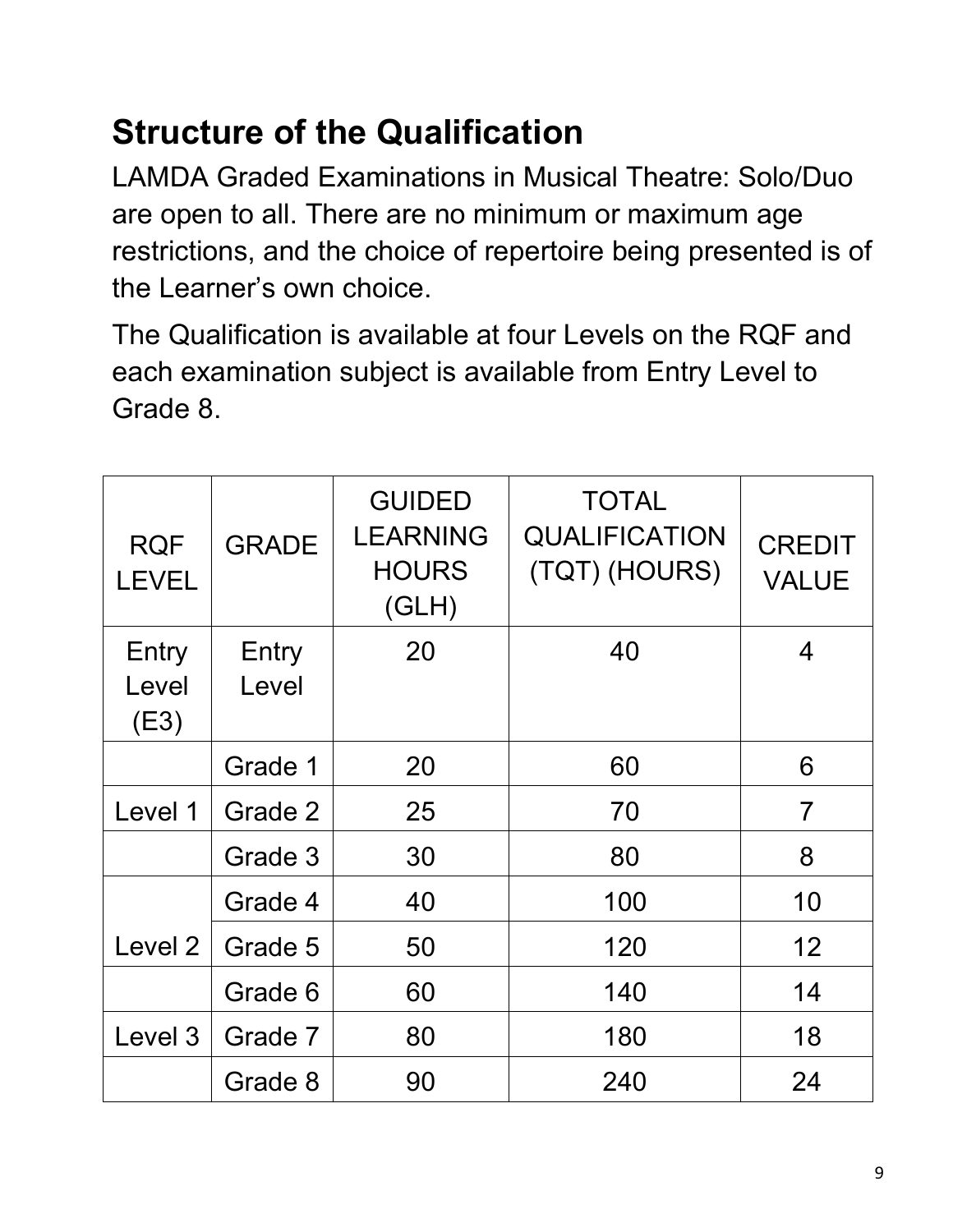### **LAMDA Qualification Titles Covered in This Syllabus Specification**

603/7369/6 LAMDA Entry Level Award in Musical Theatre

603/7385/4 LAMDA Level 1 Award in Musical Theatre (Grade 1)

603/7386/6 LAMDA Level 1 Award in Musical Theatre (Grade 2)

603/7387/8 LAMDA Level 1 Award in Musical Theatre (Grade 3)

603/7388/X LAMDA Level 2 Award in Musical Theatre (Grade 4)

603/7389/1 LAMDA Level 2 Award in Musical Theatre (Grade 5)

603/7390/8 LAMDA Level 3 Certificate in Musical Theatre (Grade 6)

603/7391/X LAMDA Level 3 Certificate in Musical Theatre (Grade 7)

603/7392/1 LAMDA Level 3 Certificate in Musical Theatre (Grade 8)

The Qualification Number (QN) is a unique identifier provided by Ofqual. The appropriate Qualification Title and Qualification Number (QN) will appear on Learners' final certification documentation.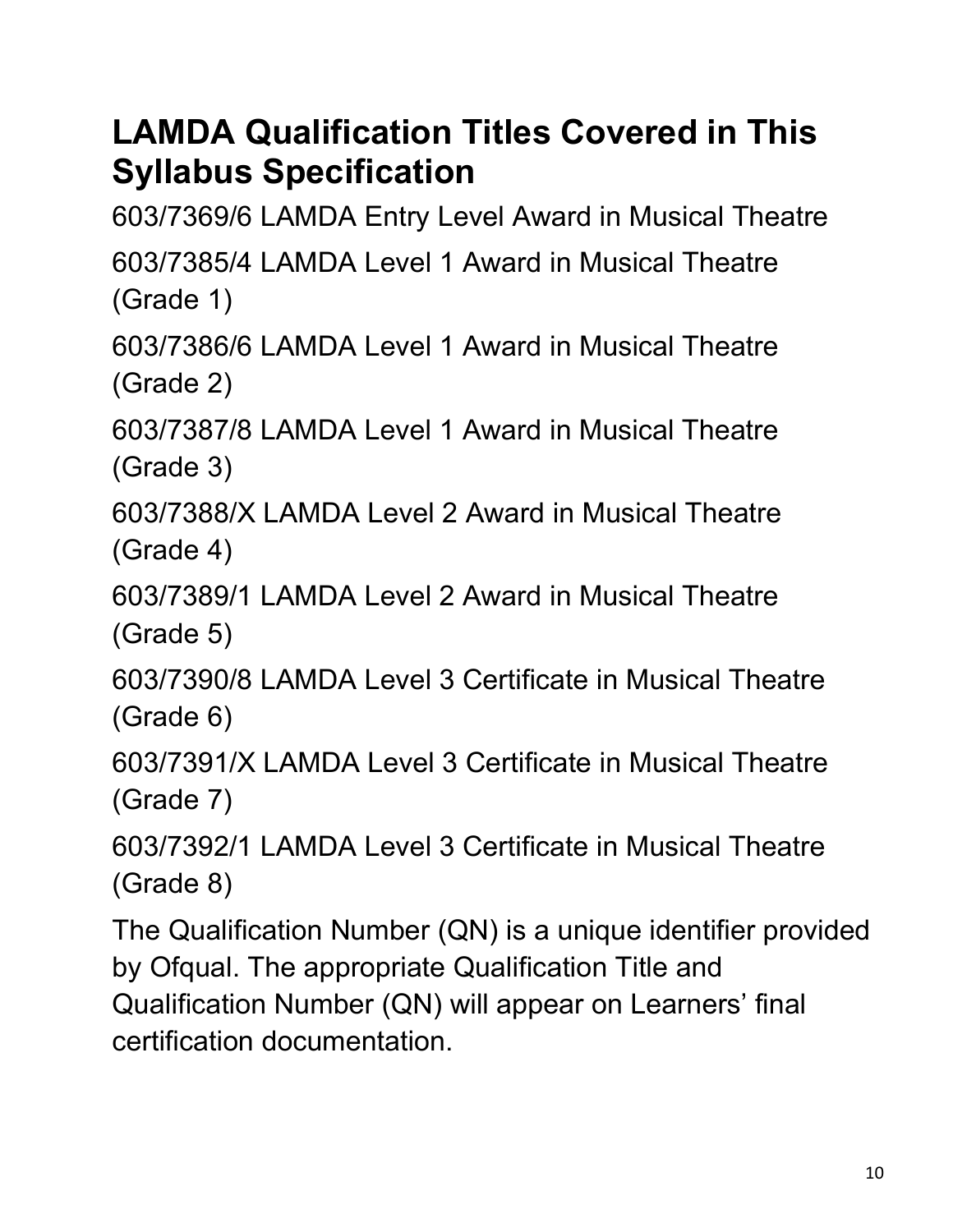### **Reasonable Adjustments and Special Considerations**

Reasonable Adjustments and Special Considerations are designed to facilitate access to qualifications for Learners who have particular requirements. Further information can be obtained from LAMDA Examinations' 'Reasonable Adjustments Policy' and 'Special Considerations Policy' documents, which are available to download from the LAMDA website:

#### www.lamda.ac.uk

### **Assessment and Grading**

The purpose of assessment is to ensure that effective learning has taken place to give Learners the opportunity to meet all the Assessment Criteria and achieve the Learning Outcomes within a Qualification and/or Unit.

All LAMDA graded Qualifications require external assessment. External assessment is a form of independent assessment where Assessment Criteria for each Qualification are set by LAMDA and marked by a LAMDA Examinations Examiner.

LAMDA Graded Examinations in Musical Theatre: Solo/Duo use practical assessment as the method for external assessment.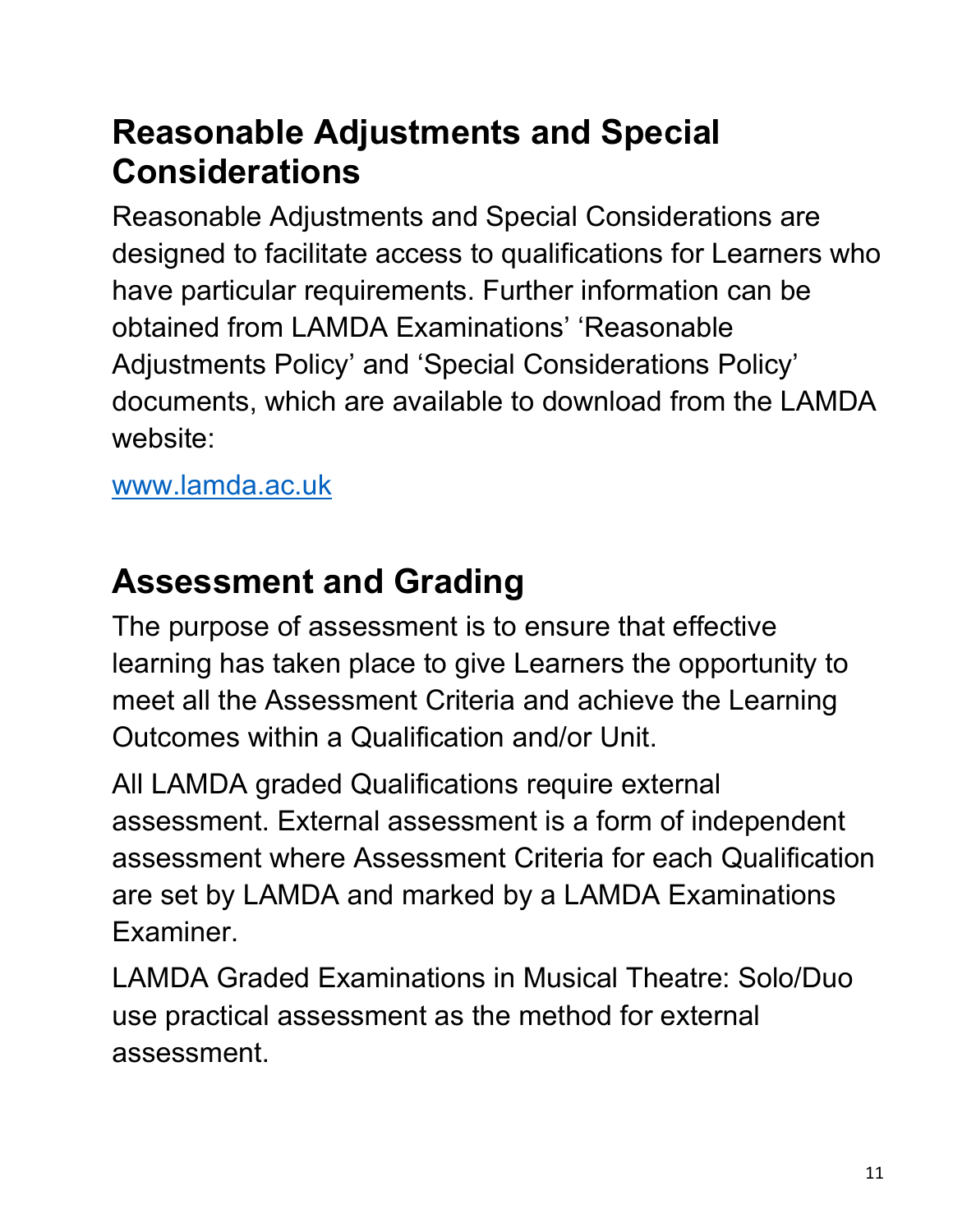# **Assessment Requirements**

All assessment for LAMDA regulated Qualifications is criterion- referenced, based on the achievement of specified Learning Outcomes and Assessment Criteria. Each Qualification and/or Unit within the Qualification has specified Assessment Criteria which are used for grading purposes. A Qualification grade can be awarded at Pass, Merit or **Distinction** 

A Pass, Merit or Distinction is awarded respectively for the achievement of all outcomes against the specified Assessment Criteria for each grading criterion detailed in the syllabus specification.

Learners who complete the external assessment but who either do not meet the minimum pass criteria mark for a Pass or fail to satisfy one or more of the stated Assessment Criteria

(irrespective of the total marks they accumulate) will be graded as a Fail.

In these circumstances the Examiner will identify the Assessment Criteria/Criterion not met in the Learner Examination Report (LER).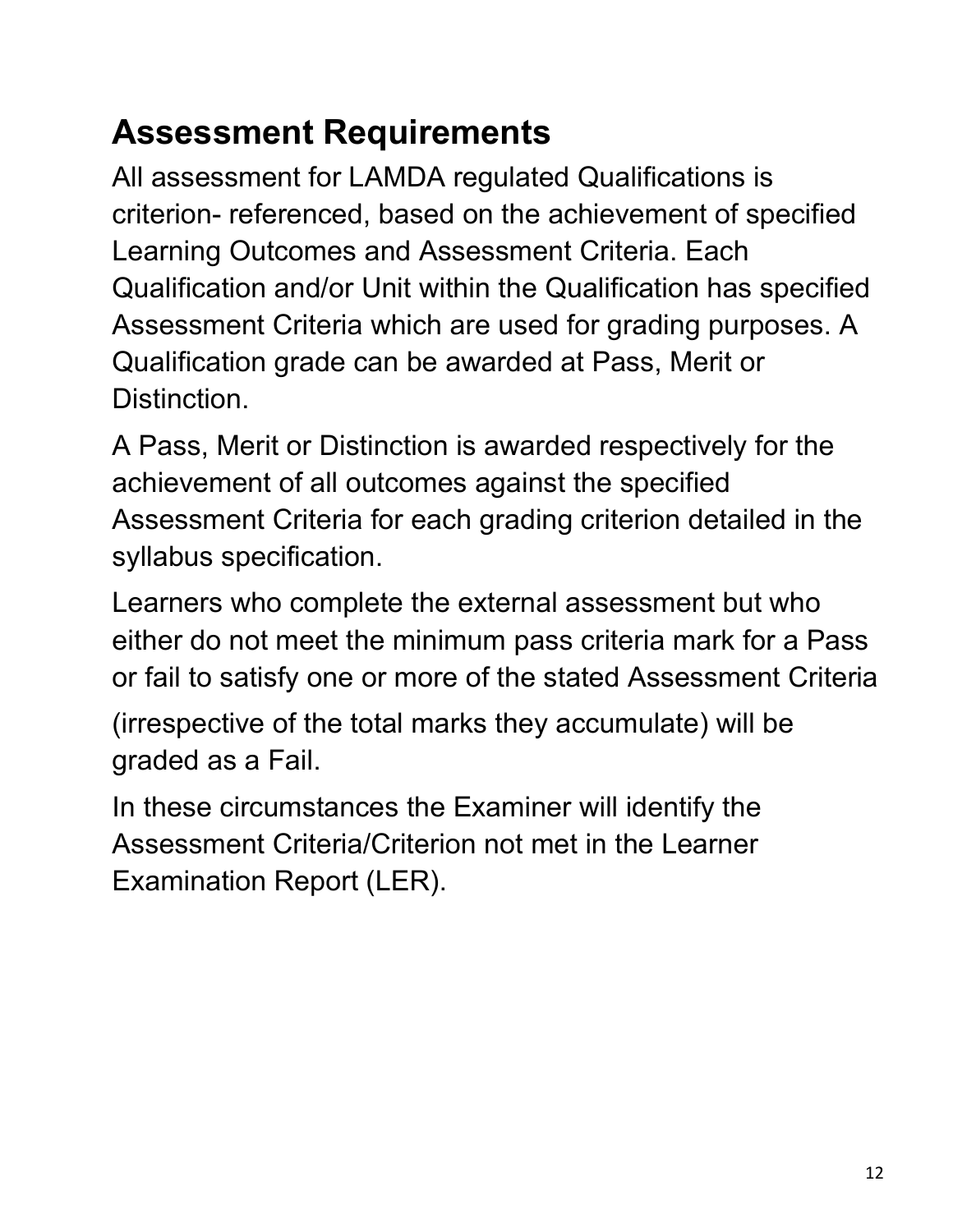# **Invalidation Policy**

LAMDA operates an Invalidation Policy for all its Qualifications.

All Learners must perform to the exact requirements as detailed in the relevant syllabus specifications. Learners who do not conform to these requirements will be referred by the Examiner to LAMDA.

The referral will be reviewed by the appropriate personnel at LAMDA who will determine whether an Invalidation exists.

For all confirmed Invalidation decisions, a letter detailing the reasons for the Invalidation, along with the Learner's Examination Report (marked Invalid), will be sent directly to the centre coordinator or the named accountable person detailed at the time of examination entry.

# **A Note on Language**

English is used and explicitly expressed in all LAMDA syllabus specifications and assessment materials for the examinations. Examinations are conducted solely in English. The language used in all syllabus specifications, assessment materials and during practical assessment is explicit, plain, and free from bias.

Whilst LAMDA offers examinations in Ireland and Wales, it does not offer examinations using Welsh (Cymraeg) or Irish (Gaeilge) languages.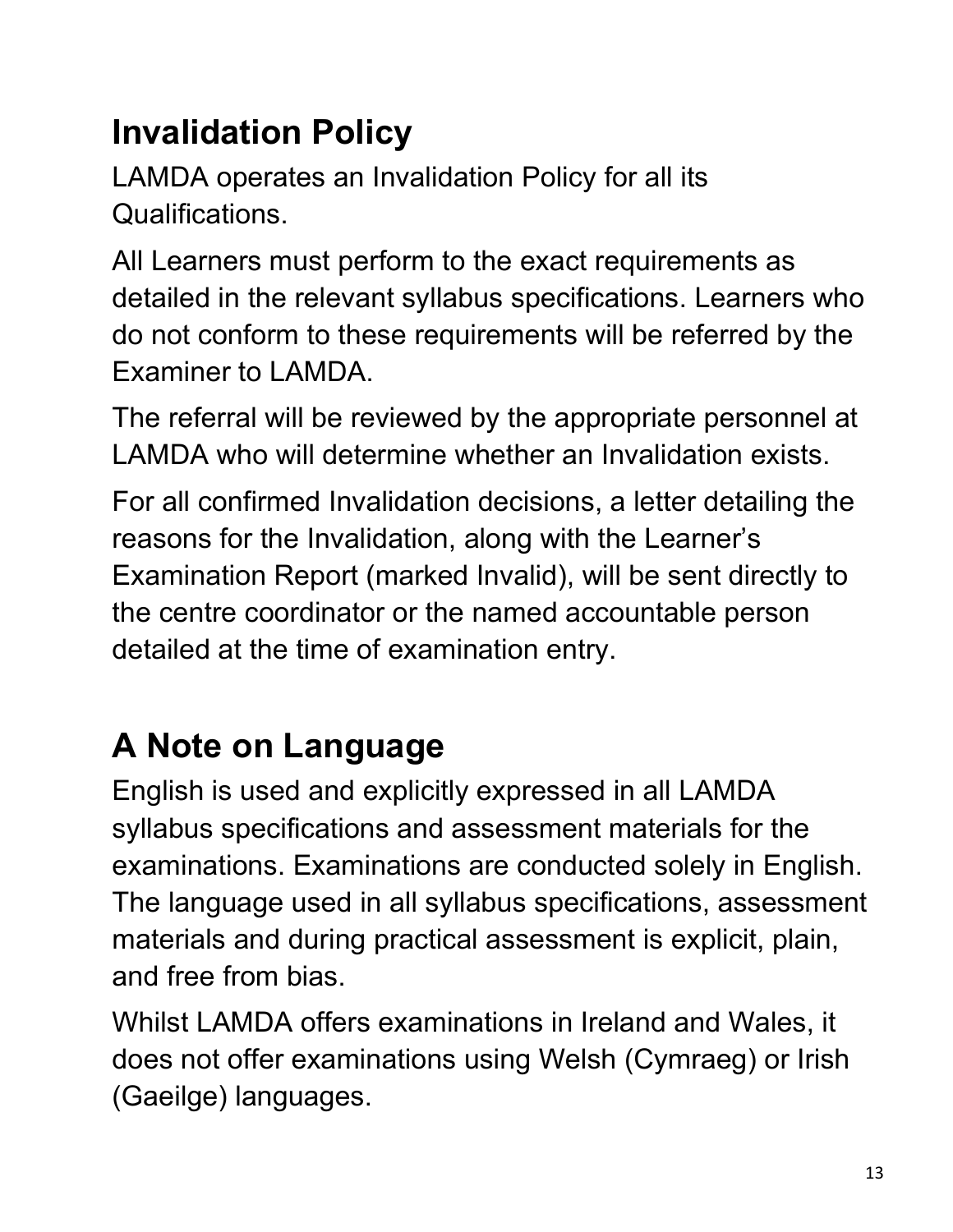There is no requirement for Learners to conform linguistically to all features of British Standard English. However, Learners' oral communication must be at a level that will not impose any difficulty of comprehension or strain on the Examiner during the assessment.

# **Glossary of Terms**

A glossary of the terminology used in this syllabus specification is available at the back of this syllabus.

# **Support Material**

LAMDA has provided additional support material to aid Centres, Teachers and Learners when preparing for the LAMDA Graded Examinations in Musical Theatre: Solo/Duo. This document is entitled 'Teacher Support Material for Graded Examinations in Musical Theatre: Solo/Duo'. It is available for free on the LAMDA website at www.lamda.ac.uk or upon request from LAMDA.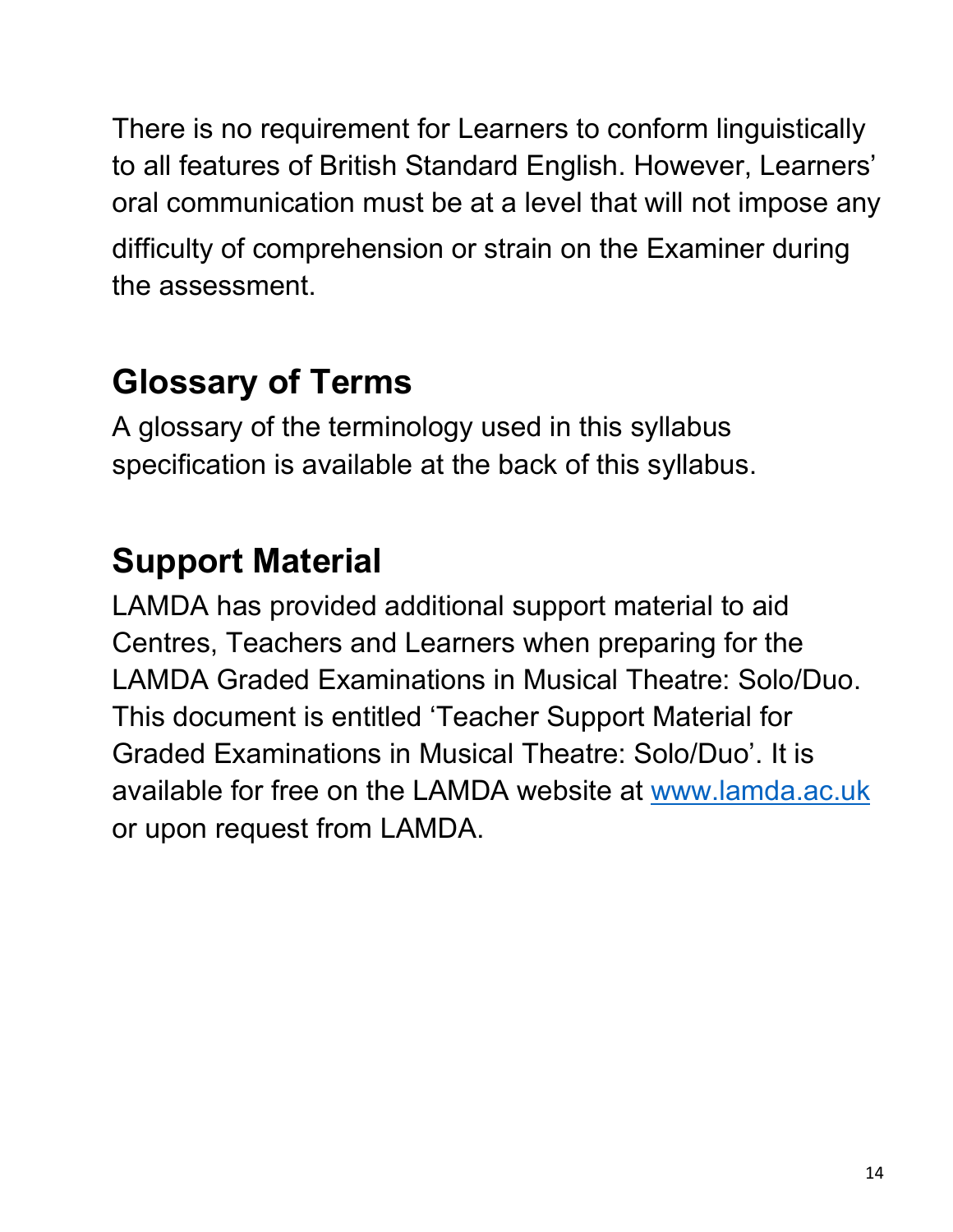# **LAMDA Graded Examinations in Musical Theatre: Solo/Duo**

### **Musical Theatre: Solo/Duo**

### **Purpose of the Qualification**

LAMDA Graded Examinations in Musical Theatre: Solo/Duo are designed to develop skills in acting through song.

Learners who prepare themselves appropriately will develop skills and knowledge in accordance with three broad objectives:

- 1. Interpretative skills
- 2. Technical skills
- 3. Knowledge of the performance process.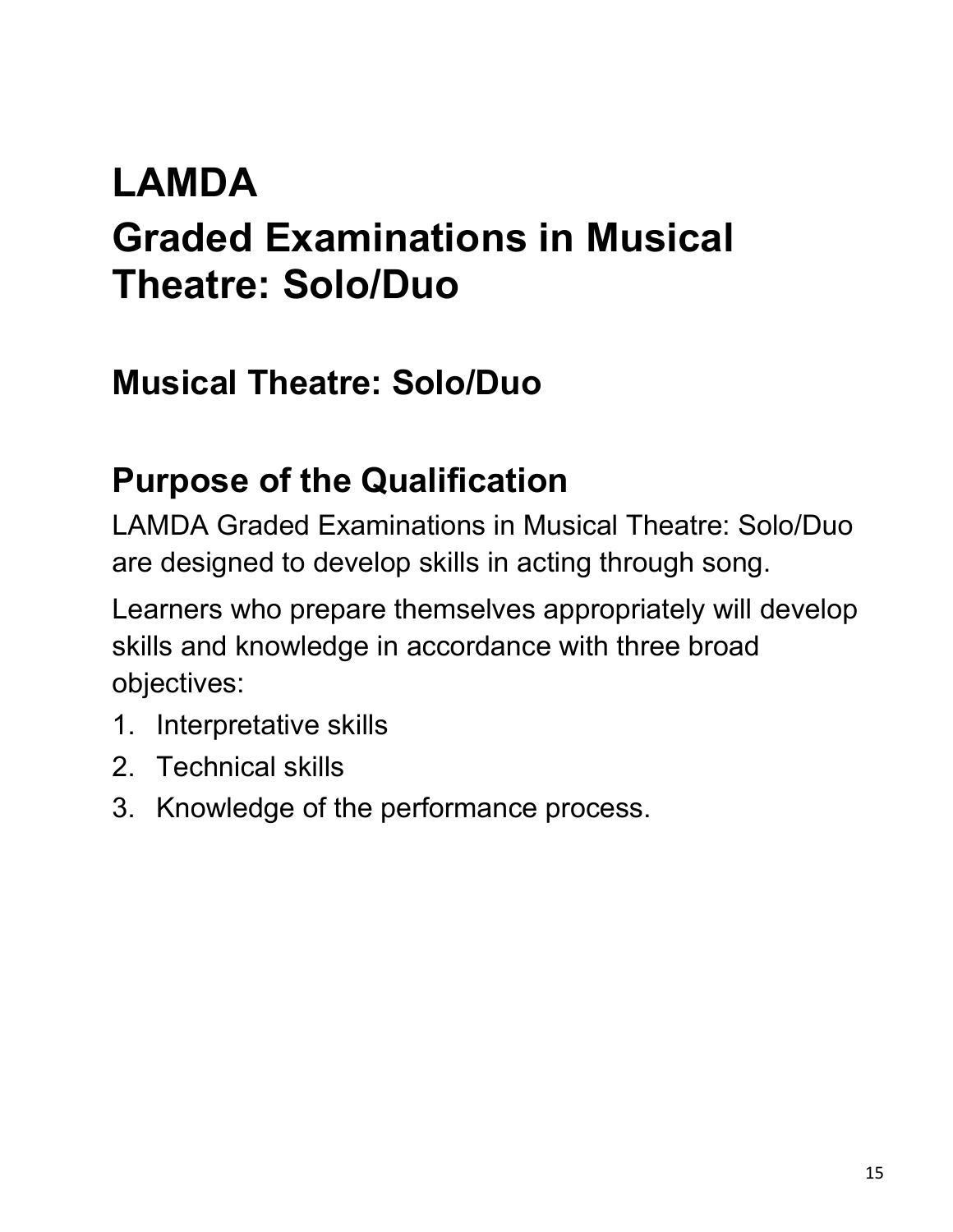# **Broad Objectives of the Qualification**

1. Interpretative skills

The Learner(s) will be required to:

- explore style, form, character, subtext and context in order to realise the specific demands of the musical text
- create and inhabit the world of the scene within the song.
- 2. Technical skills

The Learner(s) will be required to:

- develop skills in voice, diction and movement.
- 3. Knowledge of the performance process

The Learner(s) will be required to:

- know and understand the chosen material
- know and understand the influences on musical theatre of
- one practitioner (Grade 8 only).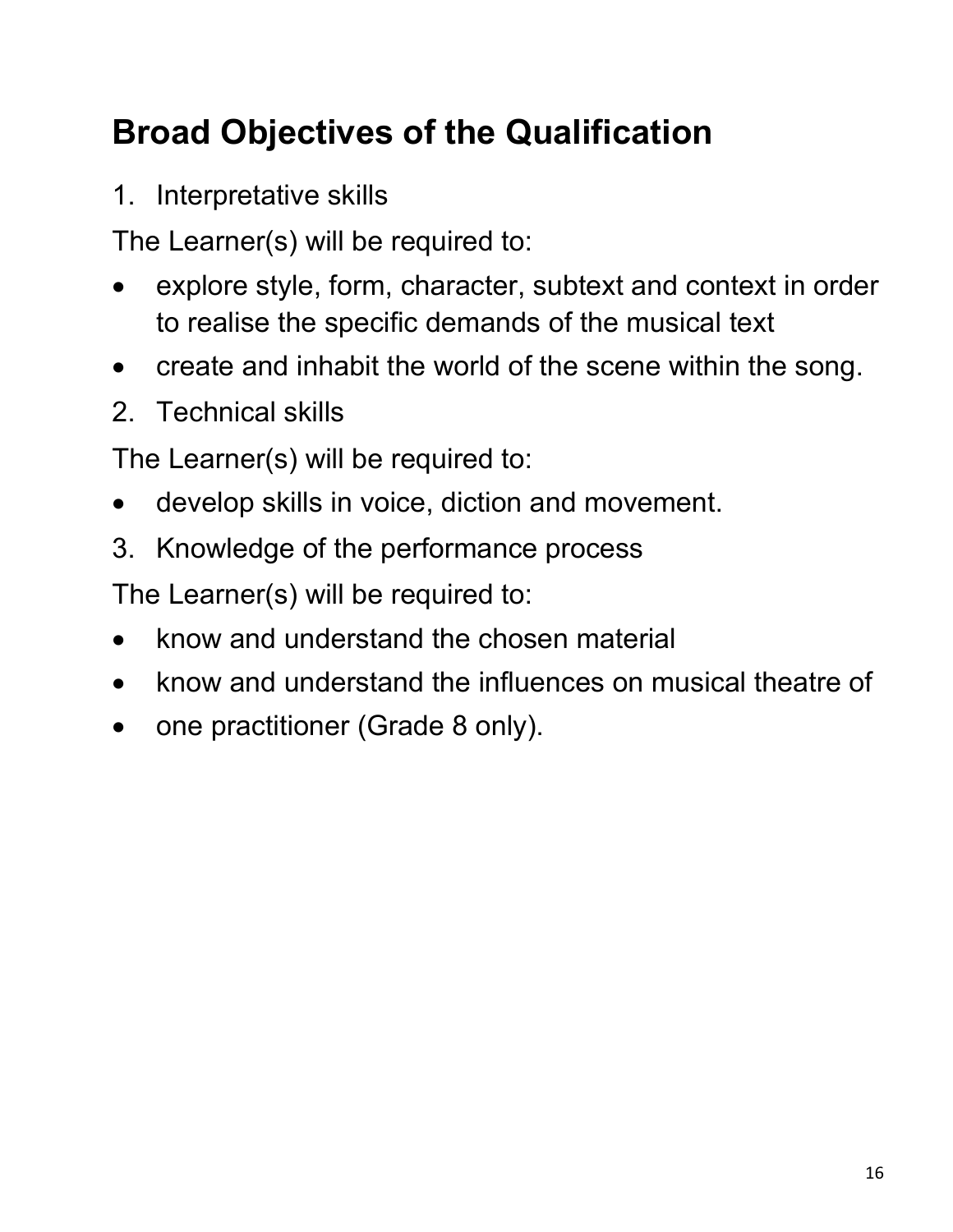## **Structure**

The Qualification is available at four Levels, in line with the Regulated Qualifications Framework (RQF):

| Entry Level (Entry 3) | <b>Entry Level</b>     |
|-----------------------|------------------------|
| Level 1               | Grade 1                |
|                       | Grade 2                |
|                       | Grade 3                |
| Level 2               | Grade 4                |
|                       | Grade 5                |
| Level 3               | Grade 6 – Bronze Medal |
|                       | Grade 7 – Silver Medal |
|                       | Grade 8 – Gold Medal   |

Learners may enter for a Solo/Duo Musical Theatre Examination at any Grade. Each Grade is independently assessed. Learning Outcomes are set at each Level and cover a range of Grades (for example, Level 1 covers Grades 1, 2 and 3). Assessment Criteria are set at each Grade. There is a qualitative difference in outcome between individual Grades within each Level. This is because the knowledge and skills required increases as the Grades progress.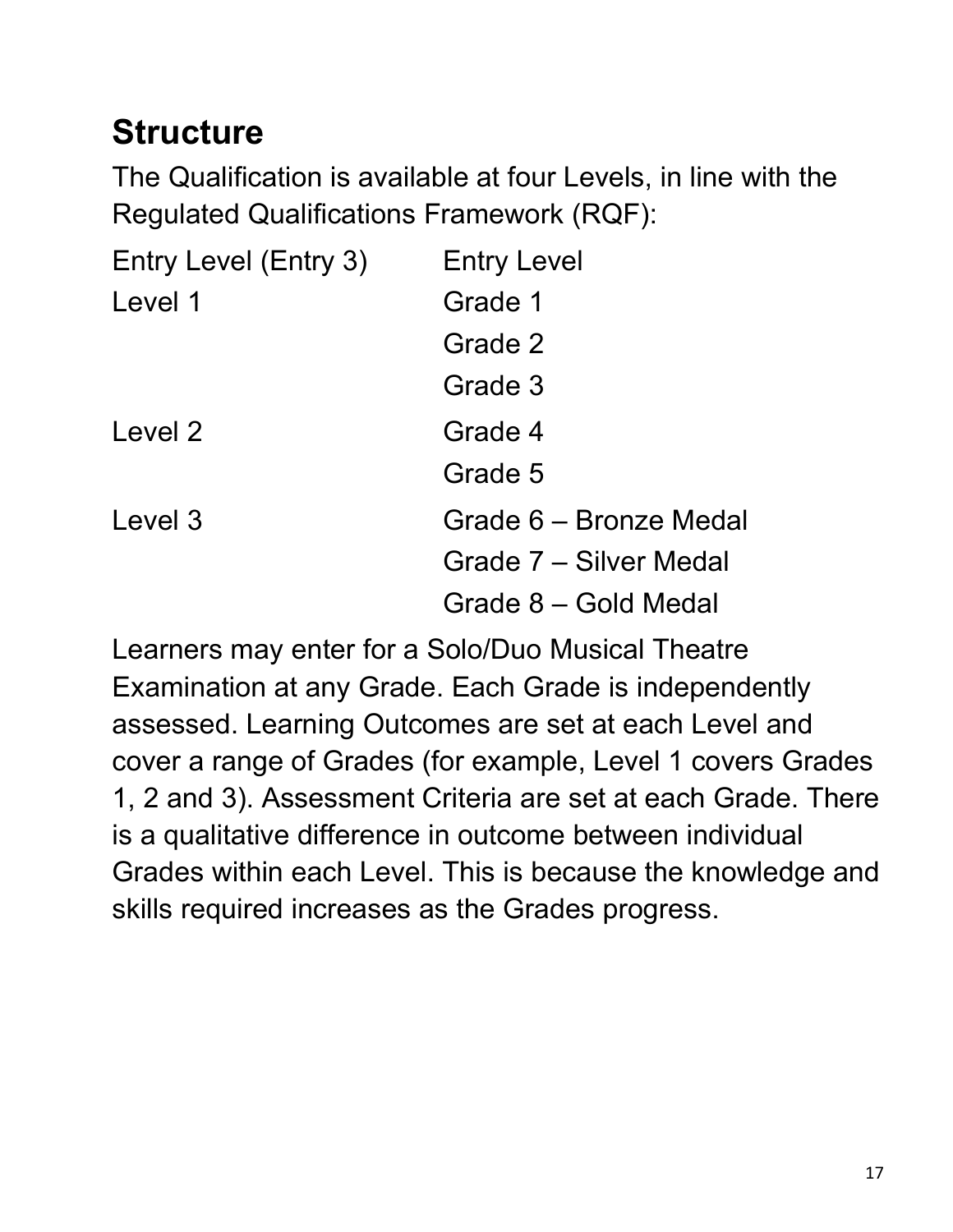LAMDA Examinations in Musical Theatre are offered in the following formats:

- Solo (one Learner) where the Learner performs alone
- Duo (two Learners) where the Learners perform all songs together.

# **Examination Regulations**

- 1. All songs must be presented in a clearly defined dramatic context.
- 2. All songs must be accompanied. Accompaniment may be live or recorded.
- 3. Live accompaniment a piano, electric keyboard, guitar or other appropriate instrument may be used to accompany the songs. It is the responsibility of the Learner(s) to provide the instrument and accompanist required for use in the examination. It is also the responsibility of the Learner(s) to provide an accompanist to support their performance. The accompanist must only remain in the room for the duration of the performance(s). The accompanist must leave for the knowledge discussion element of the examination.
- 4. Recorded accompaniment if recorded accompaniment is used, the Learner(s) must provide their own technical equipment for use in the examination. A technician is permitted to be present in the room to operate the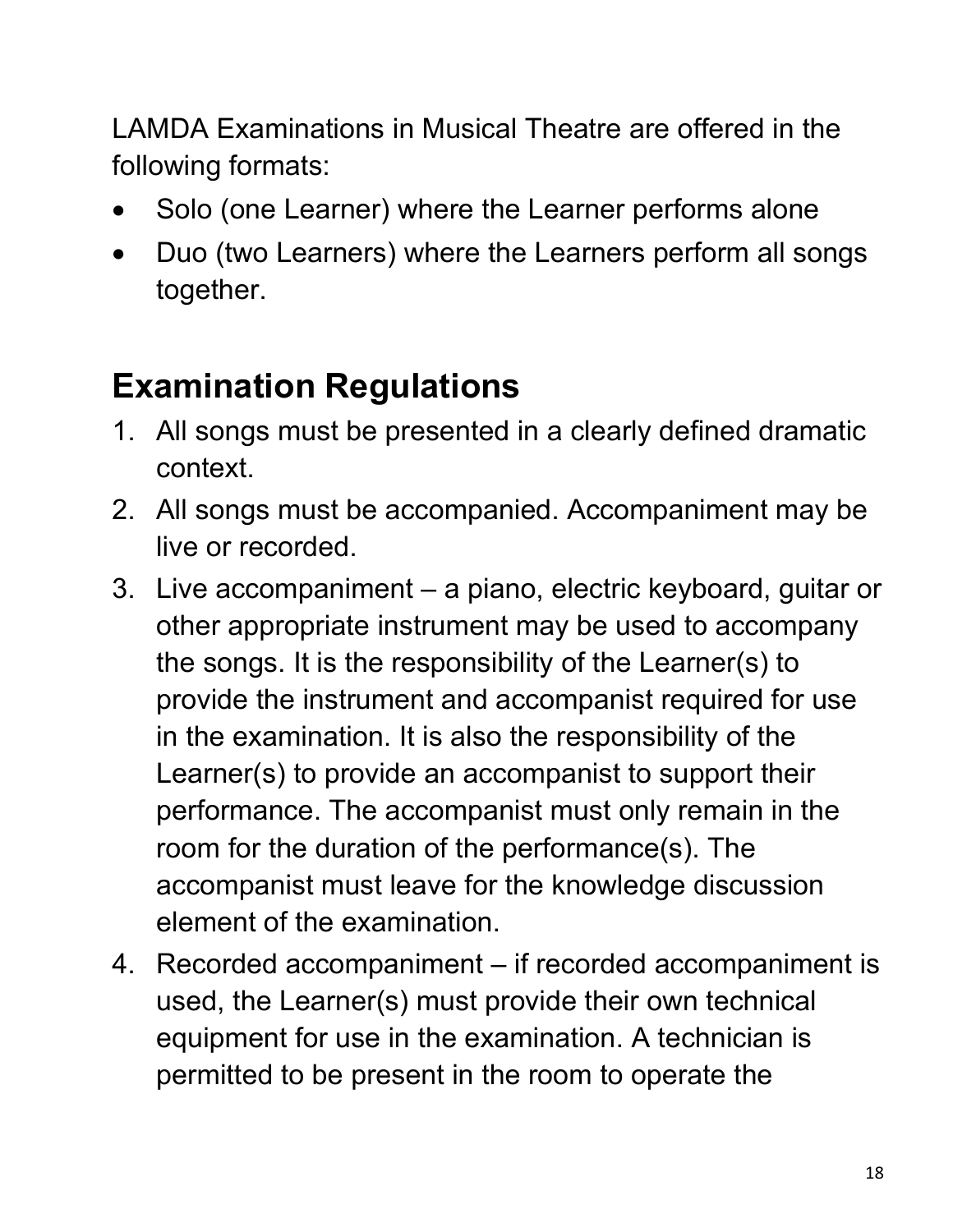equipment. The technician must only remain in the room for the duration of the performance(s). The technician must leave for the knowledge discussion element of the examination. Backing tracks which include any vocal performance, including backing vocals, are not permitted. If an electronic device, such as a mobile phone, Kindle, iPad, e-Reader or laptop is used to play the backing track, it must be placed on airplane mode.

- 5. Electronic devices, such as mobile phones, Kindles, iPads, e-Readers and laptops, are not permitted in the examination room unless they are required as a prop or for playing recorded accompaniment. If an electronic device is required as a prop or for playing recorded accompaniment this must be approved by the Examiner at the beginning of the examination. Electronic devices used as props must be switched off for use in the examination.
- 6. Full costume must not be worn. Long practice skirts, which allow freedom of movement, may be used together with small items such as scarves, hats, shawls, gloves or canes. Nudity is not permitted. Hand props are permitted but must be kept to a minimum. Real knives or other weapons are not permitted.
- 7. The Learner(s) must play only one character in each of their selected songs.
- 8. No unauthorised person will be allowed to be present during the examination.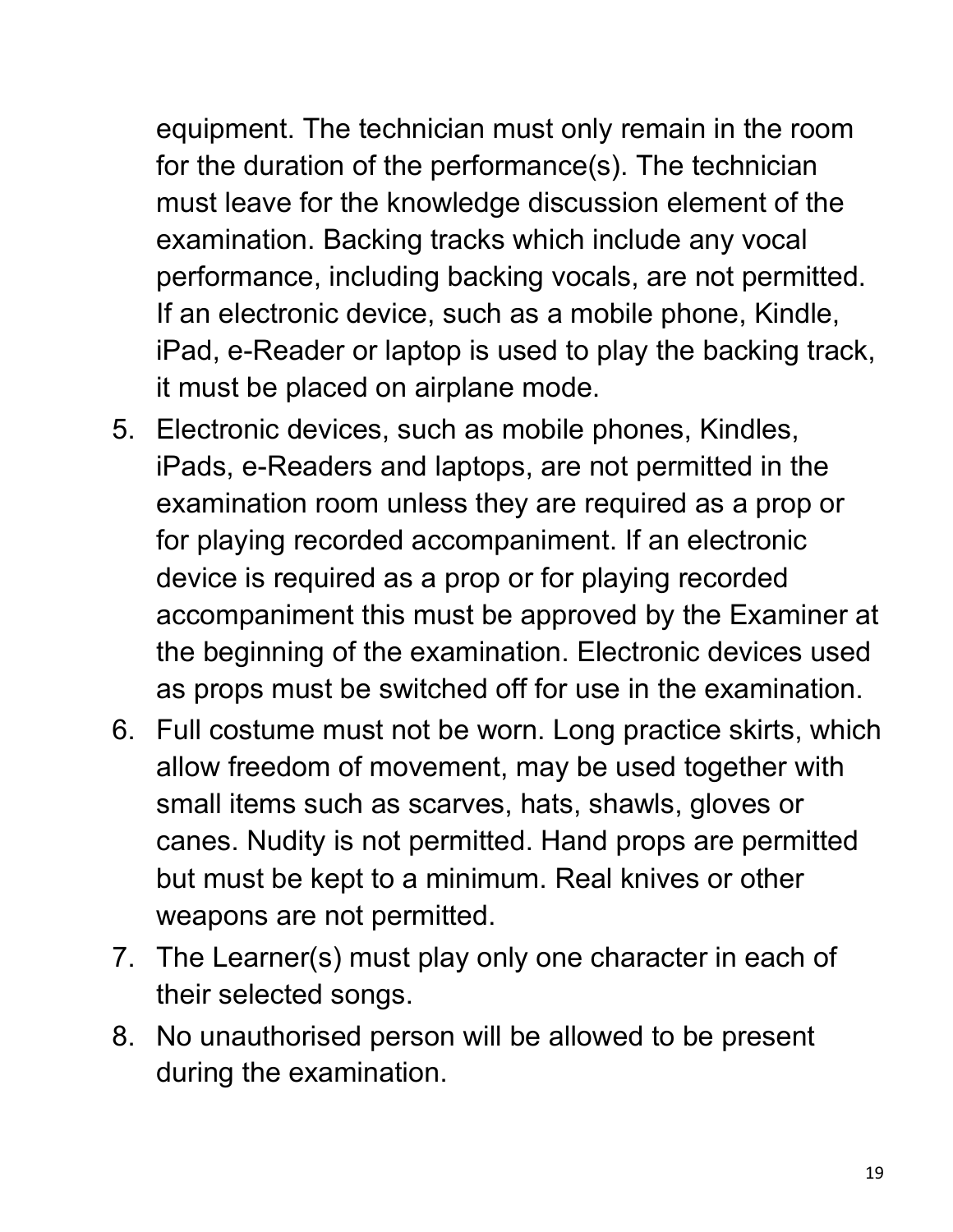- 9. Electronic sound enhancement is not permitted, including the use of microphones.
- 10. Live animals are not permitted in the examination room.
- 11. Copies of the lyrics provided for the Examiner must adhere to copyright laws.
- 12. Learners must take responsibility for their own health and safety when working towards a LAMDA Solo/Duo Musical Theatre examination.
- 13. The selected repertoire must be performed in English.

For further information and guidance please refer to the 'LAMDA Examinations Guide for Private Centres in the United Kingdom', the 'LAMDA Examinations Guide for Public Centres in the United Kingdom' or the 'LAMDA Examinations Guide for International Centres and Teachers'. These are available for free on the LAMDA website at www.lamda.ac.uk or upon request from LAMDA.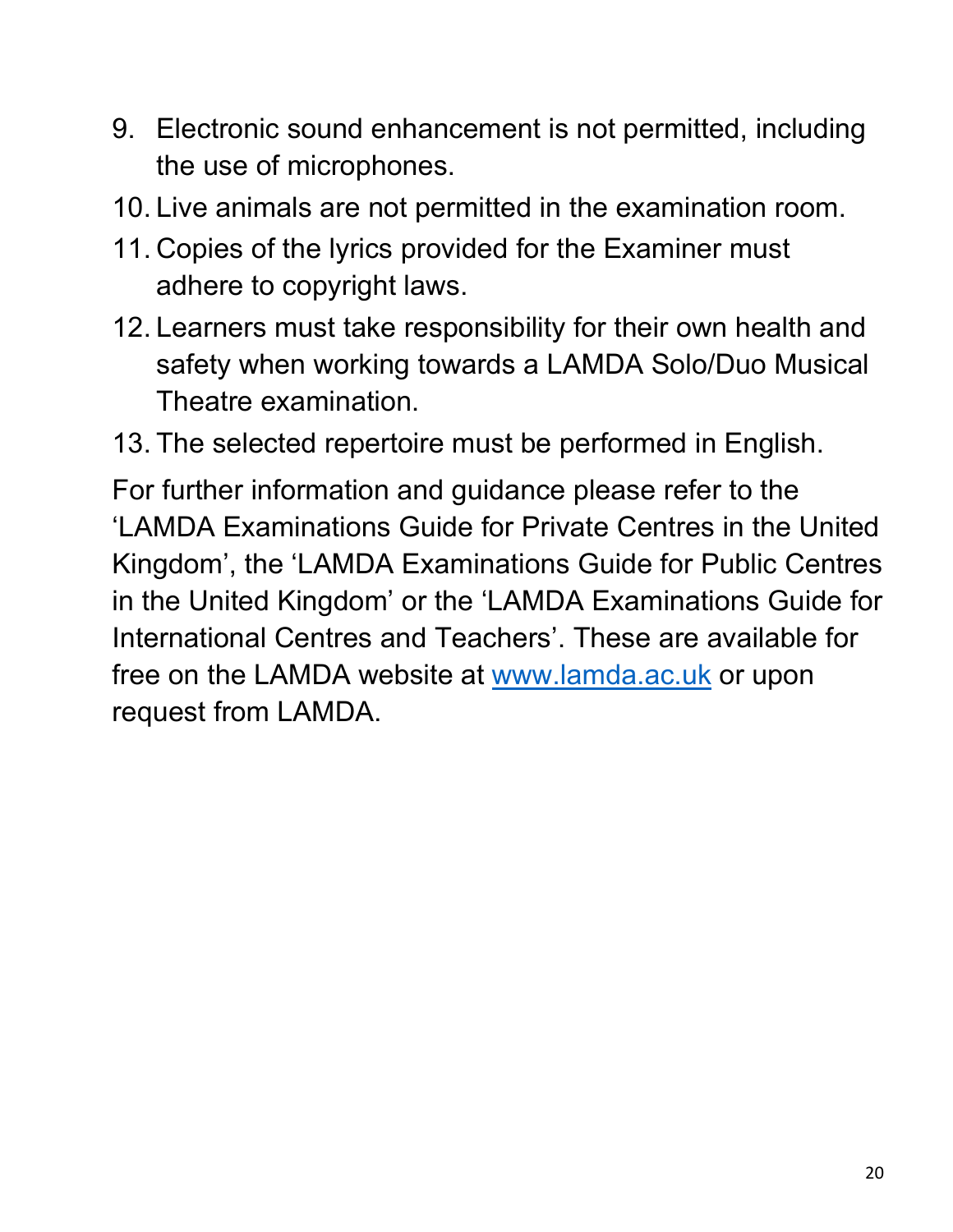# **Entry Level**

RQF Level: Entry Level (Entry 3) Credit Value: 4 Guided Learning Hours: 20 (hours) Total Qualification Time: 40 (hours)

### **Level Description**

The LAMDA Entry Level Award in Musical Theatre: Solo/Duo is designed to introduce Learners to skills in acting through song. Learners will perform one song from memory, audibly and clearly. The song must be taken from a published work of musical theatre or from a film musical. They will be able to show that they understand the meaning of what they are singing. Their use of space will complement their vocal performance.

# **LEARNING OUTCOMES**

On completion of this Unit the Learner(s) will be able to:

Interpretation

LO1: perform one song from memory, demonstrating an understanding of the material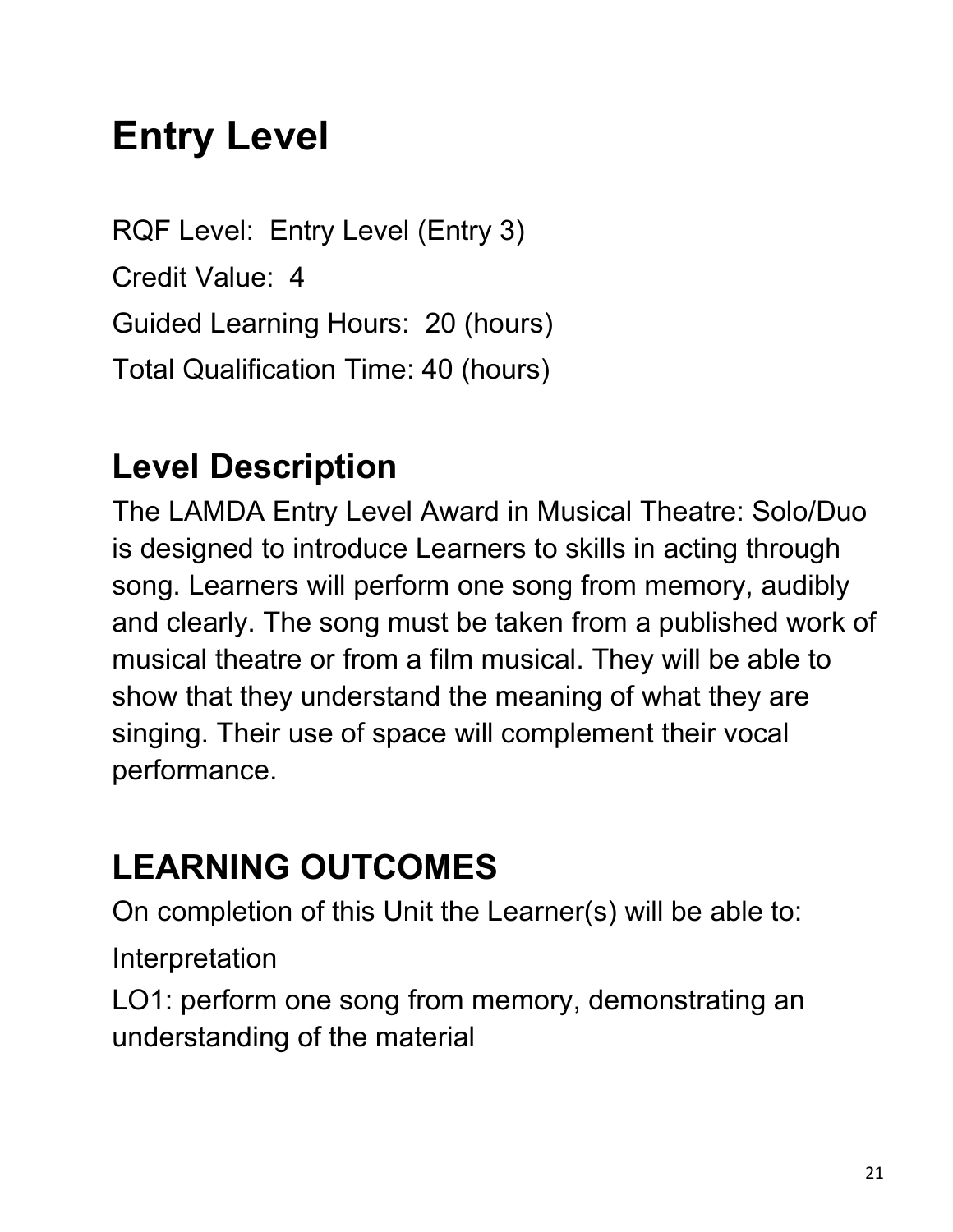**Technique** LO2: use vocal skills in response to the song LO3: create a physical response to the song Knowledge LO4: know and understand the character in the chosen song

### **Total Time Allowance**

Solo – 10 minutes

Duo – 15 minutes

## **Examination Content**

The song can be performed either in the original context of the musical or in a context devised by the Learner(s). The Knowledge questions must be answered in relation to the original context of the musical.

#### **Song (Own Choice): Interpretation and Technique**

Solo Learners will perform from memory one solo song of their own choice taken from a published work of musical theatre or from a film musical.

Duo Learners will perform from memory one duo song (duet) of their own choice taken from a published work of musical theatre or from a film musical.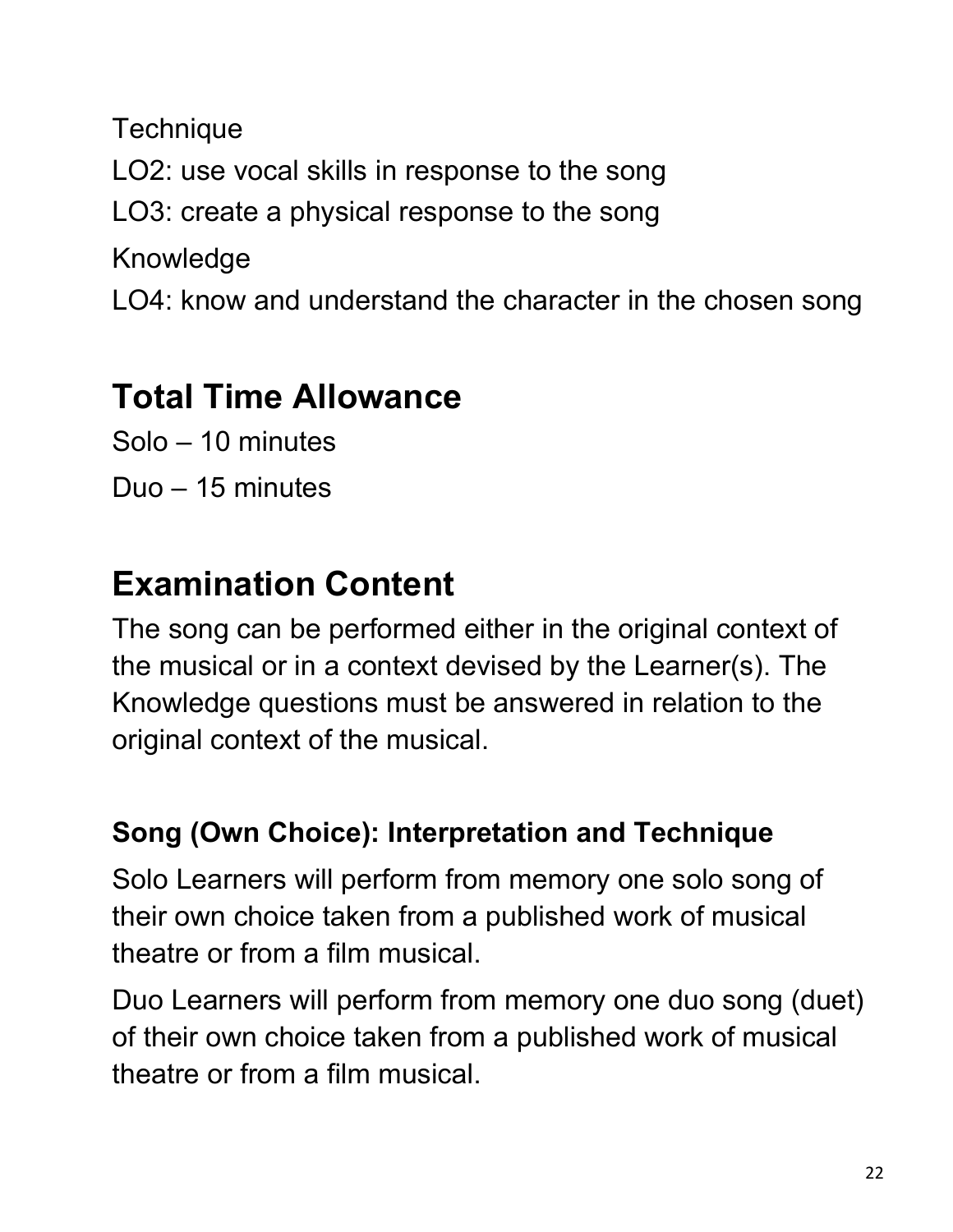The song must be a minimum of two minutes and no more than three minutes in performance time. The song must be accompanied. The Learner(s) must announce the title, lyricist/ composer and character prior to the performance. A copy of the lyrics should be provided for the Examiner.

### **Knowledge**

The Learner(s) will answer questions on the following:

- The appearance of the character in the chosen song
- How the character is feeling in the chosen song.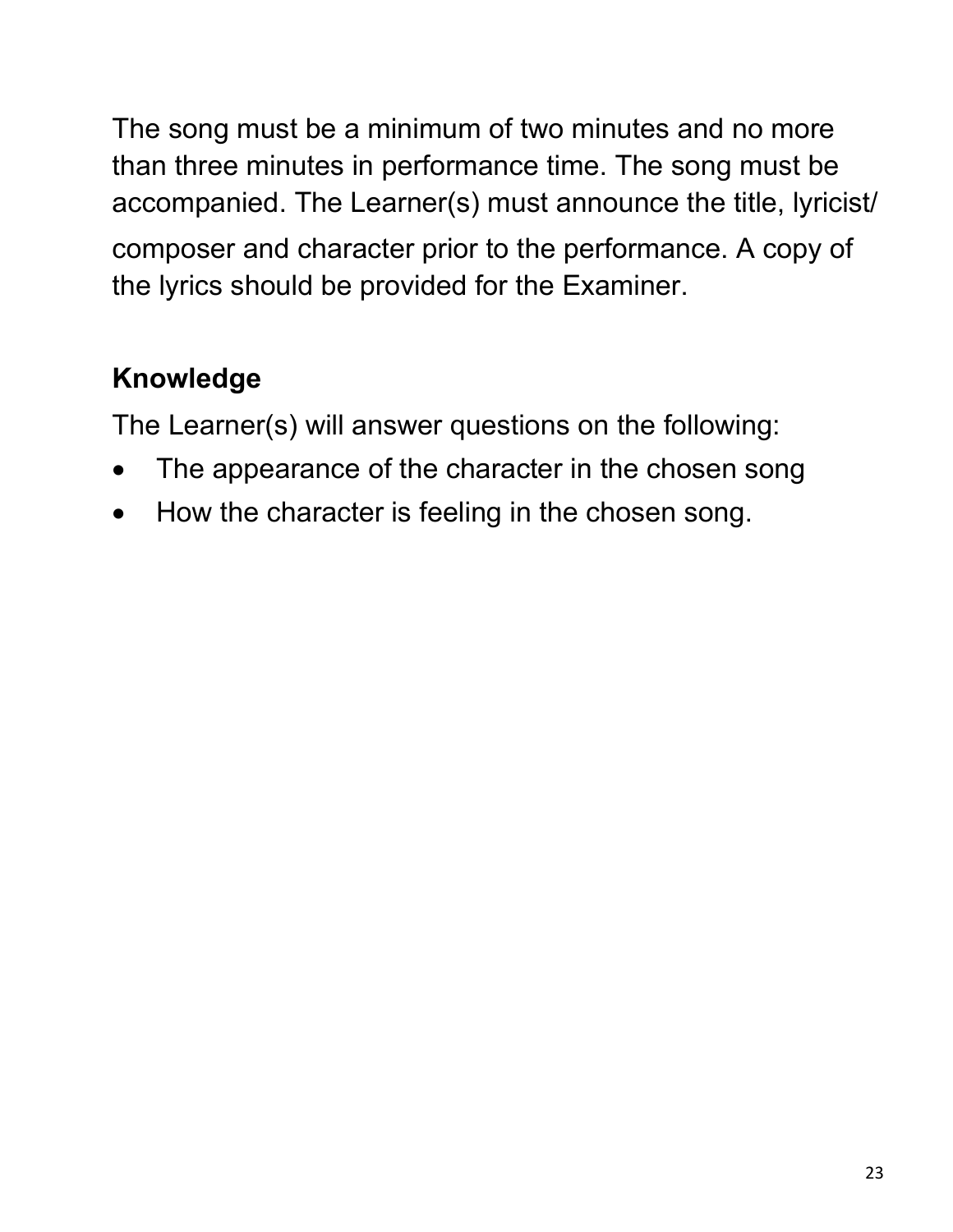# **Entry Level Marking Scheme**

| <b>ASSESSMENT TASK</b> |                | <b>MARKS</b> | <b>TOTAL MARKS</b> |
|------------------------|----------------|--------------|--------------------|
| Scene                  | Interpretation | 40           | 80                 |
| (Own Choice)           | Technique      | 40           |                    |
| Knowledge              |                | 20           |                    |
| <b>Total Marks</b>     |                | 100          |                    |

### **Attainment Bands**

| <b>AWARD</b>       | <b>TOTAL MARKS</b> |
|--------------------|--------------------|
| Pass               | $50 - 64$          |
| <b>Merit</b>       | $65 - 79$          |
| <b>Distinction</b> | $80+$              |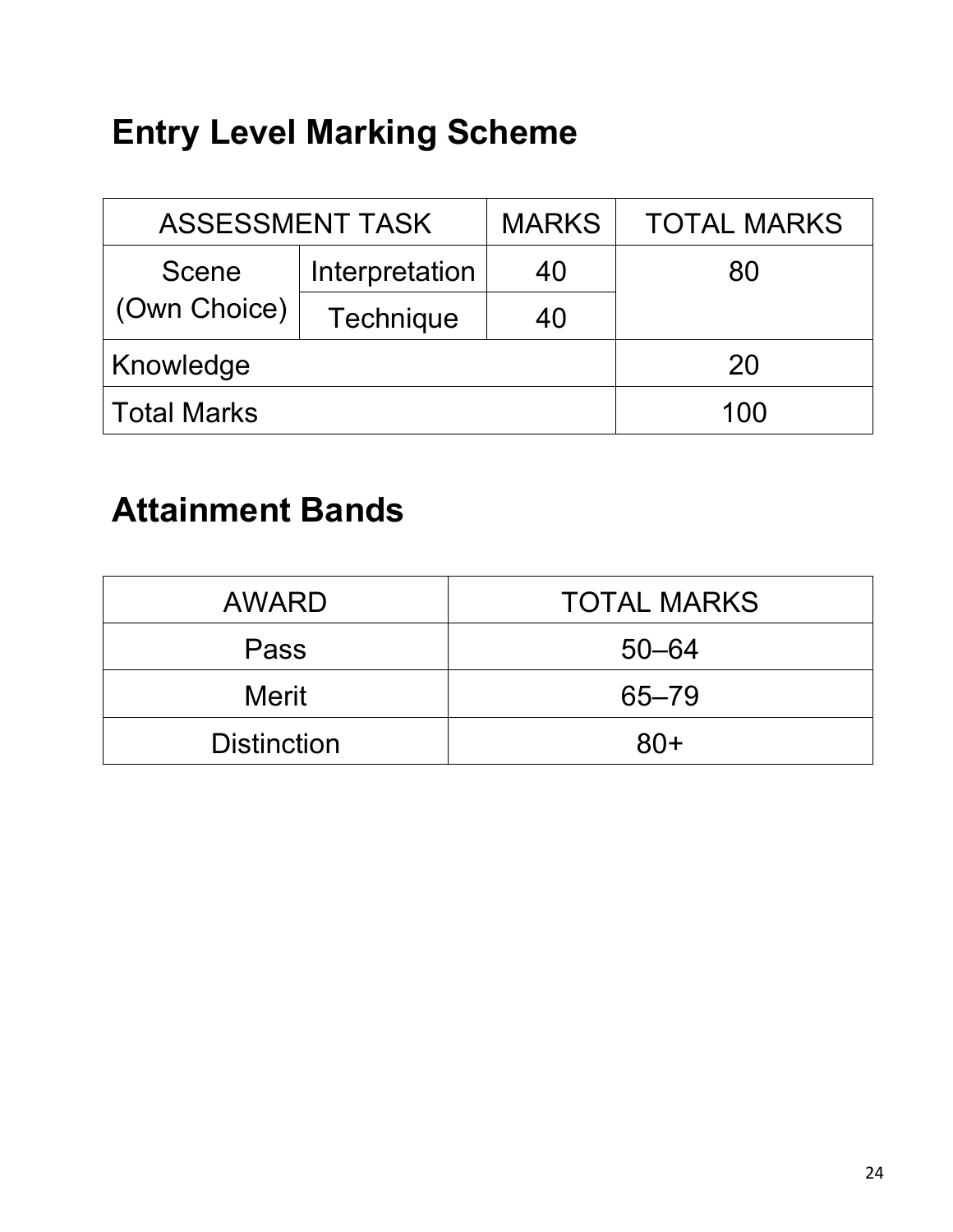# **Assessment and Grading Criteria ENTRY LEVEL (ENTRY 3)**

| <b>LEARNING OUTCOMES</b>                                    | <b>ASSESSMENT CRITERIA</b>                                                            |
|-------------------------------------------------------------|---------------------------------------------------------------------------------------|
| LO1 Perform one song<br>from memory,                        | 1.1 Sing the words of the song<br>with understanding                                  |
| demonstrating an<br>understanding of the<br>material        | 1.2 Perform from memory with<br>fluency and focus                                     |
| LO <sub>2</sub> Use vocal skills in<br>response to the song | 2.1 Sing with audibility<br>appropriate to the performance<br>space                   |
|                                                             | 2.2 Sing with clarity of diction                                                      |
|                                                             | 2.3 Sing the melody with<br>accuracy in the chosen song                               |
|                                                             | 2.4 Sing the rhythm with<br>accuracy in the chosen song                               |
| LO3 Create a physical<br>response to the song               | 3.1 Perform with facial<br>expression appropriate to the<br>chosen song               |
|                                                             | 3.2 Perform the song with<br>appropriate movement and use<br>of the performance space |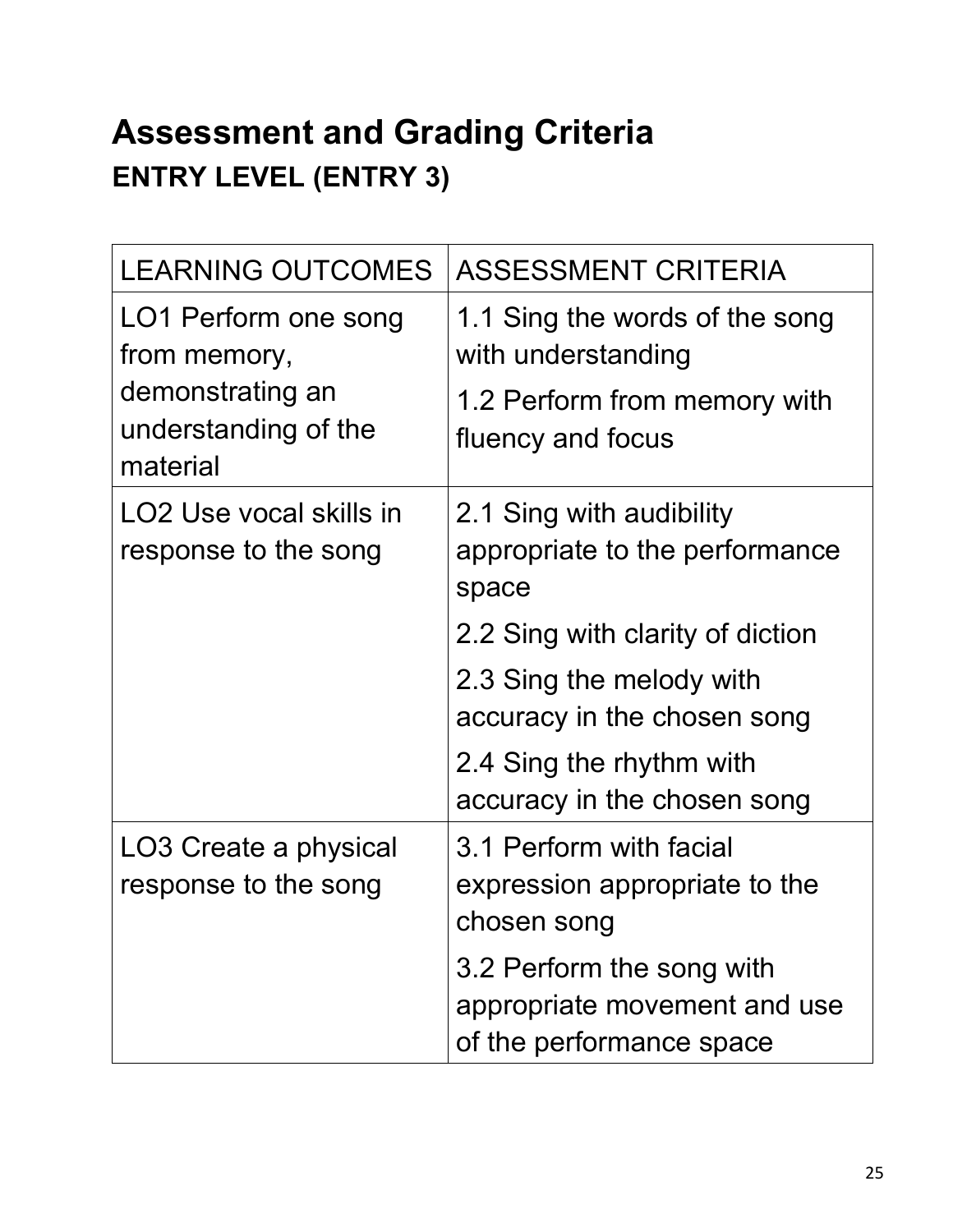| appearance of the character in<br>the chosen song                                |
|----------------------------------------------------------------------------------|
| 4.2 Give a description of the<br>feelings of the character in the<br>chosen song |
|                                                                                  |

The following information describes what skills and knowledge the Learner needs to present in order to attain marks for Pass, Merit or Distinction for Entry Level Solo/Duo Musical Theatre Examinations. Learners who complete the external assessment but who either do not meet the minimum pass criteria mark for a Pass or fail to satisfy one or more of the stated Assessment Criteria will be graded as a Fail. This is irrespective of the total marks accumulated. Duologue Learners are assessed individually against the Assessment Criteria.

Distinction (80–100 Marks)

A Learner who achieves a Distinction grade will have demonstrated a detailed understanding of the chosen material, performed from memory. The Learner will have used the performance space with appropriate use of movement and facial expression throughout. They will have also sung with appropriate audibility, fluency, focus, clear diction, and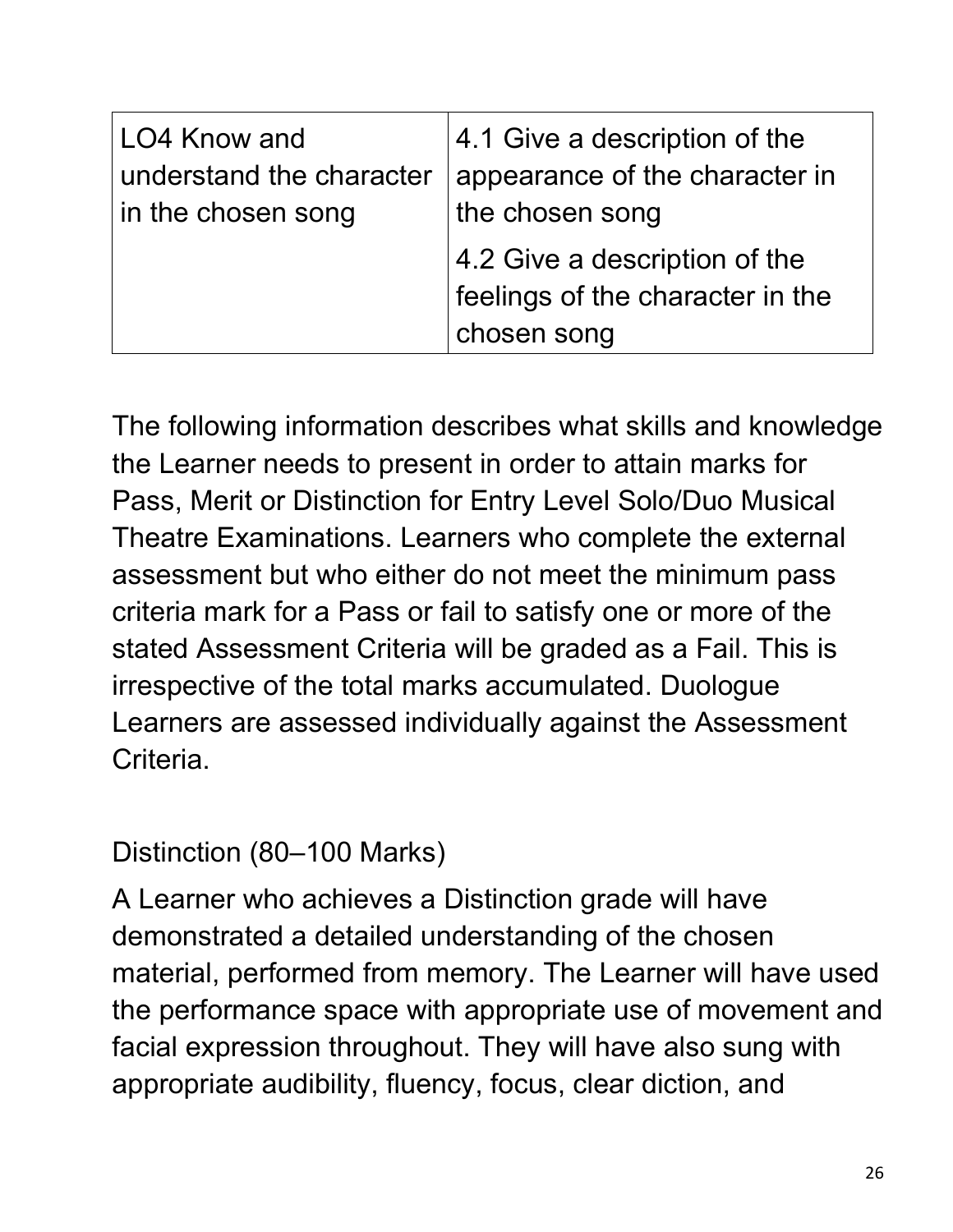accurate melody and rhythm throughout. The Learner will have given detailed answers in response to the questions about their chosen song.

### Merit (65–79 Marks)

A Learner who achieves a Merit grade will have demonstrated a secure understanding of the chosen material, performed from memory. The Learner will have used the performance space with appropriate use of movement and facial expression most of the time. They will have also sung with appropriate audibility, fluency, focus, clear diction, and accurate melody and rhythm most of the time. The Learner will have given secure answers in response to the questions about their chosen song.

#### Pass (50–64 Marks)

A Learner who achieves a Pass grade will have demonstrated a basic understanding of the chosen material, performed from memory. The Learner will have used the performance space with appropriate use of movement and facial expression some of the time. They will have also sung with appropriate audibility, fluency, focus, clear diction, and accurate melody and rhythm some of the time. The Learner will have given basic answers in response to the questions about their chosen song.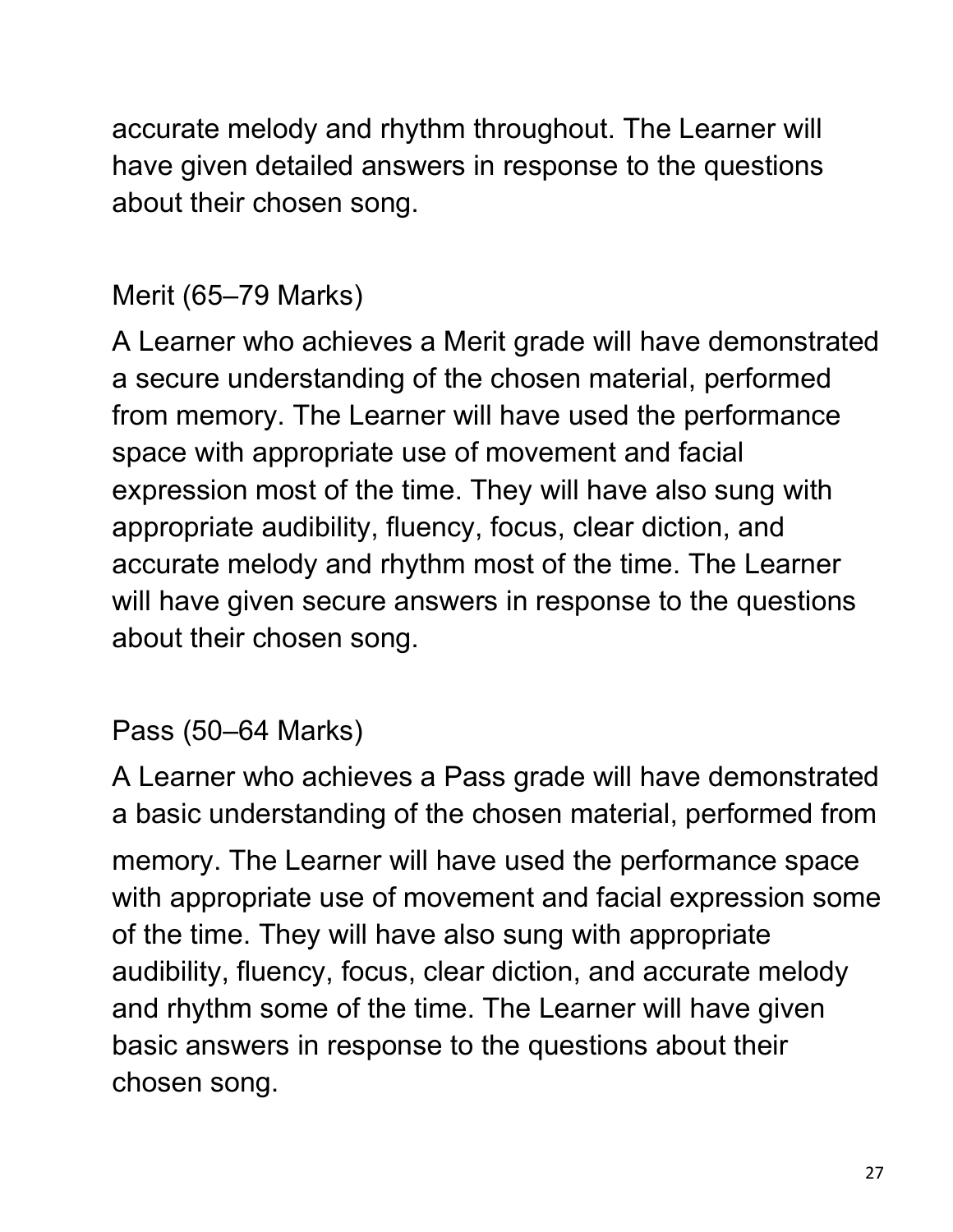#### Fail (0–49 Marks)

A Learner whose examination is graded as a Fail will have been unable to demonstrate an understanding of the material and memory will have been insufficient. They will not have responded with appropriate vocal skills or they will not have created an effective physical response to the chosen material. There will have been an insufficient understanding of repertoire, content, context or techniques required for the subject area and Grade.

It should also be noted that a Learner who completes the external assessment but who either does not meet the minimum pass criteria mark for a Pass or fails to satisfy one or more of the stated Assessment Criteria (irrespective of the total marks they accumulate) will be graded as a Fail.

In these circumstances, the Examiner will identify the Assessment Criteria/Criterion not met in the Learner Examination Report (LER).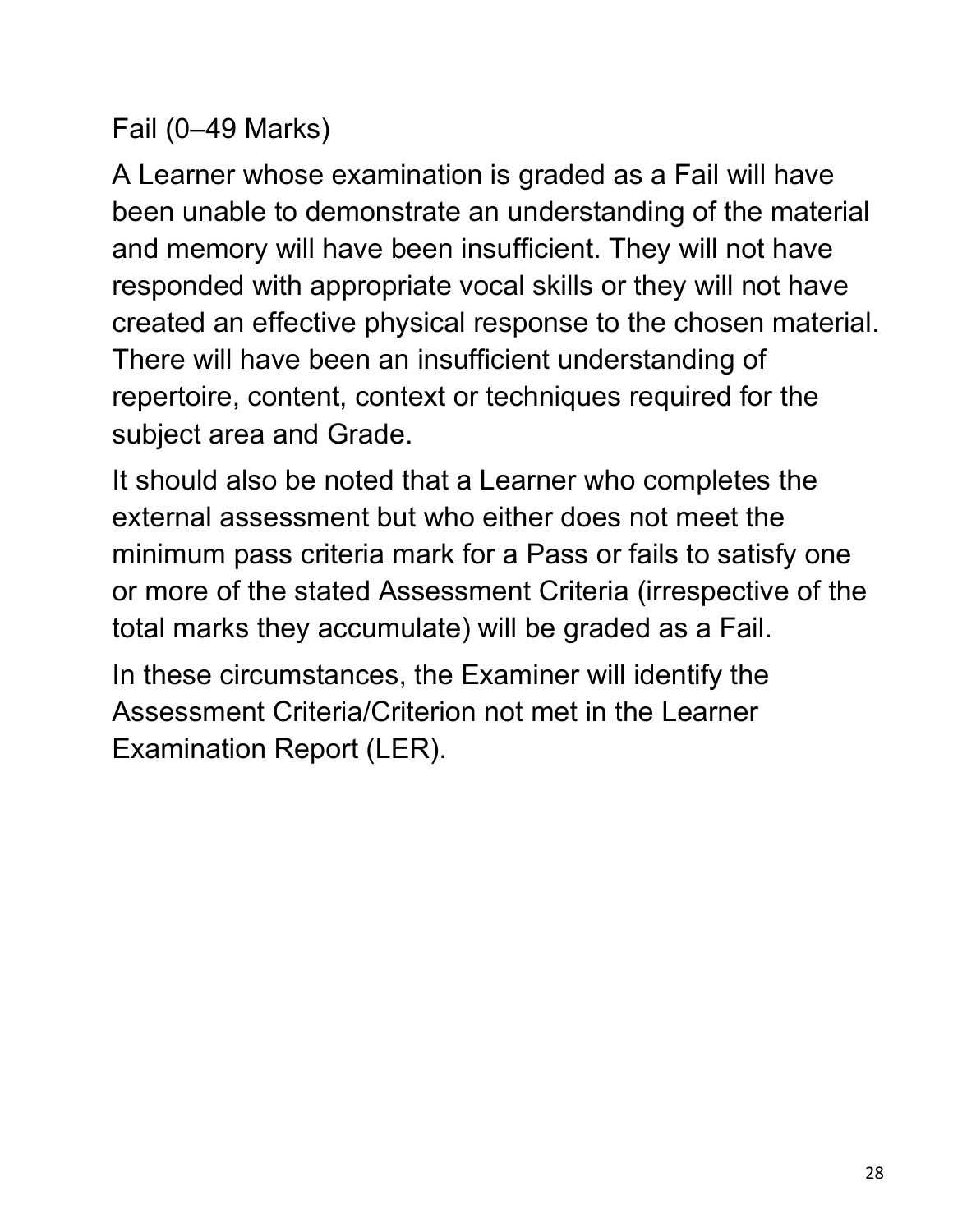# **Level 1**

RQF Level: 1 Grade 1 Credit Value: 6 Guided Learning Hours: 20 (hours) Total Qualification Time: 60 (hours) Grade 2 Credit Value: 7 Guided Learning Hours: 25 (hours) Total Qualification Time: 70 (hours) Grade 3 Credit Value: 8 Guided Learning Hours: 30 (hours) Total Qualification Time: 80 (hours)

# **Level Description**

The LAMDA Level 1 Award in Musical Theatre: Solo/Duo is designed to enable Learners to develop skills in acting through song. Learners will perform two songs from memory, audibly and clearly. The songs chosen must be taken from different works of published musical theatre or film musicals. Learners will be able to apply their knowledge, understanding and skills to produce a thoughtful interpretation, based on creative engagement with the material and careful preparation. Through variations in volume and pitch they will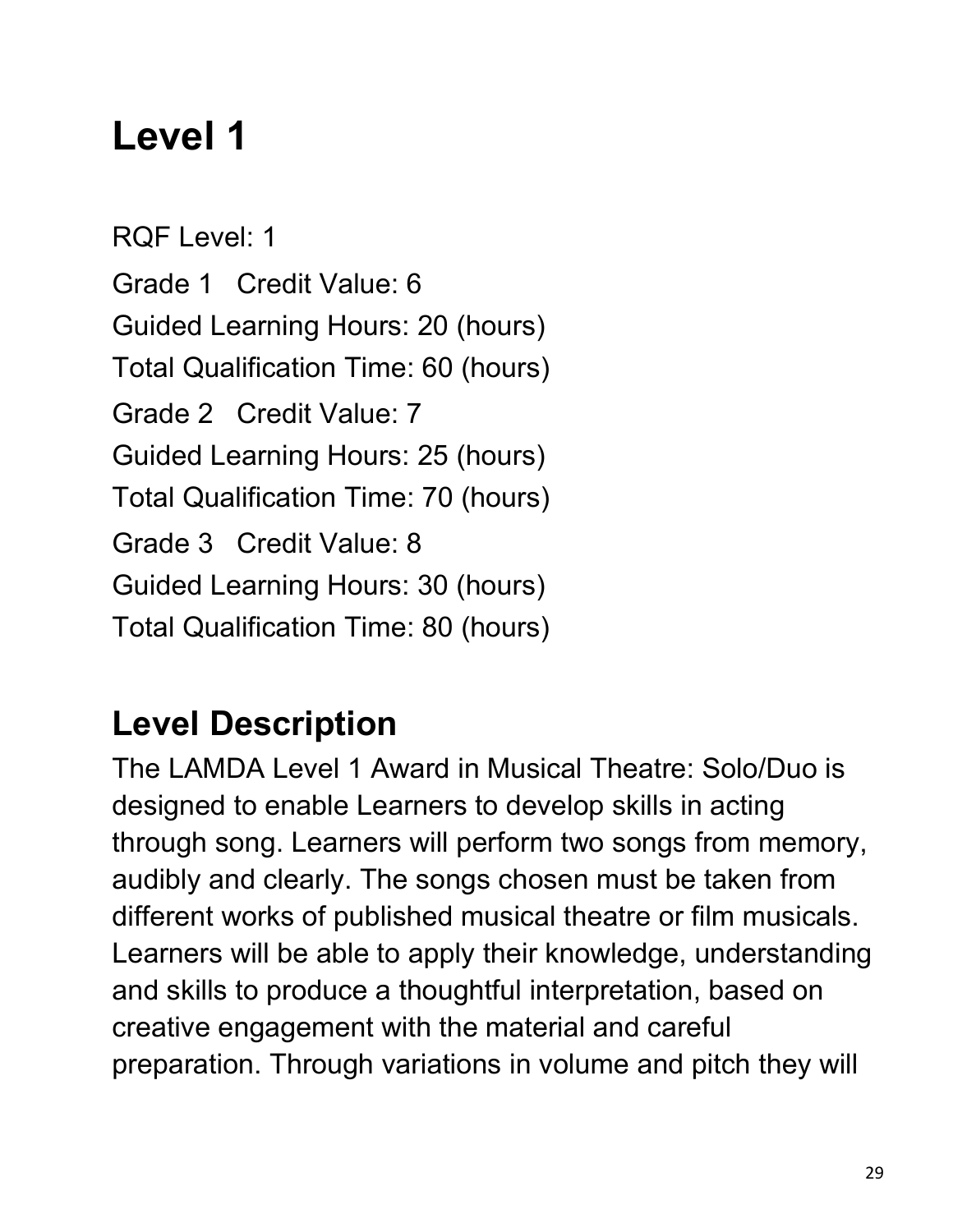be able to create and convey mood. Their use of body and space will complement their vocal performance.

# **LEARNING OUTCOMES**

On completion of this Unit the Learner(s) will be able to:

Interpretation

LO1: perform two songs from memory, demonstrating an understanding of the material

**Technique** 

LO2: use vocal skills in response to the songs

LO3: create a physical response to the songs

Knowledge

LO4: know and understand the content of the chosen songs

LO5: know and understand the context of the chosen songs (Grades 2 and 3 only)

LO6: know and understand technical terminology for the actor/singer (Grade 3 only)

# **Total Time Allowance for Each Grade**

Solo – 15 minutes

Duo – 20 minutes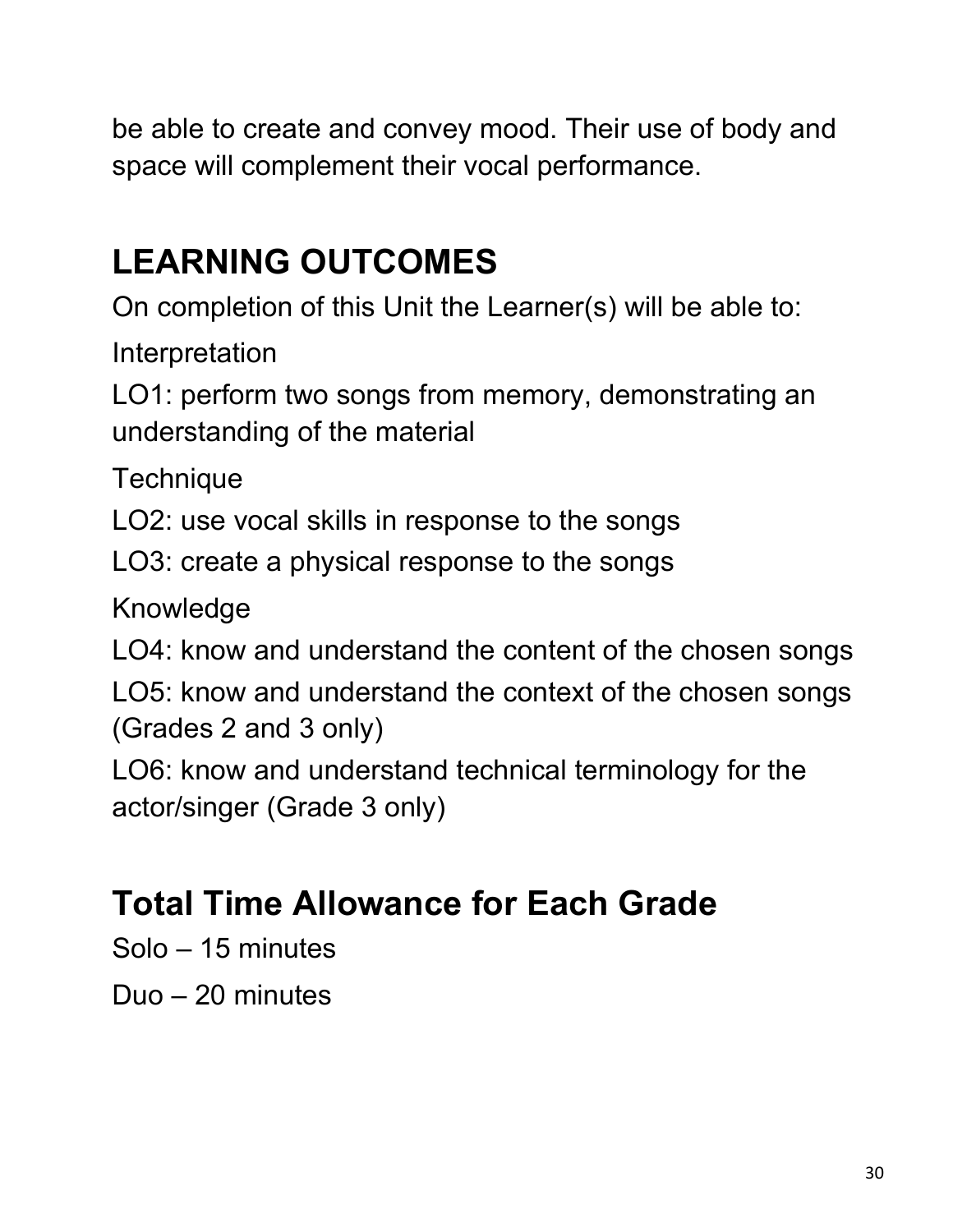# **Examination Content**

### **GRADE 1**

Songs can be performed either in the original context of the musical or in a context devised by the Learner(s). The Knowledge questions must be answered in relation to the original context of the musical.

#### **Song 1 (Own Choice): Interpretation and Technique**

Solo Learners will perform from memory one solo song of their own choice taken from a published work of musical theatre or from a film musical. The song chosen must be taken from a different musical from that presented for Song 2.

Duo Learners will perform from memory one duo song (duet) of their own choice taken from a published work of musical theatre or from a film musical. The song chosen must be taken from a different musical from that presented for Song 2.

The song must be a minimum of two minutes and no more than three minutes in performance time and must be accompanied.

The Learner(s) must announce the title, lyricist/composer and character prior to the performance. A copy of the lyrics must be provided for the Examiner.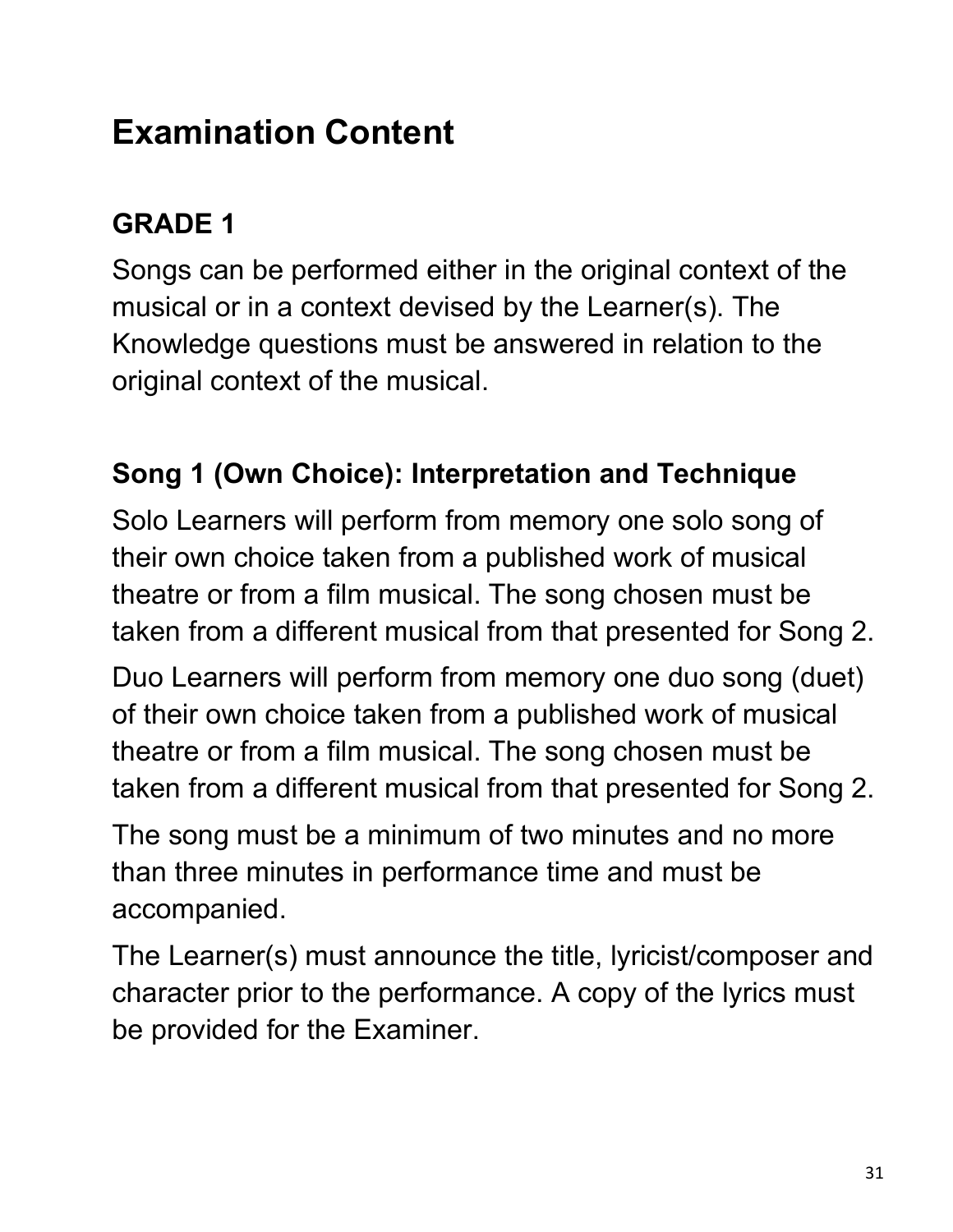### **Song 2 (Own Choice): Interpretation and Technique**

Solo Learners will perform from memory one solo song of their own choice taken from a published work of musical theatre or from a film musical. The song chosen must be taken from a different musical from that presented for Song 1.

Duo Learners will perform from memory one duo song (duet) of their own choice taken from a published work of musical theatre or from a film musical. The song chosen must be taken from a different musical from that presented for Song 1.

The song must be a minimum of two minutes and no more than three minutes in performance time and must be accompanied.

The Learner(s) must announce the title, lyricist/composer and character prior to the performance. A copy of the lyrics must be provided for the Examiner.

### **Knowledge**

The Learner(s) will answer questions on the following:

- The appearance of the characters
- How the characters are feeling in each song
- What is happening in each of the chosen songs.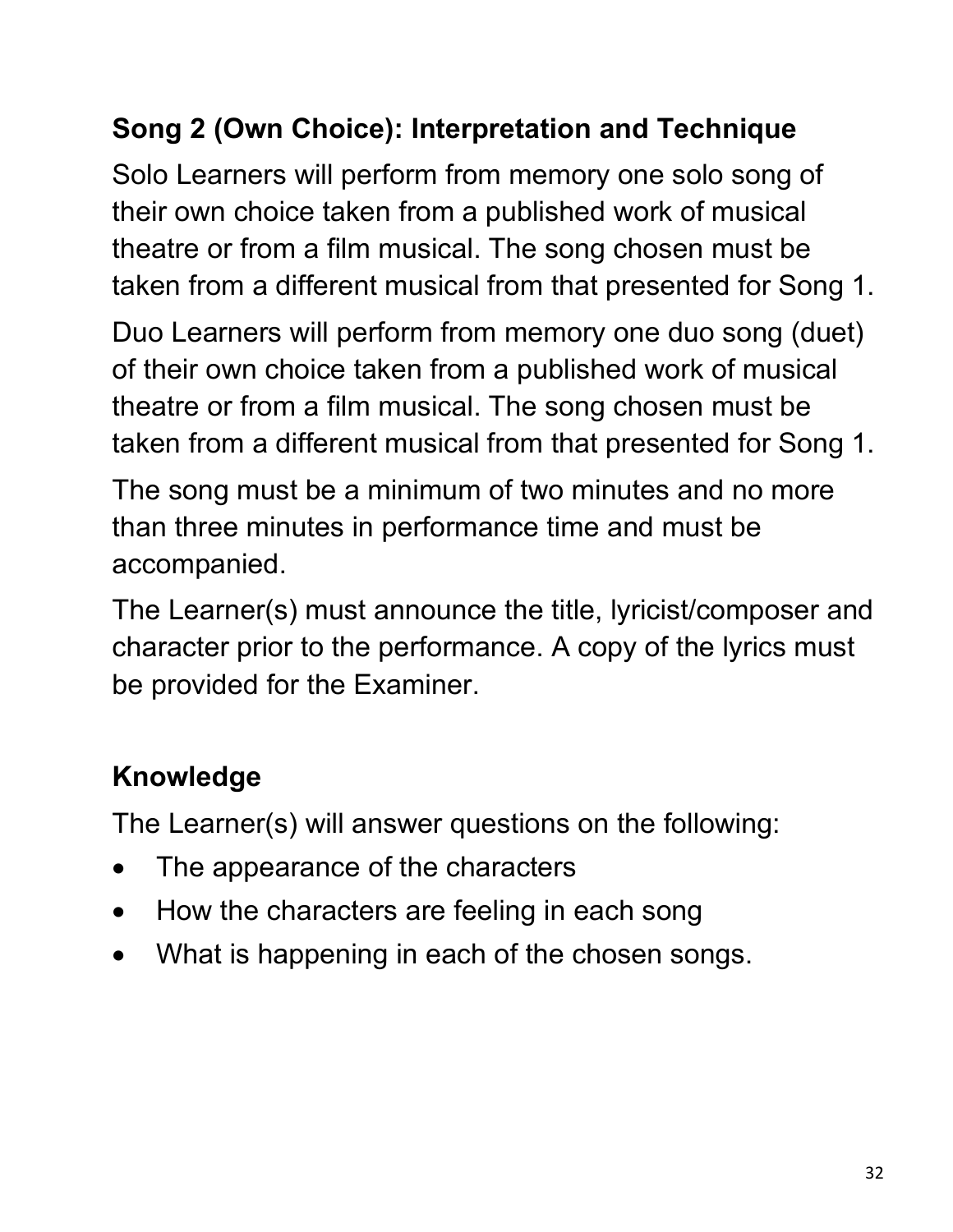### **GRADE 2**

Songs can be performed either in the original context of the musical or in a context devised by the Learner(s). The Knowledge questions must be answered in relation to the original context of the musical.

### **Song 1 (Own Choice): Interpretation and Technique**

Solo Learners will perform from memory one solo song of their own choice taken from a published work of musical theatre or from a film musical. The song chosen must be taken from a different musical from that presented for Song 2.

Duo Learners will perform from memory one duo song (duet) of their own choice taken from a published work of musical theatre or from a film musical. The song chosen must be taken from a different musical from that presented for Song 2.

The song must be a minimum of two minutes and no more than three minutes in performance time and must be accompanied.

The Learner(s) must announce the title, lyricist/composer and character prior to the performance. A copy of the lyrics must be provided for the Examiner.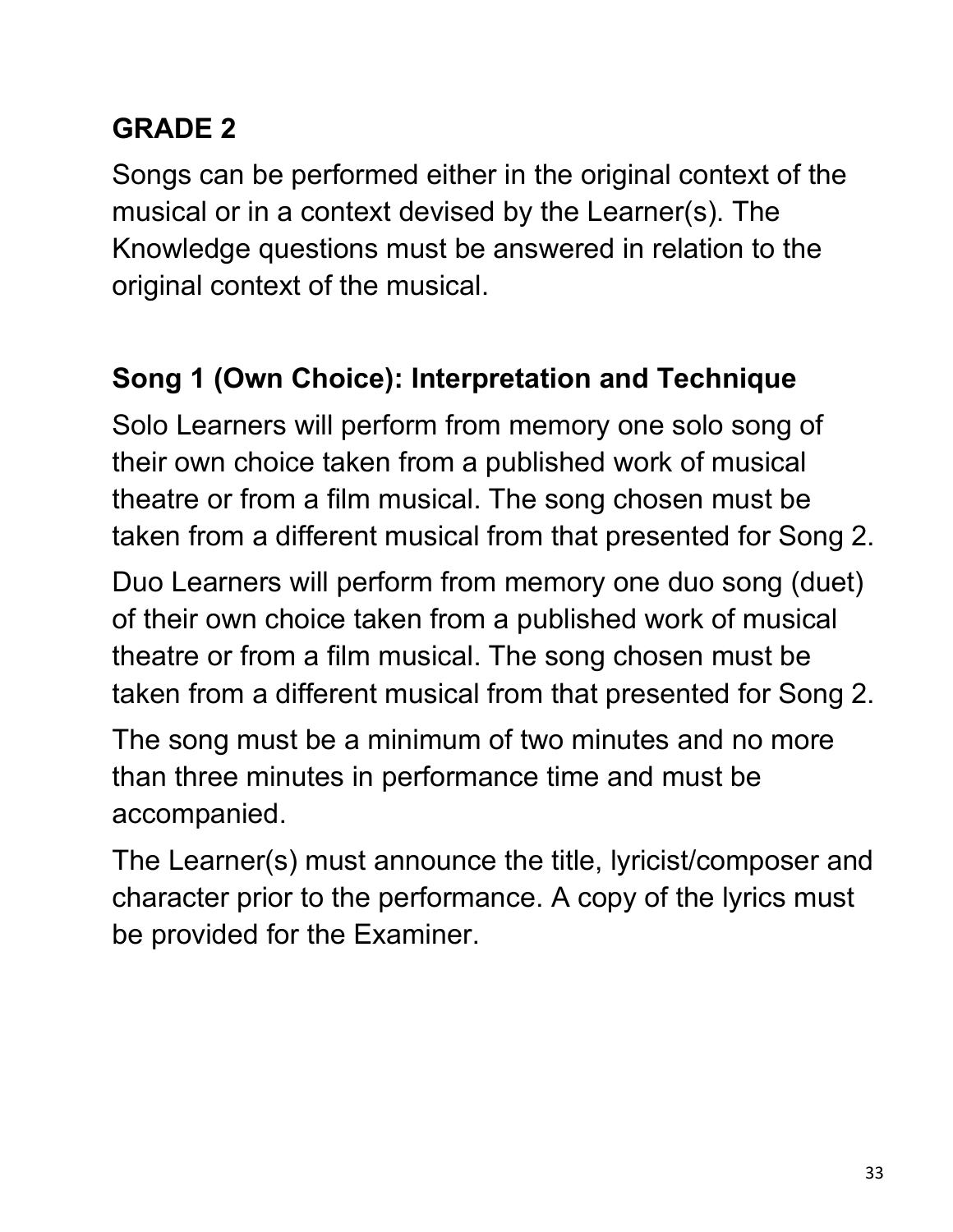### **Song 2 (Own Choice): Interpretation and Technique**

Solo Learners will perform from memory one solo song of their own choice taken from a published work of musical theatre or from a film musical. The song chosen must be taken from a different musical from that presented for Song 1.

Duo Learners will perform from memory one duo song (duet) of their own choice taken from a published work of musical theatre or from a film musical. The song chosen must be taken from a different musical from that presented for Song 1.

The song must be a minimum of two minutes and no more than three minutes in performance time and must be accompanied.

The Learner(s) must announce the title, lyricist/composer and character prior to the performance. A copy of the lyrics must be provided for the Examiner.

### **Knowledge**

The Learner(s) will answer questions on the following:

- What is happening in each song
- How the characters are feeling in each song
- The plot of the musical or film musical from which one of the songs has been taken (selected by the Examiner at the time of the examination).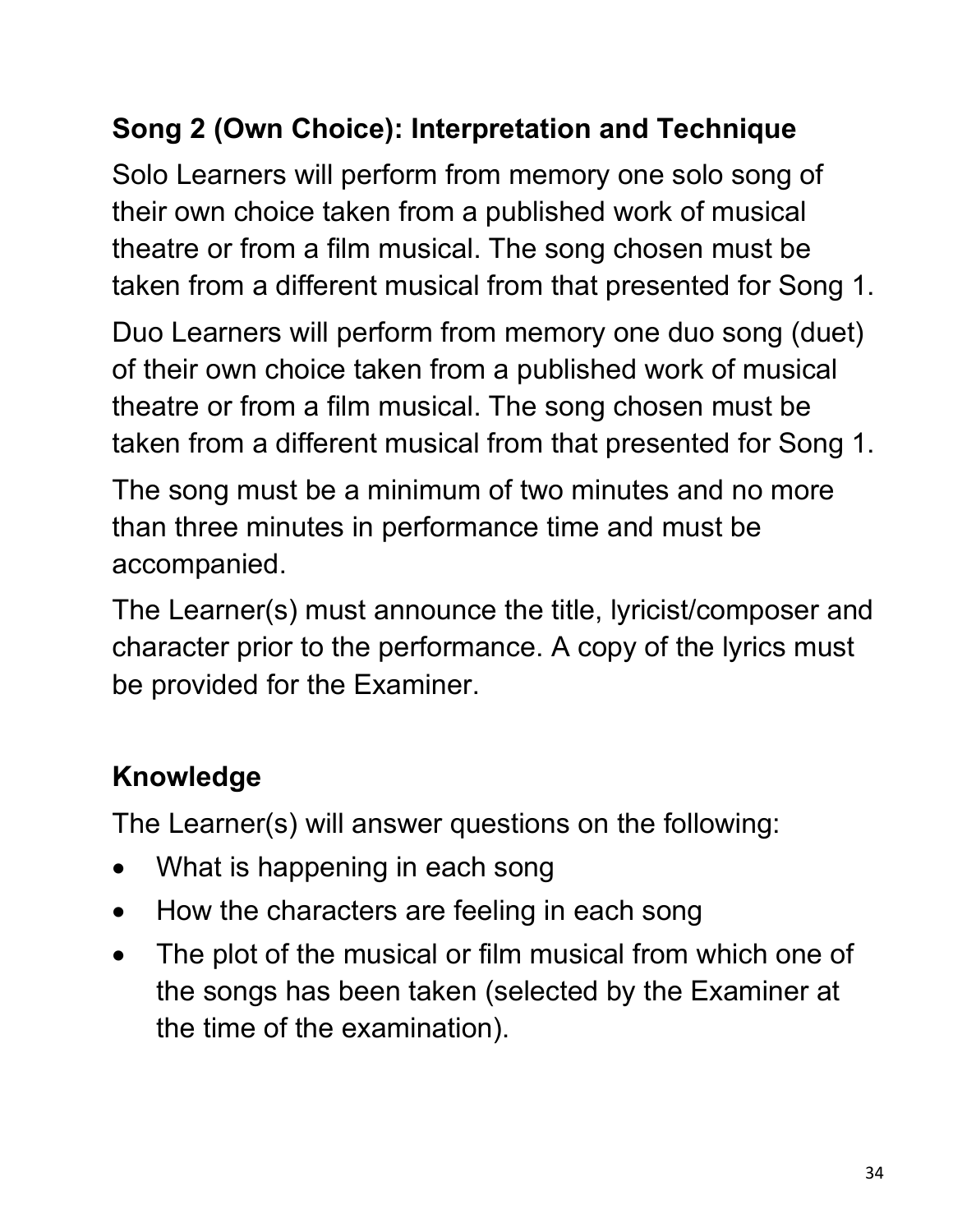### **GRADE 3**

Songs can be performed either in the original context of the musical or in a context devised by the Learner(s). The Knowledge questions must be answered in relation to the original context of the musical.

### **Song 1 (Own Choice): Interpretation and Technique**

Solo Learners will perform from memory one solo song of their own choice taken from a published work of musical theatre or from a film musical. The song chosen must be taken from a different musical from that presented for Song 2.

Duo Learners will perform from memory one duo song (duet) of their own choice taken from a published work of musical theatre or from a film musical. The song chosen must be taken from a different musical from that presented for Song 2.

The song must be a minimum of two minutes and no more than three minutes in performance time and must be accompanied.

The Learner(s) must announce the title, lyricist/composer and character prior to the performance. A copy of the lyrics must be provided for the Examiner.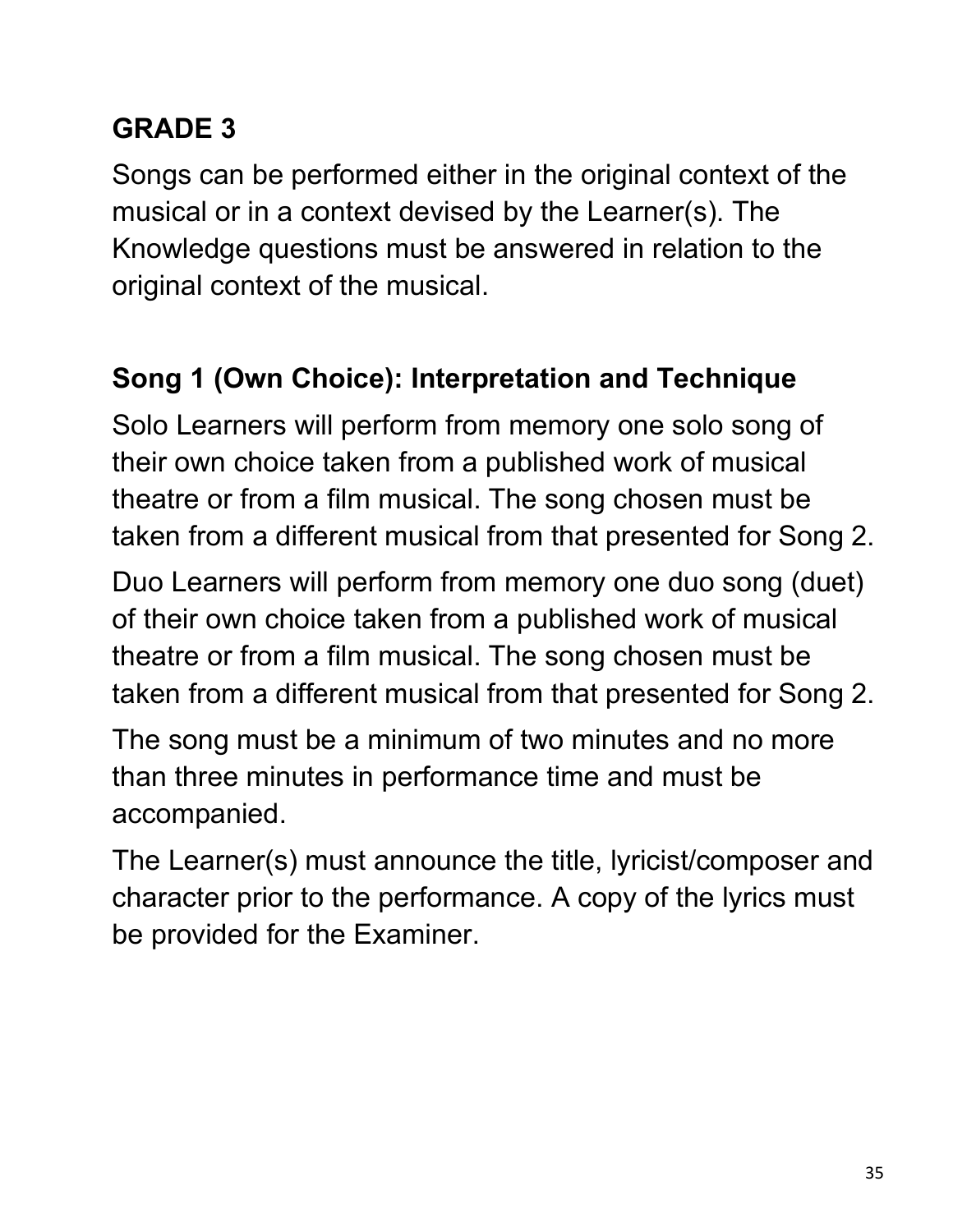### **Song 2 (Own Choice): Interpretation and Technique**

Solo Learners will perform from memory one solo song of their own choice taken from a published work of musical theatre or from a film musical. The song chosen must be taken from a different musical from that presented for Song 1.

Duo Learners will perform from memory one duo song (duet) of their own choice taken from a published work of musical theatre or from a film musical. The song chosen must be taken from a different musical from that presented for Song 1.

The song must be a minimum of two minutes and no more than three minutes in performance time and must be accompanied.

The Learner(s) must announce the title, lyricist/composer and character prior to the performance. A copy of the lyrics must be provided for the Examiner.

### **Knowledge**

The Learner(s) will answer questions on the following:

- How the characters are feeling in each song
- The mood of each song
- The plot of the musical or film musical from which one of the songs has been taken (selected by the Examiner at the time of the examination)
- What the term libretto means.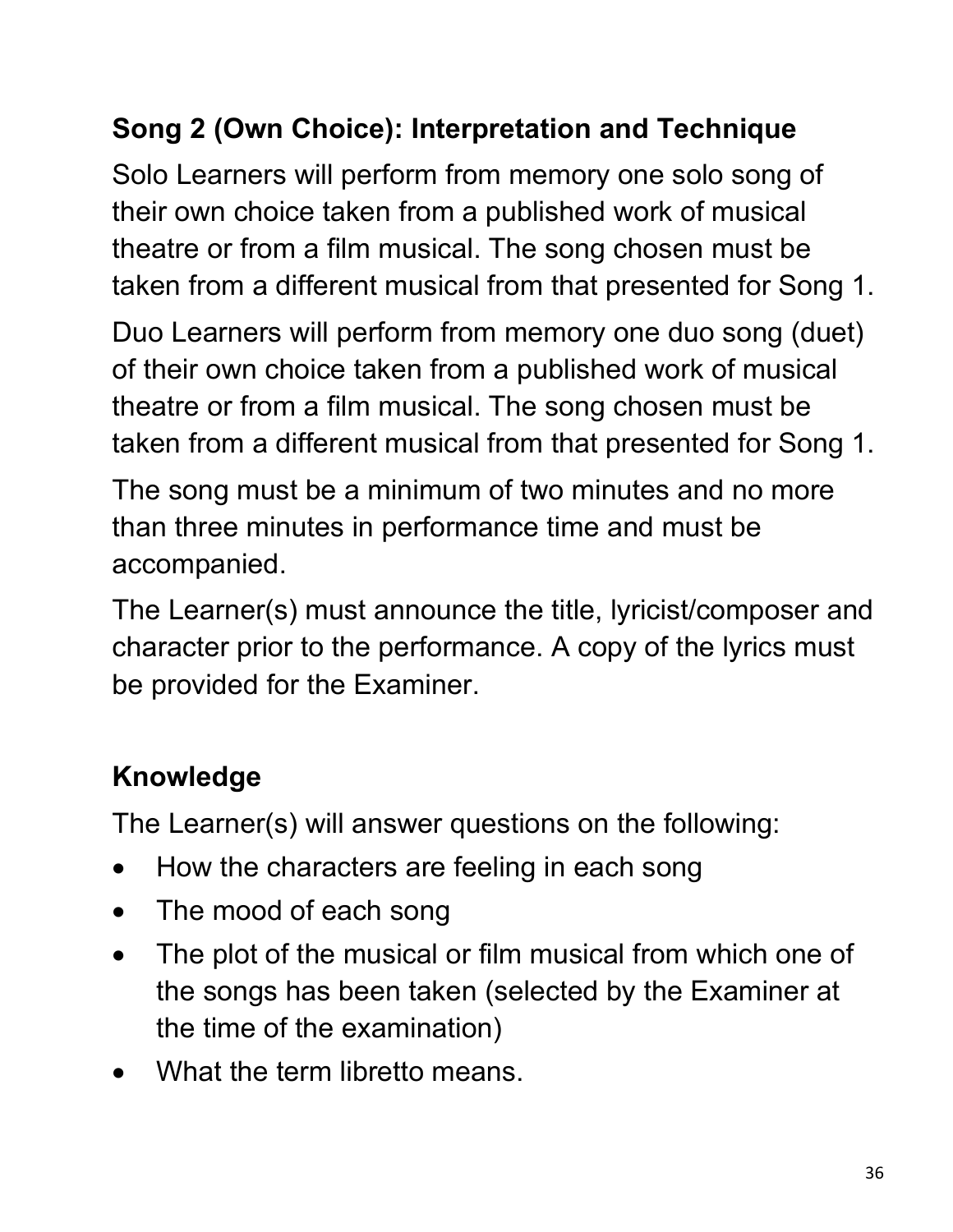### **Level 1 Marking Scheme**

| <b>ASSESSMENT TASK</b> |                | <b>MARKS</b> | <b>TOTAL MARKS</b> |  |
|------------------------|----------------|--------------|--------------------|--|
| Song 1                 | Interpretation | 20           |                    |  |
| (Own Choice)           | Technique      | 20           | 40                 |  |
| Song 2                 | Interpretation | 20           | 40                 |  |
| (Own Choice)           | Technique      | 20           |                    |  |
| Knowledge              |                |              | 20                 |  |
| <b>Total Marks</b>     |                |              | 100                |  |

### **Attainment Bands**

| <b>AWARD</b>       | <b>TOTAL MARKS</b> |
|--------------------|--------------------|
| Pass               | $50 - 64$          |
| <b>Merit</b>       | $65 - 79$          |
| <b>Distinction</b> | $80+$              |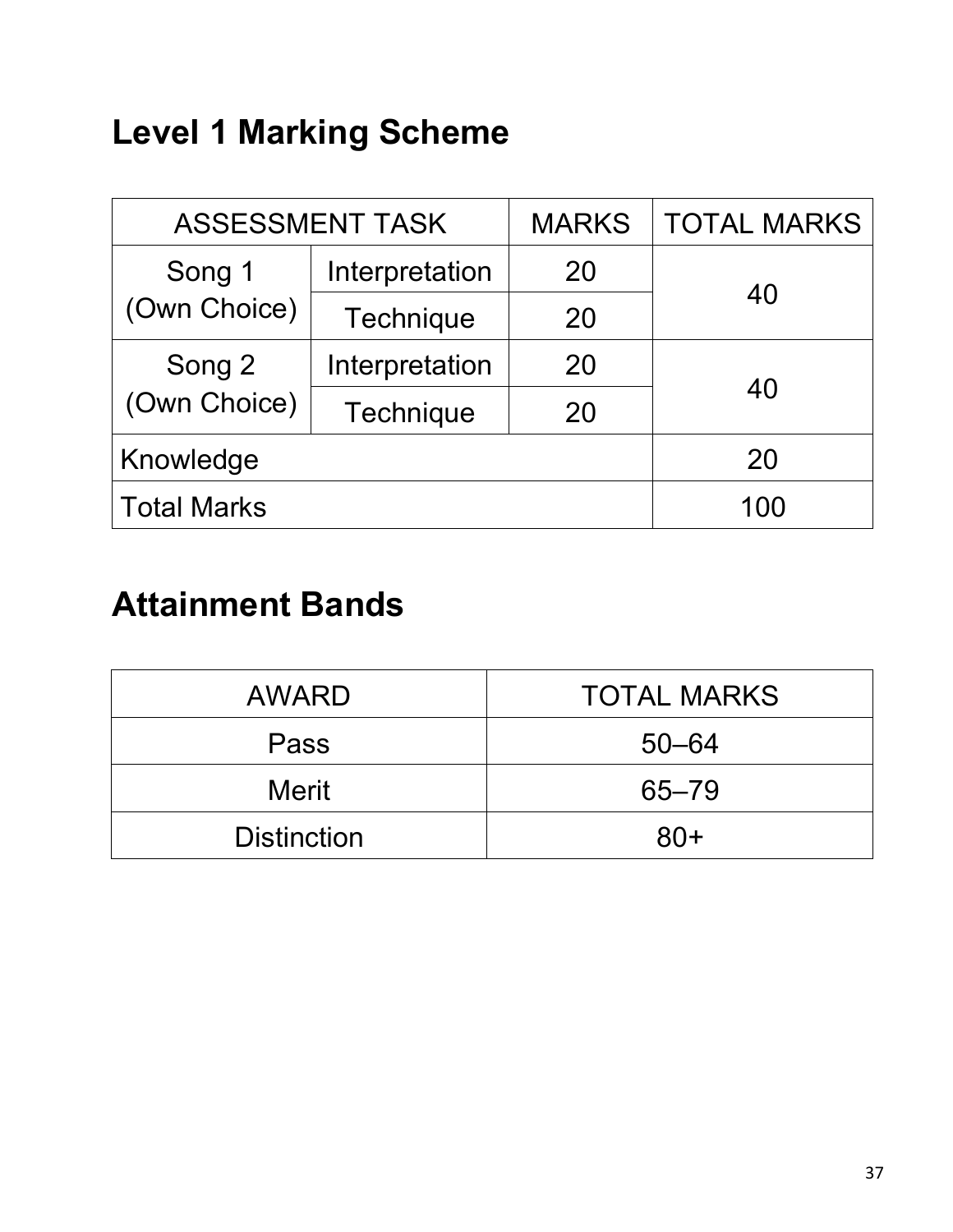#### **LEVEL 1: GRADE 1**

| <b>LEARNING OUTCOMES</b>                                     | <b>ASSESSMENT CRITERIA</b>                                               |
|--------------------------------------------------------------|--------------------------------------------------------------------------|
| LO1 Perform two songs<br>from memory,                        | 1.1 Perform with an awareness<br>of character and situation              |
| demonstrating an<br>understanding of the<br>material         | 1.2 Perform with an awareness<br>of the mood(s)                          |
|                                                              | 1.3 Perform from memory with<br>fluency and focus                        |
| LO <sub>2</sub> Use vocal skills in<br>response to the songs | 2.1 Sing with audibility<br>appropriate to the performance<br>space      |
|                                                              | 2.2 Sing with clarity of diction                                         |
|                                                              | 2.3 Sing the melody with<br>accuracy in the chosen songs                 |
|                                                              | 2.4 Sing the rhythm with<br>accuracy in the chosen songs                 |
| LO3 Create a physical<br>response to the songs               | 3.1 Perform with facial<br>expression appropriate to the<br>chosen songs |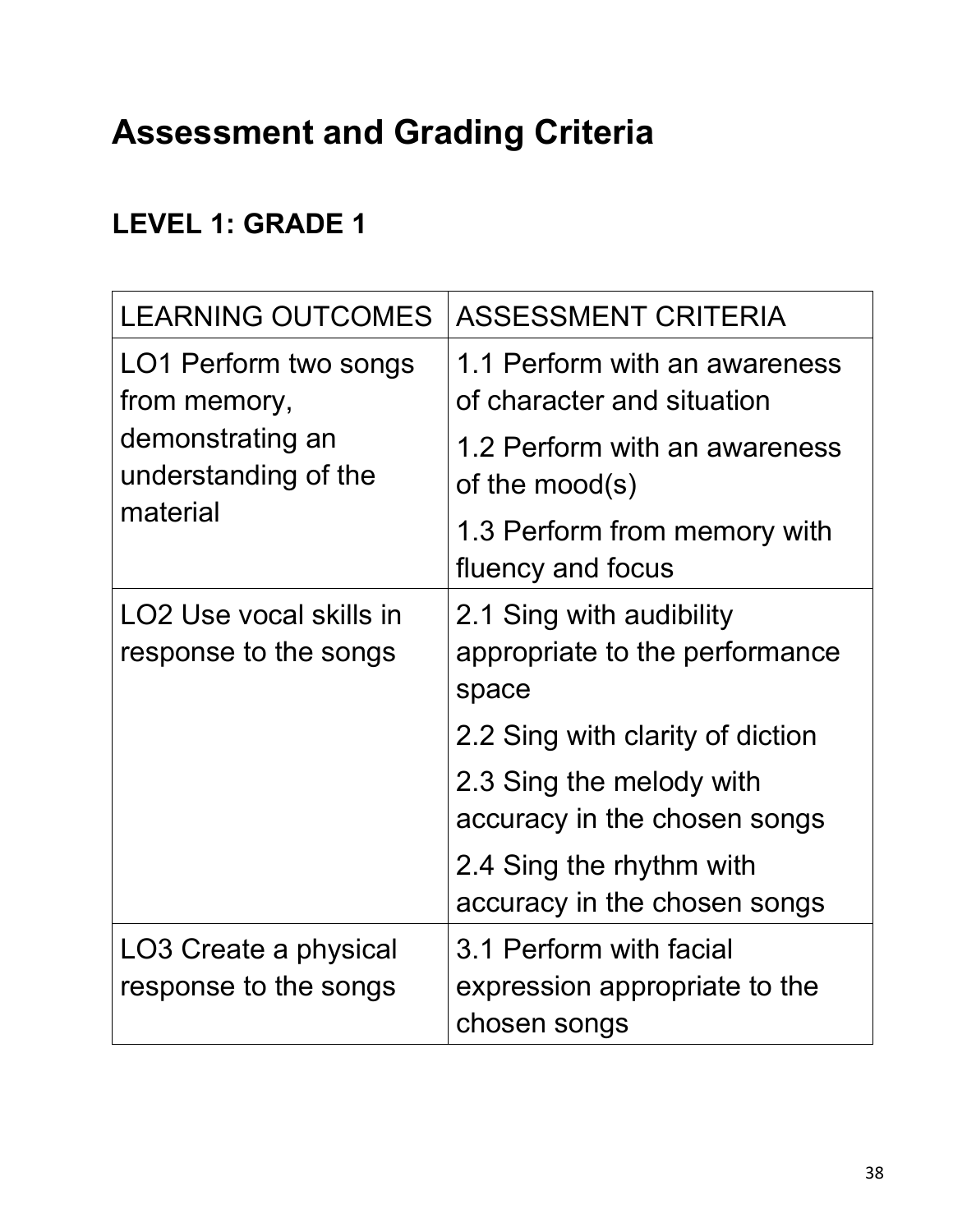|                                                               | 3.2 Perform with appropriate<br>movement and use of the<br>performance space         |
|---------------------------------------------------------------|--------------------------------------------------------------------------------------|
| LO4 Know and<br>understand the content of<br>the chosen songs | 4.1 Give a description of the<br>appearance of the characters in<br>the chosen songs |
|                                                               | 4.2 Give a description of the<br>feelings of the characters in the<br>chosen songs   |
|                                                               | 4.3 Give a description of what is<br>happening in each of the chosen<br>songs        |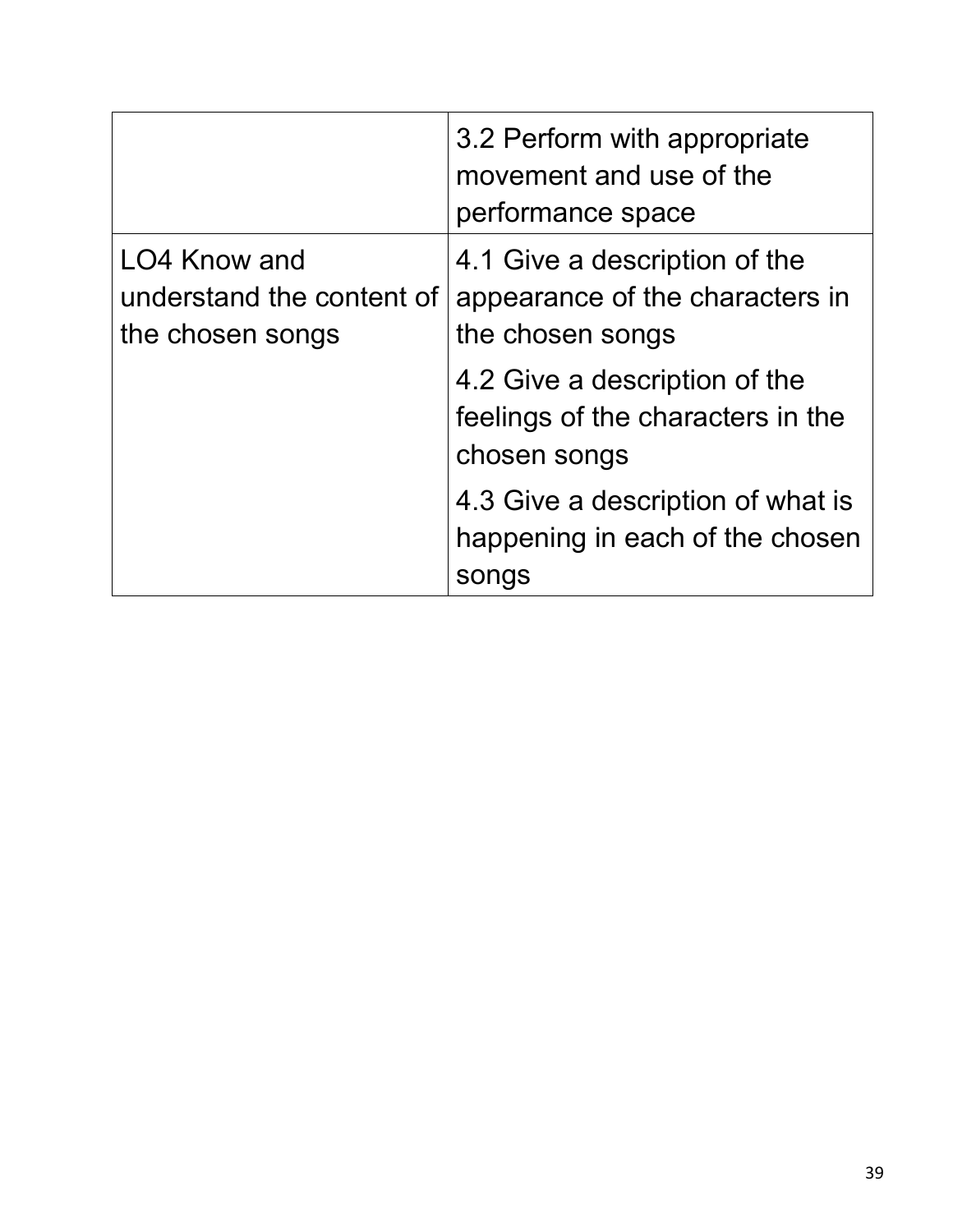#### **LEVEL 1: GRADE 2**

| <b>LEARNING OUTCOMES</b>                                     | <b>ASSESSMENT CRITERIA</b>                                               |
|--------------------------------------------------------------|--------------------------------------------------------------------------|
| LO1 Perform two songs<br>from memory,                        | 1.1 Perform with an awareness<br>of character and situation              |
| demonstrating an<br>understanding of the<br>material         | 1.2 Perform with an awareness<br>of the mood(s)                          |
|                                                              | 1.3 Perform from memory with<br>fluency and focus                        |
| LO <sub>2</sub> Use vocal skills in<br>response to the songs | 2.1 Sing with audibility<br>appropriate to the performance<br>space      |
|                                                              | 2.2 Sing with clarity of diction                                         |
|                                                              | 2.3 Sing the melody with<br>accuracy in the chosen songs                 |
|                                                              | 2.4 Sing the rhythm with<br>accuracy in the chosen songs                 |
| LO3 Create a physical<br>response to the songs               | 3.1 Perform with facial<br>expression appropriate to the<br>chosen songs |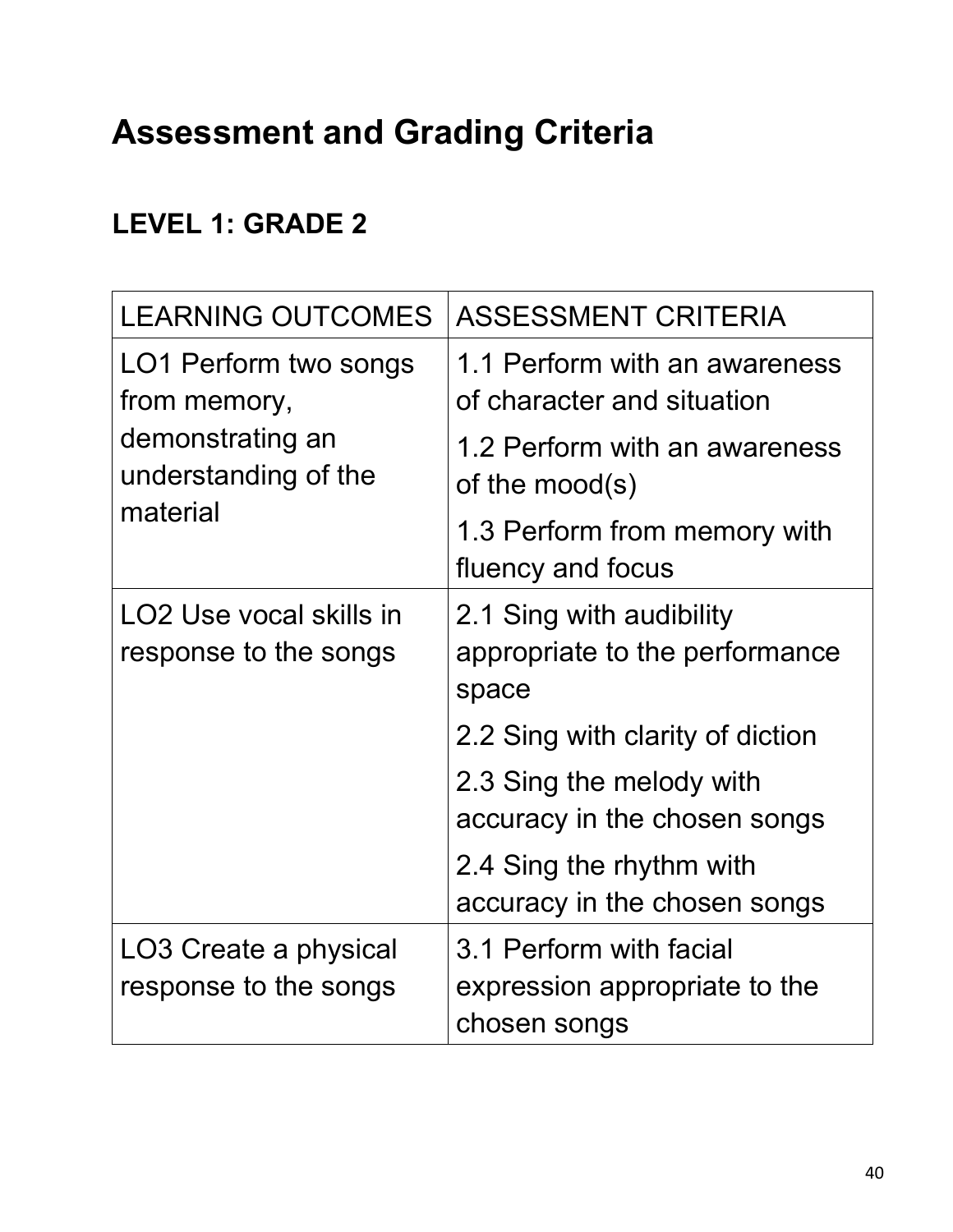|                                                               | 3.2 Perform with appropriate<br>movement and use of the<br>performance space                                             |
|---------------------------------------------------------------|--------------------------------------------------------------------------------------------------------------------------|
| LO4 Know and<br>understand the content of<br>the chosen songs | 4.1 Give a description of what is<br>happening in each of the chosen<br>songs                                            |
|                                                               | 4.2 Give a description of the<br>feelings of the characters in the<br>chosen songs                                       |
| LO5 Know and<br>understand the context of<br>the chosen songs | 5.1 Give a summary of the plot<br>of the musical or film musical<br>from which one of the chosen<br>songs has been taken |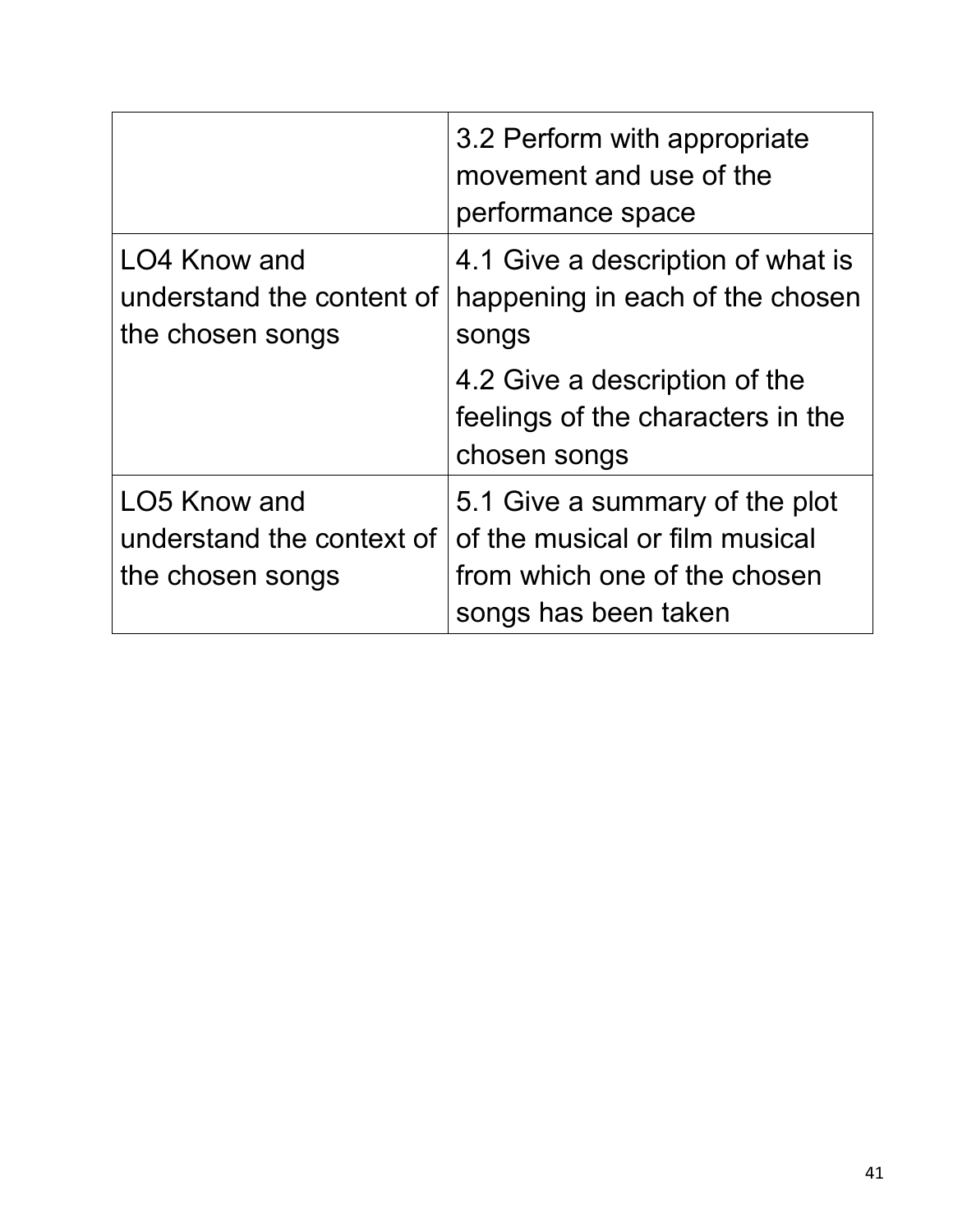#### **LEVEL 1: GRADE 3**

| <b>LEARNING OUTCOMES</b>                                     | <b>ASSESSMENT CRITERIA</b>                                               |
|--------------------------------------------------------------|--------------------------------------------------------------------------|
| LO1 Perform two songs<br>from memory,                        | 1.1 Perform with an awareness<br>of character and situation              |
| demonstrating an<br>understanding of the<br>material         | 1.2 Perform with an awareness<br>of the mood(s)                          |
|                                                              | 1.3 Perform from memory with<br>fluency and focus                        |
| LO <sub>2</sub> Use vocal skills in<br>response to the songs | 2.1 Sing with audibility<br>appropriate to the performance<br>space      |
|                                                              | 2.2 Sing with clarity of diction                                         |
|                                                              | 2.3 Sing the melody with<br>accuracy in the chosen songs                 |
|                                                              | 2.4 Sing the rhythm with<br>accuracy in the chosen songs                 |
| LO3 Create a physical<br>response to the songs               | 3.1 Perform with facial<br>expression appropriate to the<br>chosen songs |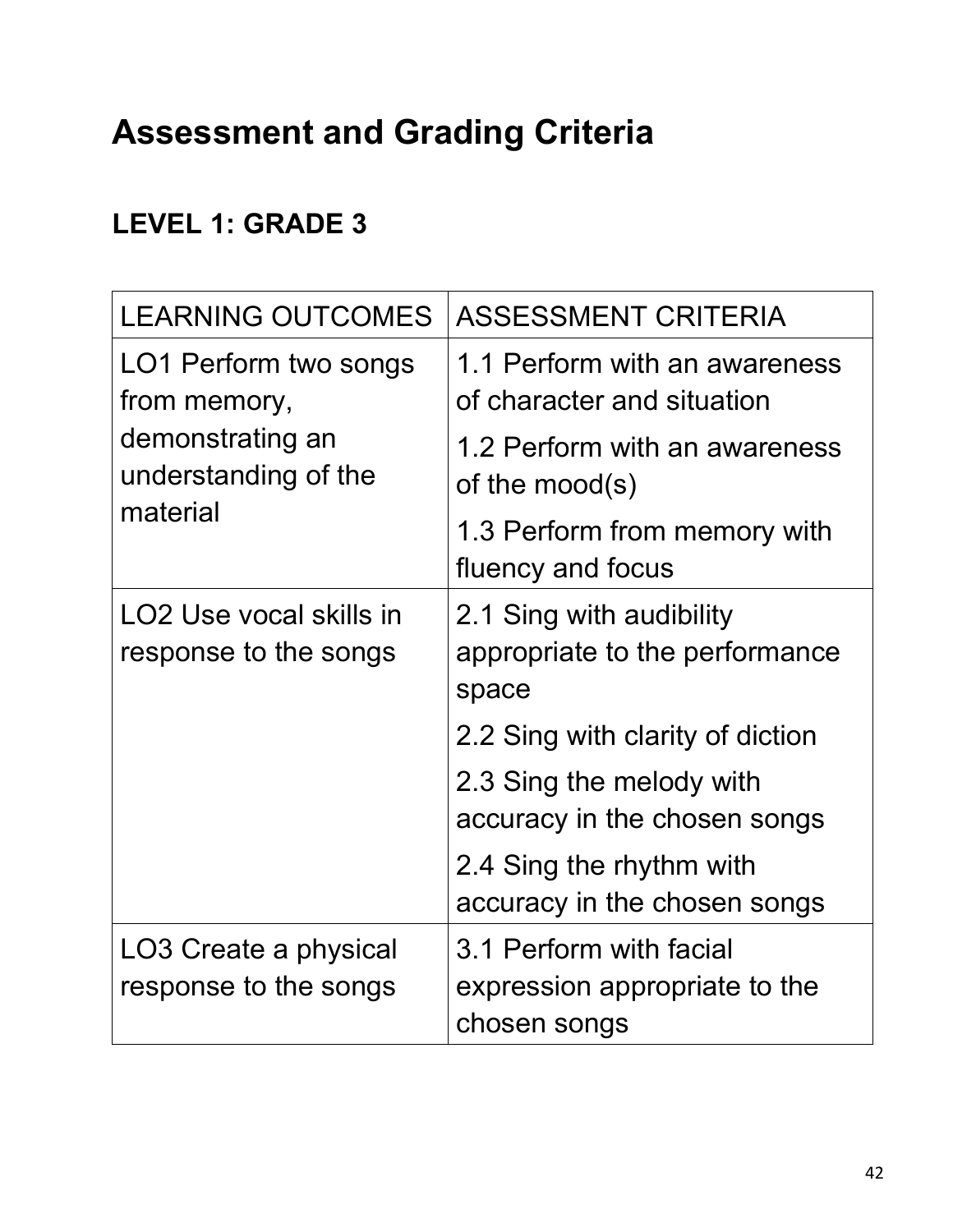|                                                                             | 3.2 Perform with appropriate<br>movement and use of the<br>performance space                                         |
|-----------------------------------------------------------------------------|----------------------------------------------------------------------------------------------------------------------|
| LO4 Know and<br>understand the content of<br>the chosen songs               | 4.1 Give a description of the<br>feelings of the characters in the<br>chosen songs                                   |
|                                                                             | 4.2 Give a description of the<br>mood of each of the chosen<br>songs                                                 |
| LO5 Know and<br>understand the context of<br>the chosen songs               | 5.1 Give a summary of the plot<br>of the musical or film musical<br>from which one of the chosen<br>songs been taken |
| LO6 Know and<br>understand technical<br>terminology for the<br>actor/singer | 6.1 Define the term libretto                                                                                         |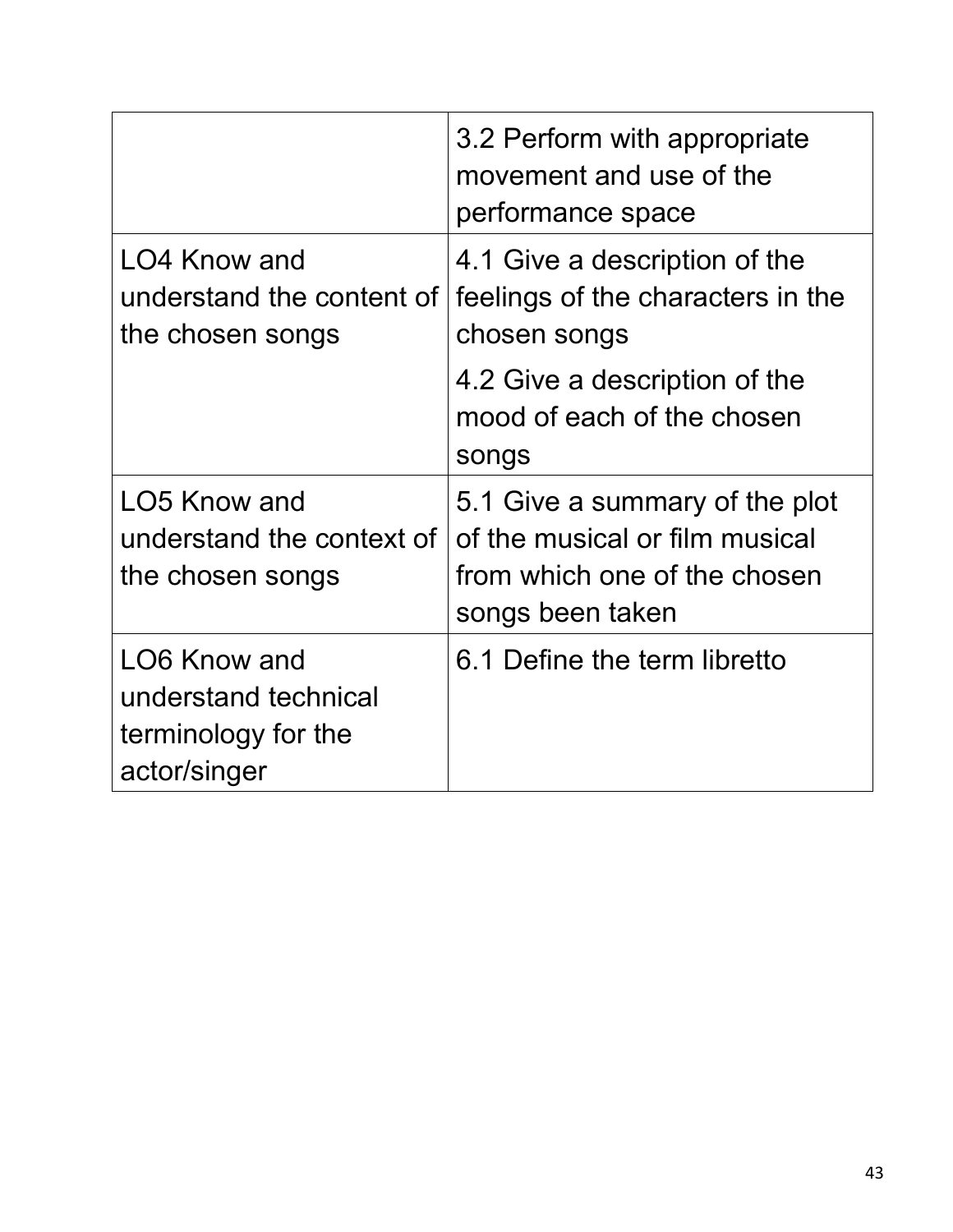The following information describes what skills and knowledge the Learner needs to present in order to attain marks for Pass, Merit or Distinction for Level 1 Solo/Duo Musical Theatre Examinations. Learners who complete the external assessment but who either do not meet the minimum pass criteria mark for a Pass or fail to satisfy one or more of the stated Assessment Criteria will be graded as a Fail. This is irrespective of the total marks accumulated. Duologue Learners are assessed individually against the Assessment Criteria.

Distinction (80–100 Marks)

A Learner who achieves a Distinction grade will have demonstrated a detailed understanding of the character, situation and mood within the chosen material, performed from memory. The Learner will have used the performance space with appropriate use of movement and facial expression throughout. They will have also sung with appropriate audibility, fluency, focus, clear diction, and accurate melody and rhythm throughout. The Learner will have given detailed answers in response to the questions about their chosen song. They will have also given a detailed definition of the musical theatre term libretto (Grade 3 only).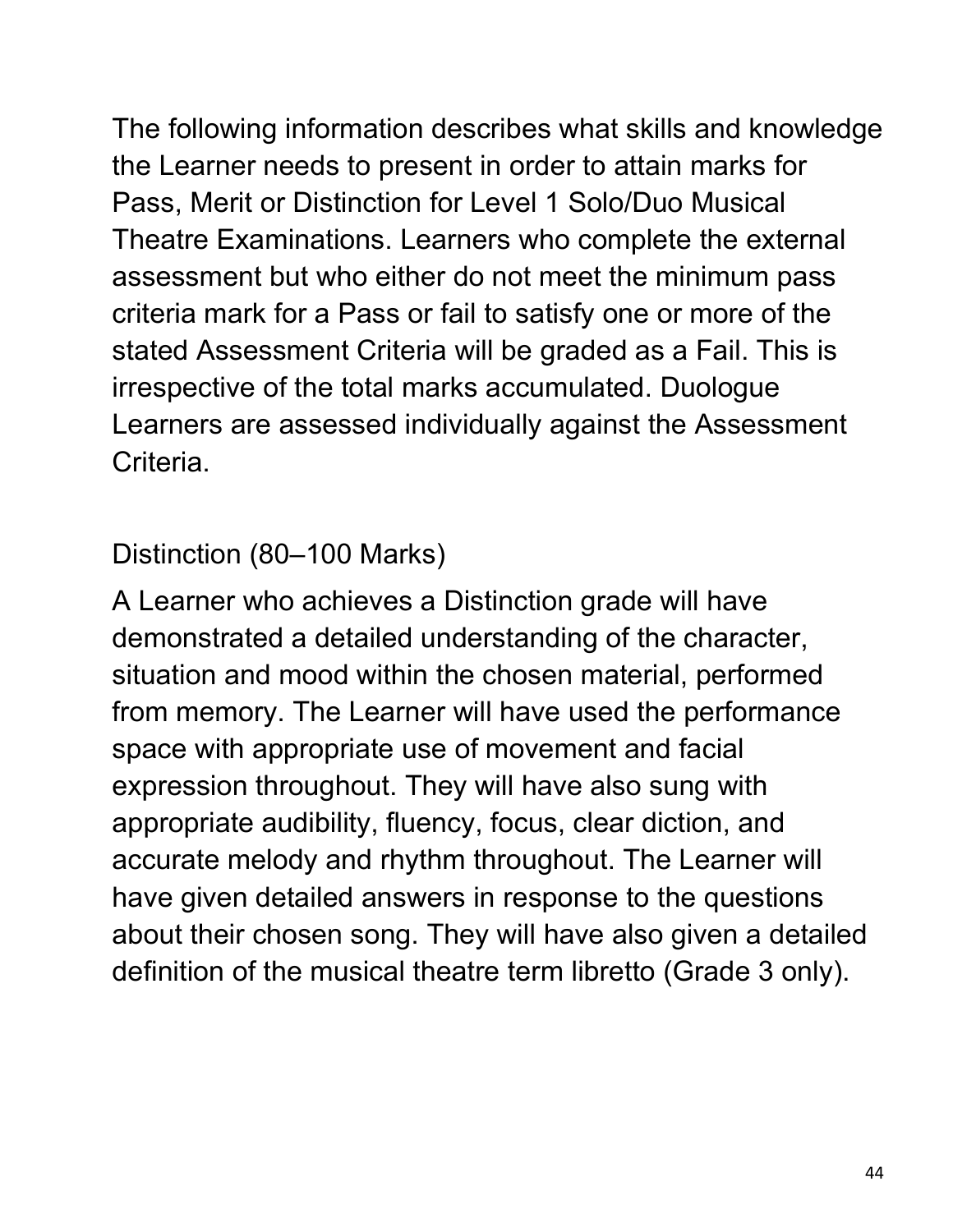#### Merit (65–79 Marks)

A Learner who achieves a Merit grade will have demonstrated a secure understanding of the character, situation and mood within the chosen material, performed from memory. The Learner will have used the performance space with appropriate use of movement and facial expression most of the time. They will have also sung with appropriate audibility, fluency, focus, clear diction, and accurate melody and rhythm most of the time. The Learner will have given secure answers in response to the questions about their chosen song. They will have also given a secure definition of the musical theatre term libretto (Grade 3 only).

#### Pass (50–64 Marks)

A Learner who achieves a Merit grade will have demonstrated a basic understanding of the character, situation and mood within the chosen material, performed from memory. The Learner will have used the performance space with appropriate use of movement and facial expression some of the time. They will have also sung with appropriate audibility, fluency, focus, clear diction, and accurate melody and rhythm some of the time. The Learner will have given basic answers in response to the questions about their chosen song. They will have also given a basic definition of the musical theatre term libretto (Grade 3 only).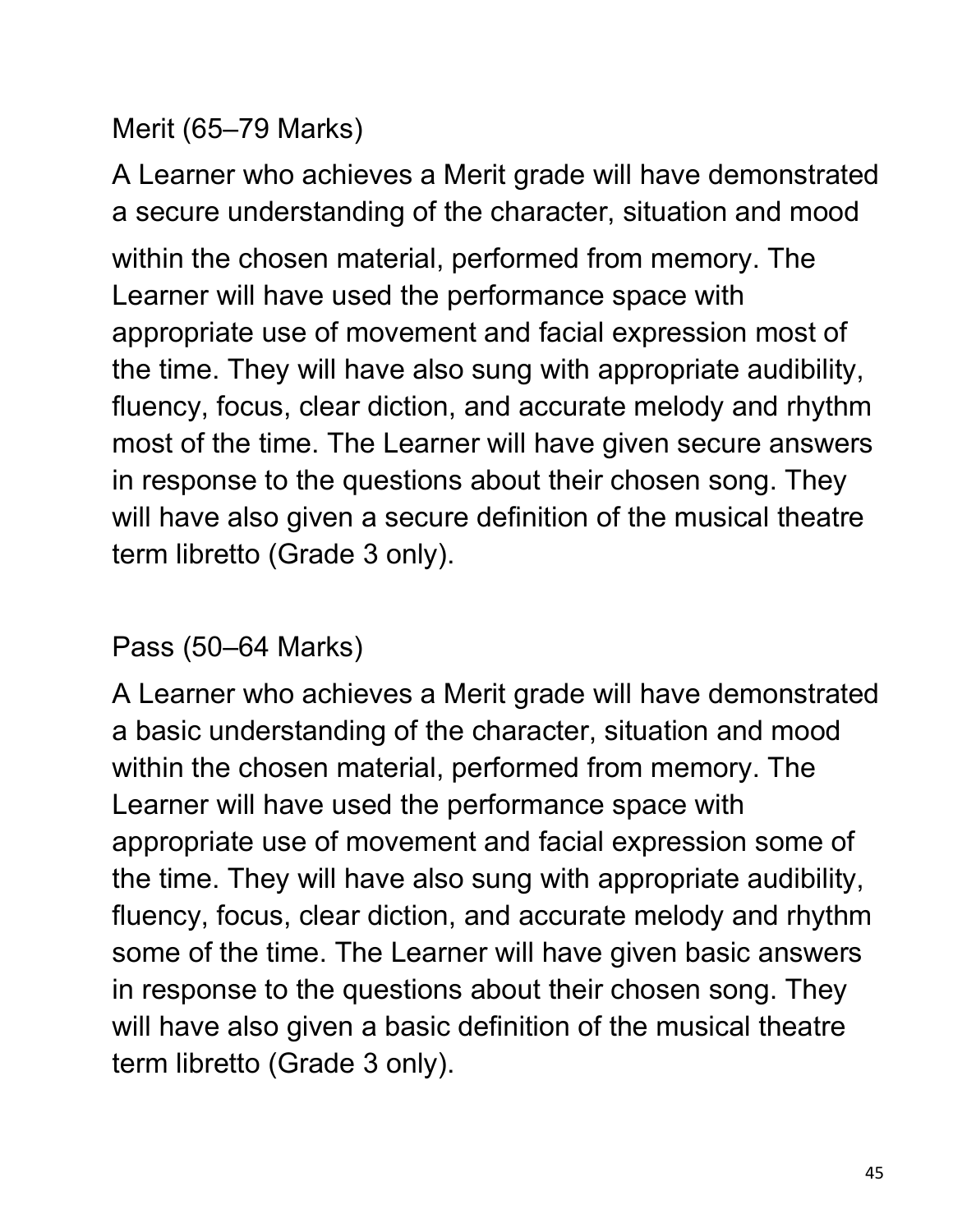#### Fail (0–49 Marks)

A Learner whose examination is graded as a Fail will have been unable to demonstrate an understanding of the material and memory will have been insufficient. They will not have responded with appropriate vocal skills or they will not have created an effective physical response to the chosen material. There will have been an insufficient understanding of repertoire, content, context or techniques required for the subject area and Grade.

It should also be noted that a Learner who completes the external assessment but who either does not meet the minimum pass criteria mark for a Pass or fails to satisfy one or more of the stated Assessment Criteria (irrespective of the total marks they accumulate) will be graded as a Fail.

In these circumstances, the Examiner will identify the Assessment Criteria/Criterion not met in the Learner Examination Report (LER).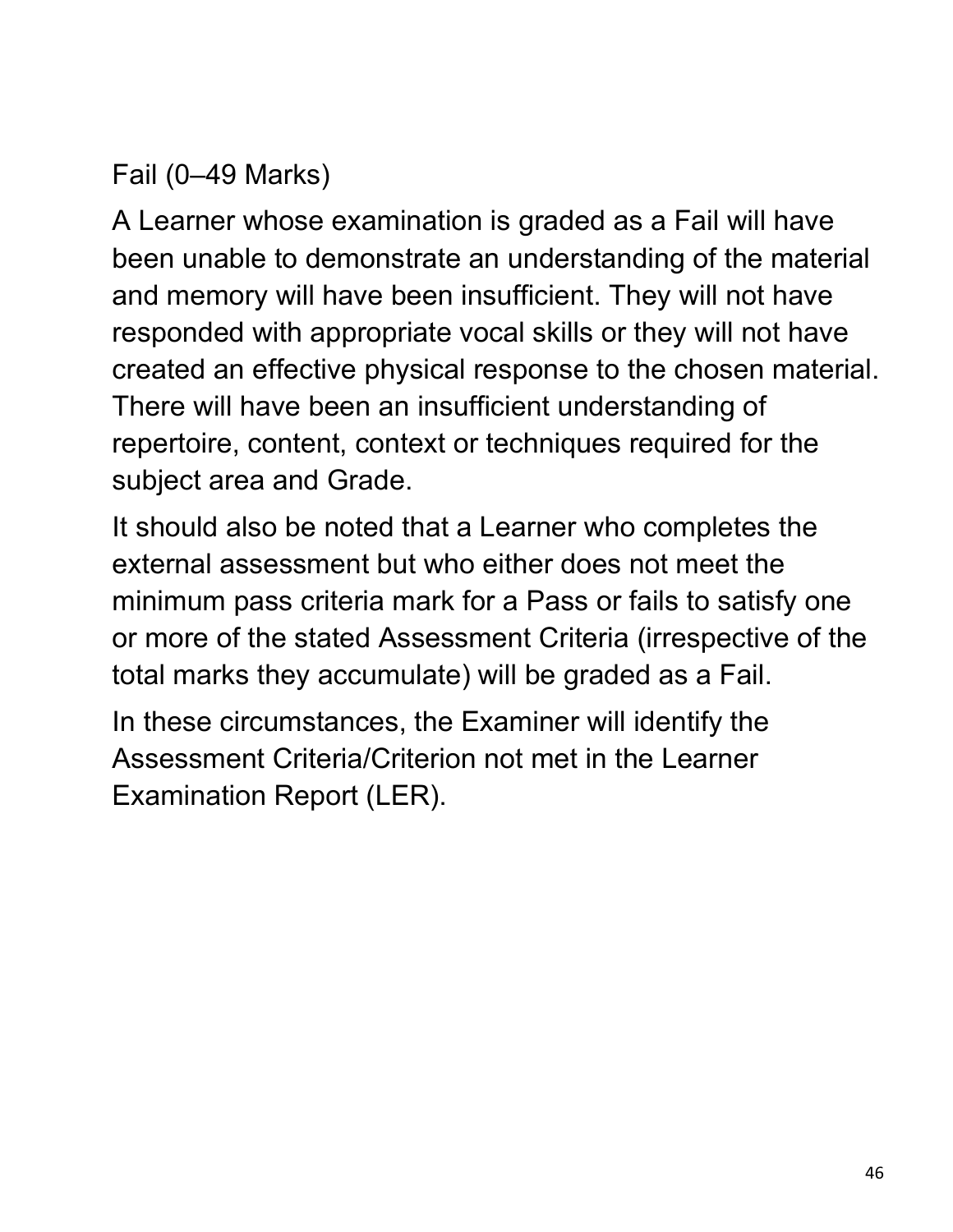# **Level 2**

RQF Level: 2 Grade 4 Credit Value: 10 Guided Learning Hours: 40 (hours) Total Qualification Time: 100 (hours) Grade 5 Credit Value: 12 Guided Learning Hours: 50 (hours) Total Qualification Time: 120 (hours)

### **Level Description**

The LAMDA Level 2 Award in Musical Theatre: Solo/Duo is designed to enable Learners to develop a range of skills in acting through song. Learners will perform two songs and one spoken song from memory. The three songs presented must all be from different published works of musical theatre or film musicals. The performance will be audible and intelligible with vocal contrast through which mood and meaning are communicated. Learners will be able to demonstrate understanding of the material, leading to an imaginative interpretation in which there is application of appropriate technical skills. Effective preparation and study will be evident, leading to a performance. Use of voice, body and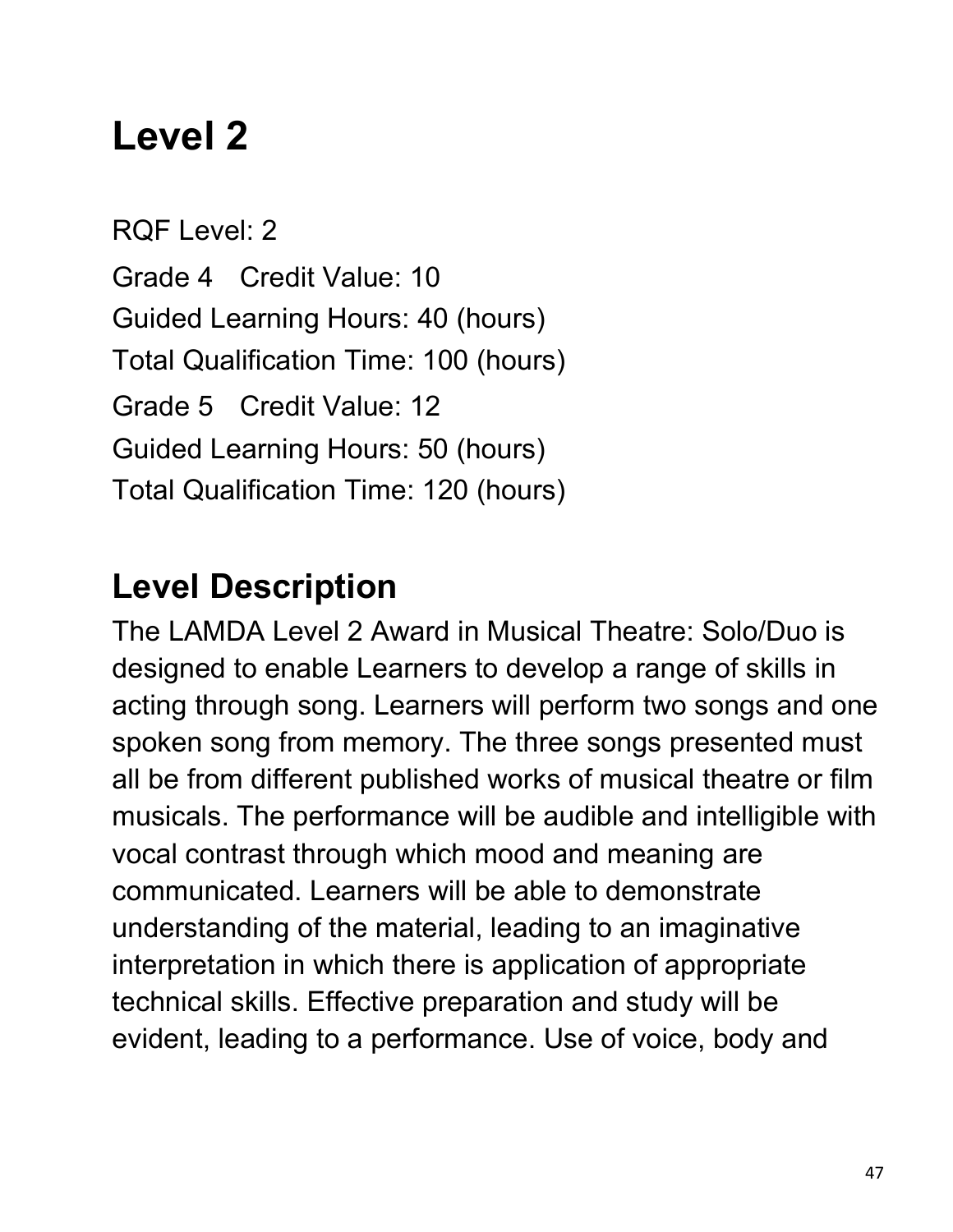space will be effectively combined to communicate the text and music and engage the audience.

## **LEARNING OUTCOMES**

On completion of this Grade the Learners will be able to:

Interpretation

LO1: perform two songs and one spoken song from memory, demonstrating an understanding of the material

**Technique** 

LO2: use vocal skills in response to the chosen songs

LO3: create a physical response to the chosen songs

Knowledge

LO4: know and understand the characters, situations and staging of the chosen songs

LO5: know and understand the context of the chosen songs LO6: know and understand technical terminology for the actor/ singer (Grade 5 only)

## **Total Time Allowance for Each Grade**

Solo – 25 minutes

Duo – 30 minutes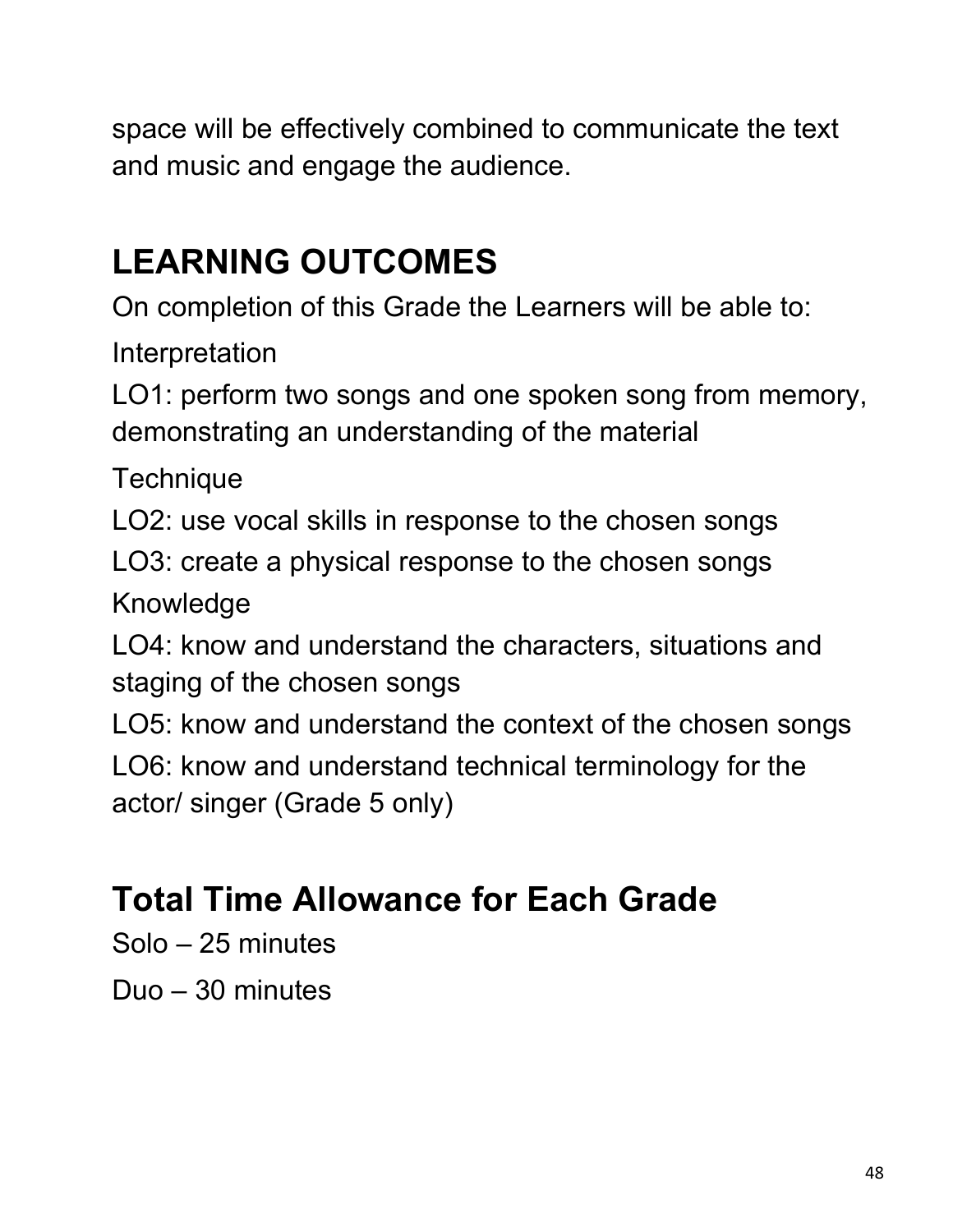### **Examination Content**

#### **GRADE 4**

Songs can be performed either in the original context of the musical or in a context devised by the Learner(s). The Knowledge questions must be answered in relation to the original context of the musical.

#### **Song 1 (Own Choice): Interpretation and Technique**

Solo Learners will perform from memory one solo song of their own choice taken from a published work of musical theatre or from a film musical. The performance must consist of one song and include a minimum of 30 seconds and no more than one minute of published or devised spoken dialogue in character, either leading naturally into the song and/or linking two sections of the song together and/or concluding the song.

Duo Learners will perform from memory one duo song (duet) of their own choice taken from a published work of musical theatre or from a film musical. The performance must consist of one song and include a minimum of 30 seconds and no more than one minute of published or devised spoken dialogue in character, either leading naturally into the song and/or linking two sections of the song together and/or concluding the song.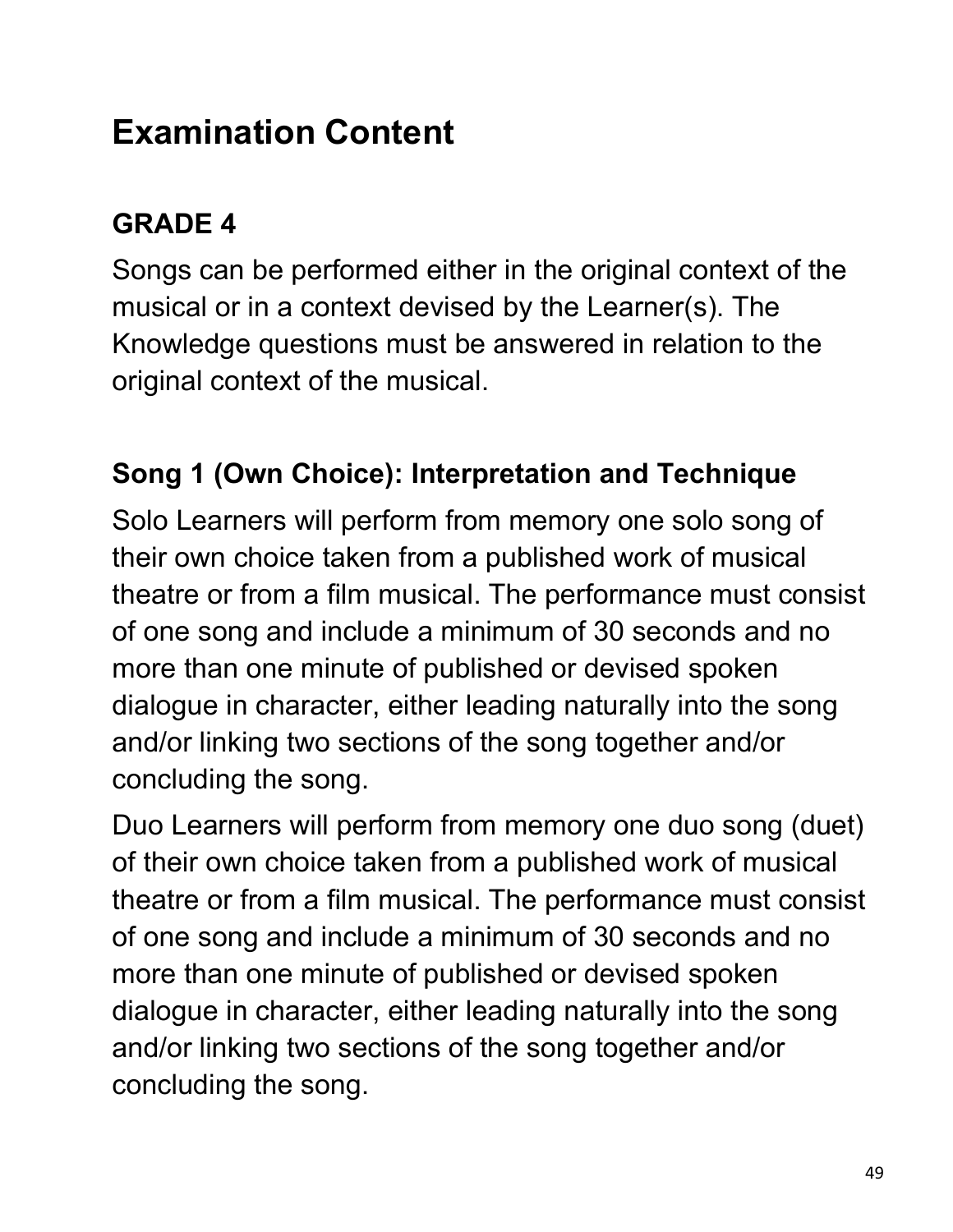The song chosen must be taken from a different musical from that presented for Song 2 and the Spoken Song. The performance must be a minimum of three minutes and no more than four minutes in performance time. The spoken dialogue must be included in the overall performance time of each song. The performance must be accompanied.

The Learner(s) must announce the title, lyricist/composer and character prior to the performance. A copy of the lyrics must be provided for the Examiner.

#### **Song 2 (Own Choice): Interpretation and Technique**

Solo Learners will perform from memory one solo song of their own choice taken from a published work of musical theatre or from a film musical. The performance must consist of one song and include a minimum of 30 seconds and no more than one minute of published or devised spoken dialogue in character, either leading naturally into the song and/or linking two sections of the song together and/or concluding the song.

Duo Learners will perform from memory one duo song (duet) of their own choice taken from a published work of musical theatre or from a film musical. The performance must consist of one song and include a minimum of 30 seconds and no more than one minute of published or devised spoken dialogue in character, either leading naturally into the song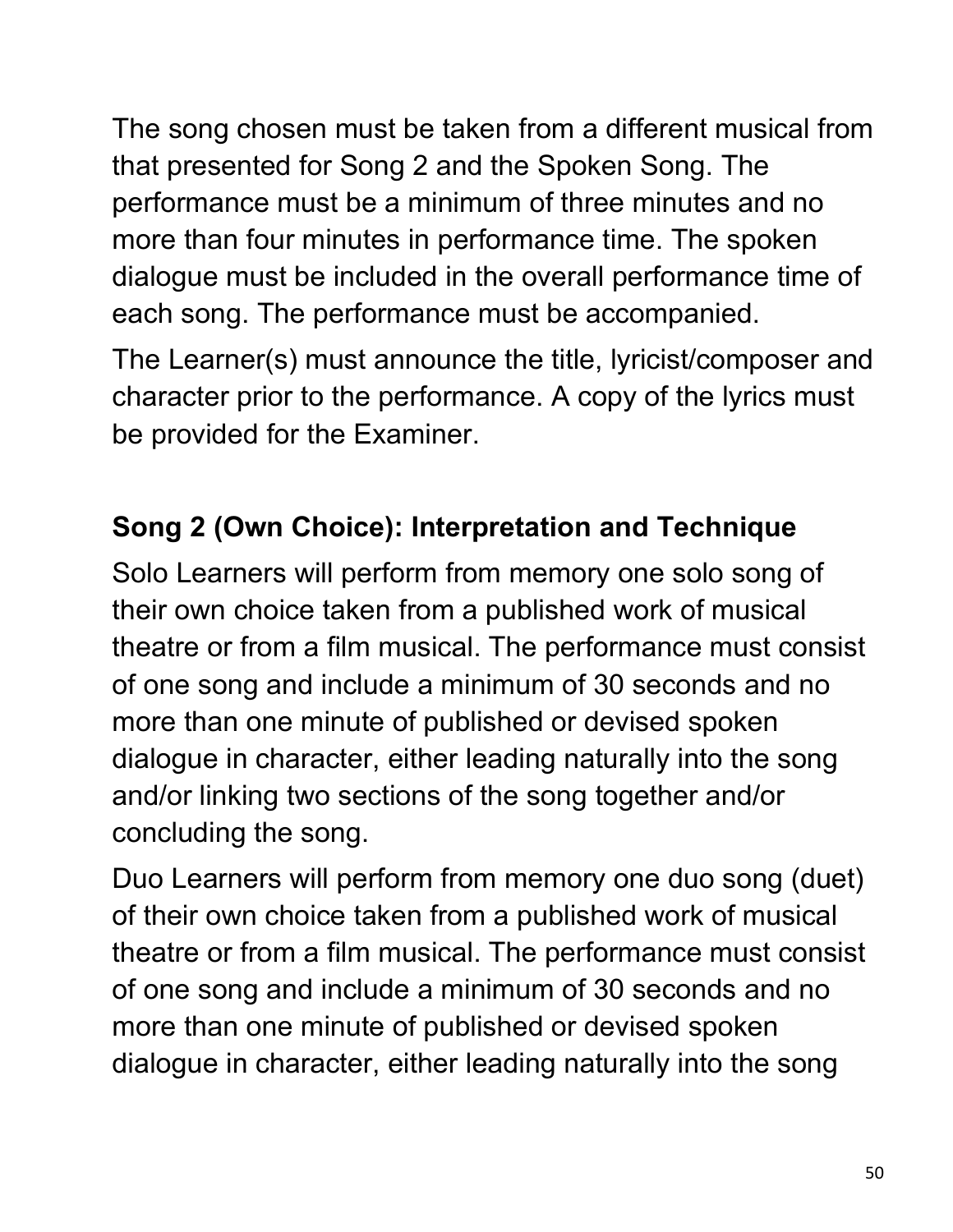and/or linking two sections of the song together and/or concluding the song.

The song chosen must be taken from a different musical from that presented for Song 1 and the Spoken Song. The performance must be a minimum of three minutes and no more than four minutes in performance time. The spoken dialogue must be included in the overall performance time of each song. The performance must be accompanied.

The Learner(s) must announce the title, lyricist/composer and character prior to the performance. A copy of the lyrics must be provided for the Examiner.

#### **Spoken Song (Own Choice): Interpretation and Technique**

Solo Learners will perform from memory one solo spoken song of their own choice, performed as a spoken dramatic monologue, without melody and rhythm. The song lyrics must be taken from a published work of musical theatre or from a film musical.

Duo Learners will perform from memory one duo spoken song (duet) of their own choice, performed as a spoken dramatic duologue, without melody and rhythm. The song lyrics must be taken from a published work of musical theatre or from a film musical.

The song lyrics chosen must be taken from a different musical from that presented for Song 1 and Song 2. It must be a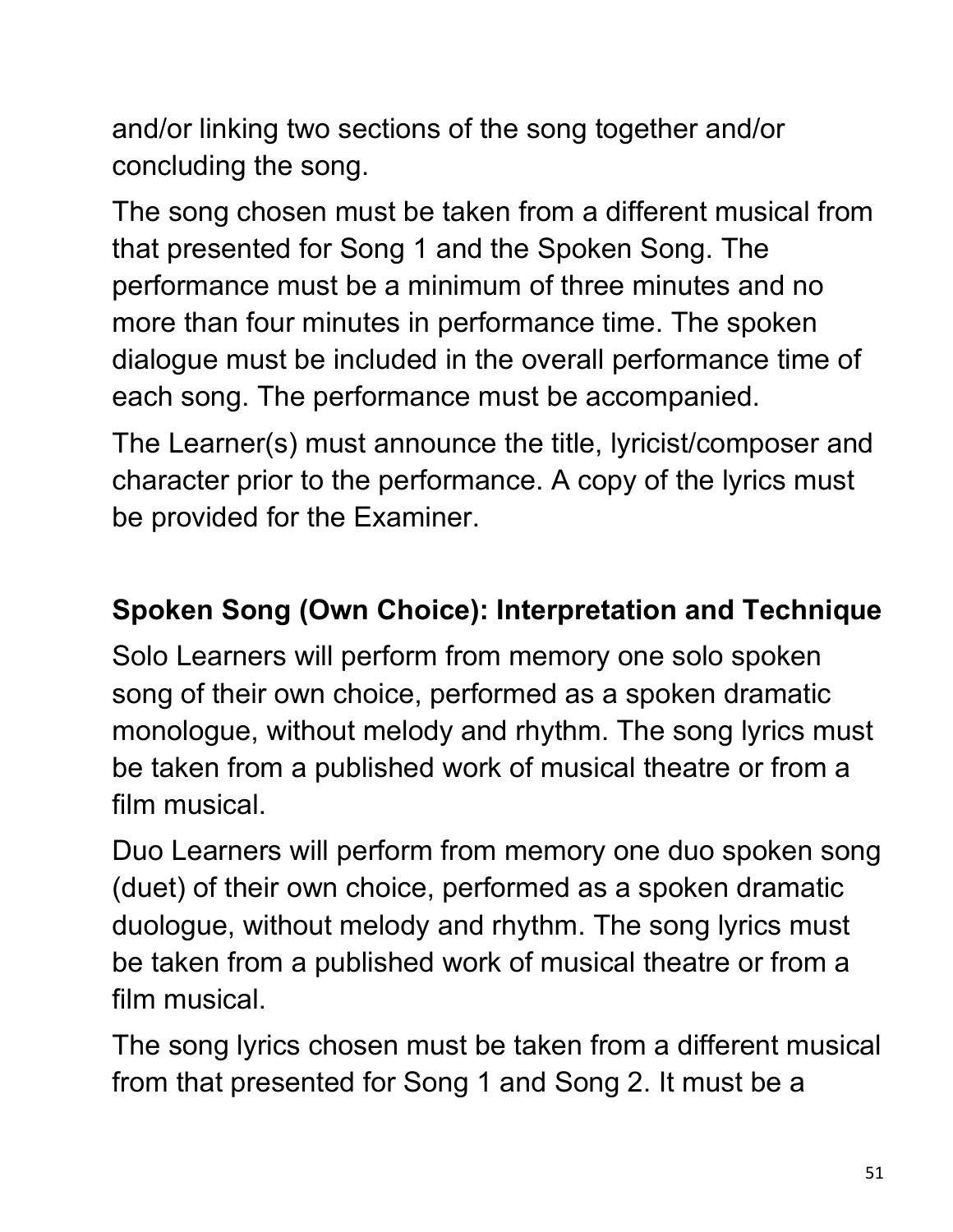minimum of two minutes and no more than three minutes in performance time.

The Learner(s) must announce the title, lyricist/composer and character prior to the performance. A copy of the lyrics must be provided for the Examiner.

For Song 1 and Song 2, the Learner(s) must present published or devised spoken dialogue in character within the song. This must be a cohesive part of the performance, either leading naturally into the song and/or linking two sections of the song together and/or concluding the song. The spoken dialogue must be included in the overall performance time

of each song and must be a minimum of 30 seconds and no more than one minute in length.

### **Knowledge**

The Learner(s) will answer questions on the following:

- How the character is feeling and how they react to their situation in one of the three chosen songs (selected by the Examiner at the time of the examination)
- How the published or devised spoken dialogue was selected and developed
- The working stage areas:

The Learner(s) must demonstrate four working stage areas (selected by the Examiner at the time of the examination) from the following list: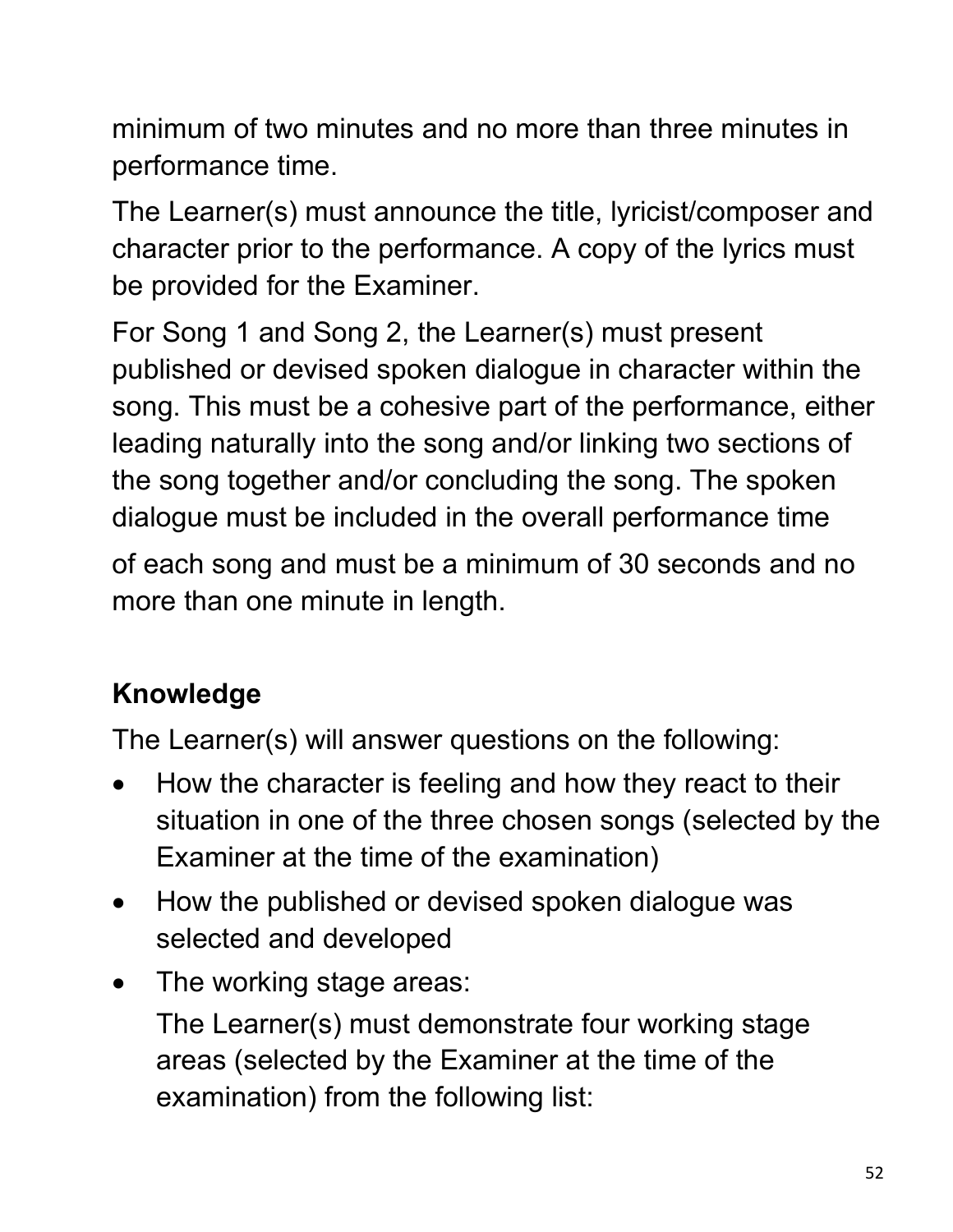Centre stage, stage left, stage right, upstage, downstage, upstage left/right, downstage left/right, and the wings.

• An outline of the plot of the musical or film musical from which one of the sung songs has been taken, and what happens to the character portrayed (selected by the Examiner at the time of the examination).

#### **GRADE 5**

Songs can be performed either in the original context of the musical or in a context devised by the Learner(s). The Knowledge questions must be answered in relation to the original context of the musical.

#### **Song 1 (Own Choice): Interpretation and Technique**

Solo Learners will perform from memory one solo song of their own choice taken from a published work of musical theatre or from a film musical. The performance must consist of one song and include a minimum of 30 seconds and no more than one minute of published or devised spoken dialogue in character, either leading naturally into the song and/or linking two sections of the song together and/or concluding the song.

Duo Learners will perform from memory one duo song (duet) of their own choice taken from a published work of musical theatre or from a film musical. The performance must consist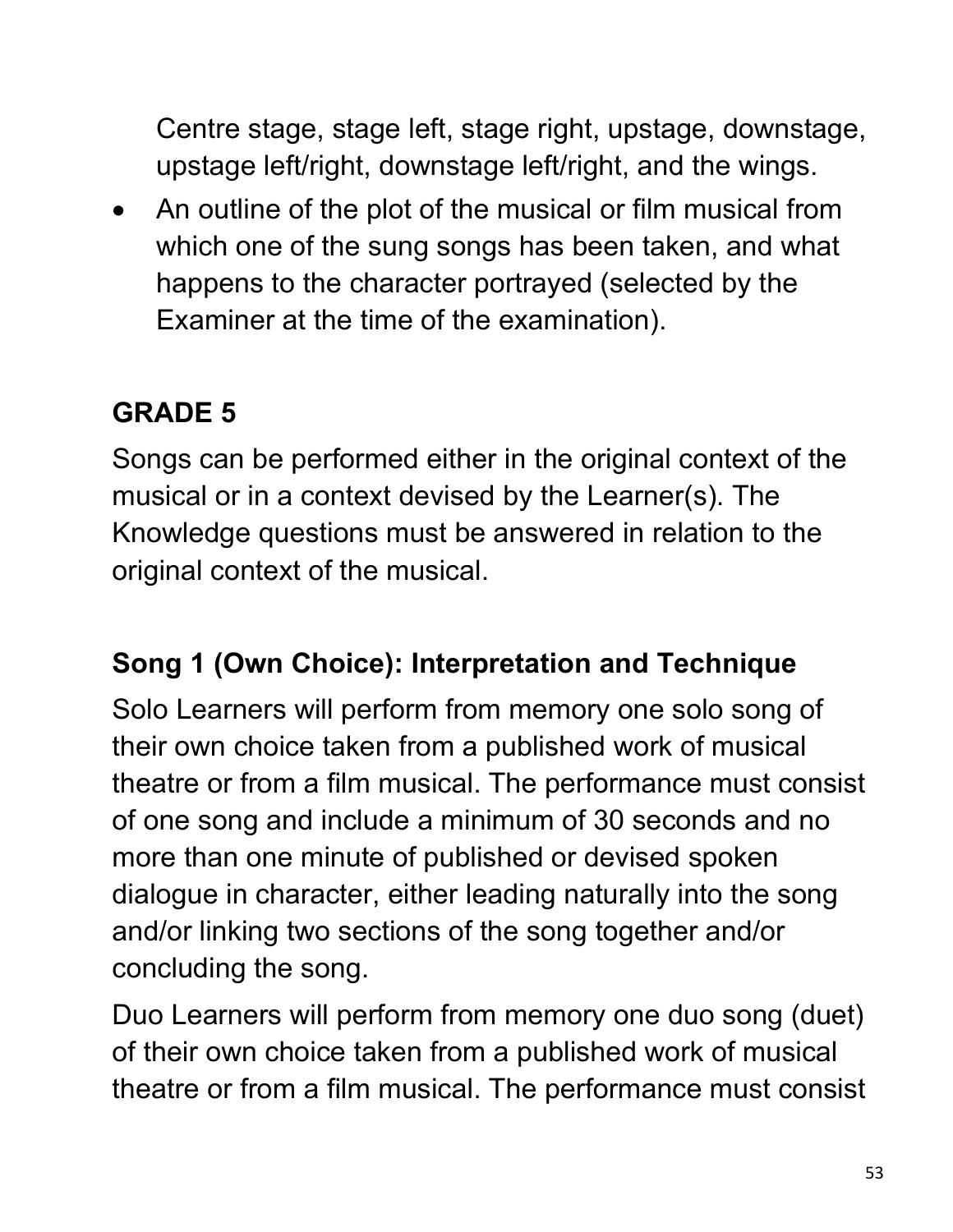of one song and include a minimum of 30 seconds and no more than one minute of published or devised spoken dialogue in character, either leading naturally into the song and/or linking two sections of the song together and/or concluding the song.

The song chosen must be taken from a different musical from that presented for Song 2 and the Spoken Song. The performance must be a minimum of three minutes and no more than four minutes in performance time. The spoken dialogue must be included in the overall performance time of each song. The performance must be accompanied.

The Learner(s) must announce the title, lyricist/composer and character prior to the performance. A copy of the lyrics must be provided for the Examiner.

#### **Song 2 (Own Choice): Interpretation and Technique**

Solo Learners will perform from memory one solo song of their own choice taken from a published work of musical theatre or from a film musical. The performance must consist of one song and include a minimum of 30 seconds and no more than one minute of published or devised spoken dialogue in character, either leading naturally into the song and/or linking two sections of the song together and/or concluding the song.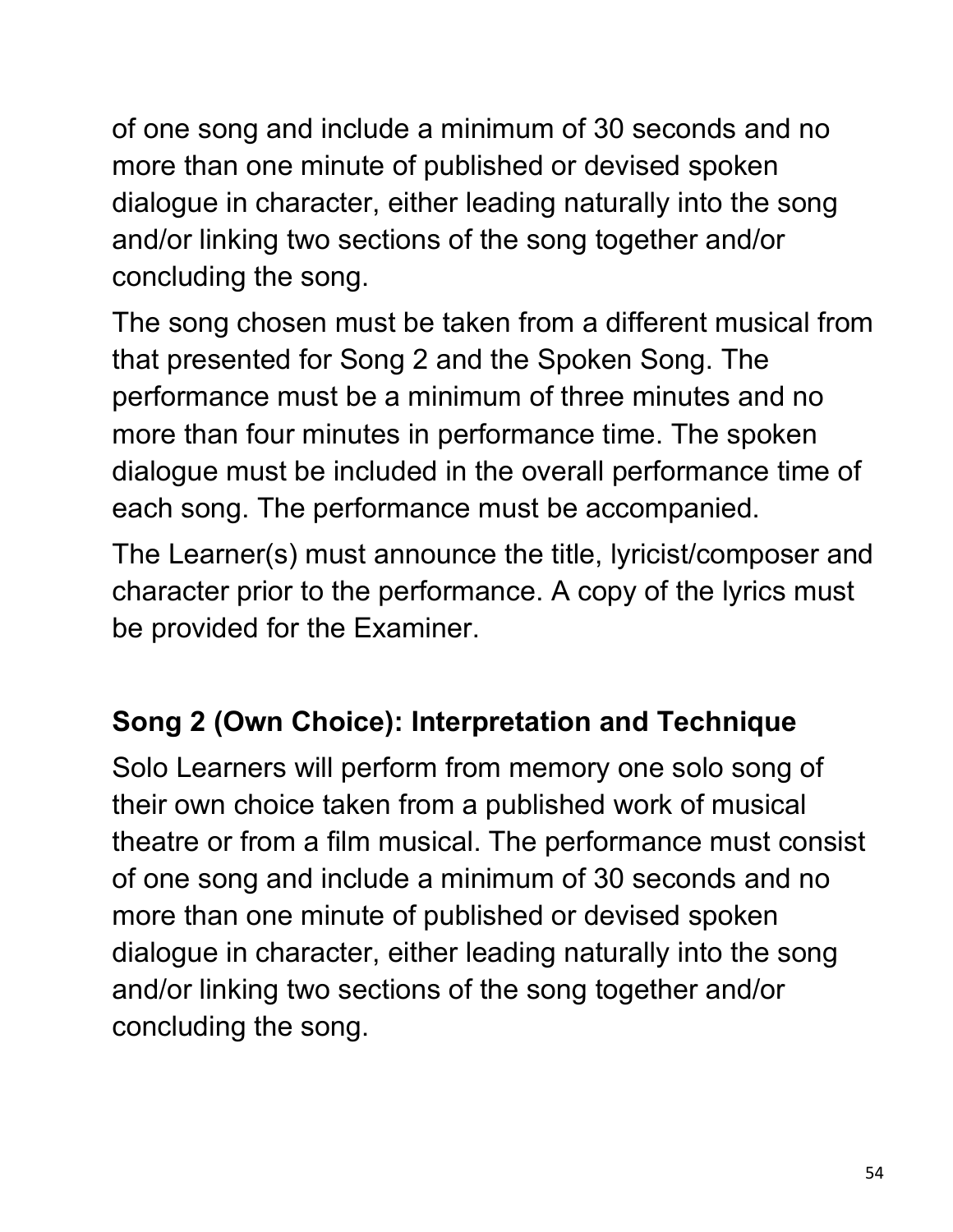Duo Learners will perform from memory one duo song (duet) of their own choice taken from a published work of musical theatre or from a film musical. The performance must consist of one song and include a minimum of 30 seconds and no more than one minute of published or devised spoken dialogue in character, either leading naturally into the song and/or linking two sections of the song together and/or concluding the song.

The song chosen must be taken from a different musical from that presented for Song 1 and the Spoken Song. The performance must be a minimum of three minutes and no more than four minutes in performance time. The spoken dialogue must be included in the overall performance time of each song. The performance must be accompanied.

The Learner(s) must announce the title, lyricist/composer and character prior to the performance. A copy of the lyrics must be provided for the Examiner.

#### **Spoken Song (Own Choice): Interpretation and Technique**

Solo Learners will perform from memory one solo spoken song of their own choice, performed as a spoken dramatic monologue, without melody and rhythm. The song lyrics must be taken from a published work of musical theatre or from a film musical.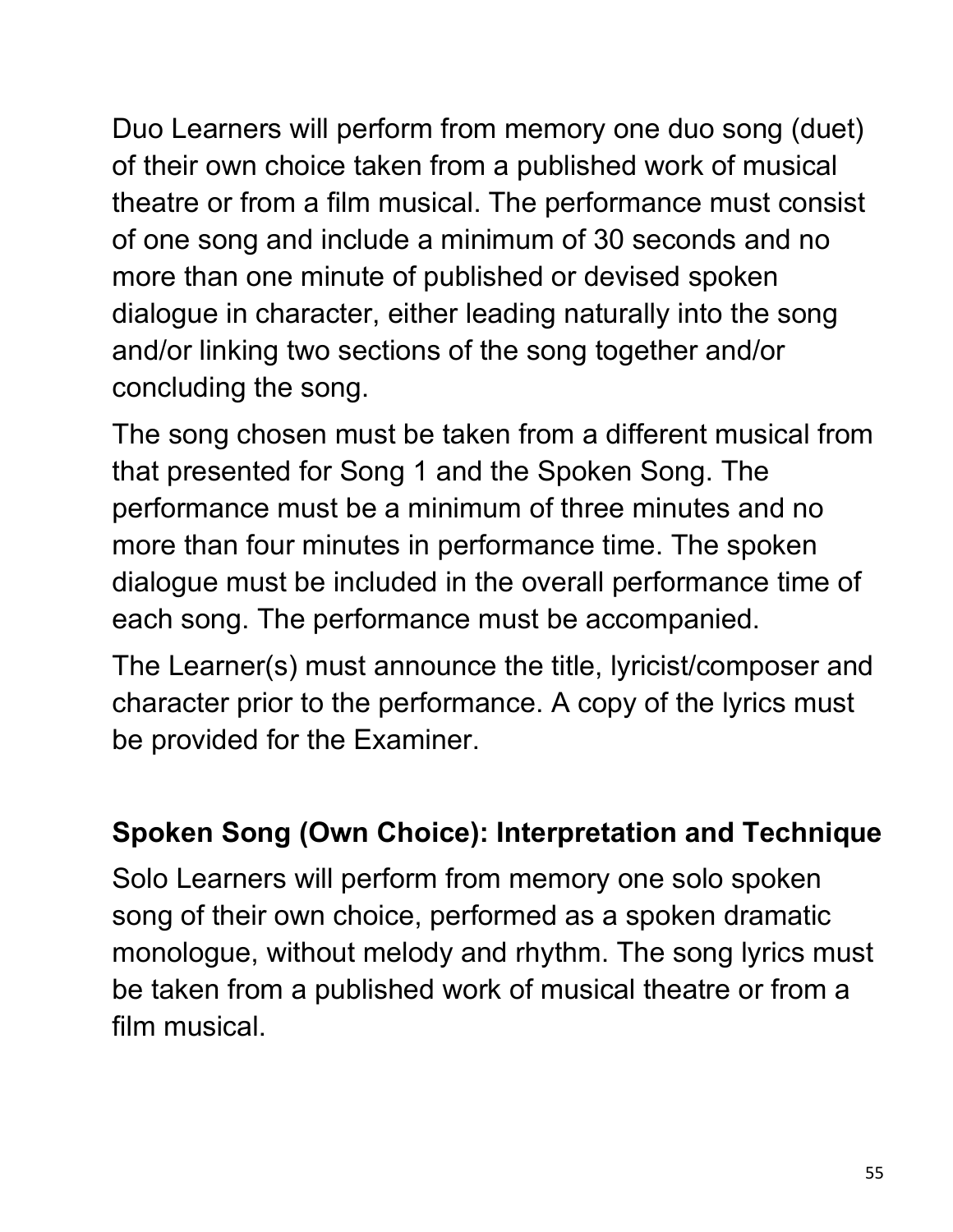Duo Learners will perform from memory one duo spoken song (duet) of their own choice, performed as a spoken dramatic duologue, without melody and rhythm. The song lyrics must be taken from a published work of musical theatre or from a film musical.

The song lyrics chosen must be taken from a different musical from that presented for Song 1 and Song 2. It must be a minimum of two minutes and no more than three minutes in performance time.

The Learner(s) must announce the title, lyricist/ composer and character prior to the performance. A copy of the lyrics must be provided for the Examiner.

For Song 1 and Song 2, the Learner(s) must present published or devised spoken dialogue in character within the song. This must be a cohesive part of the performance, either leading naturally into the song and/or linking two sections of the song together and/or concluding the song. The spoken dialogue must be included in the overall performance time

of each song and must be a minimum of 30 seconds and no more than one minute in length.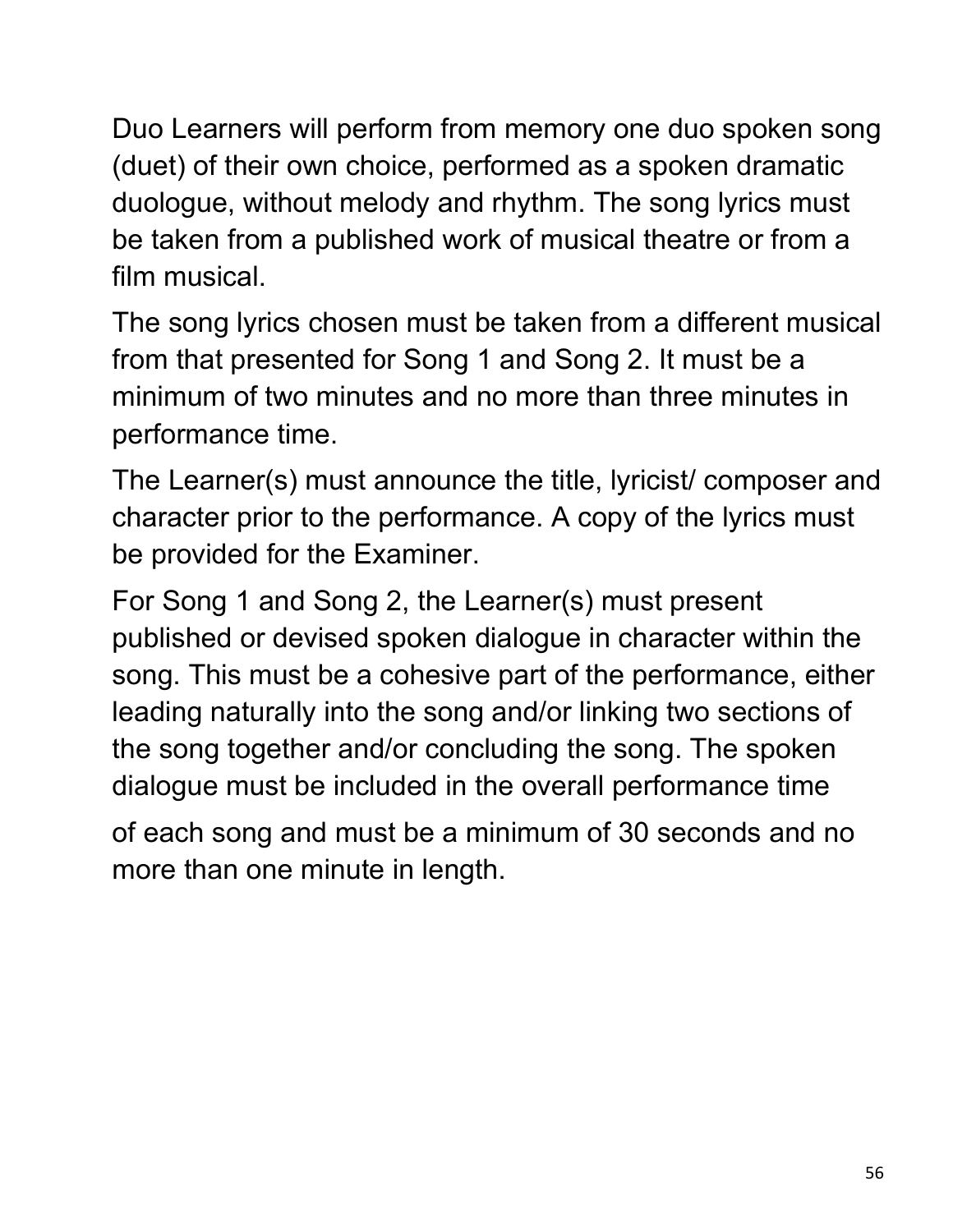### **Knowledge**

The Learner(s) will answer questions on the following:

- How the character is feeling and how they react to their situation in one of the three chosen songs (selected by the Examiner at the time of the examination)
- The reasons for the chosen staging in one of the three chosen songs using technical terminology of the working stage areas (selected by the Examiner at the time of the examination)
- How the published or devised spoken dialogue was selected and developed for one of the sung songs (selected by the Examiner at the time of the examination)
- The key themes in the musical or film musical from which one of the sung songs has been taken (selected by the Examiner at the time of the examination)
- Technical terminology for the actor/singer:
- The Learner(s) will be asked to define three technical terms for the actor/singer (selected by the Examiner at the time of the examination) from the following list: Crescendo, diminuendo, tempo, harmony, unison, acapella, and overture.

The Learner(s) will be required to know all the technical terms listed above in preparation for the examination.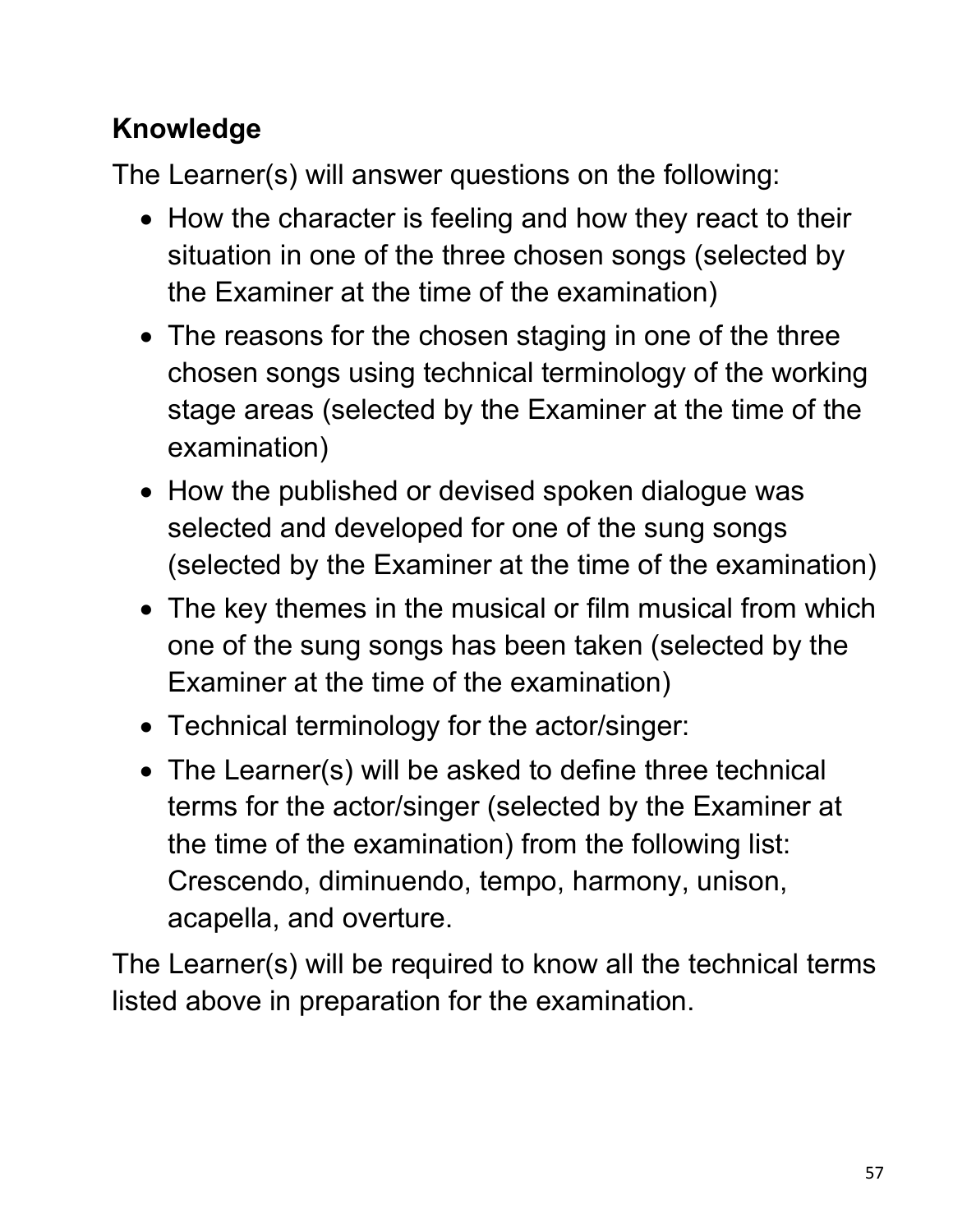## **Level 2 Marking Scheme**

| <b>ASSESSMENT TASK</b> |                  | <b>MARKS</b> | <b>TOTAL</b><br><b>MARKS</b> |  |
|------------------------|------------------|--------------|------------------------------|--|
| Song 1                 | Interpretation   | 15           |                              |  |
| (Own Choice)           | Technique        | 15           | 30                           |  |
| Song 2                 | Interpretation   | 15           | 30                           |  |
| (Own Choice)           | <b>Technique</b> | 15           |                              |  |
| Spoken Song            | Interpretation   |              |                              |  |
| (Own Choice)           | <b>Technique</b> | 10           | 20                           |  |
| Knowledge              |                  |              | 20                           |  |
| <b>Total Marks</b>     |                  |              | 100                          |  |

### **Attainment Bands**

| <b>AWARD</b>       | <b>TOTAL MARKS</b> |
|--------------------|--------------------|
| Pass               | $50 - 64$          |
| <b>Merit</b>       | $65 - 79$          |
| <b>Distinction</b> | $80+$              |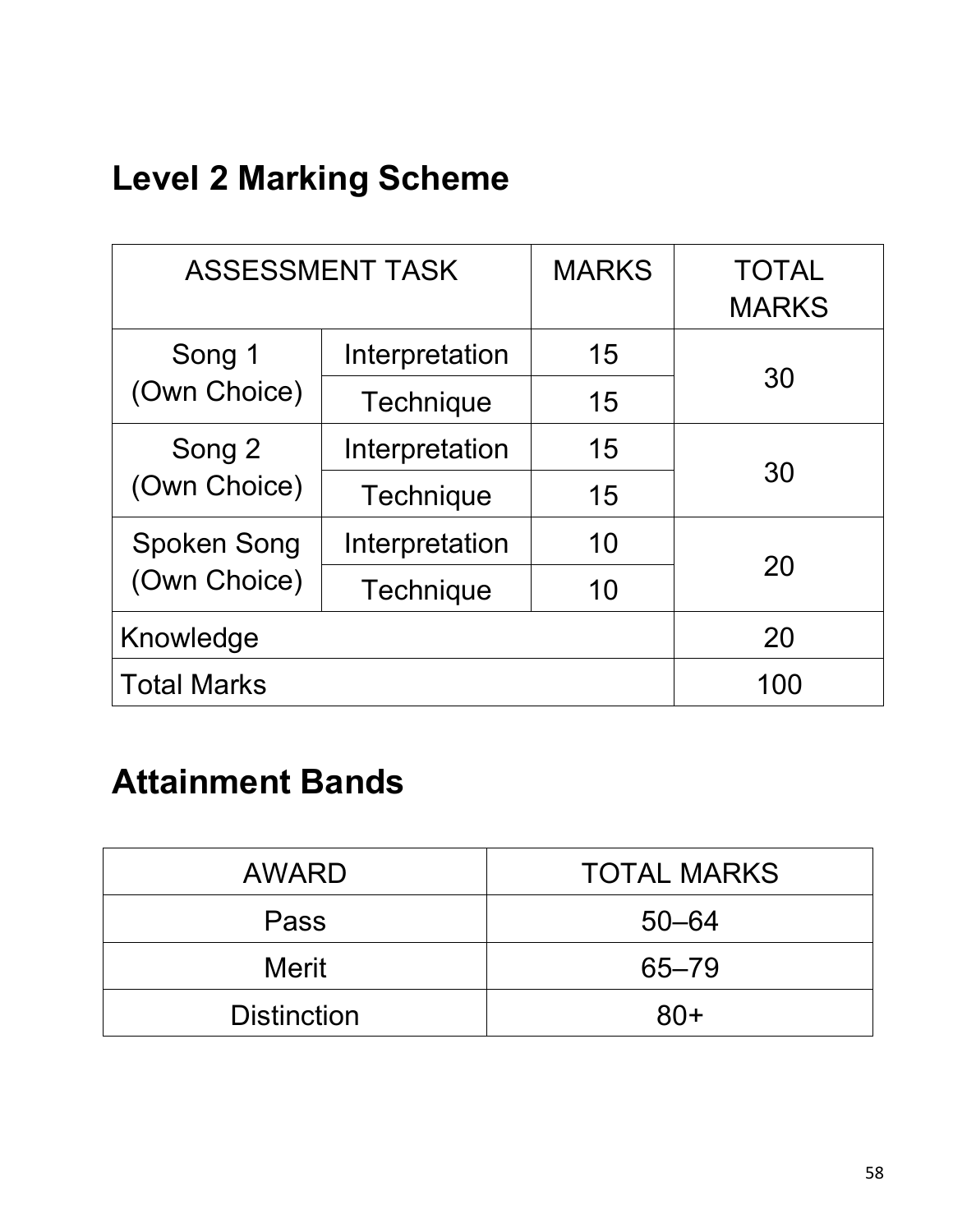#### **LEVEL 2: GRADE 4**

| <b>LEARNING OUTCOMES</b>                                               | <b>ASSESSMENT CRITERIA</b>                                                                  |
|------------------------------------------------------------------------|---------------------------------------------------------------------------------------------|
| LO1 Perform two songs<br>and one spoken song<br>from memory,           | 1.1 Demonstrate an<br>understanding of the place and<br>period in which the characters live |
| demonstrating an<br>understanding of the<br>material                   | 1.2 Demonstrate an<br>understanding of the characters'<br>moods and thoughts                |
|                                                                        | 1.3 Perform from memory with<br>fluency, focus and naturalness                              |
| LO <sub>2</sub> Use vocal skills in<br>response to the chosen<br>songs | 2.1 Perform with audibility<br>appropriate to the performance<br>space                      |
|                                                                        | 2.2 Perform with clarity of diction                                                         |
|                                                                        | 2.3 Sustain vocal control through<br>to the end of phrases                                  |
|                                                                        | 2.4 Sing the melody with<br>accuracy in the sung songs                                      |
|                                                                        | 2.5 Sing the rhythm with accuracy<br>in the sung songs                                      |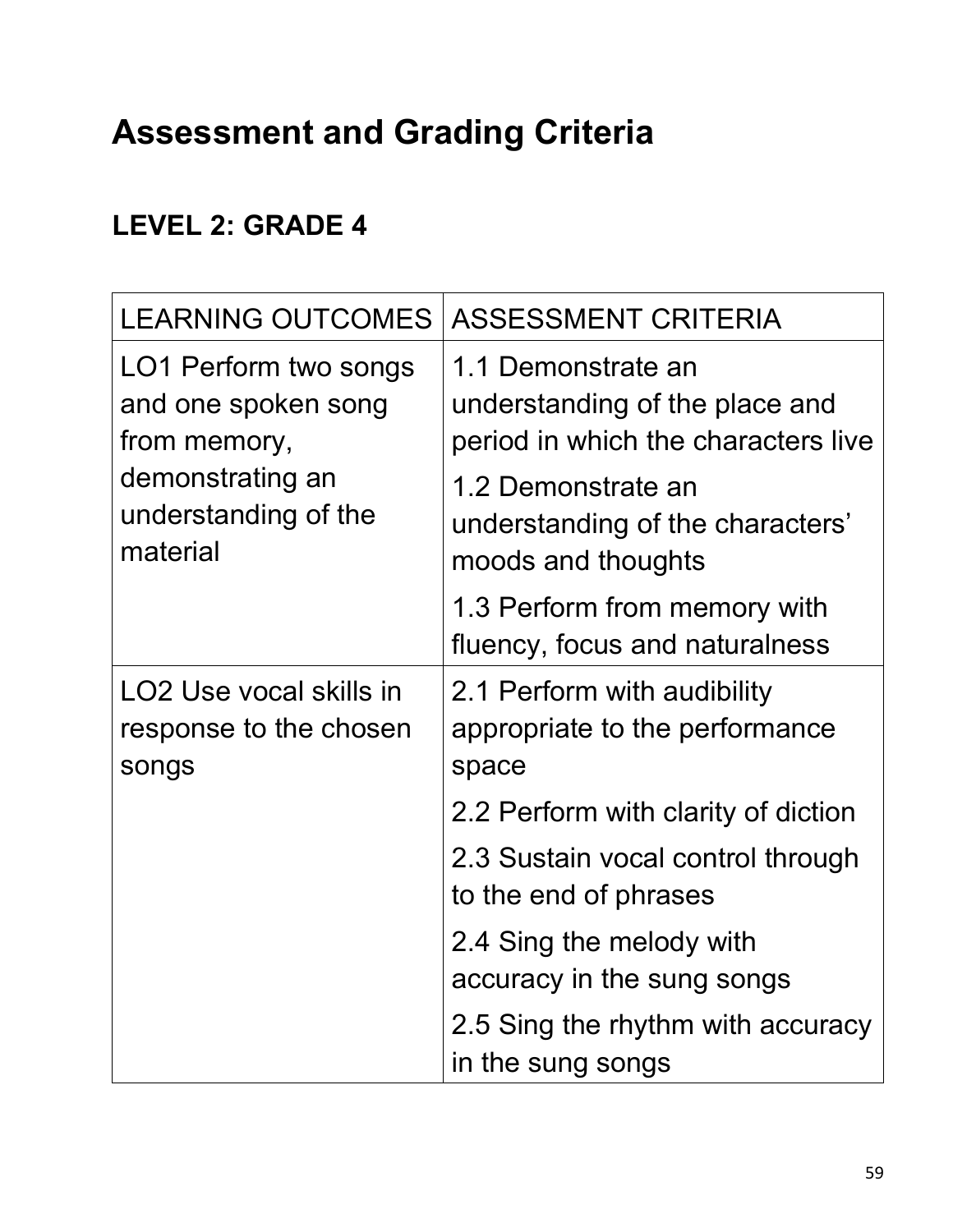| LO3 Create a physical<br>response to the chosen<br>songs                                       | 3.1 Communicate the physicality<br>of each character through<br>appropriate stance, movement,<br>gesture(s) and facial expression<br>3.2 Make effective use of the<br>performance space through<br>appropriate staging                  |
|------------------------------------------------------------------------------------------------|-----------------------------------------------------------------------------------------------------------------------------------------------------------------------------------------------------------------------------------------|
| LO4 Know and<br>understand the<br>characters, situations<br>and staging of the<br>chosen songs | 4.1 Give a description of how the<br>character is feeling and how they<br>react to their situation in one of<br>the three chosen songs<br>4.2 Give a description of how the<br>published or devised spoken<br>dialogue was selected and |
|                                                                                                | developed for one of the chosen<br>songs<br>4.3 Demonstrate the positions of<br>up to four of the working stage                                                                                                                         |
|                                                                                                | areas                                                                                                                                                                                                                                   |
| LO5 Know and<br>understand the context<br>of the chosen songs                                  | 5.1 Give an outline of the plot of<br>the musical or film musical from<br>which one of the sung songs has<br>been taken, and what happens to<br>the character portrayed                                                                 |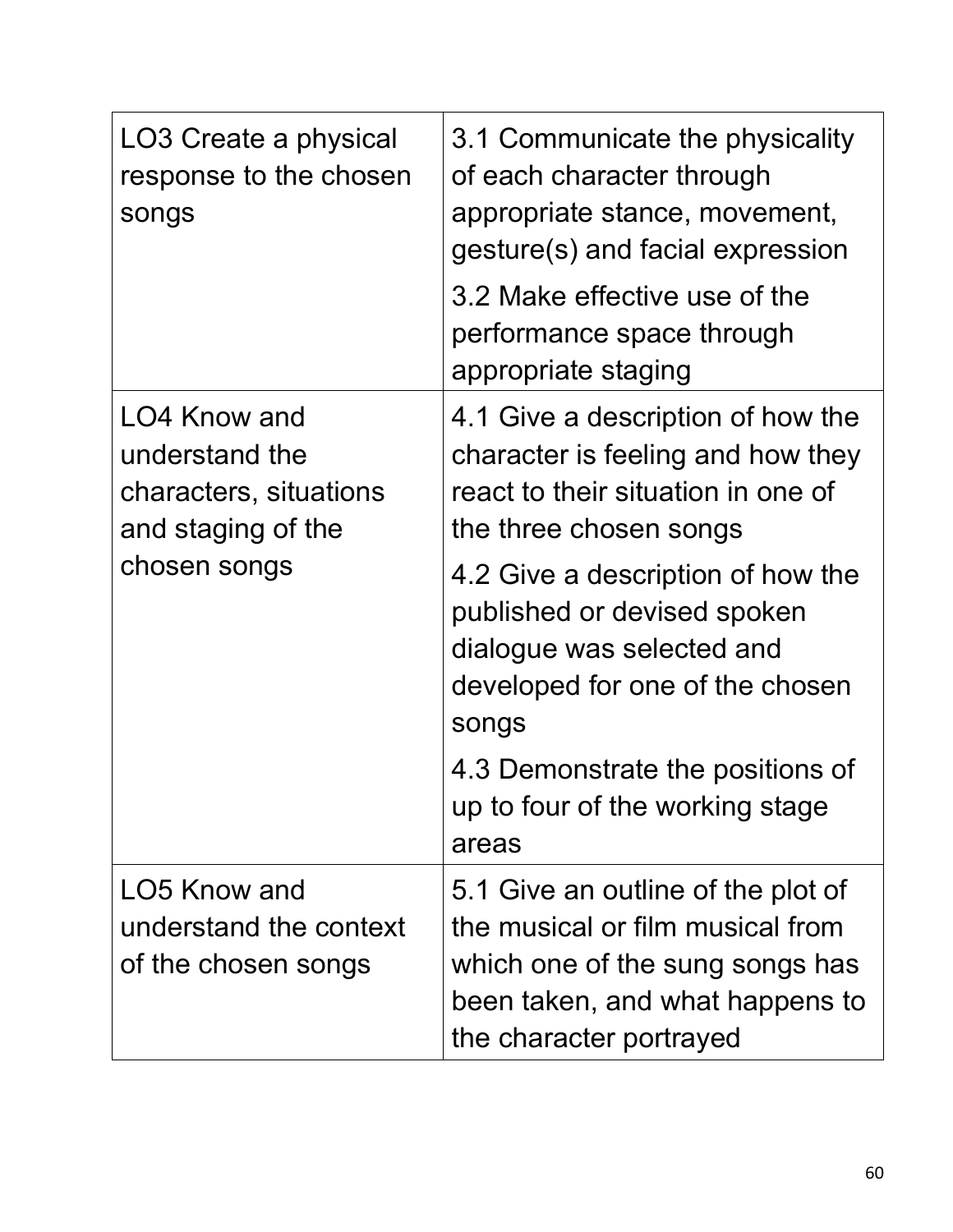#### **LEVEL 2: GRADE 5**

| <b>LEARNING OUTCOMES</b>                                                                                             | <b>ASSESSMENT CRITERIA</b>                                                                     |
|----------------------------------------------------------------------------------------------------------------------|------------------------------------------------------------------------------------------------|
| LO1 Perform two songs<br>and one spoken song<br>from memory,<br>demonstrating an<br>understanding of the<br>material | 1.1 Demonstrate an<br>understanding of the place and<br>period in which the characters<br>live |
|                                                                                                                      | 1.2 Demonstrate an<br>understanding of the characters'<br>moods and thoughts                   |
|                                                                                                                      | 1.3 Perform from memory with<br>fluency and focus and<br>naturalness                           |
| LO <sub>2</sub> Use vocal skills in<br>response to the chosen<br>songs                                               | 2.1 Perform with audibility<br>appropriate to the performance<br>space                         |
|                                                                                                                      | 2.2 Perform with clarity of diction                                                            |
|                                                                                                                      | 2.3 Sustain vocal control through<br>to the end of phrases                                     |
|                                                                                                                      | 2.4 Sing the melody with<br>accuracy in the sung songs                                         |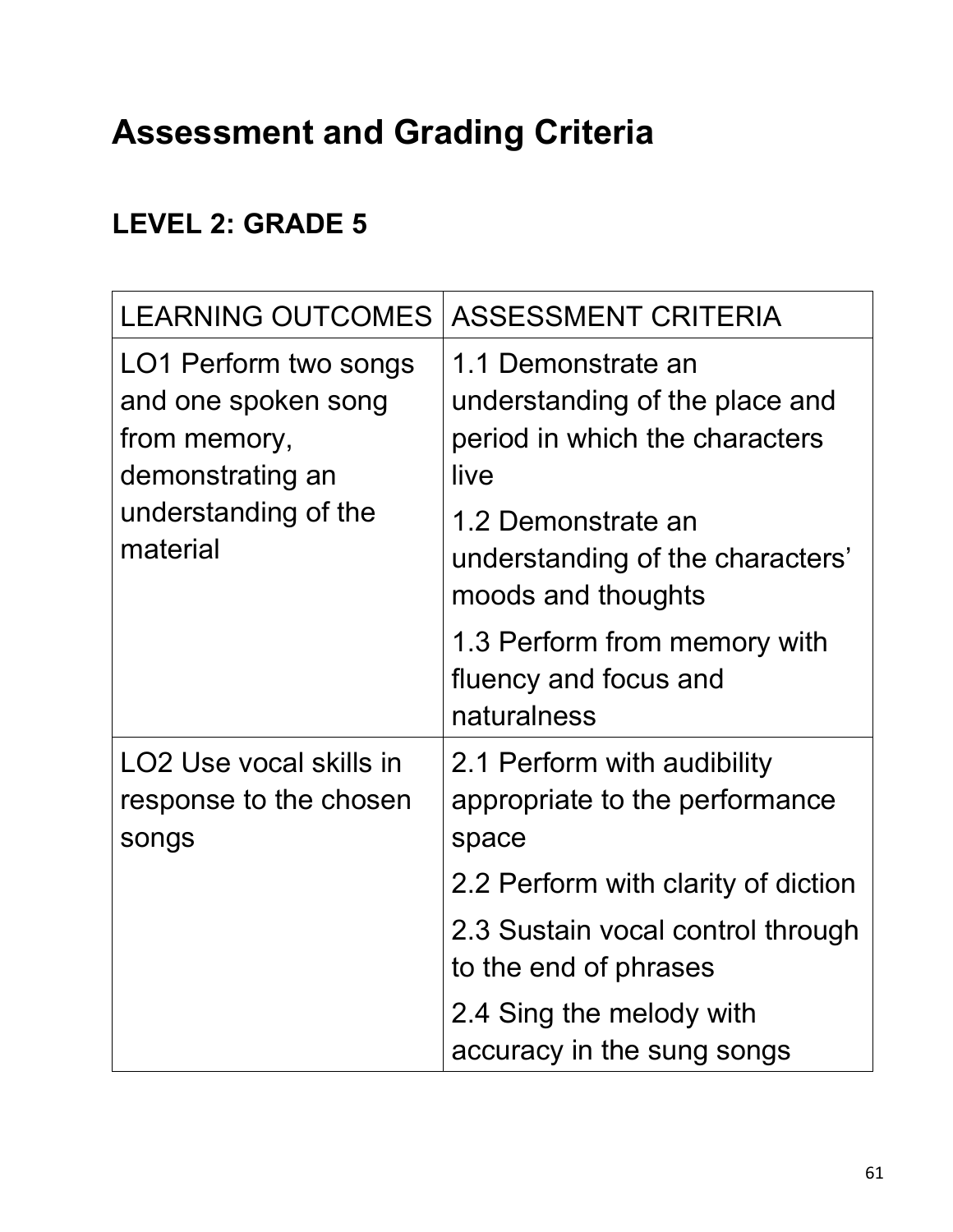|                                                                                                | 2.5 Sing the rhythm with<br>accuracy in the sung songs                                                                                                    |
|------------------------------------------------------------------------------------------------|-----------------------------------------------------------------------------------------------------------------------------------------------------------|
| LO3 Create a physical<br>response to the chosen<br>songs                                       | 3.1 Communicate the personal<br>characteristics of each character<br>through appropriate stance,<br>movement, gesture(s) and facial<br>expression         |
|                                                                                                | 3.2 Make effective use of the<br>performance space through<br>appropriate staging                                                                         |
| LO4 Know and<br>understand the<br>characters, situations<br>and staging of the<br>chosen songs | 4.1 Give a description of how the<br>character is feeling and how they<br>react to their situation in one of<br>the three songs                           |
|                                                                                                | 4.2 Give a description of the<br>reasons for the chosen staging in<br>one of the three songs using<br>technical terminology of the<br>working stage areas |
|                                                                                                | 4.3 Give a description of how the<br>published or devised spoken<br>dialogue was selected and<br>developed for one of the chosen<br>songs                 |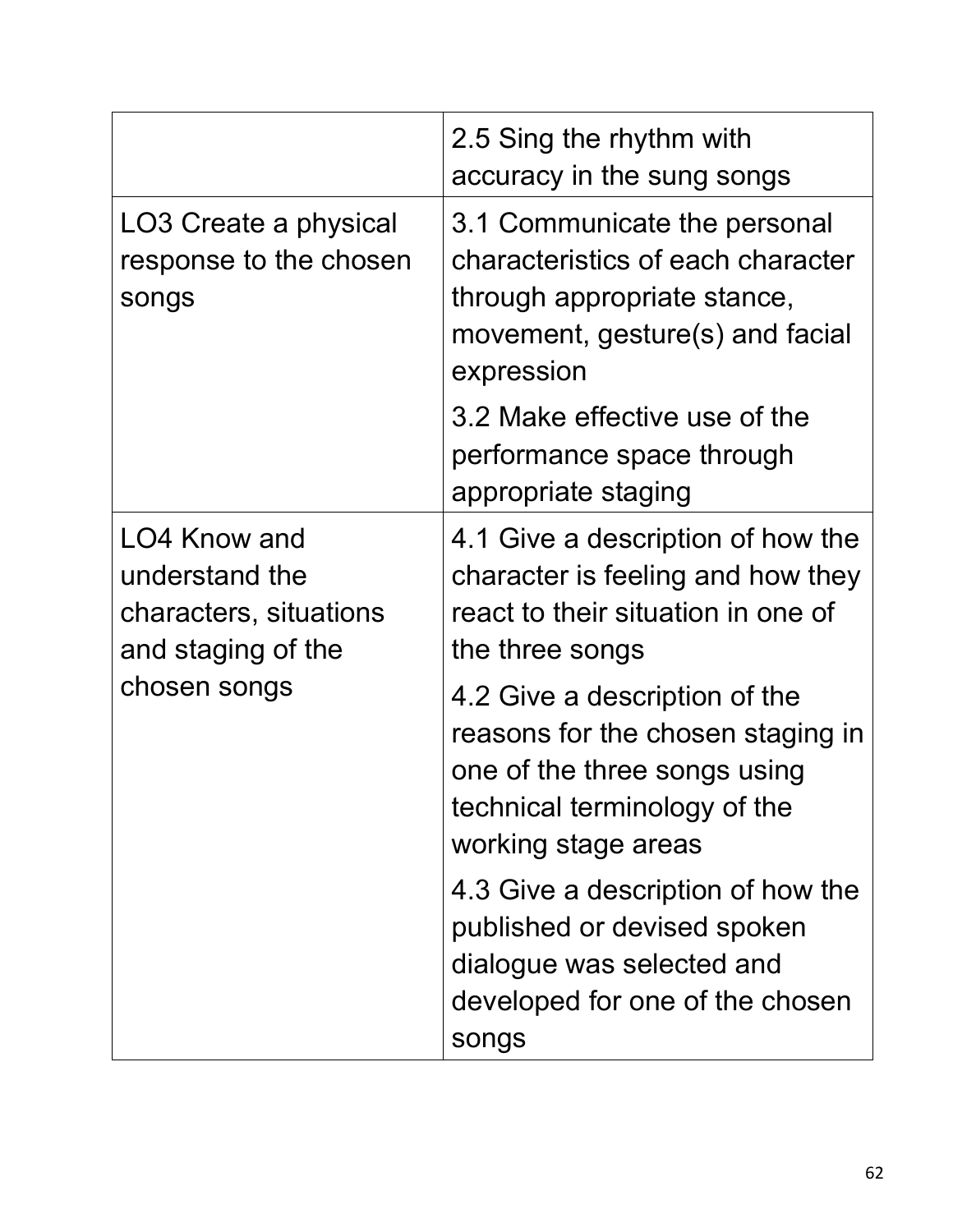| LO5 Know and<br>understand the context of<br>the chosen songs                | 5.1 Give an explanation of the<br>key themes in the musical or film<br>musical from which one of the<br>sung songs has been taken |
|------------------------------------------------------------------------------|-----------------------------------------------------------------------------------------------------------------------------------|
| LO6 Know and<br>understand technical<br>terminology for the actor/<br>singer | 6.1 Give definitions of three<br>technical terms for the<br>actor/singer                                                          |

The following information describes what skills and knowledge a Learner needs to present in order to attain marks for Pass, Merit or Distinction for Level 2 Solo/Duo Musical Theatre Examinations. A Learner who completes the external assessment but either does not meet the minimum pass criteria mark for a Pass or fails to satisfy one or more of the stated Assessment Criteria will be graded as a Fail. This is irrespective of the total marks accumulated. Duologue Learners are assessed individually against the Assessment Criteria.

#### Distinction (80–100 Marks)

A Learner who achieves a Distinction grade will have demonstrated a detailed understanding of the place, period and character mood within the chosen material, performed from memory. The Learner will have used the performance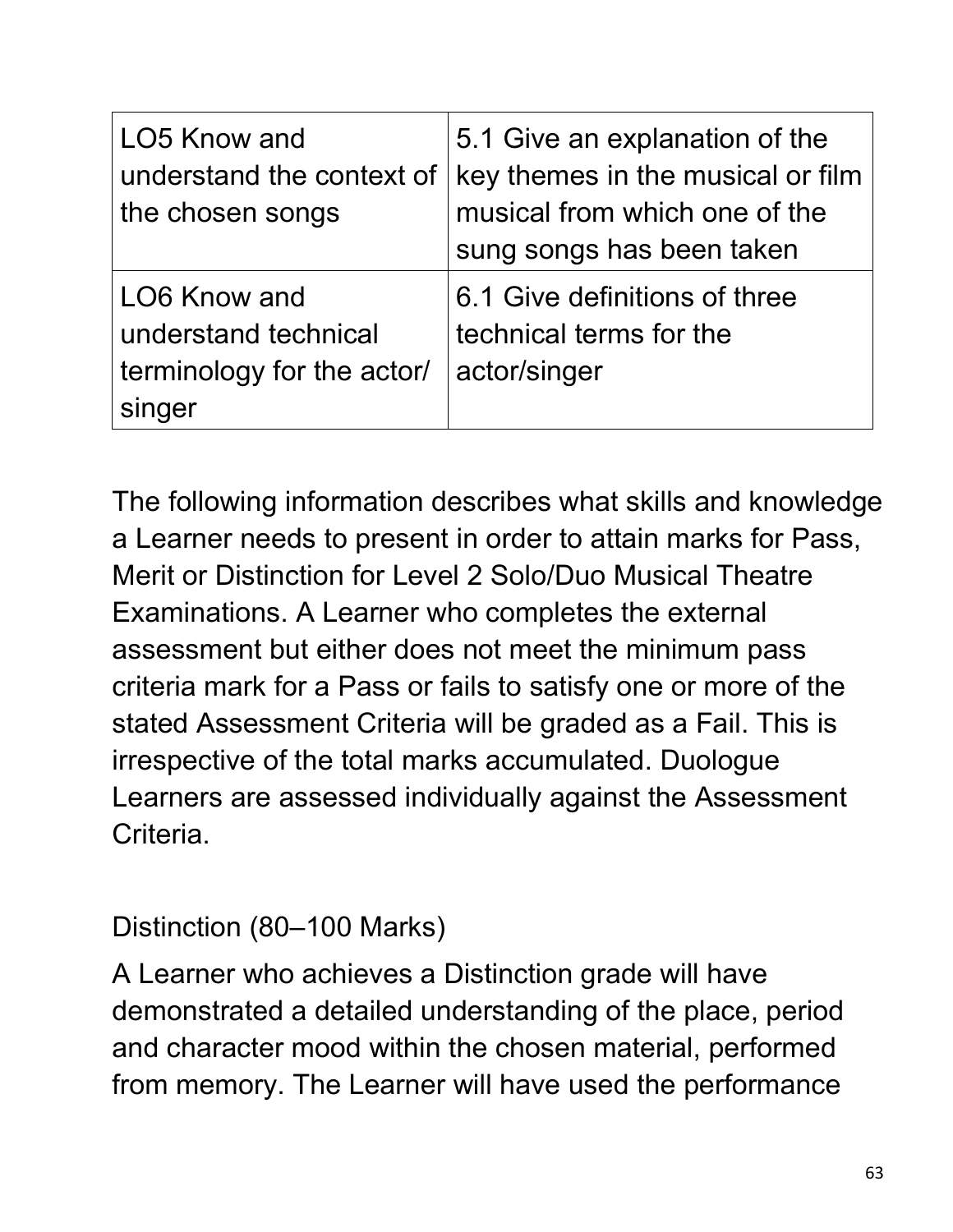space effectively with appropriate staging and use of personal characteristics throughout. They will have also sung with sustained vocal control, using appropriate audibility, fluency, focus, clear diction, and accurate melody and rhythm throughout. The Learner will have given detailed answers in response to the questions about their chosen songs. They will have demonstrated four working stage areas correctly (Grade 4 only) and defined three technical terms for the actor/singer (Grade 5 only).

#### Merit (65–79 Marks)

A Learner who achieves a Merit grade will have demonstrated a secure understanding of the place, period and character mood within the chosen material, performed from memory. The Learner will have used the performance space effectively with appropriate staging and use of personal characteristics most of the time. They will have also sung with sustained vocal control, using appropriate audibility, fluency, focus, clear diction, and accurate melody and rhythm most of the time. The Learner will have given secure answers in response to the questions about their chosen songs. They will have demonstrated three out of four working stage areas correctly (Grade 4 only) and defined three technical terms for the actor/singer (Grade 5 only).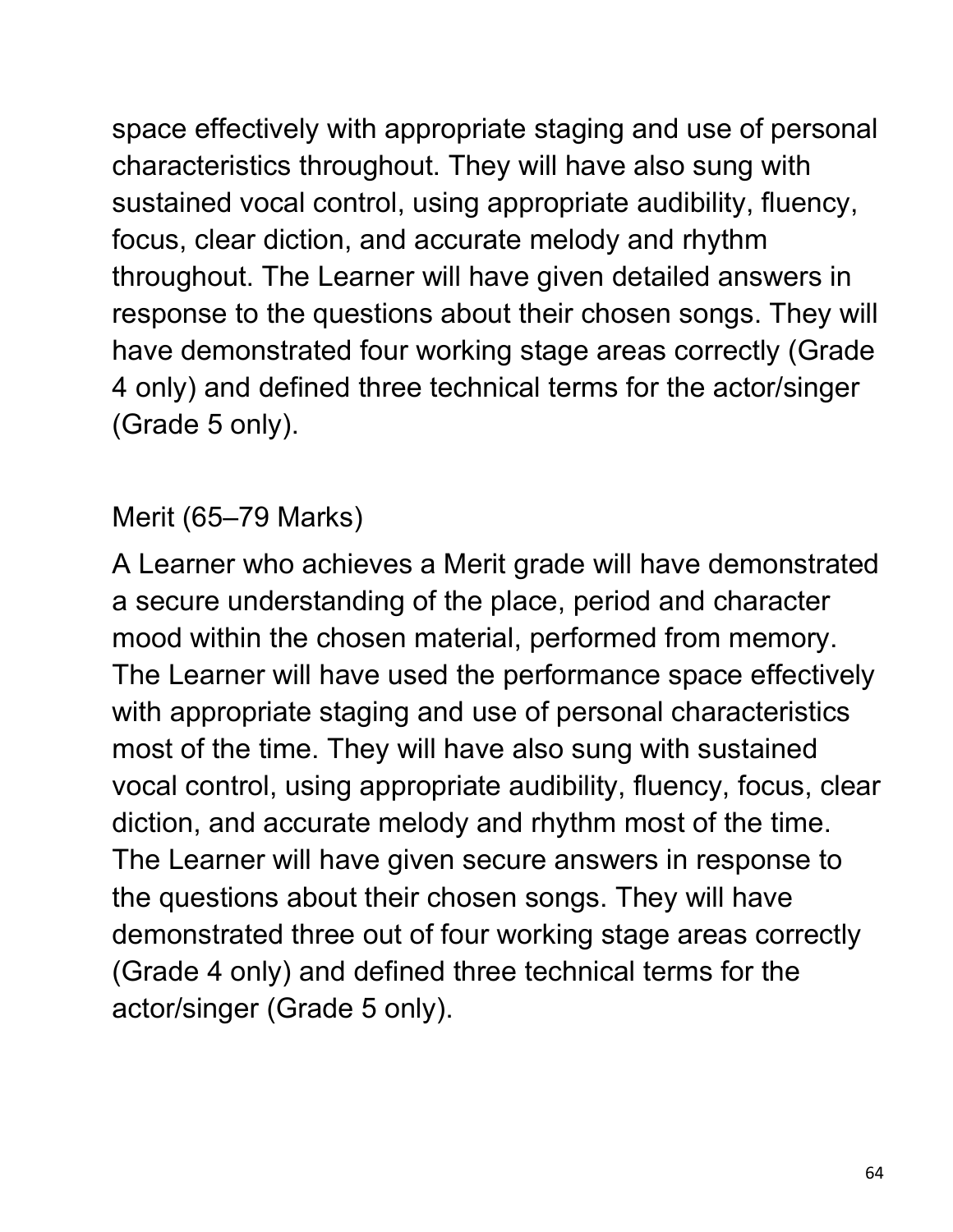Pass (50–64 Marks)

A Learner who achieves a Pass grade will have demonstrated a basic understanding of the place, period and character mood within the chosen material, performed from memory. The Learner will have used the performance space effectively with appropriate staging and use of personal characteristics some of the time.

They will have also sung with sustained vocal control, using appropriate audibility, fluency, focus, clear diction, and accurate melody and rhythm some of the time. The Learner will have given basic answers in response to the questions about their chosen songs. They will have demonstrated two out of four working stage areas correctly (Grade 4 only) and defined three technical terms for the actor/singer (Grade 5 only).

Fail (0–49 Marks)

A Learner whose examination is graded as a Fail will have been unable to demonstrate an understanding of the material and memory will have been insufficient. They will not have responded with appropriate vocal skills or they will not have created an effective physical response to the chosen material. There will have been an insufficient understanding of repertoire, content, context or techniques required for the subject area and Grade.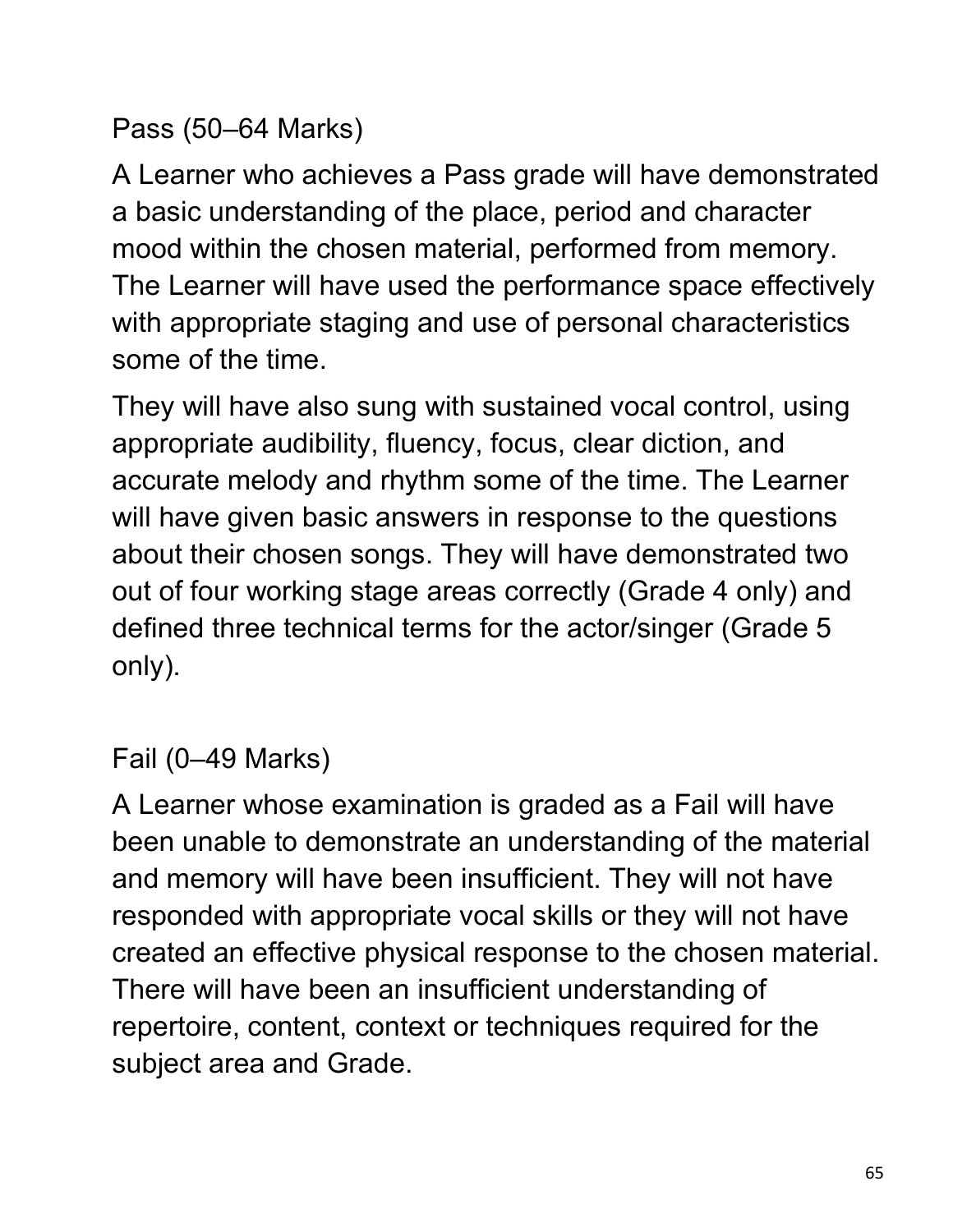It should also be noted that a Learner who completes the external assessment but who either does not meet the minimum pass criteria mark for a Pass or fails to satisfy one or more of the stated Assessment Criteria (irrespective of the total marks they accumulate) will be graded as a Fail.

In these circumstances, the Examiner will identify the Assessment Criteria/Criterion not met in the Learner Examination Report (LER).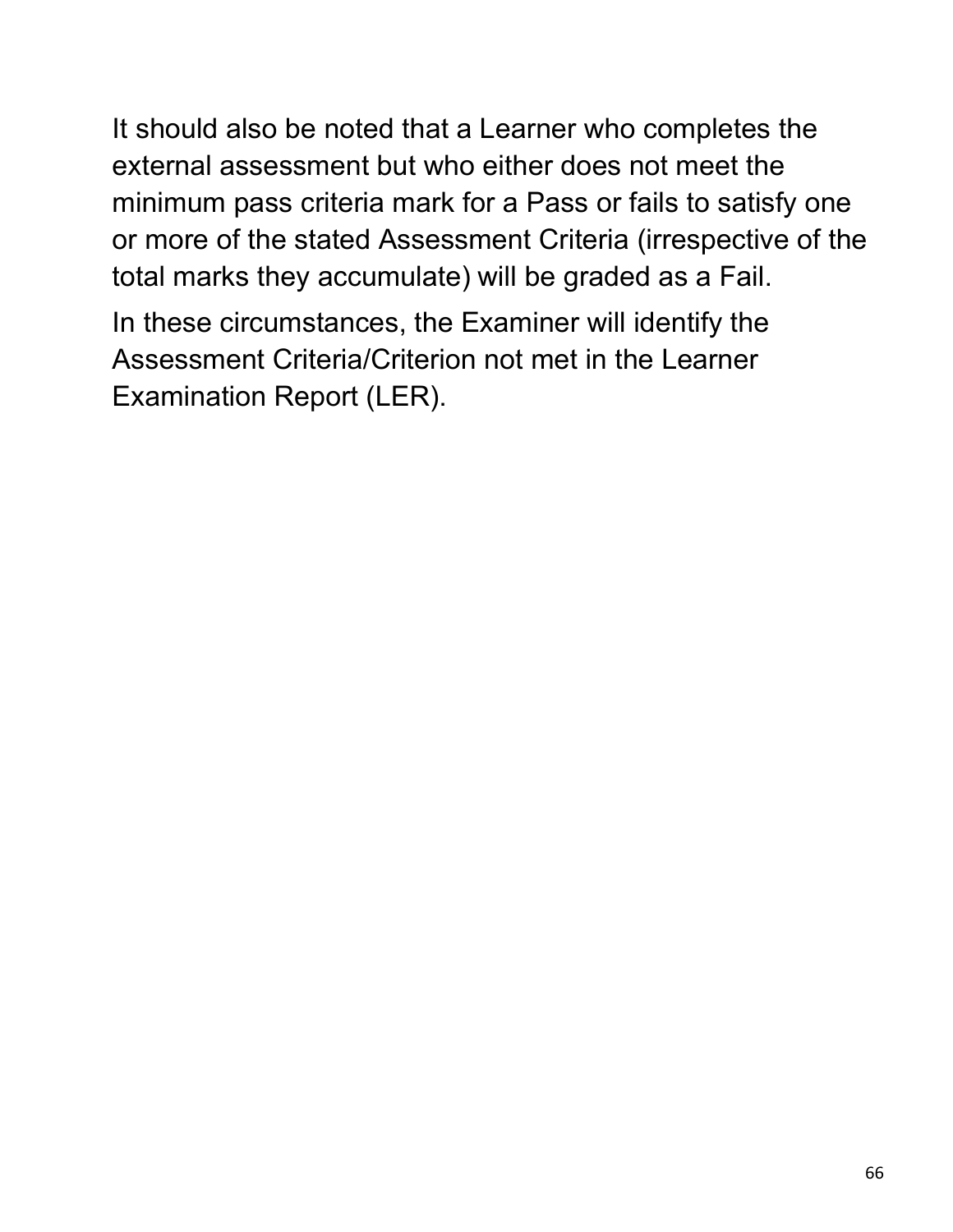### **Level 3**

RQF Level: 3 Grade 6 Credit Value: 14 Guided Learning Hours: 60 (hours) Total Qualification Time: 140 (hours) Grade 7 Credit Value: 18 Guided Learning Hours: 80 (hours) Total Qualification Time: 180 (hours) Grade 8 Credit Value: 24 Guided Learning Hours: 90 (hours) Total Qualification Time: 240 (hours)

### **Level Description**

The LAMDA Level 3 Certificate in Musical Theatre: Solo/Duo is designed to enable Learners to develop a wide range of skills in acting through song. Learners will perform three songs from memory, integrating their knowledge and skills to demonstrate a mature understanding of the material. The three songs presented must all be from different published works of musical theatre or film musicals. There will be a sense of ownership and self- awareness. Presentation will be grounded in thorough and relevant preparation. Learners will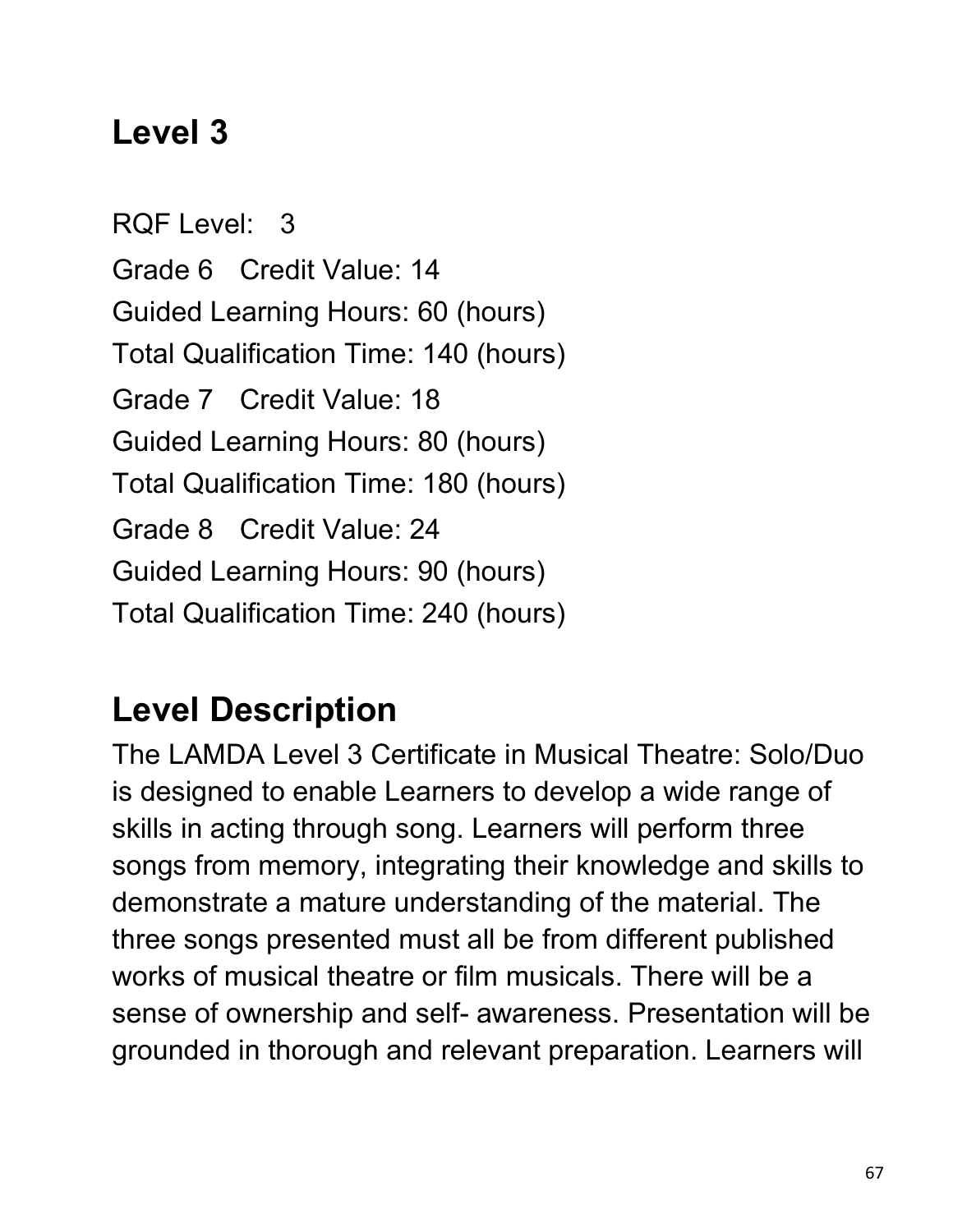combine physical and vocal flexibility to support the musical text and engage the audience.

### **LEARNING OUTCOMES: GRADE 6 AND GRADE 7**

On completion of this Grade the Learners will be able to:

Interpretation

LO1: perform three songs from memory, demonstrating an understanding of the material

**Technique** 

LO2: use vocal skills in response to the chosen songs

LO3: create a physical response to the chosen songs

Knowledge

LO4: know and understand the content of the chosen songs

LO5: know and understand the context of the chosen songs

LO6: know and understand the techniques required for musical theatre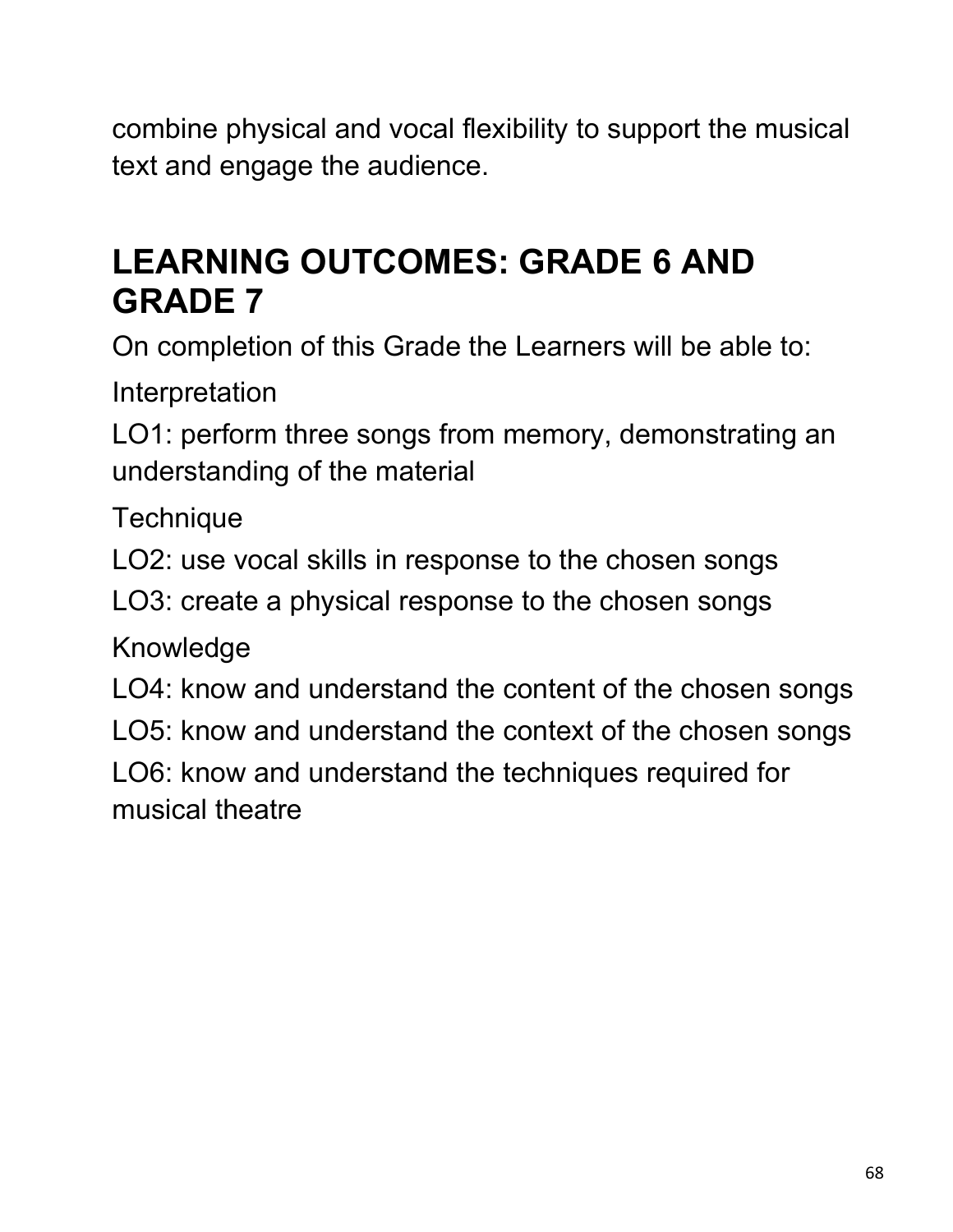## **LEARNING OUTCOMES: GRADE 8**

On completion of this Unit the Learner(s) will be able to:

Interpretation

LO1: perform three songs from memory, demonstrating an understanding of the material

**Technique** 

LO2: use vocal skills in response to the chosen songs

LO3: create a physical response to the chosen songs

Knowledge

LO4: know and understand the content of the chosen songs

LO5: know and understand the context of the chosen songs

LO6: know and understand the work and contribution to musical theatre of one chosen practitioner

Total Time Allowance

Grade 6 – Bronze Medal

Solo – 35 minutes Duo – 40 minutes

Grade 7 – Silver Medal and Grade 8 – Gold Medal

Solo – 40 minutes Duo – 45 minutes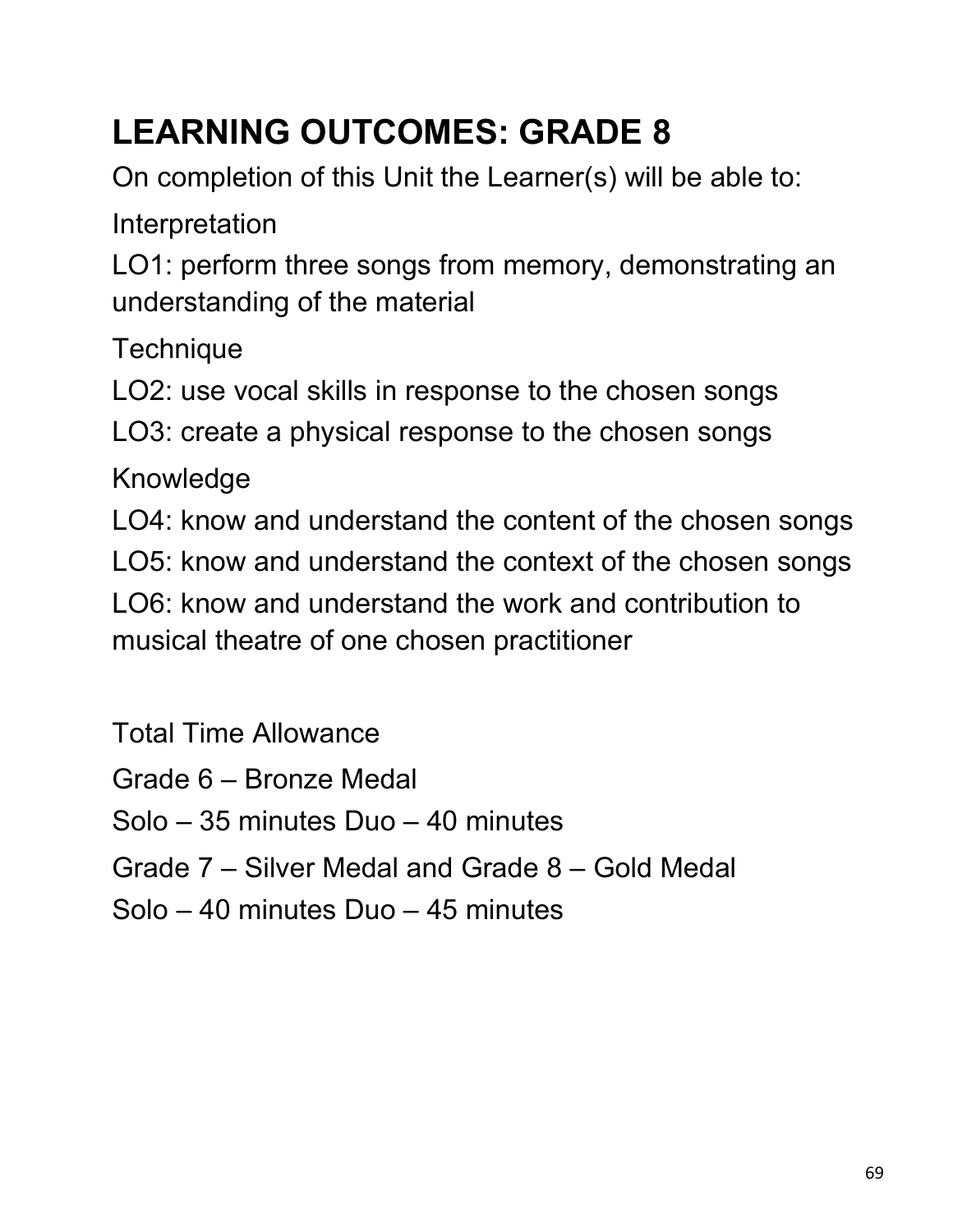## **Examination Content**

#### **GRADE 6 – BRONZE MEDAL**

Songs can be performed either in the original context of the musical or in a context devised by the Learner(s). The Knowledge questions must be answered in relation to the original context of the musical.

#### **Song 1 (Own Choice): Interpretation and Technique**

Solo Learners must perform from memory one solo song of their own choice taken from a published work of musical theatre or from a film musical, before 1990. The performance must include a minimum of 30 seconds and no more than one minute of published or devised spoken dialogue in character.

Duo Learners must perform from memory one duo song (duet) of their own choice taken from a published work of musical theatre or from a film musical, before 1990. The performance must include a minimum of 30 seconds and no more than one minute of published or devised spoken dialogue in character.

The music and lyrics of the song must have been written on or before 31 December 1989.

If the chosen song has been taken from a revival or revision of a musical, the Learner(s) must ensure that the song still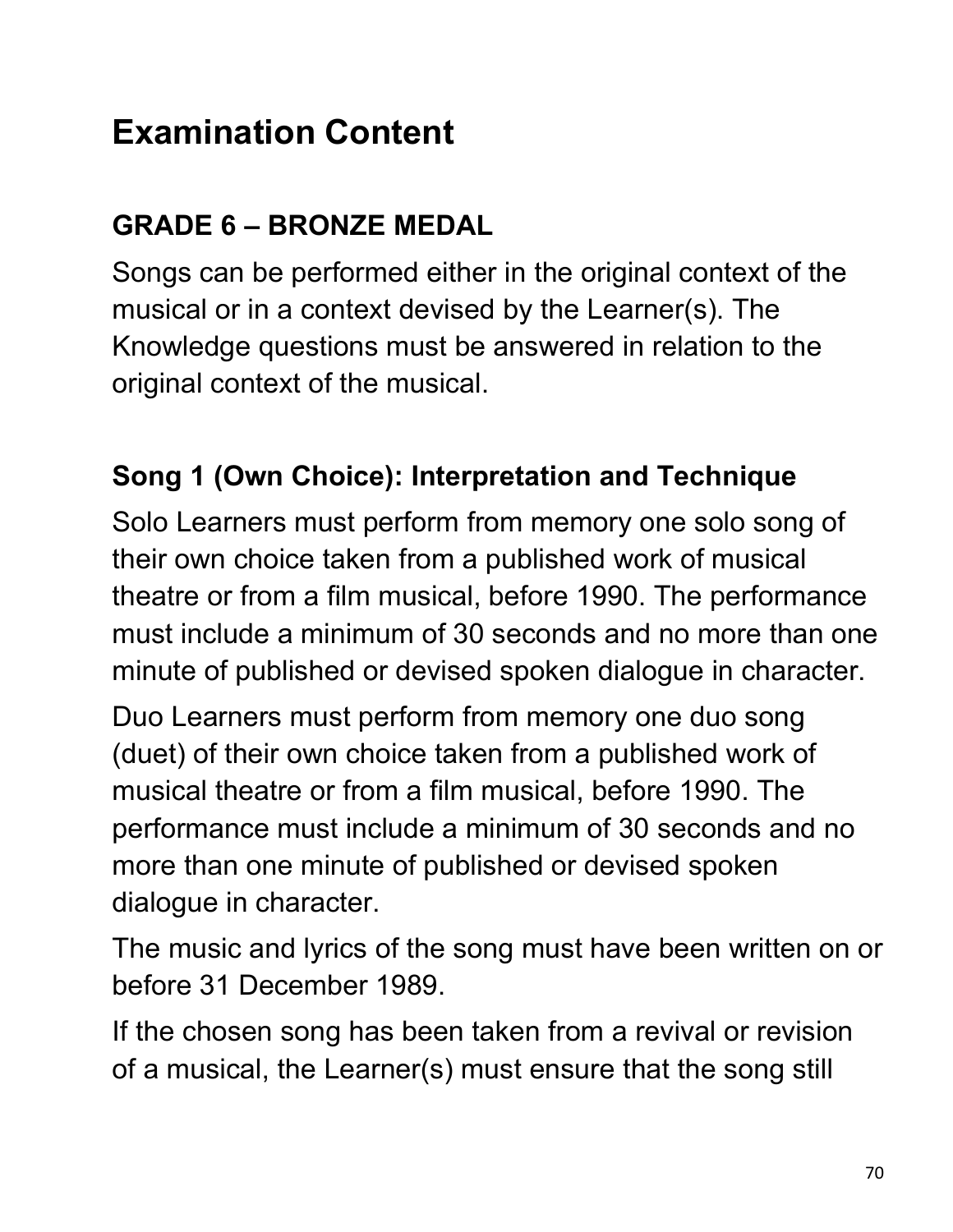meets the date requirements. This is the date the song was written, not the original production date of the musical.

If a non-English language musical is selected, a published translation of the original song into English must be used. The date of the translation will be used as the date the song was written.

The chosen song must be taken from a different musical from those selected for Song 2 and Song 3.

The song must be a minimum of three minutes and no more than five minutes in performance time and must include a minimum of 30 seconds and no more than one minute of published or devised spoken dialogue in character. The song must be accompanied.

The Learner(s) must present a brief introduction (not included in the overall performance time) of no more than 30 seconds, announcing the title, lyricist/composer, character and outlining the context of the song. A copy of the lyrics should be provided for the Examiner.

#### **Song 2 (Own Choice): Interpretation and Technique**

Solo Learners must perform from memory one solo song of their own choice taken from a published work of musical theatre or from a film musical, written in or after 1990. The performance must include a minimum of 30 seconds and no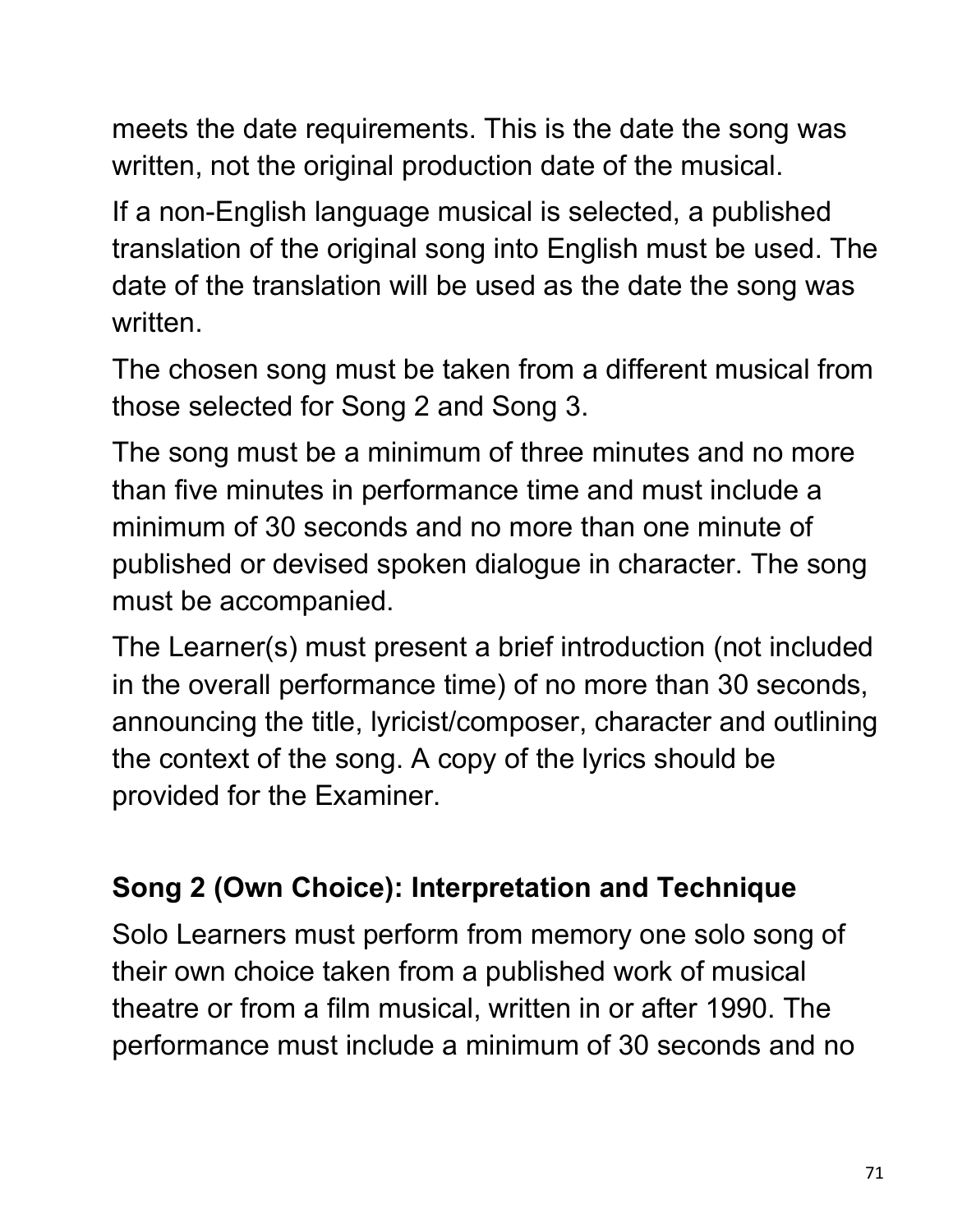more than one minute of published or devised spoken dialogue in character.

Duo Learners must perform from memory one duo song (duet) of their own choice taken from a published work of musical theatre or from a film musical, written in or after 1990. The performance must include a minimum of 30 seconds and no more than one minute of published or devised spoken dialogue in character.

The music and lyrics of the song must have been written on or after 01 January 1990.

If the chosen song has been taken from a revival or revision of a musical, the Learner(s) must ensure that the song still meets the date requirements. This is the date the song was written, not the original production date of the musical.

If a non-English language musical is selected, a published translation of the original song into English must be used. The date of the translation will be used as the date the song was written.

The chosen song must be taken from a different musical from those selected for Song 1 and Song 3.

The song must be a minimum of three minutes and no more than five minutes in performance time and must include a minimum of 30 seconds and no more than one minute of published or devised spoken dialogue in character. The song must be accompanied.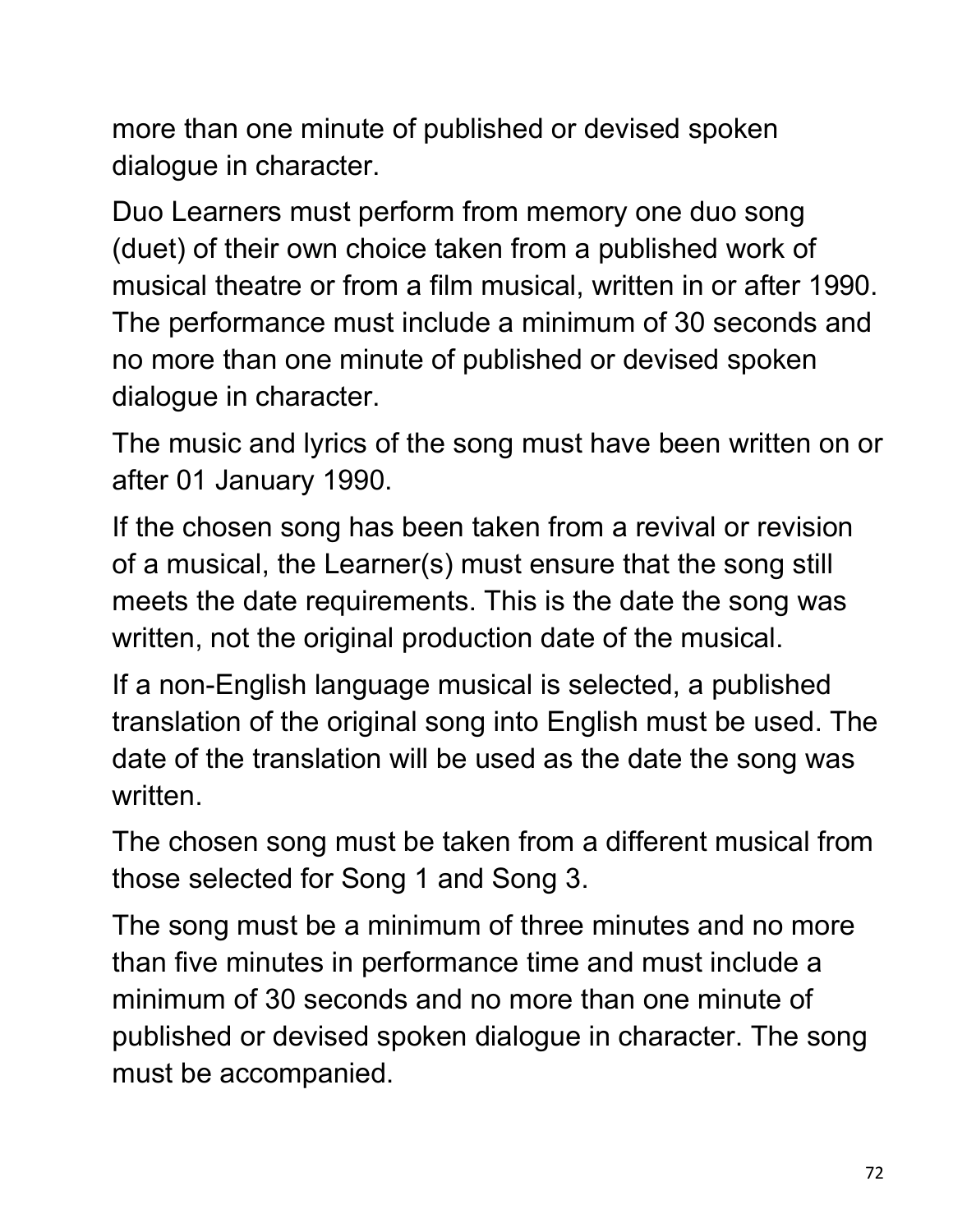The Learner(s) must present a brief introduction (not included in the overall performance time) of no more than 30 seconds, announcing the title, lyricist/composer, character and outlining the context of the song. A copy of the lyrics should be provided for the Examiner.

### **Song 3 (Own Choice): Interpretation and Technique**

Solo Learners must perform from memory one solo song of their own choice taken from a published work of musical theatre or from a film musical, written during any period. The performance must include a minimum of 30 seconds and no more than one minute of published or devised spoken dialogue in character.

Duo Learners must perform from memory one duo song (duet) of their own choice taken from a published work of musical theatre or from a film musical, written during any period. The performance must include a minimum of 30 seconds and no more than one minute of published or devised spoken dialogue in character.

The music and lyrics of the song may have been written during any period.

If a non-English language musical is selected, a published translation of the original song into English must be used. The date of the translation will be used as the date the song was written.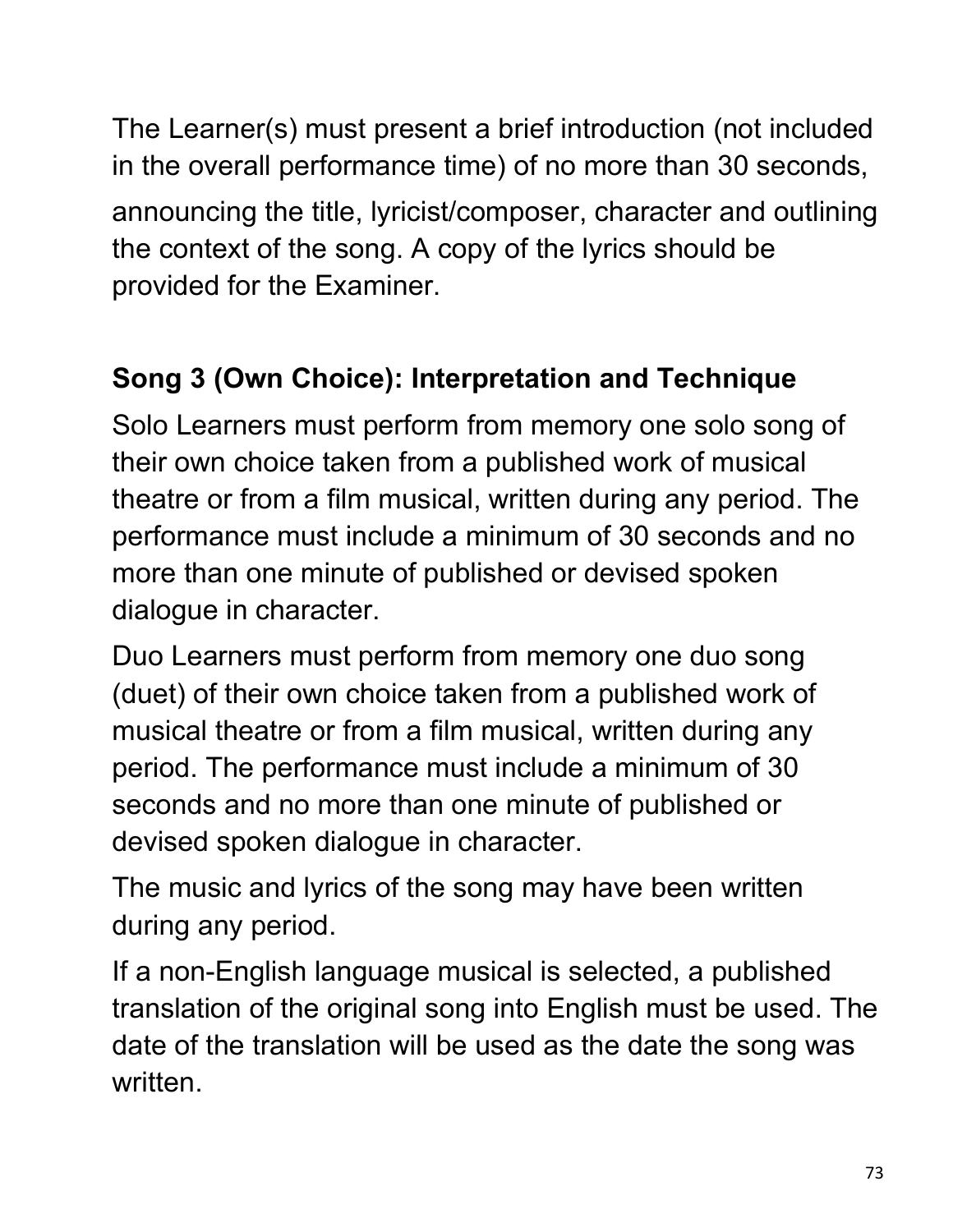The chosen song must be taken from a different musical from those selected for Song 1 and Song 2.

The song must be a minimum of three minutes and no more than five minutes in performance time and must include a minimum of 30 seconds and no more than one minute of published or devised spoken dialogue in character. The song must be accompanied.

The Learner(s) must present a brief introduction (not included in the overall performance time) of no more than 30 seconds, announcing the title, lyricist/composer, character and outlining the context of the song. A copy of the lyrics should be provided for the Examiner.

For Song 1, Song 2 and Song 3, the Learner(s) must present published or devised spoken dialogue in character within the song. This must be a cohesive part of the performance, either leading naturally into the song and/or linking two sections of the song together and/or concluding the song. The spoken dialogue must be included in the overall performance time of each song and must be a minimum of 30 seconds and no

more than one minute in length.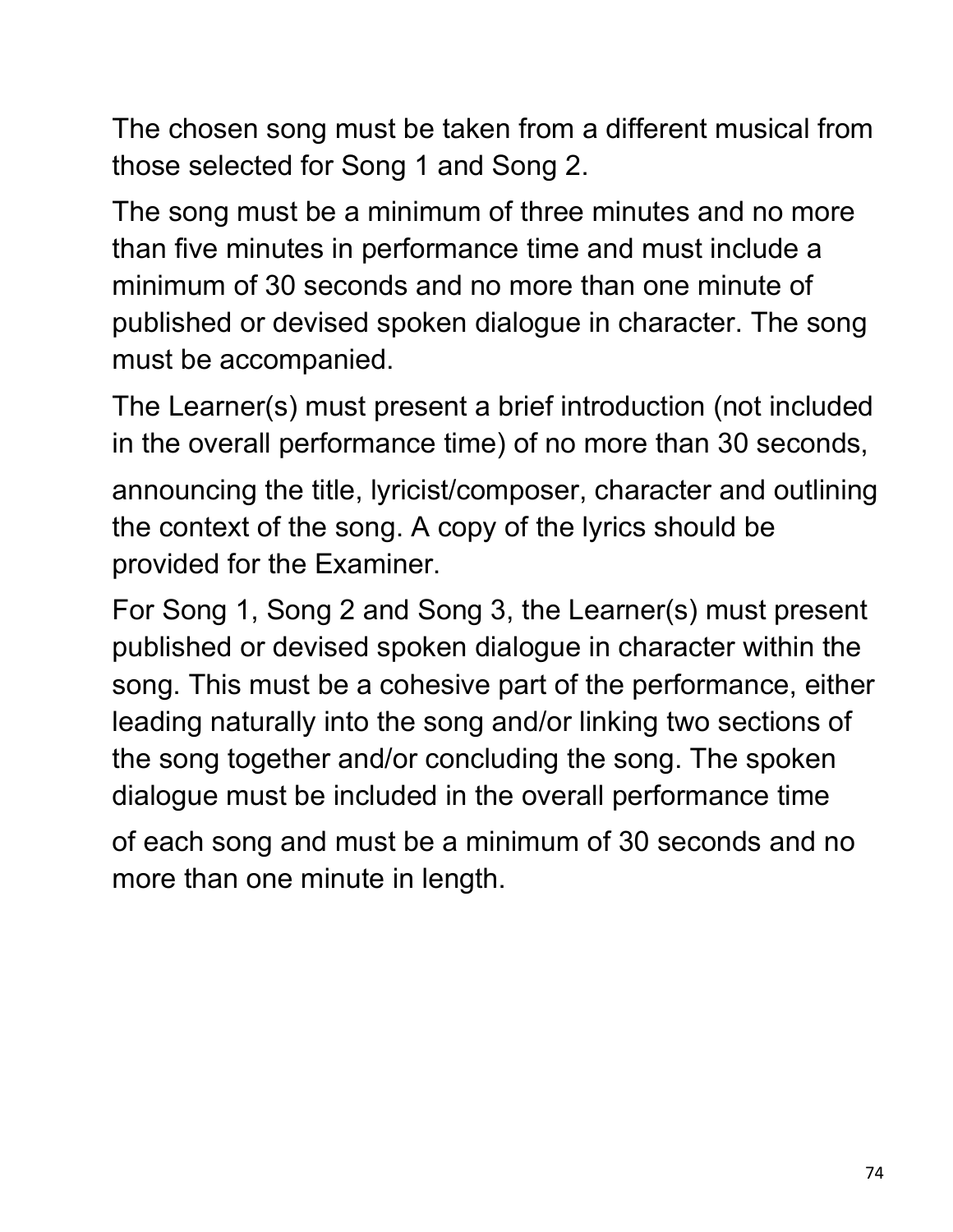### **Knowledge**

The Learner(s) will answer questions on the following:

- The character's objective in each chosen song
- How the published or devised spoken dialogue was selected and developed for one of the chosen songs (selected by the Examiner at the time of the examination)
- The character's role within the context of the musical or film musical as a whole (one character from the three
- performed will be selected by the Examiner at the time of the examination)
- The musical genre to which each song belongs
- The breathing techniques required to support the voice in song.

### **GRADE 7 – SILVER MEDAL**

Songs can be performed either in the original context of the musical or in a context devised by the Learner(s). The Knowledge questions must be answered in relation to the original context of the musical.

### **Song 1 (Own Choice): Interpretation and Technique**

Solo Learners must perform from memory one solo song of their own choice taken from a published work of musical theatre or from a film musical, written before 1960. The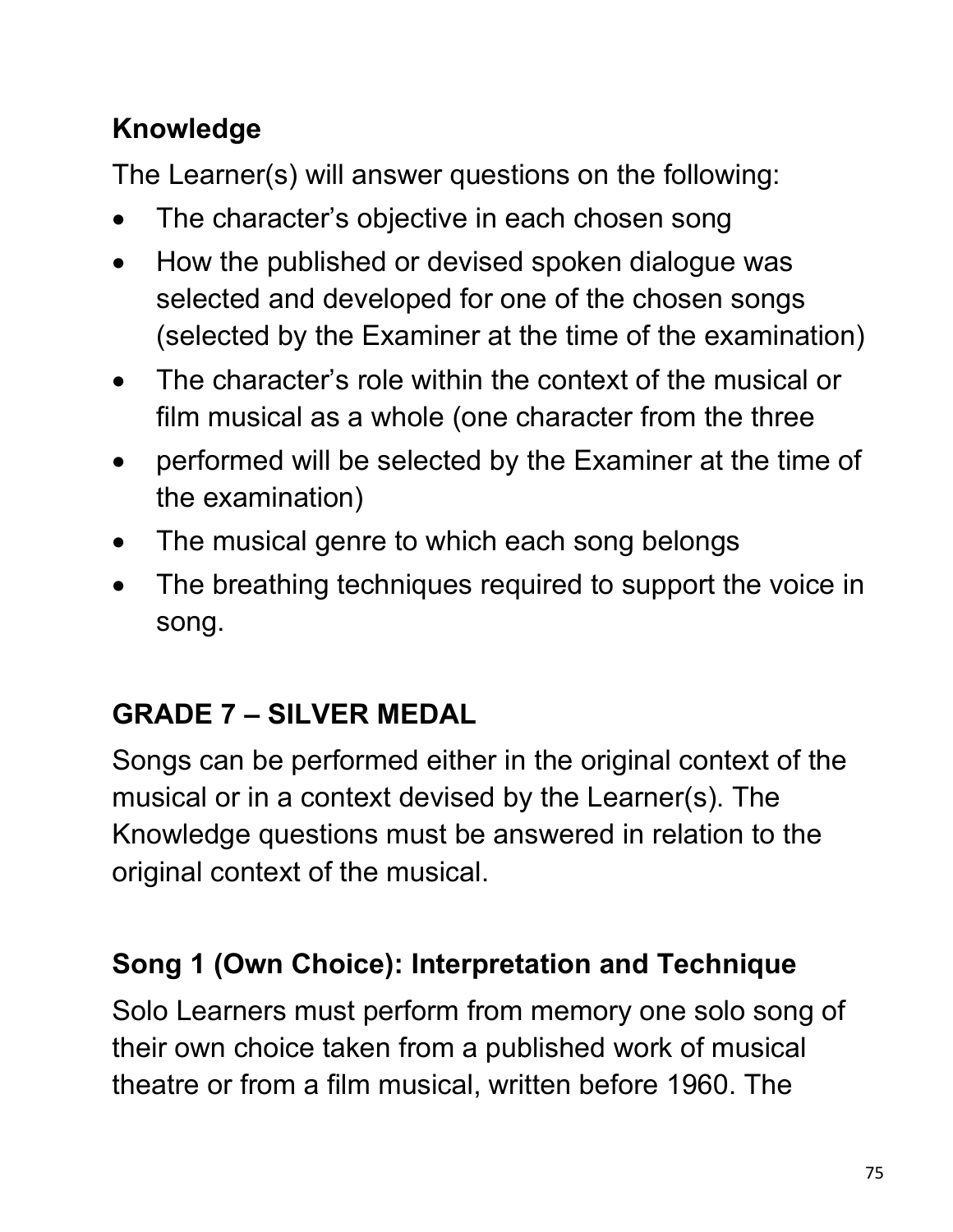performance must include a minimum of 30 seconds and no more than one minute of published or devised spoken dialogue in character.

Duo Learners must perform from memory one duo song (duet) of their own choice taken from a published work of musical theatre or from a film musical, written before 1960. The performance must include a minimum of 30 seconds and no more than one minute of published or devised spoken dialogue in character.

The music and lyrics of the song must have been written on or before 31 December 1959.

If the chosen song has been taken from a revival or revision of a musical, the Learner(s) must ensure that the song still meets the date requirements. This is the date the song was written, not the original production date of the musical.

If a non-English language musical is selected, a published translation of the original song into English must be used. The date of the translation will be used as the date the song was written.

The chosen song must be taken from a different musical from those selected for Song 2 and Song 3.

The song must be a minimum of three minutes and no more than five minutes in performance time and must include a minimum of 30 seconds and no more than one minute of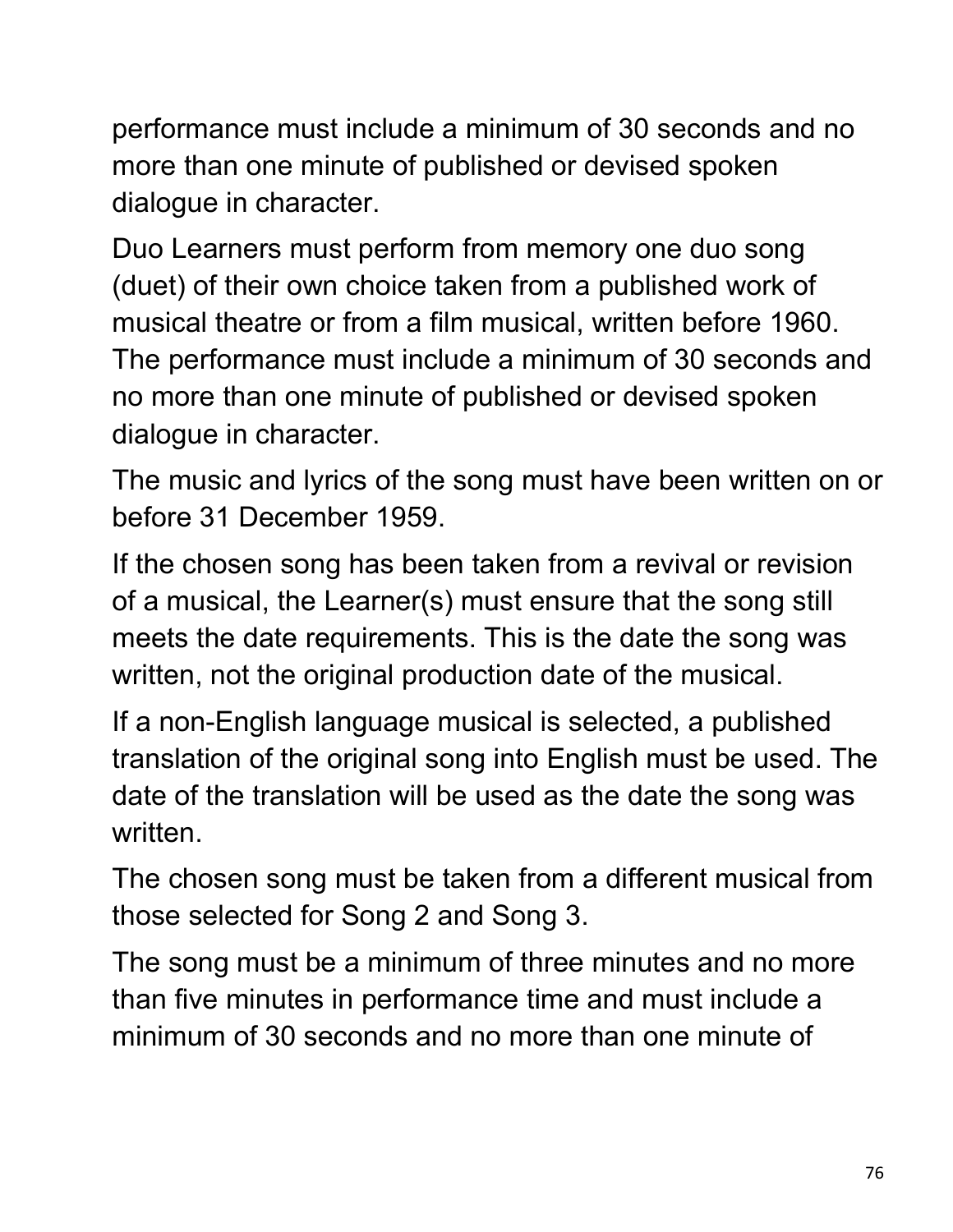published or devised spoken dialogue in character. The song must be accompanied.

The Learner(s) must present a brief introduction (not included in the overall performance time) of no more than 30 seconds, announcing the title, lyricist/composer, character and outlining the context of the song. A copy of the lyrics should be provided for the Examiner.

### **Song 2 (Own Choice): Interpretation and Technique**

Solo Learners must perform from memory one solo song of their own choice taken from a published work of musical theatre or from a film musical, written between 1960 and 1990. The performance must include a minimum of 30 seconds and no more than one minute of published or devised spoken dialogue in character.

Duo Learners must perform from memory one duo song (duet) of their own choice taken from a published work of musical theatre or from a film musical, written between 1960 and 1990.

The performance must include a minimum of 30 seconds and no more than one minute of published or devised spoken dialogue in character.

The music and lyrics of the song must have been written between 01 January 1960 and 31 December 1989.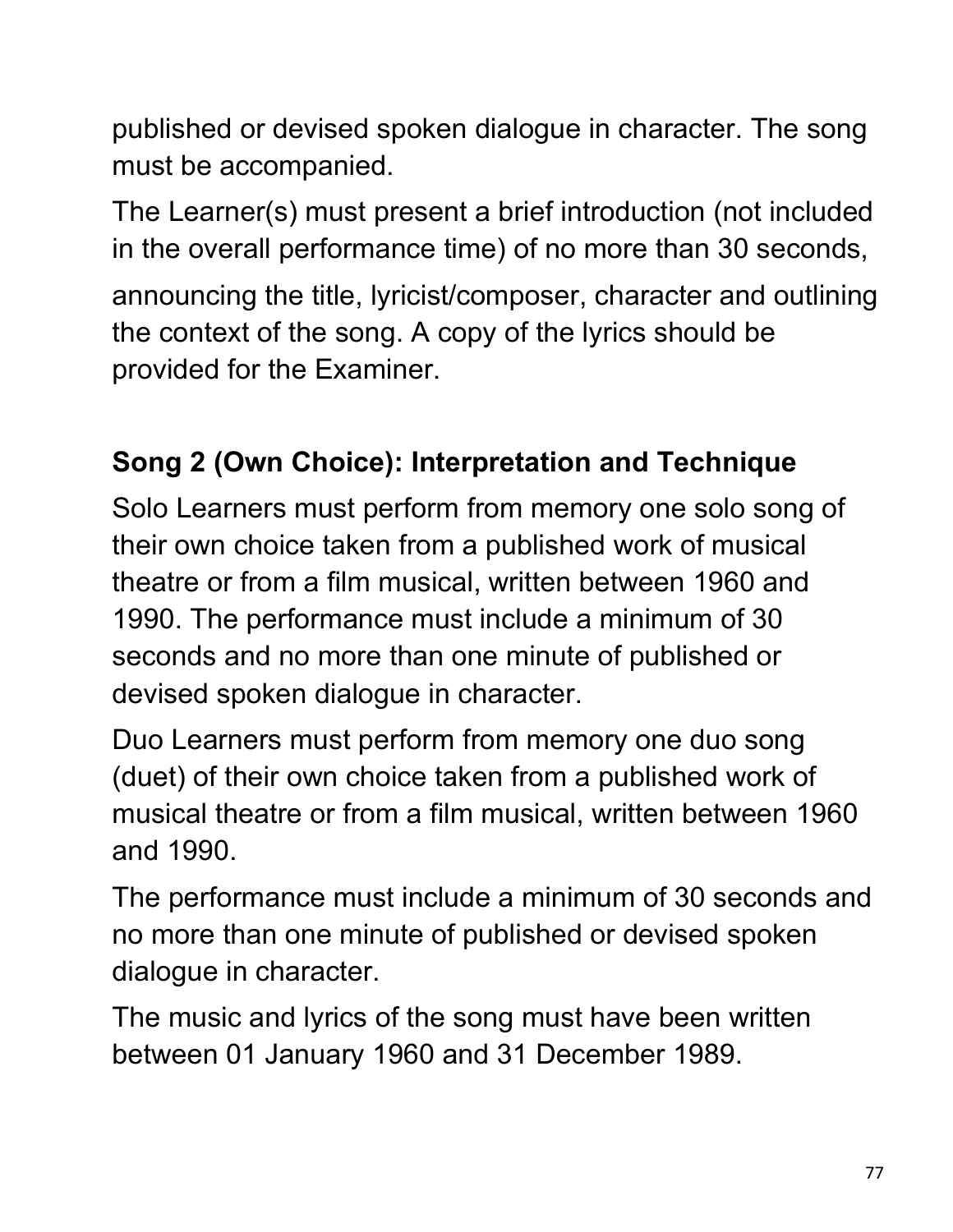If the chosen song has been taken from a revival or revision of a musical, the Learner(s) must ensure that the song still meets the date requirements. This is the date the song was written, not the original production date of the musical.

If a non-English language musical is selected, a published translation of the original song into English must be used. The date of the translation will be used as the date the song was written.

The chosen song must be taken from a different musical from those selected for Song 1 and Song 3.

The song must be a minimum of three minutes and no more than five minutes in performance time and must include a minimum of 30 seconds and no more than one minute of published or devised spoken dialogue in character. The song must be accompanied.

The Learner(s) must present a brief introduction (not included in the overall performance time) of no more than 30 seconds,

announcing the title, lyricist/composer, character and outlining the context of the song. A copy of the lyrics should be provided for the Examiner.

### **Song 3 (Own Choice): Interpretation and Technique**

Solo Learners must perform from memory one solo song of their own choice taken from a published work of musical theatre or from a film musical, written in or after 1990. The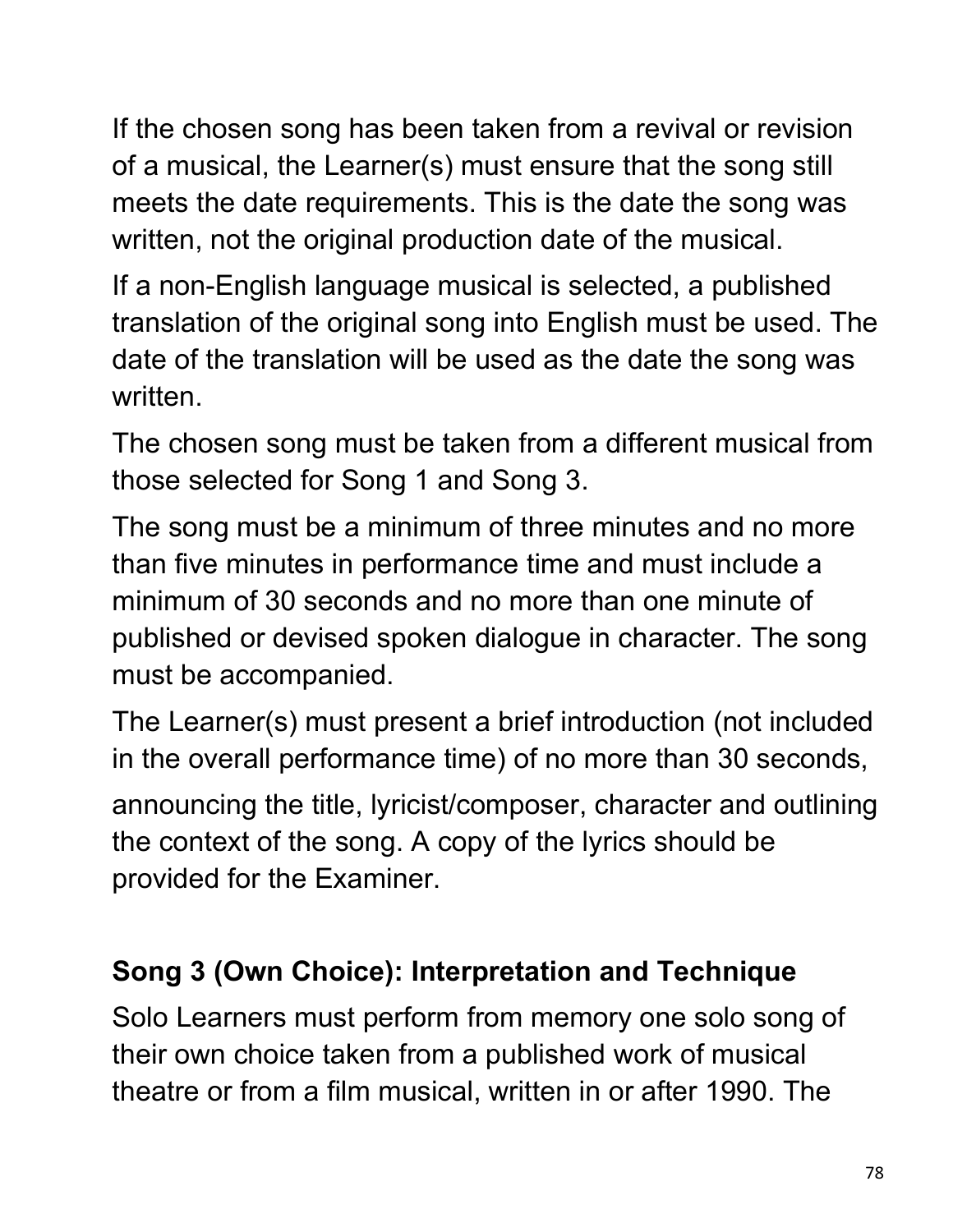performance must include a minimum of 30 seconds and no more than one minute of published or devised spoken dialogue in character.

Duo Learners must perform from memory one duo song (duet) of their own choice taken from a published work of musical theatre or from a film musical, written in or after 1990. The performance must include a minimum of 30 seconds and no more than one minute of published or devised spoken dialogue in character.

The music and lyrics of the song must have been written on or after 01 January 1990.

If the chosen song has been taken from a revival or revision of a musical, the Learner(s) must ensure that the song still meets the date requirements. This is the date the song was written, not the original production date of the musical.

If a non-English language musical is selected, a published translation of the original song into English must be used. The date of the translation will be used as the date the song was written.

The chosen song must be taken from a different musical from those selected for Song 1 and Song 2.

The song must be a minimum of three minutes and no more than five minutes in performance time and must include a minimum of 30 seconds and no more than one minute of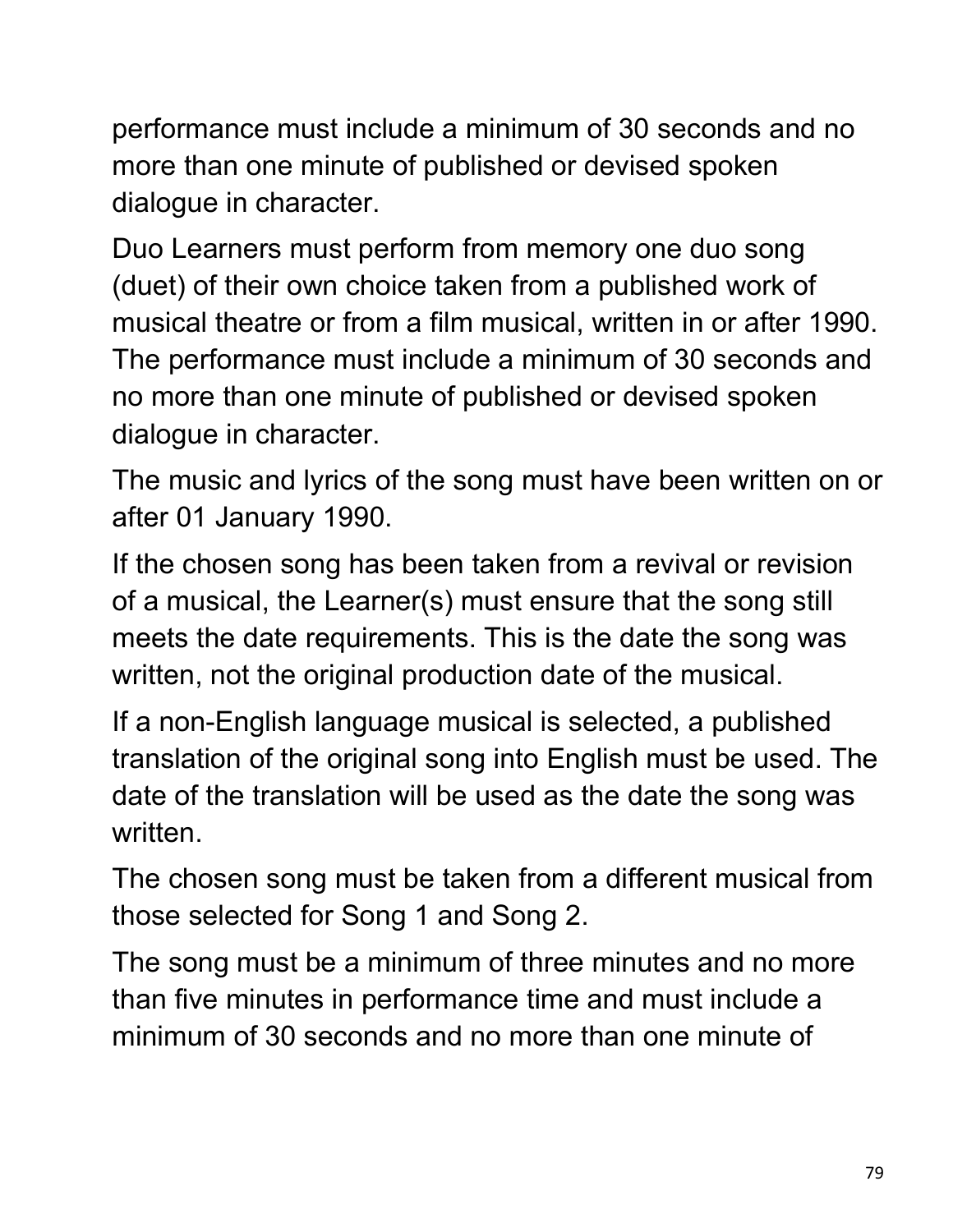published or devised spoken dialogue in character. The song must be accompanied.

The Learner(s) must present a brief introduction (not included in the overall performance time) of no more than 30 seconds, announcing the title, lyricist/composer, character and outlining the context of the song. A copy of the lyrics should be provided for the Examiner.

For Song 1, Song 2 and Song 3, the Learner(s) must present published or devised spoken dialogue in character within the song. This must be a cohesive part of the performance, either leading naturally into the song and/or linking two sections of the song together and/or concluding the song. The spoken dialogue must be included in the overall performance time

of each song and must be a minimum of 30 seconds and no more than one minute in length.

## **Knowledge**

The Learner(s) will answer questions on the following:

- The character's objective in each chosen song
- How the published or devised spoken dialogue was selected and developed for one of the chosen songs (selected by the Examiner at the time of the examination)
- The character's role within the context of the musical or film musical as a whole (one character from the three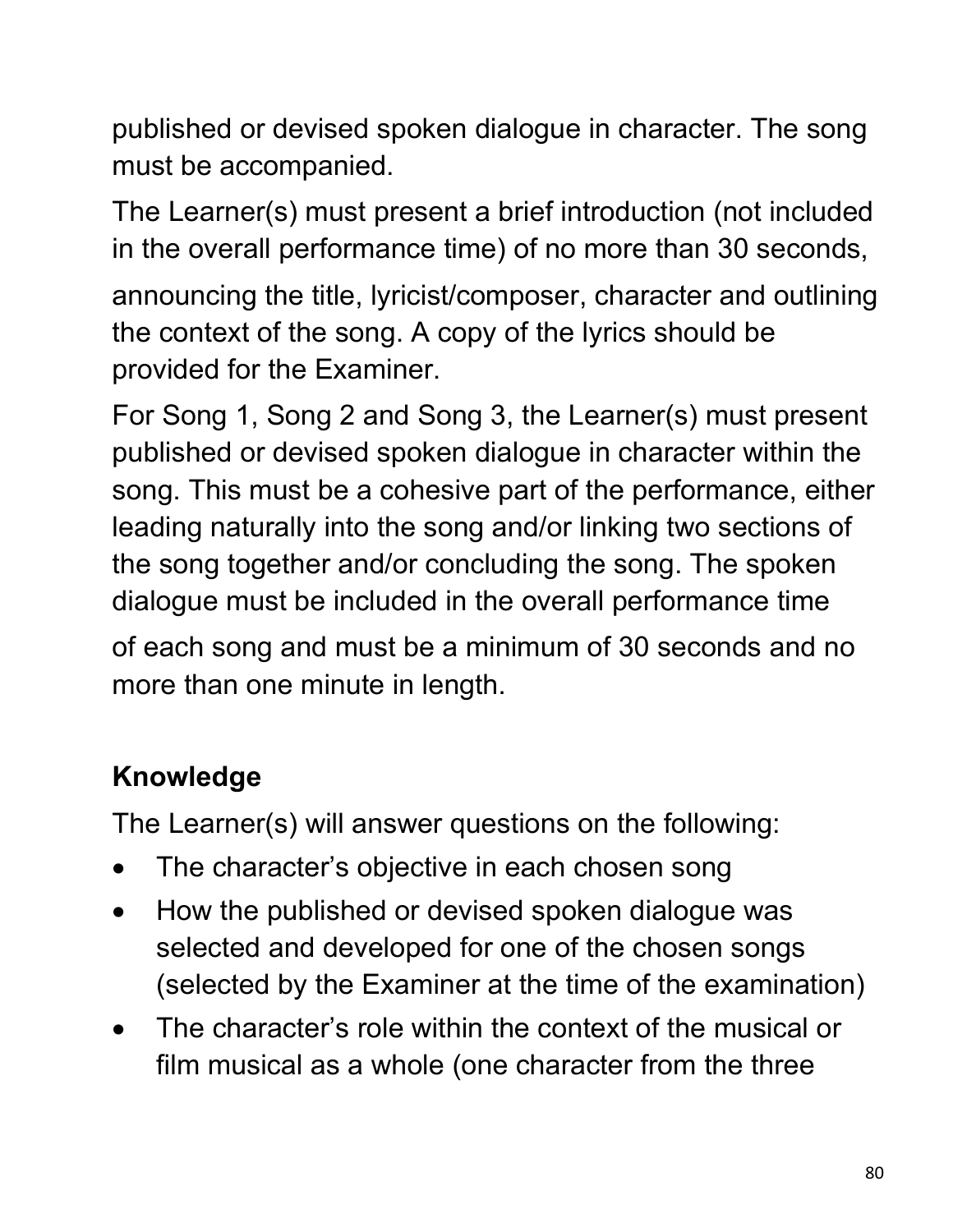performed will be selected by the Examiner at the time of the examination)

- The work and influences on musical theatre of one of the composers, librettists or lyricists of the chosen songs (selected by the Examiner at the time of the examination)
- The vocal techniques required to perform one of the chosen songs (selected by the Examiner at the time of the examination).

### **GRADE 8 – GOLD MEDAL**

Songs can be performed either in the original context of the musical or in a context devised by the Learner(s). The Knowledge questions must be answered in relation to the original context of the musical.

### **Song 1 (Own Choice): Interpretation and Technique**

Solo Learners must perform from memory one solo song of their own choice taken from a published work of musical theatre or from a film musical, written before 1960. The performance must include a minimum of 30 seconds and no more than one minute of published or devised spoken dialogue in character.

Duo Learners must perform from memory one duo song (duet) of their own choice taken from a published work of musical theatre or from a film musical, written before 1960.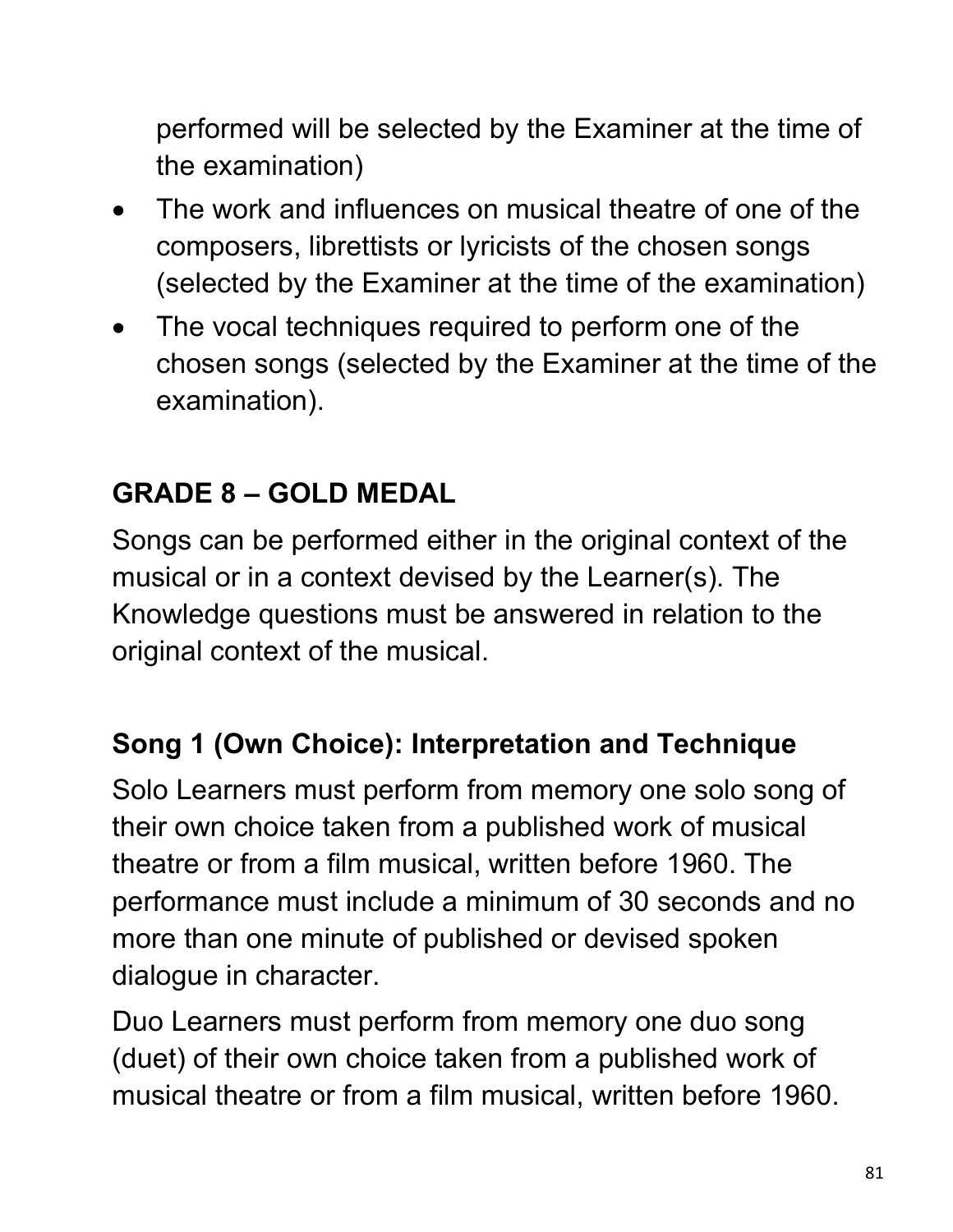The performance must include a minimum of 30 seconds and no more than one minute of published or devised spoken dialogue in character.

The music and lyrics of the song must have been written on or before 31 December 1959.

If the chosen song has been selected from a revival or revision of a musical, the Learner(s) must ensure that the song still meets the date requirements. This is the date the song was written, not the original production date of the musical.

If a non-English language musical is selected, a published translation of the original song into English must be used. The date of the translation will be used as the date the song was written.

The chosen song must be taken from a different musical from those selected for Song 2 and Song 3.

The song must be a minimum of three minutes and no more than five minutes in performance time and must include a minimum of 30 seconds and no more than one minute of published or devised spoken dialogue in character. The song must be accompanied.

The Learner(s) must present a brief introduction (not included in the overall performance time) of no more than 30 seconds,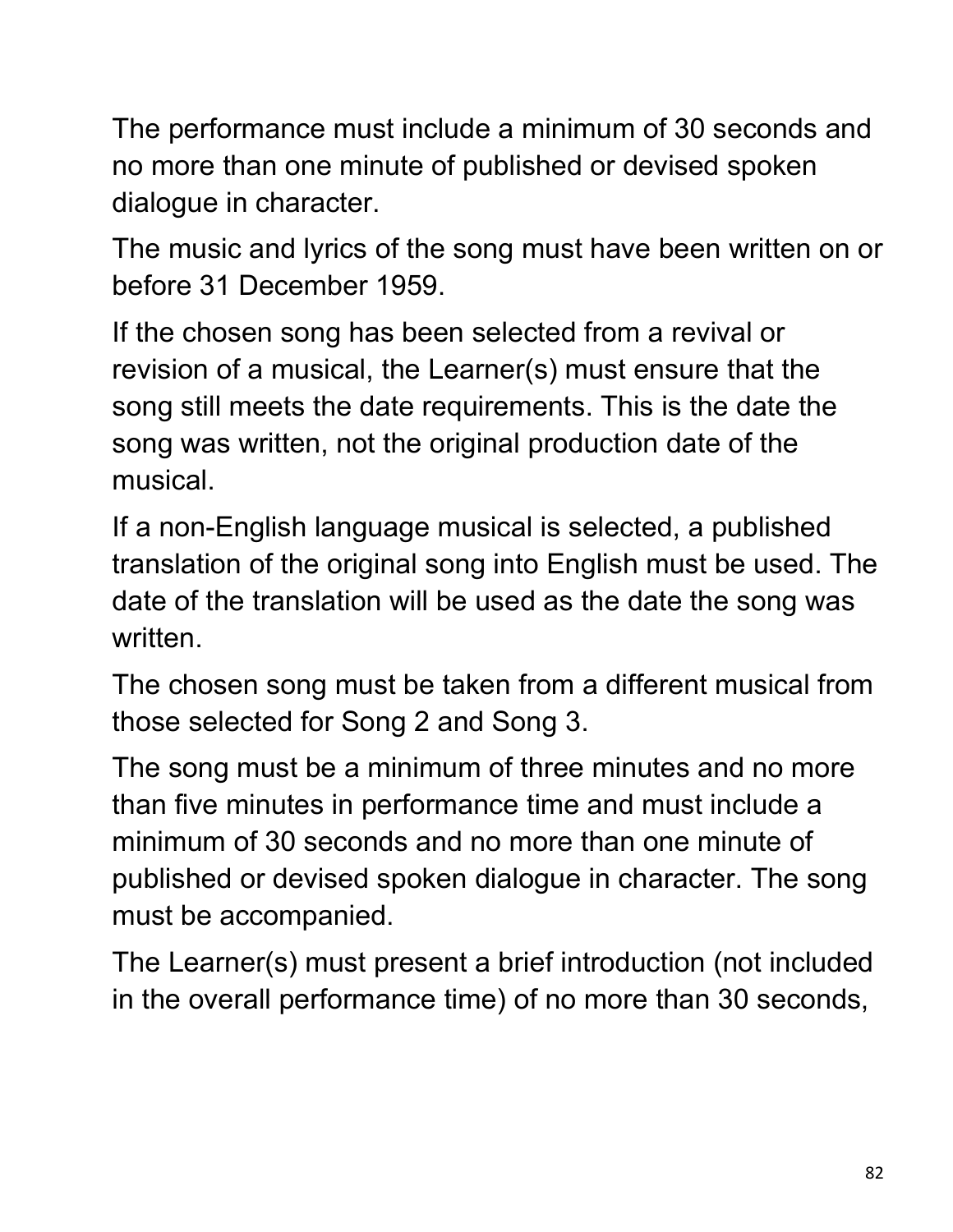announcing the title, lyricist/composer, character and outlining the context of the song. A copy of the lyrics should be provided for the Examiner.

### **Song 2 (Own Choice): Interpretation and Technique**

Solo Learners must perform from memory one solo song of their own choice taken from a published work of musical theatre or from a film musical, written between 1960 and 1990. The performance must include a minimum of 30 seconds and no more than one minute of published or devised spoken dialogue in character.

Duo Learners must perform from memory one duo song (duet) of their own choice taken from a published work of musical theatre or from a film musical, written between 1960 and 1990.

The performance must include a minimum of 30 seconds and no more than one minute of published or devised spoken dialogue in character.

The music and lyrics of the song must have been written between 01 January 1960 and 31 December 1989.

If the chosen song has been selected from a revival or revision of a musical, the Learner(s) must ensure that the song still meets the date requirements. This is the date the song was written, not the original production date of the musical.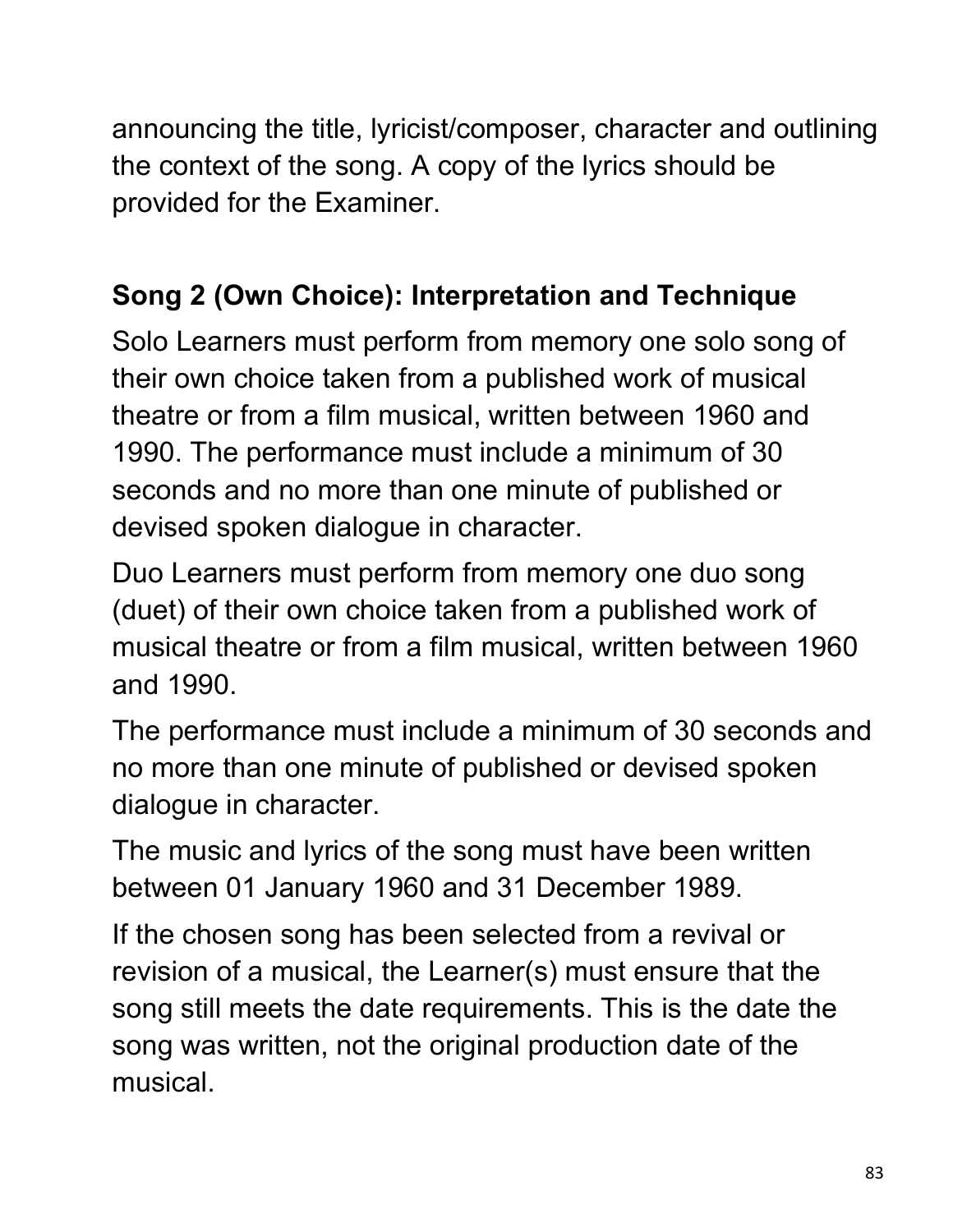If a non-English language musical is selected, a published translation of the original song into English must be used. The date of the translation will be used as the date the song was written.

The song chosen must be taken from a different musical from those selected for Song 1 and Song 3.

The song must be a minimum of three minutes and no more than five minutes in performance time and must include a minimum of 30 seconds and no more than one minute of published or devised spoken dialogue in character. The song must be accompanied.

The Learner(s) must present a brief introduction (not included in the overall performance time) of no more than 30 seconds,

announcing the title, lyricist/composer, character and outlining the context of the song. A copy of the lyrics should be provided for the Examiner.

### **Song 3 (Own Choice): Interpretation and Technique**

Solo Learners must perform from memory one solo song of their own choice taken from a published work of musical theatre or from a film musical, written in or after 1990. The performance must include a minimum of 30 seconds and no more than one minute of published or devised spoken dialogue in character.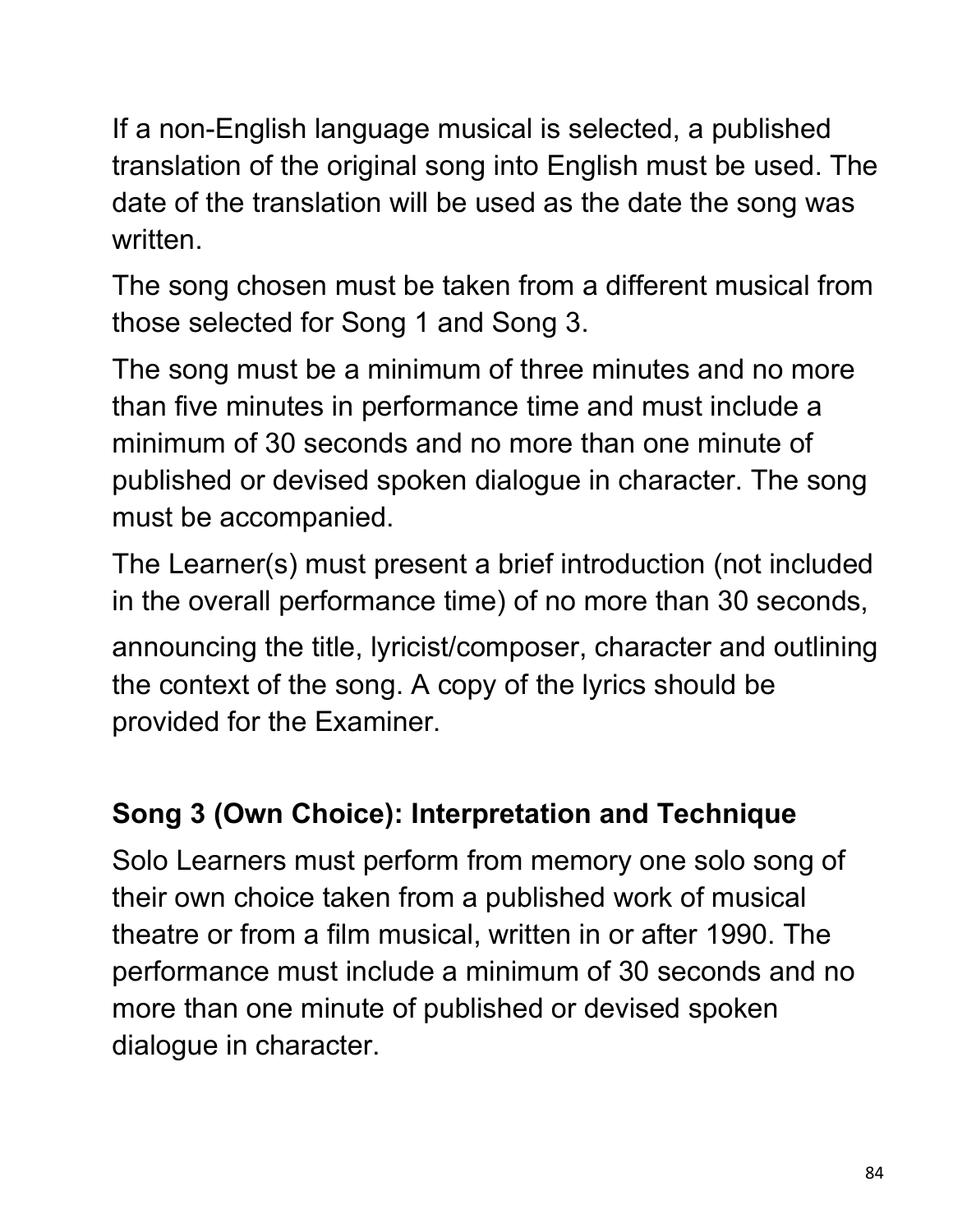Duo Learners must perform from memory one duo song (duet) of their own choice taken from a published work of musical theatre or from a film musical, written in or after 1990. The performance must include a minimum of 30 seconds and no more than one minute of published or devised spoken dialogue in character.

The music and lyrics of the song must have been written on or after 01 January 1990.

If the chosen song has been selected from a revival or revision of a musical, the Learner(s) must ensure that the song still meets the date requirements. This is the date the song was written, not the original production date of the musical.

If a non-English language musical is selected, a published translation of the original song into English must be used. The date of the translation will be used as the date the song was written.

The chosen song must be taken from a different musical from those selected for Song 1 and Song 2.

The song must be a minimum of three minutes and no more than five minutes in performance time and must include a minimum of 30 seconds and no more than one minute of published or devised spoken dialogue in character. The song must be accompanied.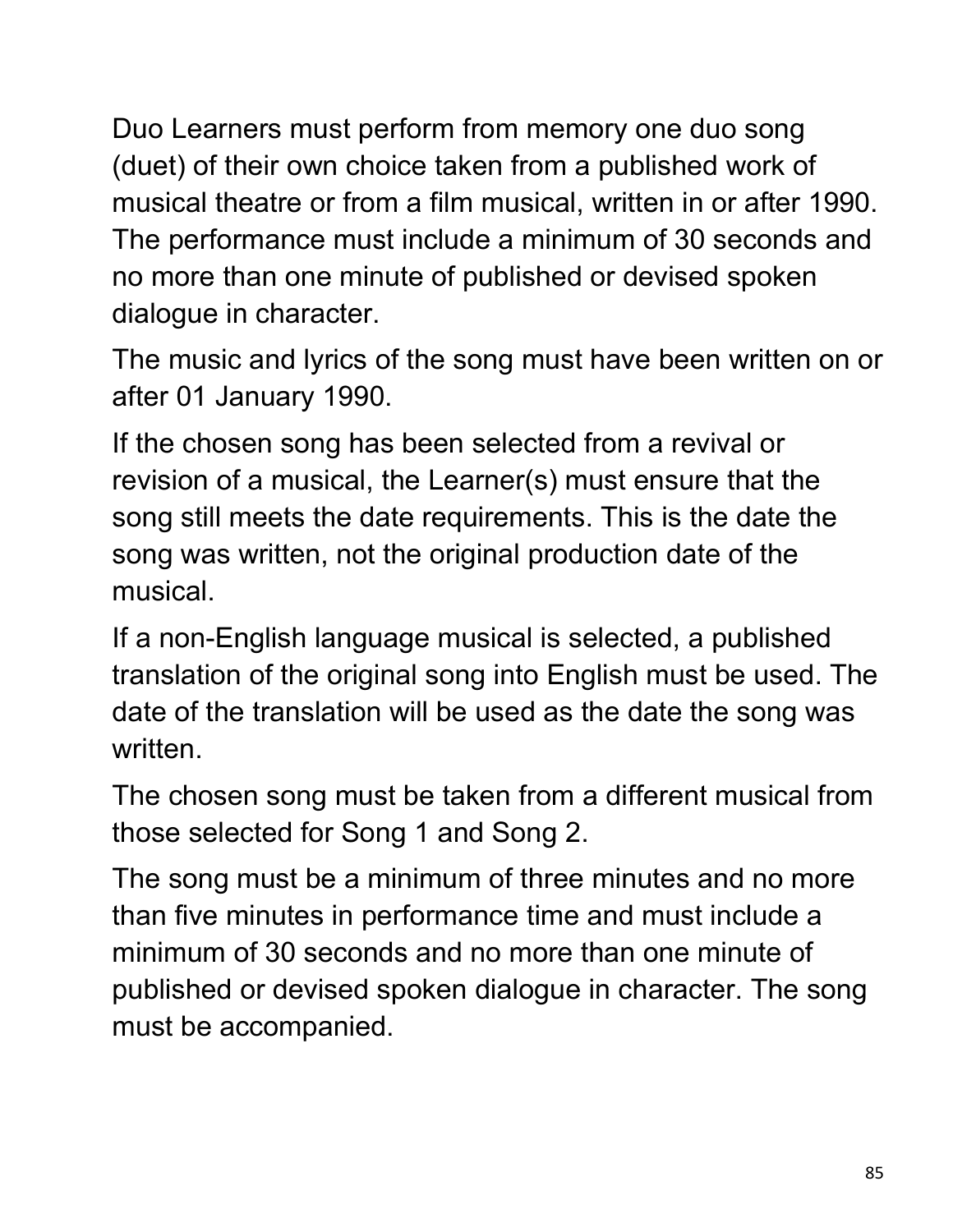The Learner(s) must present a brief introduction (not included in the overall performance time) of no more than 30 seconds, announcing the title, lyricist/composer, character and outlining the context of the song. A copy of the lyrics should be provided for the Examiner.

For Song 1, Song 2 and Song 3, the Learner(s) must present published or devised spoken dialogue in character within the song. This must be a cohesive part of the performance, either leading naturally into the song and/or linking two sections of the song together and/or concluding the song. The spoken dialogue must be included in the overall performance time of each song and must be a minimum of 30 seconds and no more than one minute in length.

## **Knowledge**

The Learner(s) will answer questions on the following:

- The processes involved in developing the chosen songs for performance
- How the published or devised spoken dialogue was selected and developed for one of the chosen songs (selected by the Examiner at the time of the examination)
- The character's role within the context of the musical or film musical as a whole (one character from the three
- performed will be selected by the Examiner at the time of the examination)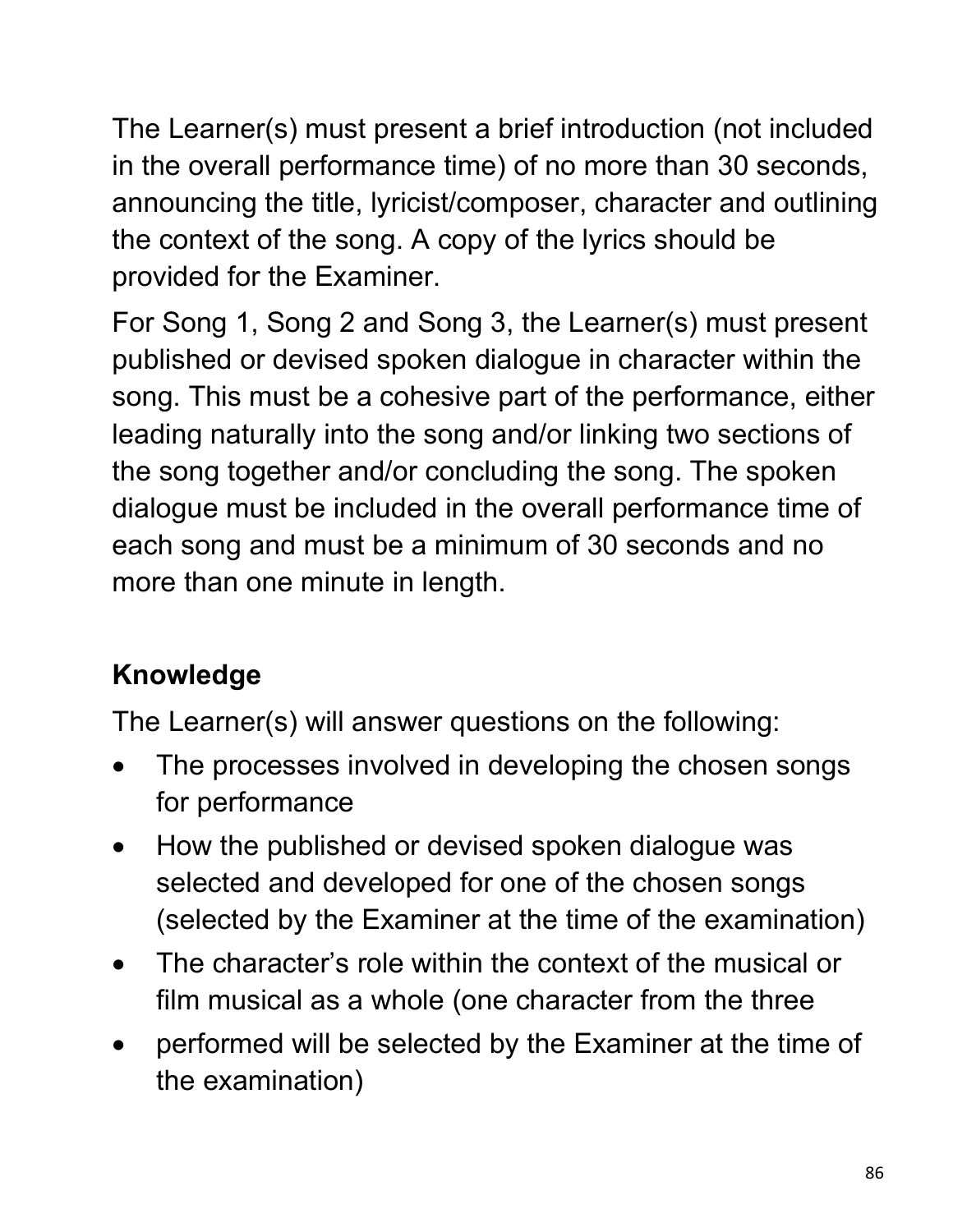- The influences on musical theatre of one of the following practitioners (chosen by the Learner):
- Bob Fosse, Sonia Friedman, George Gershwin, Rodgers and Hammerstein, Lin Manuel Miranda, Stephen Sondheim, Andrew Lloyd Webber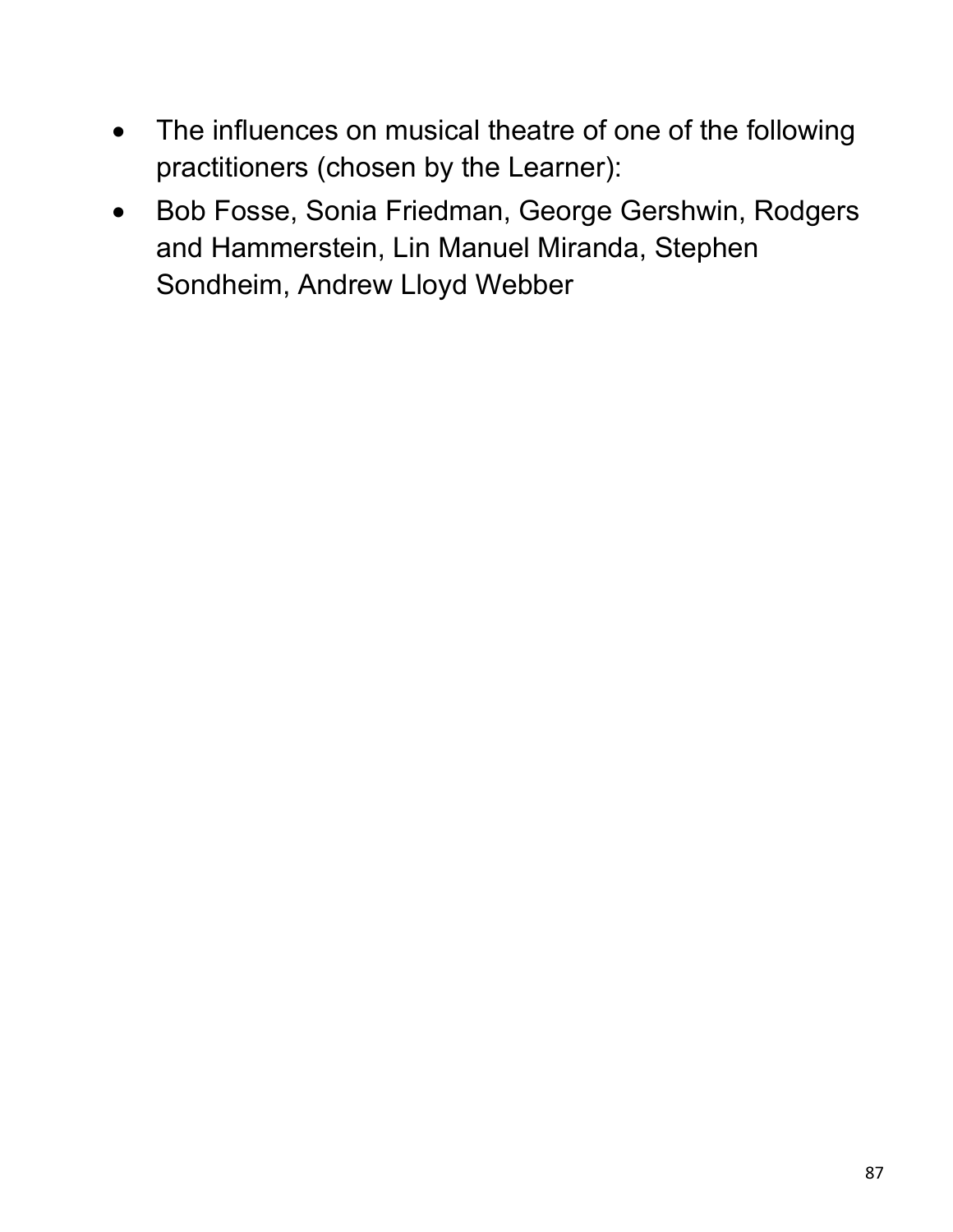## **Level 3 Marking Scheme**

| <b>ASSESSMENT TASK</b> |                  | <b>MARKS</b> | <b>TOTAL MARKS</b> |  |
|------------------------|------------------|--------------|--------------------|--|
| Song 1<br>(Own Choice) | Interpretation   | 15           | 25                 |  |
|                        | <b>Technique</b> | 10           |                    |  |
| Song 2                 | Interpretation   | 15           | 25                 |  |
| (Own Choice)           | Technique        | 10           |                    |  |
| Song 3                 | Interpretation   | 15           | 25                 |  |
| (Own Choice)           | <b>Technique</b> | 10           |                    |  |
| Knowledge              |                  | 25           |                    |  |
| <b>Total Marks</b>     |                  |              | 100                |  |

## **Attainment Bands**

| <b>AWARD</b>       | <b>TOTAL MARKS</b> |
|--------------------|--------------------|
| Pass               | $50 - 64$          |
| <b>Merit</b>       | $65 - 79$          |
| <b>Distinction</b> | $80+$              |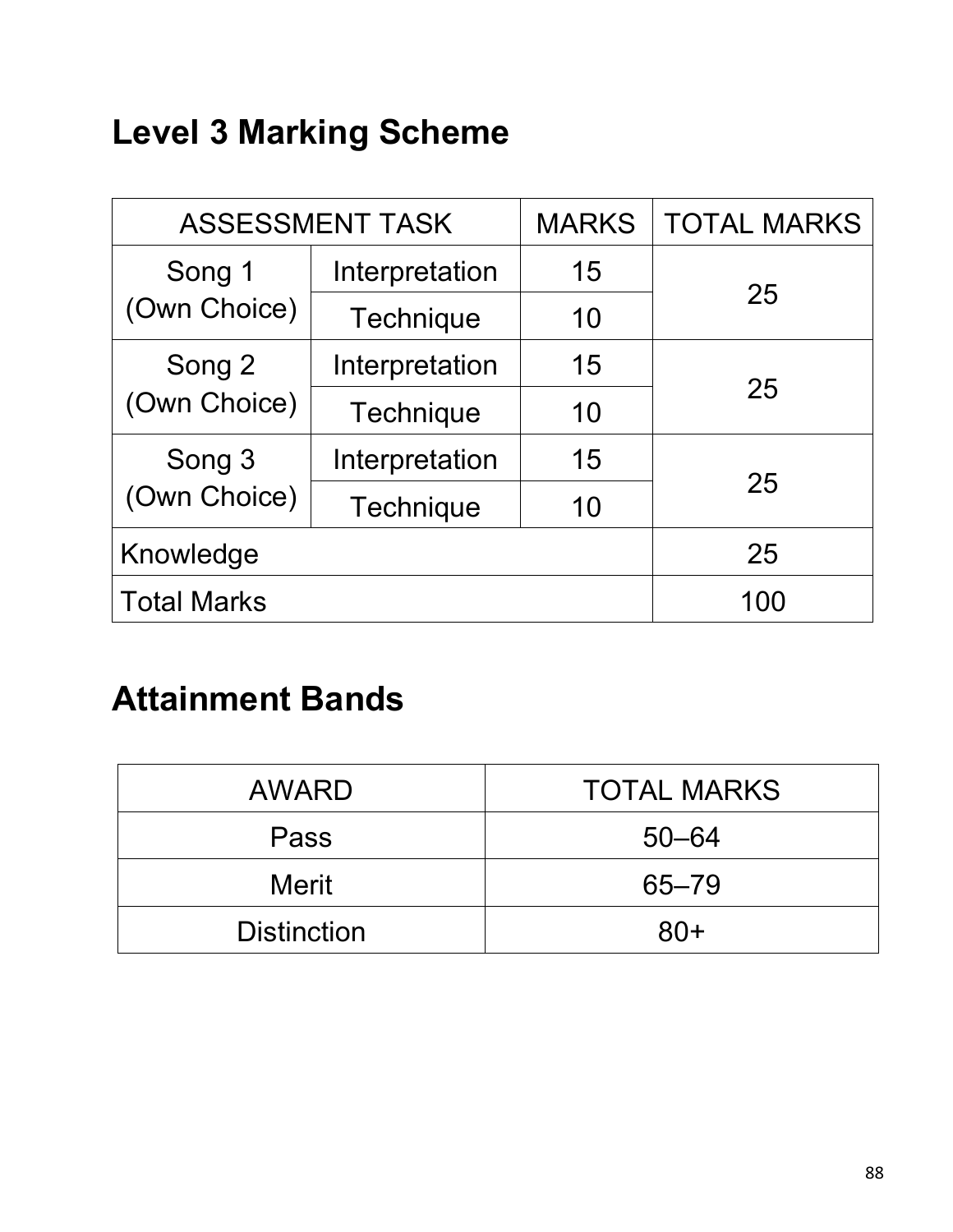# **Assessment and Grading Criteria**

### **LEVEL 3: GRADE 6 – BRONZE MEDAL**

| <b>LEARNING OUTCOMES</b>                                               | <b>ASSESSMENT CRITERIA</b>                                                                       |
|------------------------------------------------------------------------|--------------------------------------------------------------------------------------------------|
| LO1 Perform three songs<br>from memory,                                | 1.1 Demonstrate understanding<br>of text and subtext                                             |
| demonstrating an<br>understanding of the<br>material                   | 1.2 Demonstrate understanding<br>of the intentions and objectives<br>of the characters portrayed |
|                                                                        | 1.3 Perform from memory with<br>fluency, focus and spontaneity                                   |
| LO <sub>2</sub> Use vocal skills in<br>response to the chosen<br>songs | 2.1 Perform with adequate<br>breathing, voice production and<br>resonance                        |
|                                                                        | 2.2 Perform with clarity of diction                                                              |
|                                                                        | 2.3 Sustain vocal control through<br>to the end of phrases                                       |
|                                                                        | 2.4 Respond vocally to the<br>demands of the three<br>characterisations                          |
|                                                                        | 2.5 Sing with accurate intonation<br>and pitch                                                   |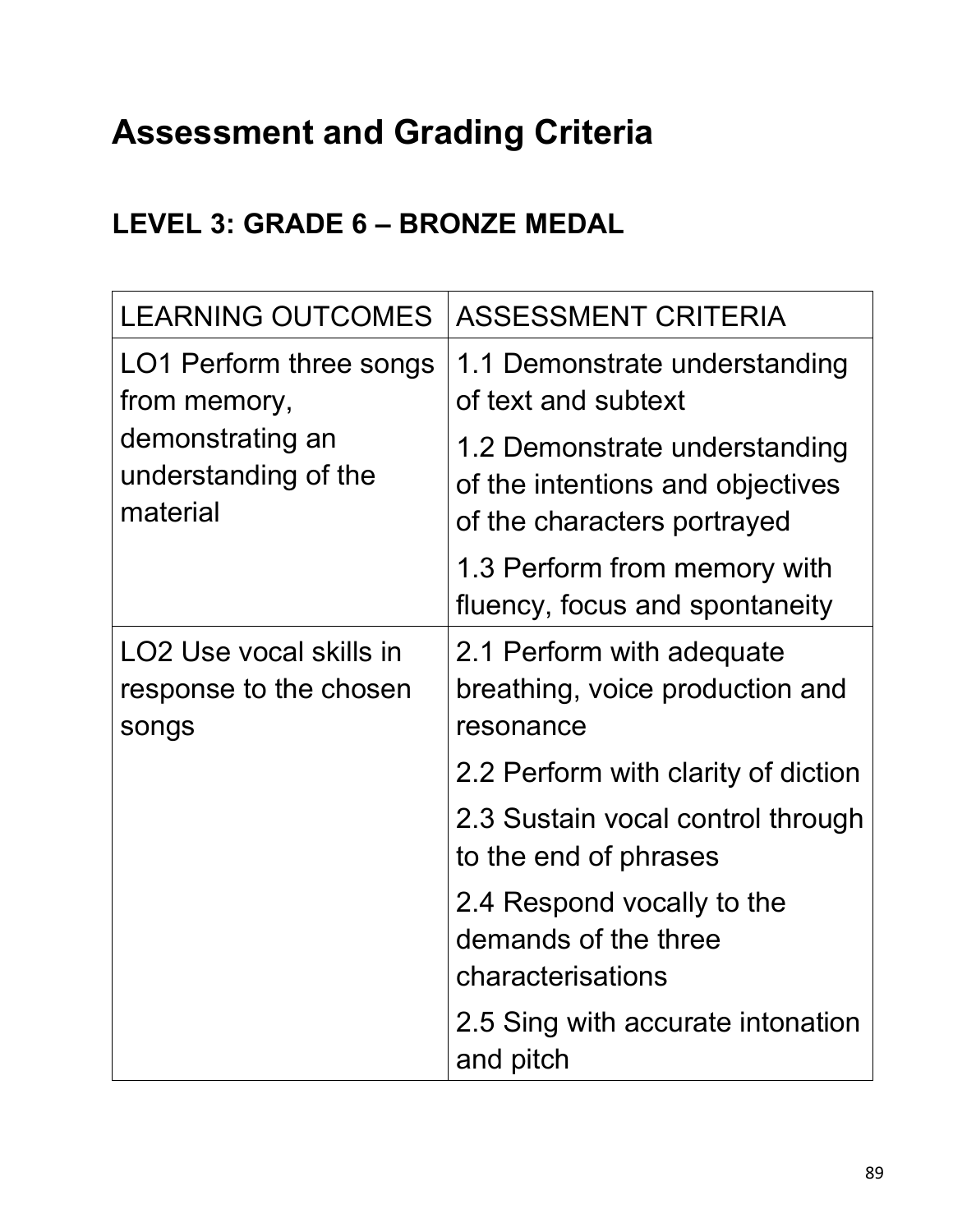| LO3 Create a physical<br>response to the chosen<br>songs              | 3.1 Communicate the personal<br>characteristics of each character<br>through appropriate stance,<br>movement, gesture(s) and facial<br>expression |
|-----------------------------------------------------------------------|---------------------------------------------------------------------------------------------------------------------------------------------------|
|                                                                       | 3.2 Make effective use of the<br>performance space through<br>appropriate staging                                                                 |
| LO4 Know and<br>understand the content of<br>the chosen songs         | 4.1 Give a summary of the<br>character's objective in each of<br>the chosen songs                                                                 |
|                                                                       | 4.2 Give a description of how the<br>published or devised spoken<br>dialogue was selected and<br>developed for one of the chosen<br>songs         |
| LO5 Know and<br>understand the context of $\vert$<br>the chosen songs | 5.1 Give an explanation of the<br>role of one of the characters<br>portrayed, within the context of<br>the musical or film musical as a<br>whole  |
|                                                                       | 5.2 Give an explanation of the<br>musical genre to which each<br>song belongs                                                                     |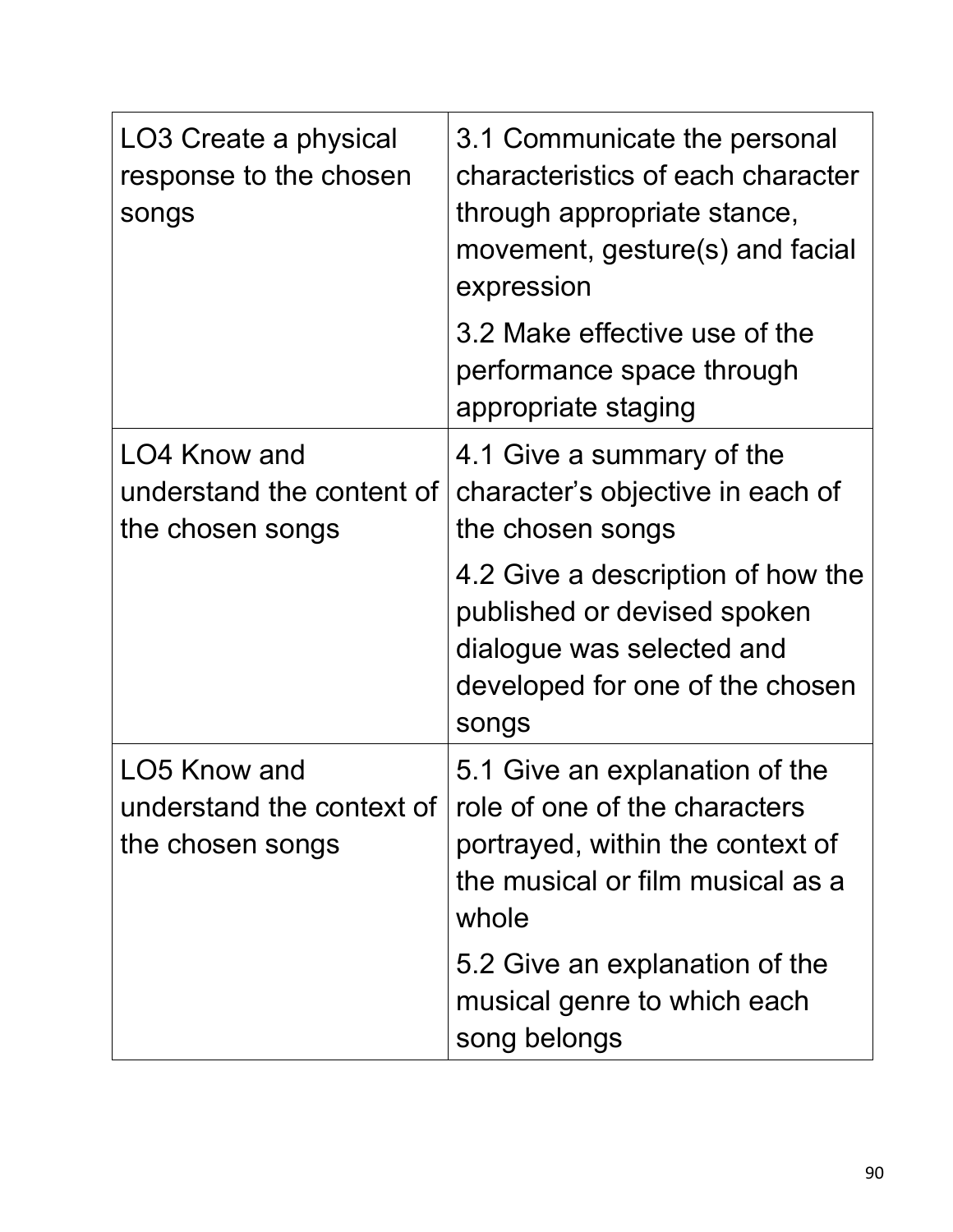| LO6 Know and            | 6.1 Give an explanation of the     |
|-------------------------|------------------------------------|
| understand the          | I breathing techniques required to |
| techniques required for | support the voice in song          |
| musical theatre         |                                    |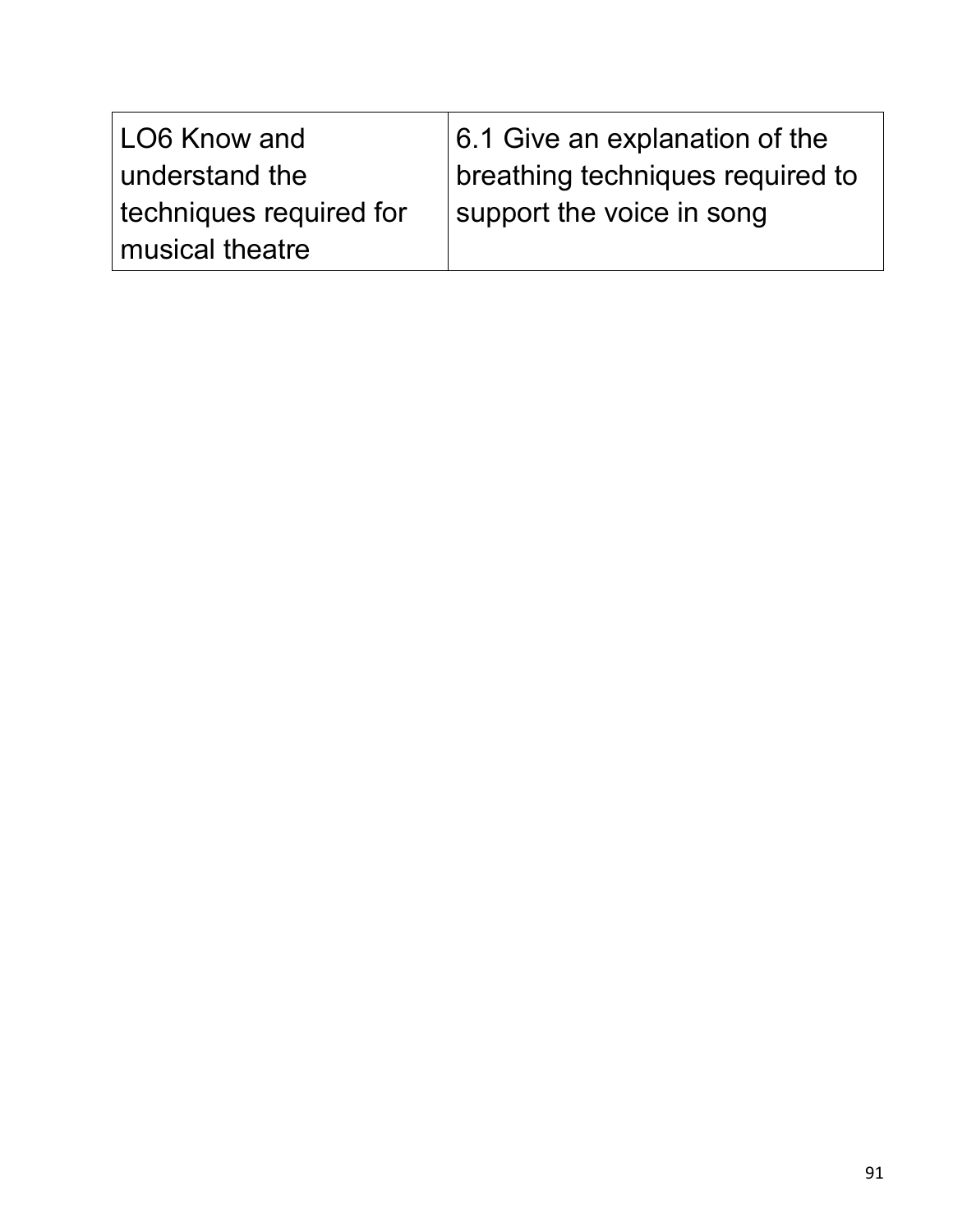# **Assessment and Grading Criteria**

### **LEVEL 3: GRADE 7 – SILVER MEDAL**

| <b>LEARNING</b><br><b>OUTCOMES</b>                                                                     | <b>ASSESSMENT CRITERIA</b>                                                                       |
|--------------------------------------------------------------------------------------------------------|--------------------------------------------------------------------------------------------------|
| <b>LO1 Perform three</b><br>songs from memory,<br>demonstrating an<br>understanding of the<br>material | 1.1 Demonstrate understanding of<br>text and subtext                                             |
|                                                                                                        | 1.2 Demonstrate understanding of<br>the intentions and objectives of the<br>characters portrayed |
|                                                                                                        | 1.3 Perform from memory with<br>fluency, focus and spontaneity                                   |
| LO <sub>2</sub> Use vocal skills in<br>response to the chosen<br>songs                                 | 2.1 Perform with adequate<br>breathing, voice production and<br>resonance                        |
|                                                                                                        | 2.2 Perform with clarity of diction                                                              |
|                                                                                                        | 2.3 Sustain vocal control through<br>to the end of phrases                                       |
|                                                                                                        | 2.4 Respond vocally to the<br>demands of the three<br>characterisations                          |
|                                                                                                        | 2.5 Sing with accurate intonation<br>and pitch                                                   |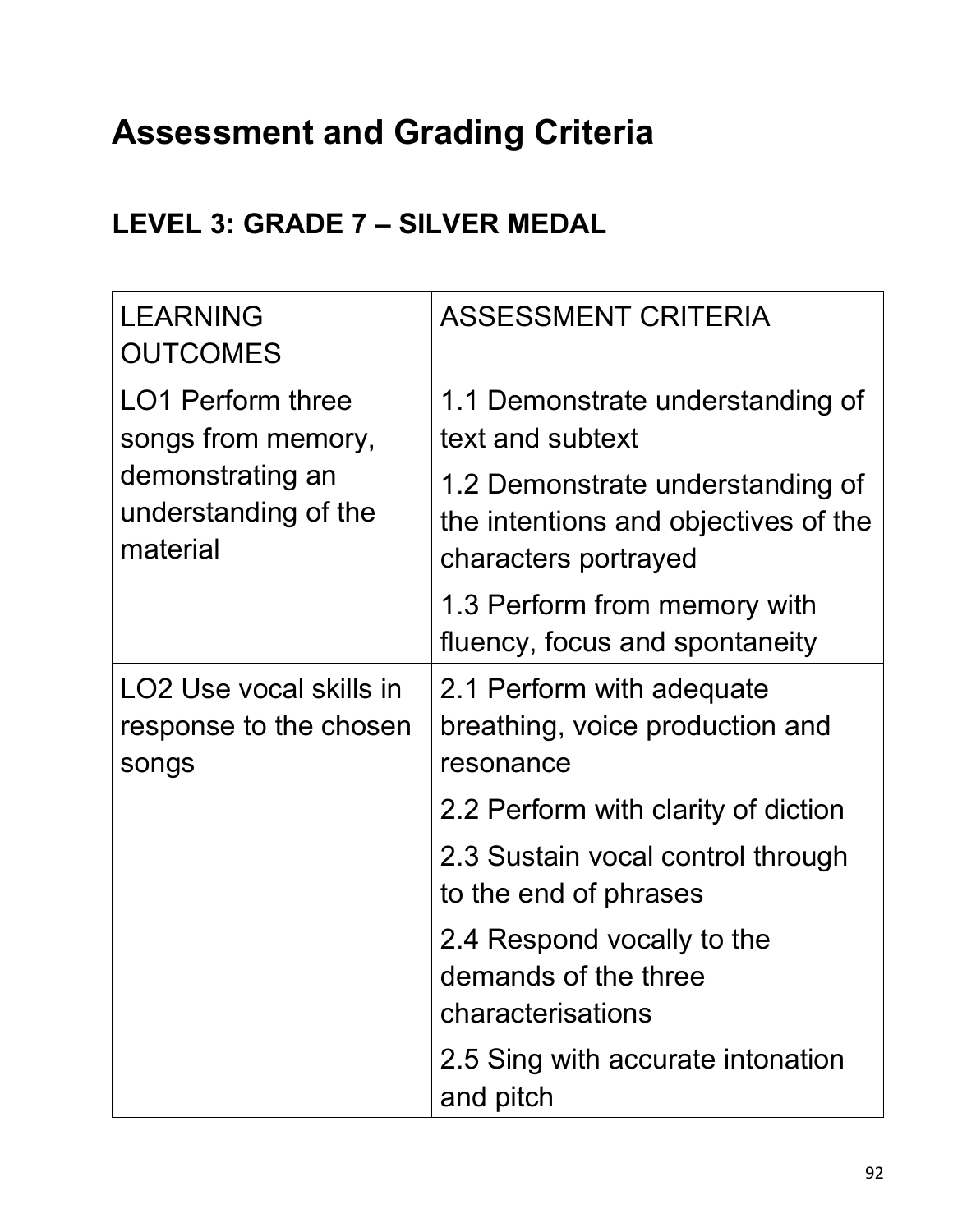| LO3 Create a physical<br>response to the chosen<br>songs      | 3.1 Communicate the personal<br>characteristics of each character<br>through appropriate stance,<br>movement, gesture(s) and facial<br>expression  |
|---------------------------------------------------------------|----------------------------------------------------------------------------------------------------------------------------------------------------|
|                                                               | 3.2 Make effective use of the<br>performance space through<br>appropriate staging                                                                  |
| LO4 Know and<br>understand the content<br>of the chosen songs | 4.1 Give a summary of the<br>character's objective in each of the<br>chosen songs                                                                  |
|                                                               | 4.2 Give a description of how the<br>published or devised spoken<br>dialogue was selected and<br>developed for one of the chosen<br>songs          |
| LO5 Know and<br>understand the context<br>of the chosen songs | 5.1 Give an explanation of the role<br>of one of the characters portrayed,<br>within the context of the musical or<br>film musical as a whole      |
|                                                               | 5.2 Give a description of the work<br>and influence on musical theatre of<br>one of the composers, librettists or<br>lyricists of the chosen songs |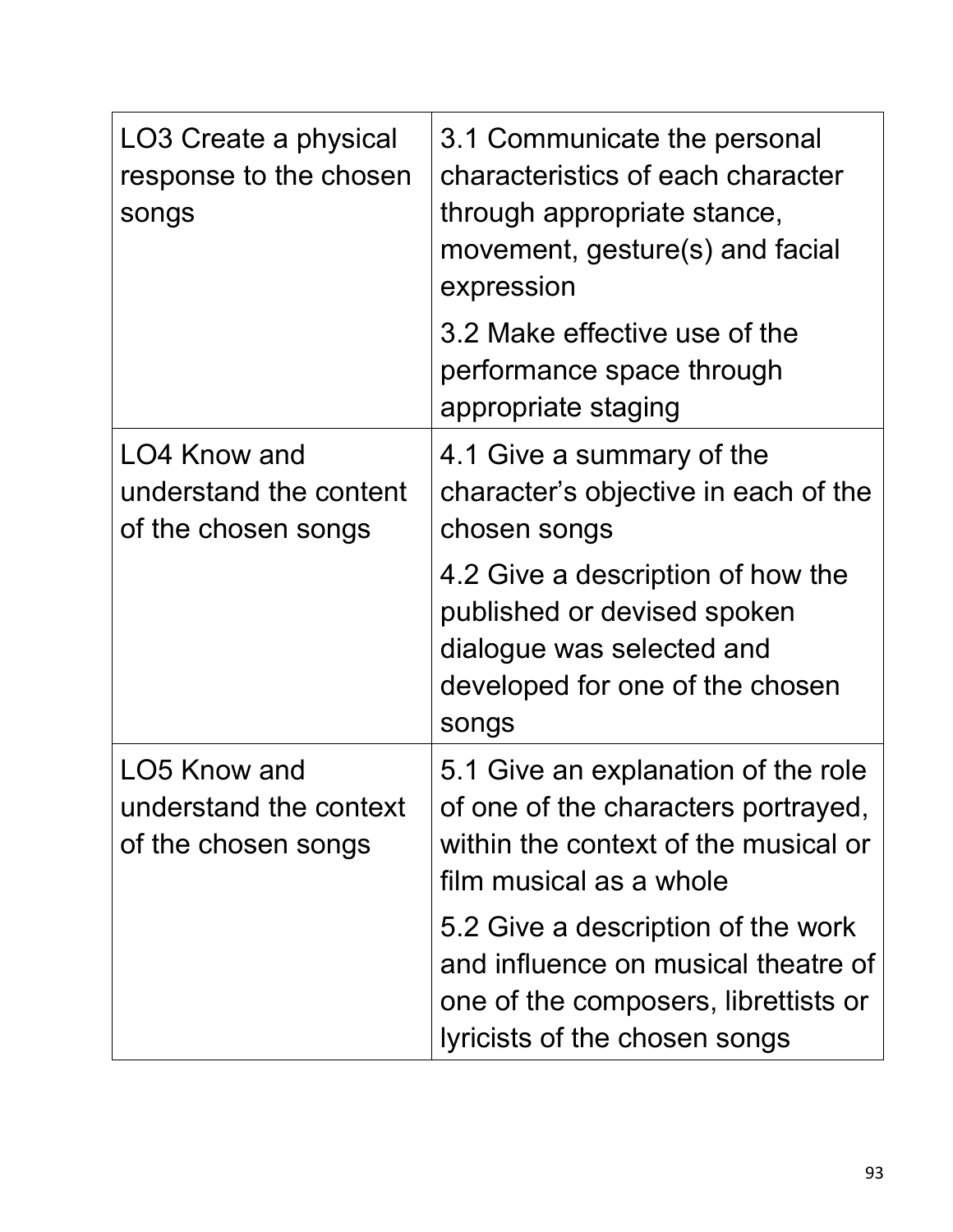| LO6 Know and            | $ 6.1$ Give a description of the |
|-------------------------|----------------------------------|
| understand the          | vocal techniques required to     |
| techniques required for | perform one of the chosen songs  |
| musical theatre         |                                  |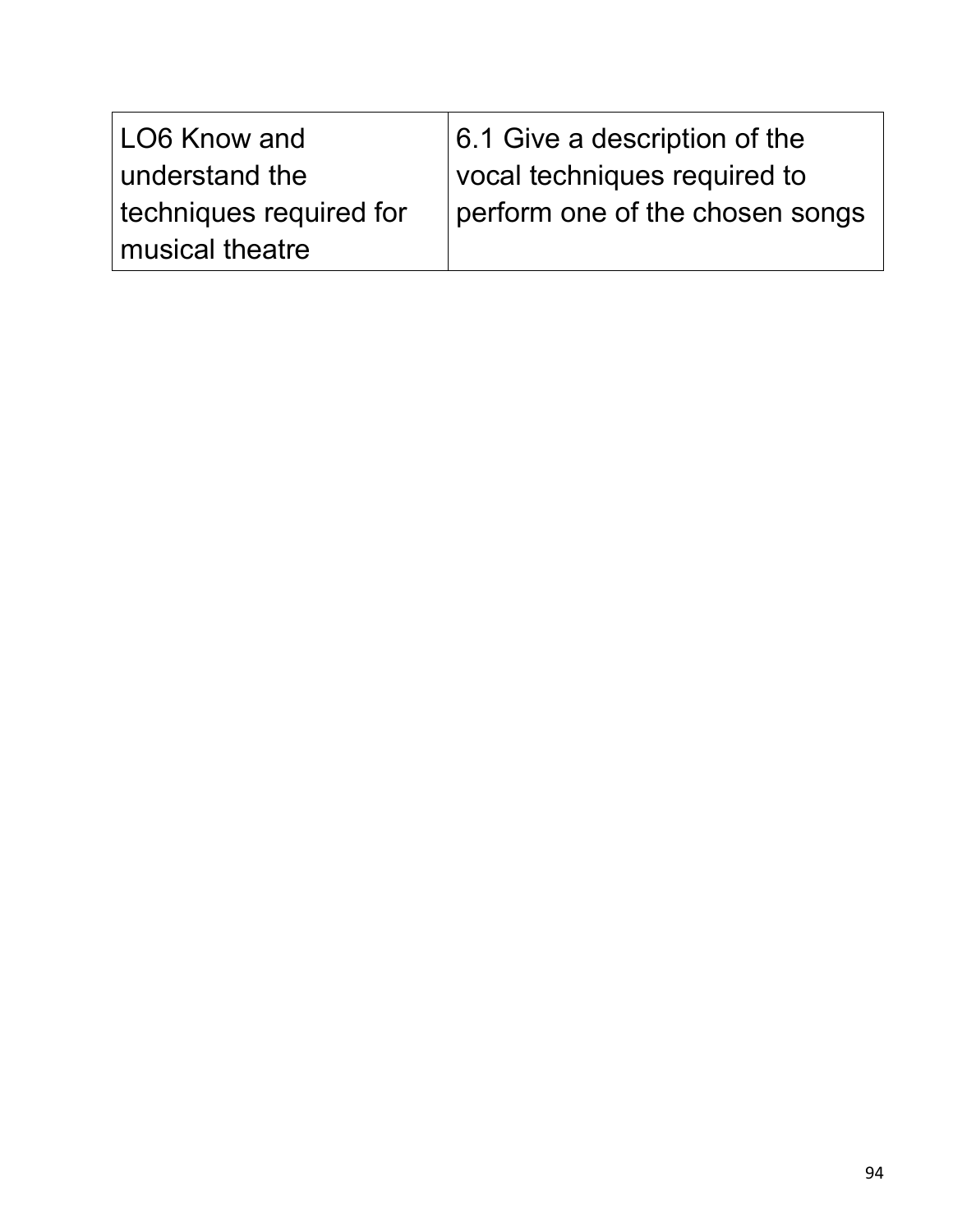# **Assessment and Grading Criteria**

### **LEVEL 3: GRADE 8 – GOLD MEDAL**

| <b>LEARNING OUTCOMES</b>                                               | <b>ASSESSMENT CRITERIA</b>                                                                             |
|------------------------------------------------------------------------|--------------------------------------------------------------------------------------------------------|
| <b>LO1 Perform three</b><br>songs from memory,<br>demonstrating an     | 1.1 Demonstrate an<br>understanding of text and<br>subtext                                             |
| understanding of the<br>material                                       | 1.2 Demonstrate an<br>understanding of the intentions<br>and objectives of the characters<br>portrayed |
|                                                                        | 1.3 Perform from memory with<br>fluency, focus and spontaneity                                         |
| LO <sub>2</sub> Use vocal skills in<br>response to the chosen<br>songs | 2.1 Perform with adequate<br>breathing, voice production and<br>resonance                              |
|                                                                        | 2.2 Perform with clarity of diction                                                                    |
|                                                                        | 2.3 Sustain vocal control through<br>to the end of phrases                                             |
|                                                                        | 2.4 Respond vocally to the<br>demands of the three<br>characterisations                                |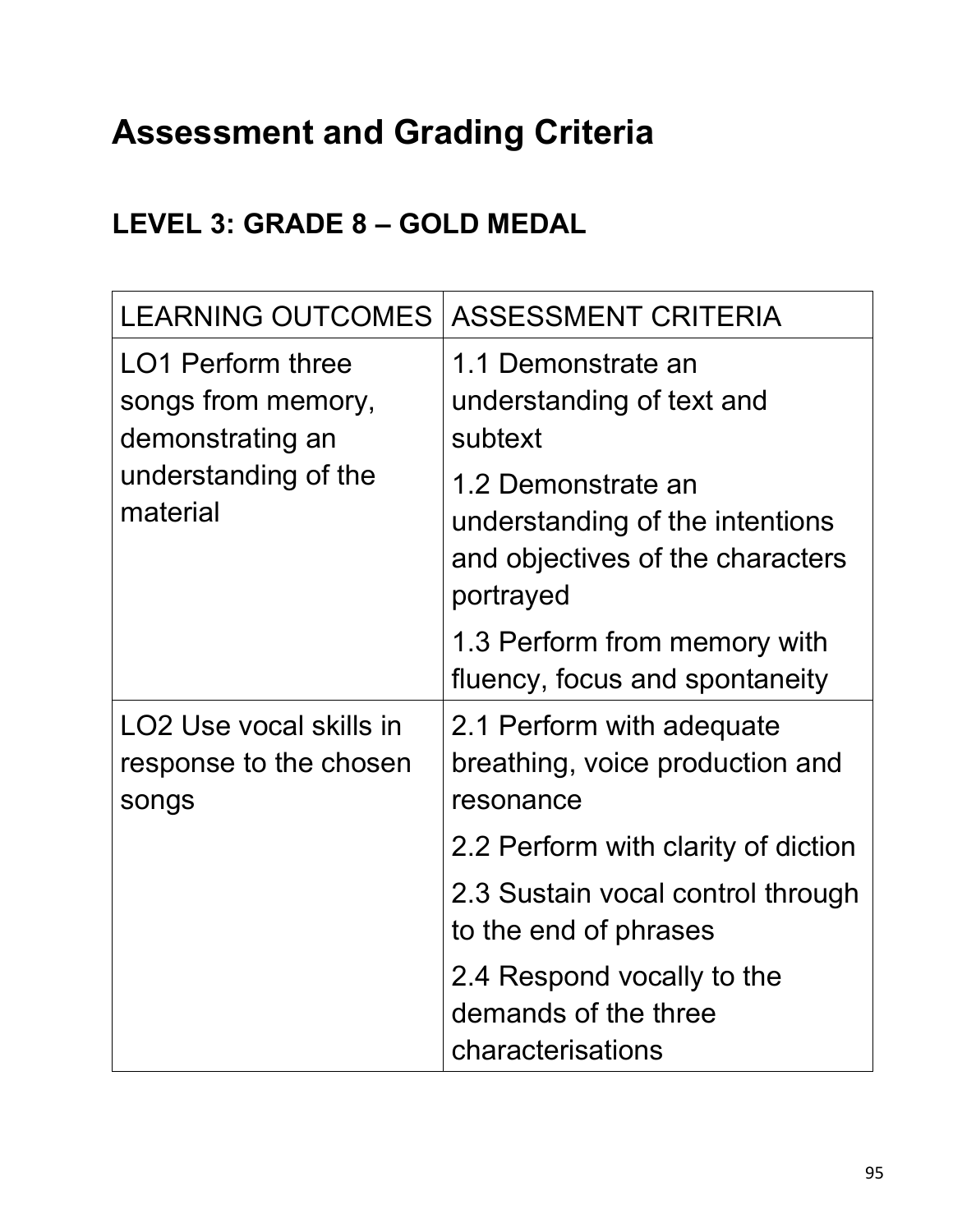|                                                               | 2.5 Sing with accurate intonation<br>and pitch                                                                                                    |
|---------------------------------------------------------------|---------------------------------------------------------------------------------------------------------------------------------------------------|
| LO3 Create a physical<br>response to the chosen<br>songs      | 3.1 Communicate the personal<br>characteristics of each character<br>through appropriate stance,<br>movement, gesture(s) and facial<br>expression |
|                                                               | 3.2 Make effective use of the<br>performance space through<br>appropriate staging                                                                 |
| LO4 Know and<br>understand the content<br>of the chosen songs | 4.1 Give an explanation of the<br>processes involved in                                                                                           |
|                                                               | 4.2 developing the three songs<br>for performance                                                                                                 |
|                                                               | 4.3 Give a description of how the<br>published or devised spoken<br>dialogue was selected and<br>developed for one of the chosen<br>songs         |
| LO5 Know and<br>understand the context<br>of the chosen songs | 5.1 Give an explanation of the<br>role of one of the characters<br>portrayed, within the context of<br>the musical or film musical as a<br>whole  |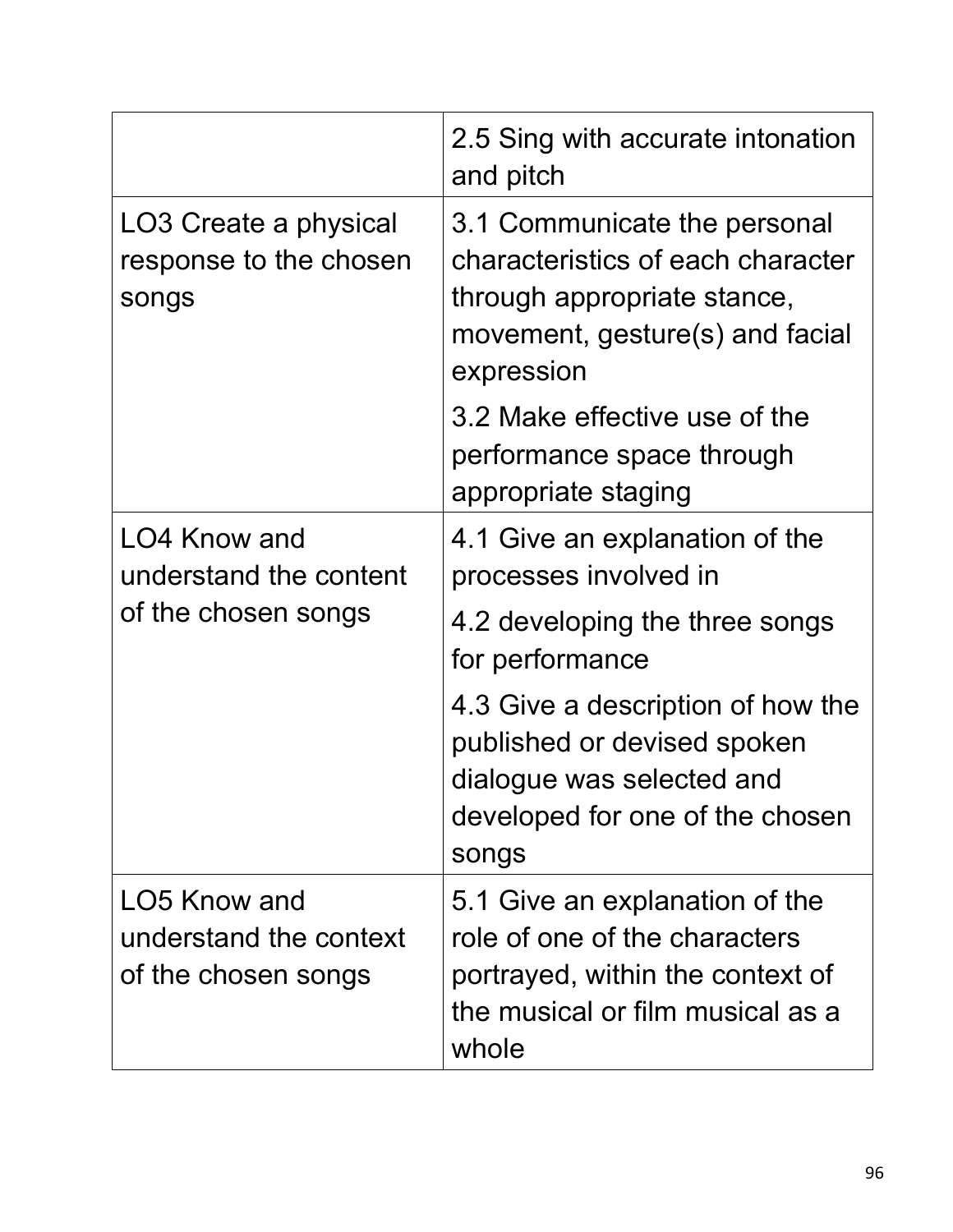| LO6 Know and          | 6.1 Give a summary of the        |
|-----------------------|----------------------------------|
| understand the        | influences on musical theatre of |
| influences on musical | one chosen practitioner          |
| theatre of one chosen |                                  |
| practitioner          |                                  |

The following information describes what skills and knowledge a Learner needs to present in order to attain marks for Pass, Merit or Distinction for Level 3 Solo/Duo Musical Theatre Examinations. A Learner who completes the external assessment but either does not meet the minimum pass criteria mark for a Pass or fails to satisfy one or more of the stated Assessment Criteria will be graded as a Fail. This is irrespective of the total marks accumulated. Duologue Learners are assessed individually against the Assessment Criteria.

### Distinction (80–100 Marks)

A Learner who achieves a Distinction grade will have demonstrated a detailed understanding of the text, sub-text, intentions and objectives of the characters within the chosen material, performed from memory. The Learner will have used the performance space effectively with appropriate staging and use of personal characteristics throughout. They will have also sung with sustained vocal control, using appropriate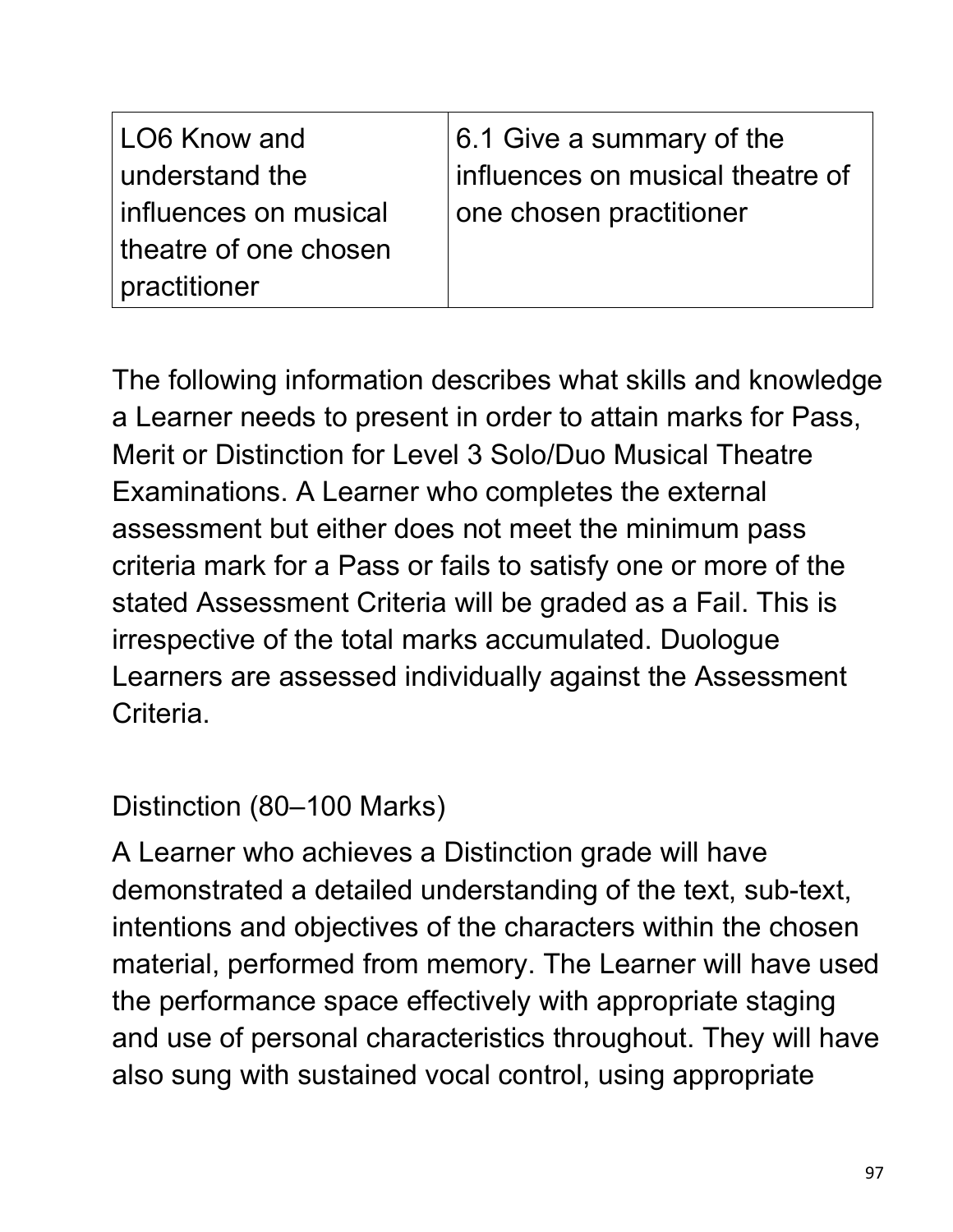breathing, voice production and resonance throughout. They will have sung with fluency, focus, clear diction and accurate intonation and pitch, responding to the vocal demands of characterisations with spontaneity throughout. The Learner will have given detailed answers in response to the questions about their chosen songs. They will have given a detailed explanation of the breathing techniques required to support the voice in song (Grade 6 only), vocal techniques required to perform one of the songs (Grade 7 only), and the influences on musical theatre of one chosen practitioner (Grade 8 only).

### Merit (65–79 Marks)

A Learner who achieves a Merit grade will have demonstrated a secure understanding of the text, sub-text, intentions and objectives of the characters within the chosen material, performed from memory. The Learner will have used the performance space effectively with appropriate staging and use of personal characteristics most of the time. They will have also sung with sustained vocal control, using appropriate breathing, voice production and resonance most of the time. They will have sung with fluency, focus, clear diction and accurate intonation and pitch, responding to the vocal demands of characterisations with spontaneity most of the time. The Learner will have given secure answers in response to the questions about their chosen songs. They will have given a secure explanation of the breathing techniques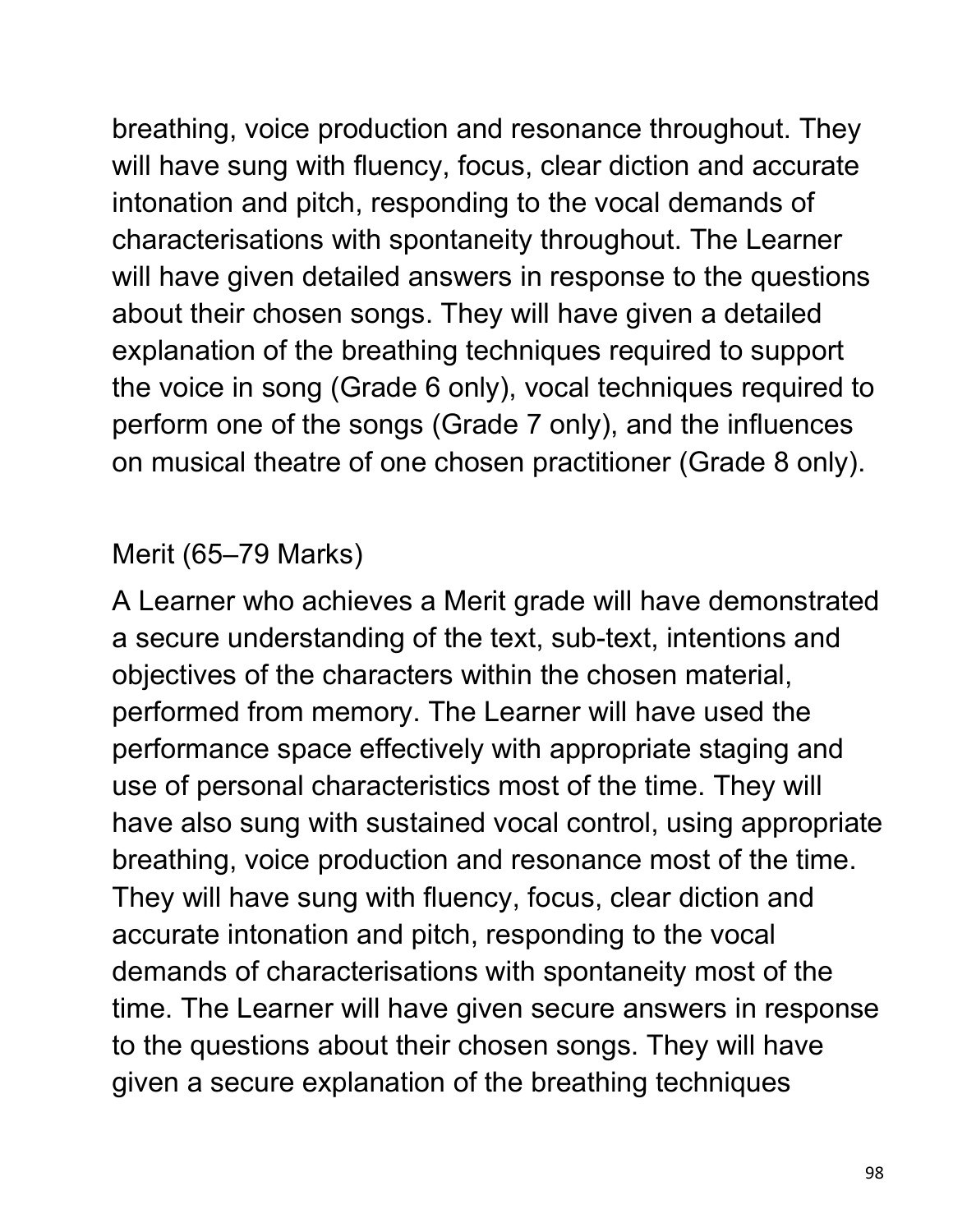required to support the voice in song (Grade 6 only), vocal techniques required to perform one of the songs (Grade 7 only), and the influences on musical theatre of one chosen practitioner (Grade 8 only).

### Pass (50–64 Marks)

A Learner who achieves a Pass grade will have demonstrated a basic understanding of the text, sub-text, intentions and objectives of the characters within the chosen material, performed from memory. The Learner will have used the performance space effectively with appropriate staging and use of personal characteristics some of the time. They will have also sung with sustained vocal control, using appropriate breathing, voice production and resonance some of the time. They will have sung with fluency, focus, clear diction and accurate intonation and pitch, responding to the vocal demands of characterisations with spontaneity some of the time. The Learner will have given basic answers in response to the questions about their chosen songs. They will have given a basic explanation of the breathing techniques required to support the voice in song (Grade 6 only), vocal techniques required to perform one of the songs (Grade

7 only), and the influences on musical theatre of one chosen practitioner (Grade 8 only).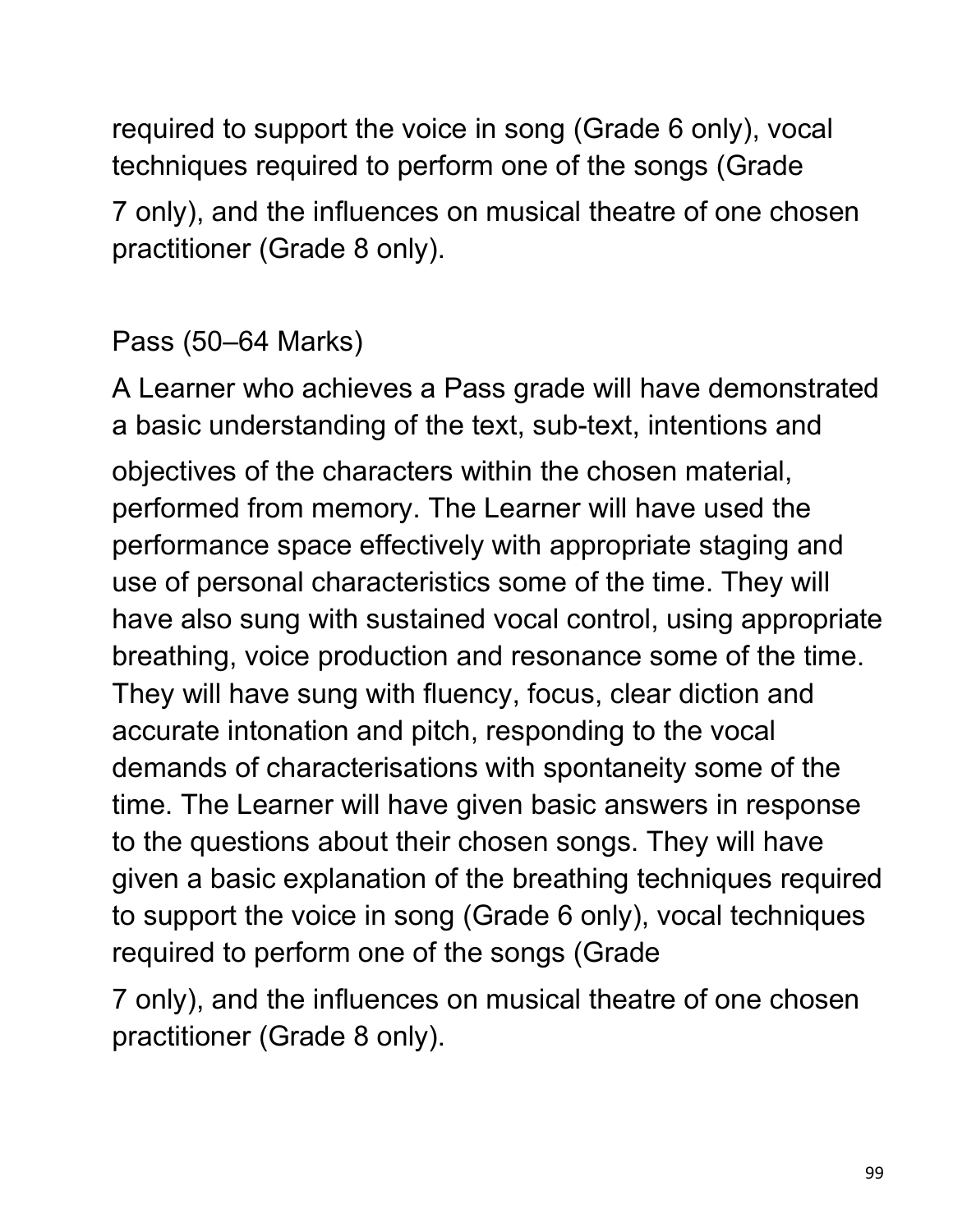### Fail (0–49 Marks)

A Learner whose examination is graded as a Fail will have been unable to demonstrate an understanding of the material and memory will have been insufficient. They will not have responded with appropriate vocal skills or they will not have created an effective physical response to the chosen material. There will have been an insufficient understanding of repertoire, content, context or techniques required for the subject area and Grade.

It should also be noted that a Learner who completes the external assessment but who either does not meet the minimum pass criteria mark for a Pass or fails to satisfy one or more of the stated Assessment Criteria (irrespective of the total marks they accumulate) will be graded as a Fail.

In these circumstances, the Examiner will identify the Assessment Criteria/Criterion not met in the Learner Examination Report (LER).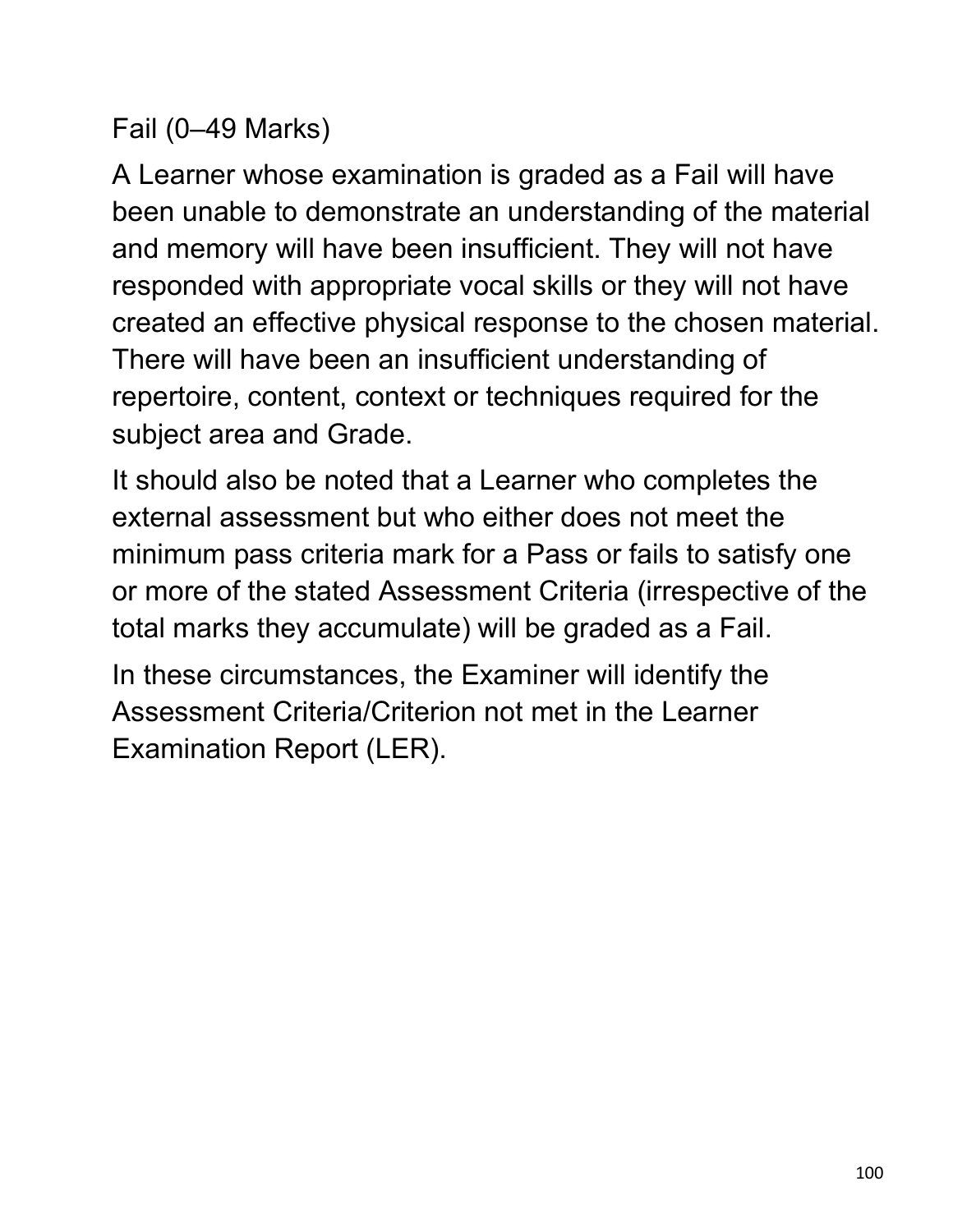## **Glossary of Terms: Syllabus Terminology**

assessment – the process of assessing the Learner against the Assessment Criteria.

Assessment Criteria – descriptions of the requirements a Learner is expected to meet to demonstrate that a Learning Outcome has been achieved.

Award – a Qualification with a credit value between 1 and 12.

- Certificate a Qualification with a credit value between 13 and 36.
- credit an award made to a Learner in recognition of the achievement of the designated Learning Outcomes/ Assessment Criteria.
- Guided Learning Hours (GLH) the number of hours of teacher-supervised or directed study time required to teach a
- Qualification or the Unit of a Qualification. It excludes Learner initiated study.
- Learning Outcome (LO) a statement of what a Learner can be expected to know, understand or do as a result of a process of learning.
- Level an indication of the relative demand, complexity and depth of achievement.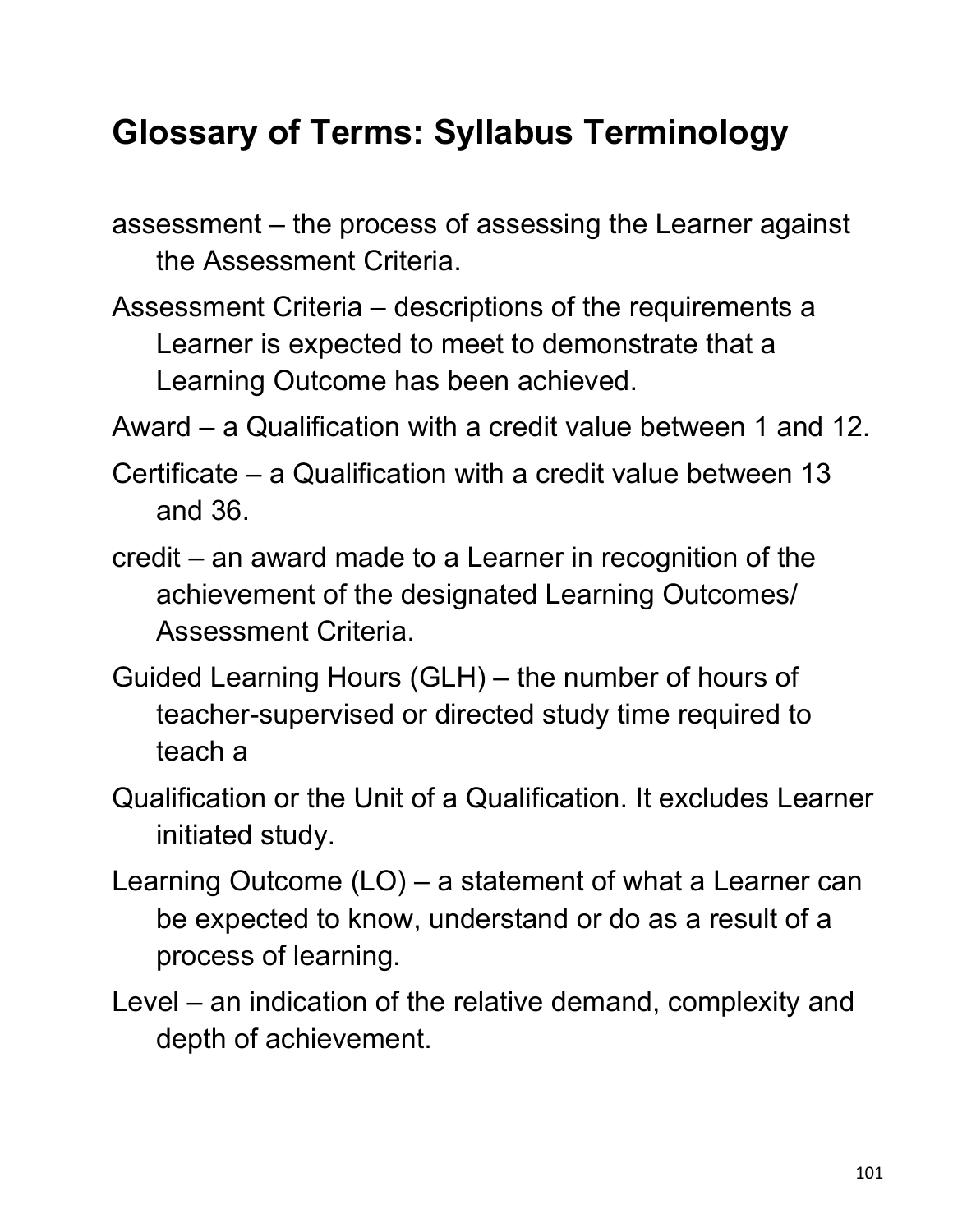- Qualification an Award made to a Learner for the achievement of the specified combination of credits, or credits and exemptions, required for that Award.
- Qualification syllabus specification a detailed statement defining the purpose, content, structure and assessment arrangements for a Qualification.
- Qualification Title a short description of the Level, size and content of a Qualification.
- Spoken Song a song from a published piece of musical theatre or film musical, performed as a spoken dramatic monologue/ duologue, without melody and rhythm.
- spoken dialogue a short piece of spoken text, in character within the song. This must be a cohesive part of the performance, either leading naturally into the song and/or linking two sections of the song together and/or concluding the song.
- Total Qualification Time (TQT) Total Qualification Time is split into three components: guided learning, directed study and dedicated assessment. It includes Learner initiated study.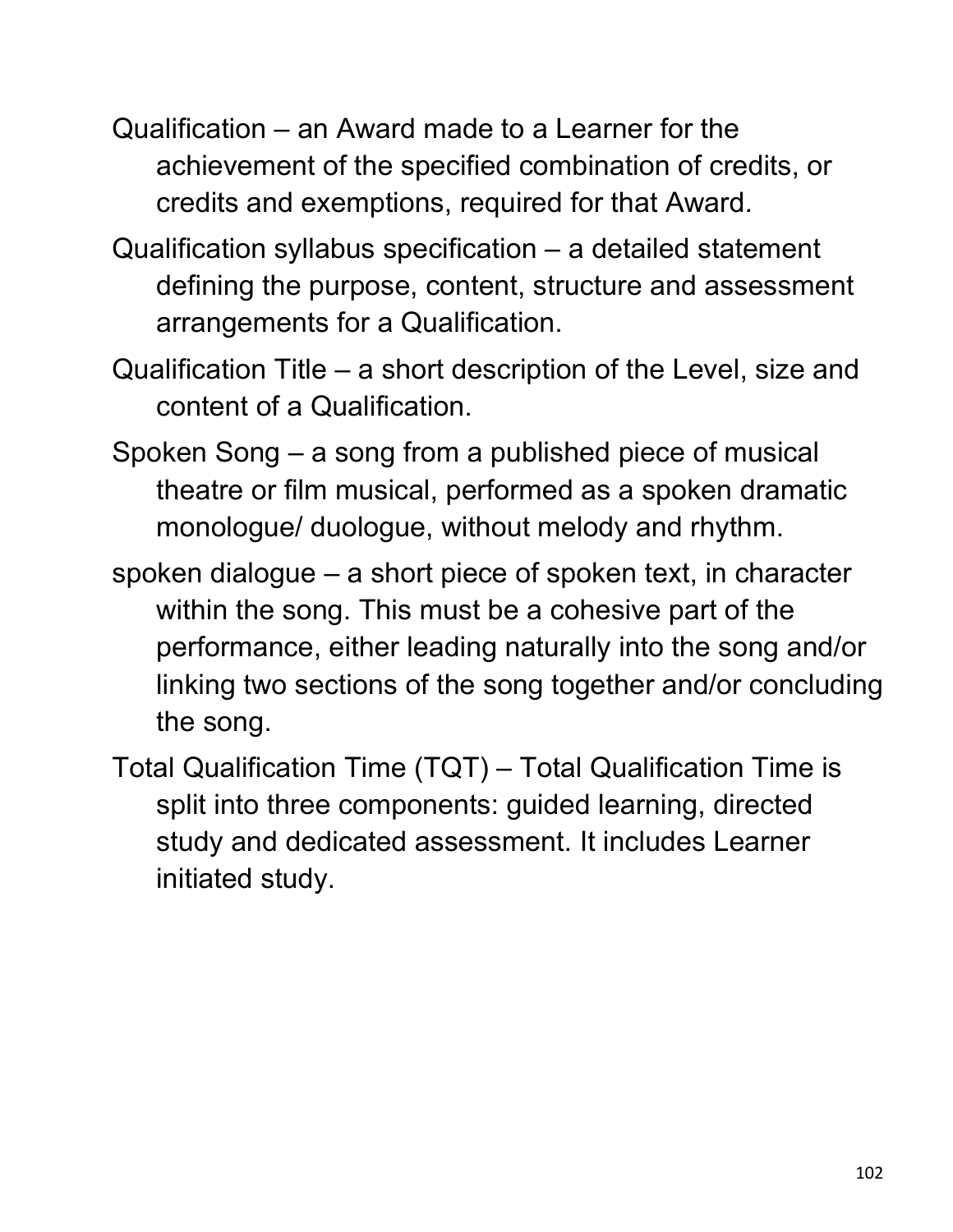## **Glossary of Terms: Syllabus Content**

Please note: these definitions should only be used as an initial starting place when preparing for the Knowledge sections of examinations, and Learners are encouraged to explore these terms in greater depth using other sources.

- acting through song bringing a character to life through the sequences of thought and melodic phrasing created by the lyricist and composer.
- audibility using sufficient breath and resonance appropriate to the size of the performance space and for the needs of the character.
- character intentions and objectives clarifying what the character wants, desires or needs through each action, spoken/sung line and the spaces between the words/lyrics.
- clarity of diction articulating sufficiently, without losing the sense or flow of the song, in order to be understood clearly.
- context the situation and world of the musical or film musical.
- facial expression using the face to express the character's emotions.
- focus maintaining concentration and involvement with the song and the character being portrayed.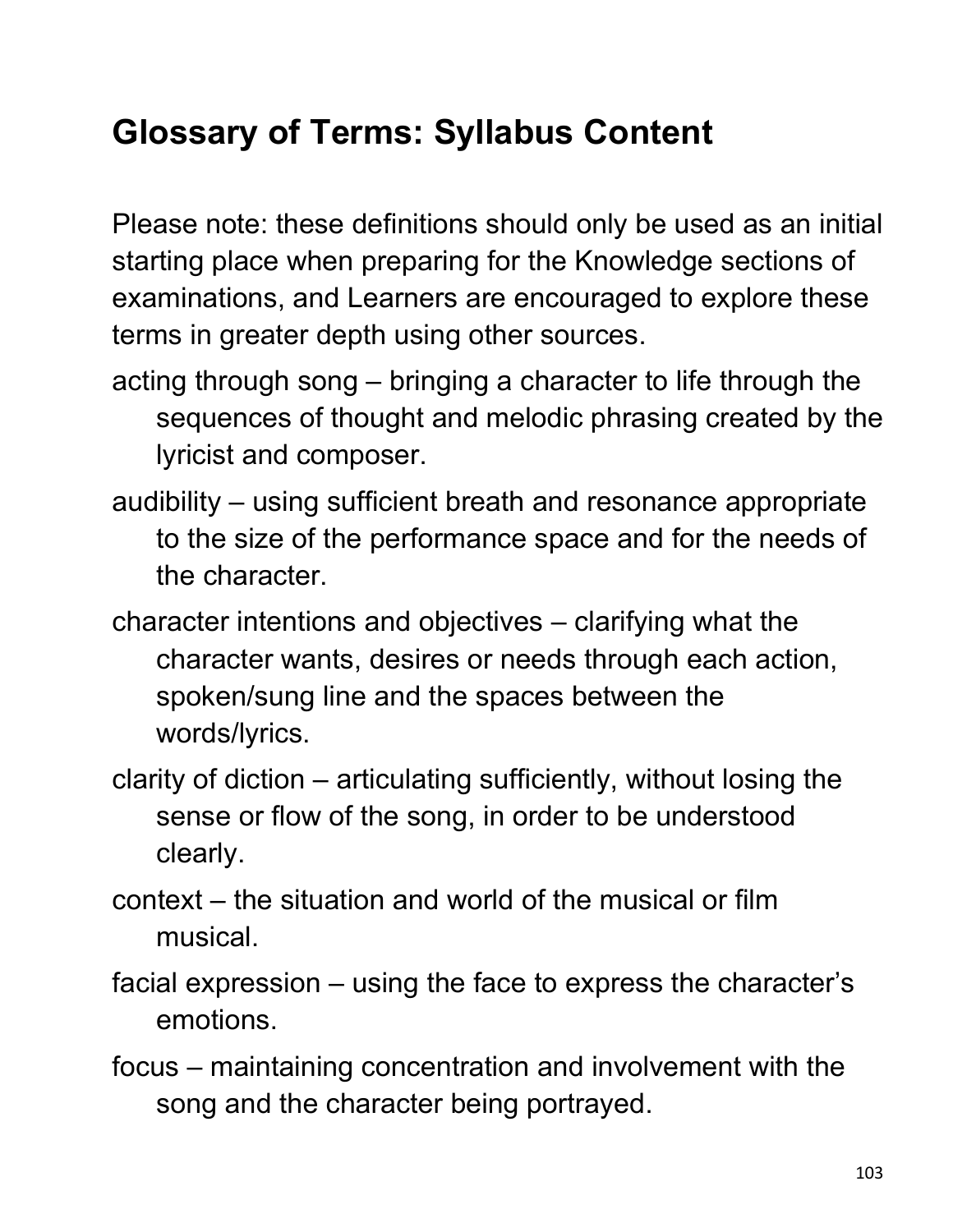- genre a set type or category of theatre. Musical Theatre is a genre which combines songs, spoken dialogue and dance to tell a story. It is also different to a play with music as Musical Theatre gives equal importance to all elements within a production. Examples include book musical, concept musical, Golden Age musical, jukebox musical, revue musical, and pop/rock musical.
- gesture movement of the hands, arms and/or head to convey an idea or meaning.
- intonation the pattern or melody of pitch changes within a song.
- key theme a recurring idea or subject in the song or in the musical or film musical from which the song has been taken.
- location where the song takes place.
- meaning clarifying what the character is thinking and the sense behind their words and/or actions.
- melody the arrangement of single notes to form a sequence in musical composition.
- mood conveying what the character is feeling and the emotion behind their words and/or actions and the atmosphere created.

performance space – the area in which the Learner performs.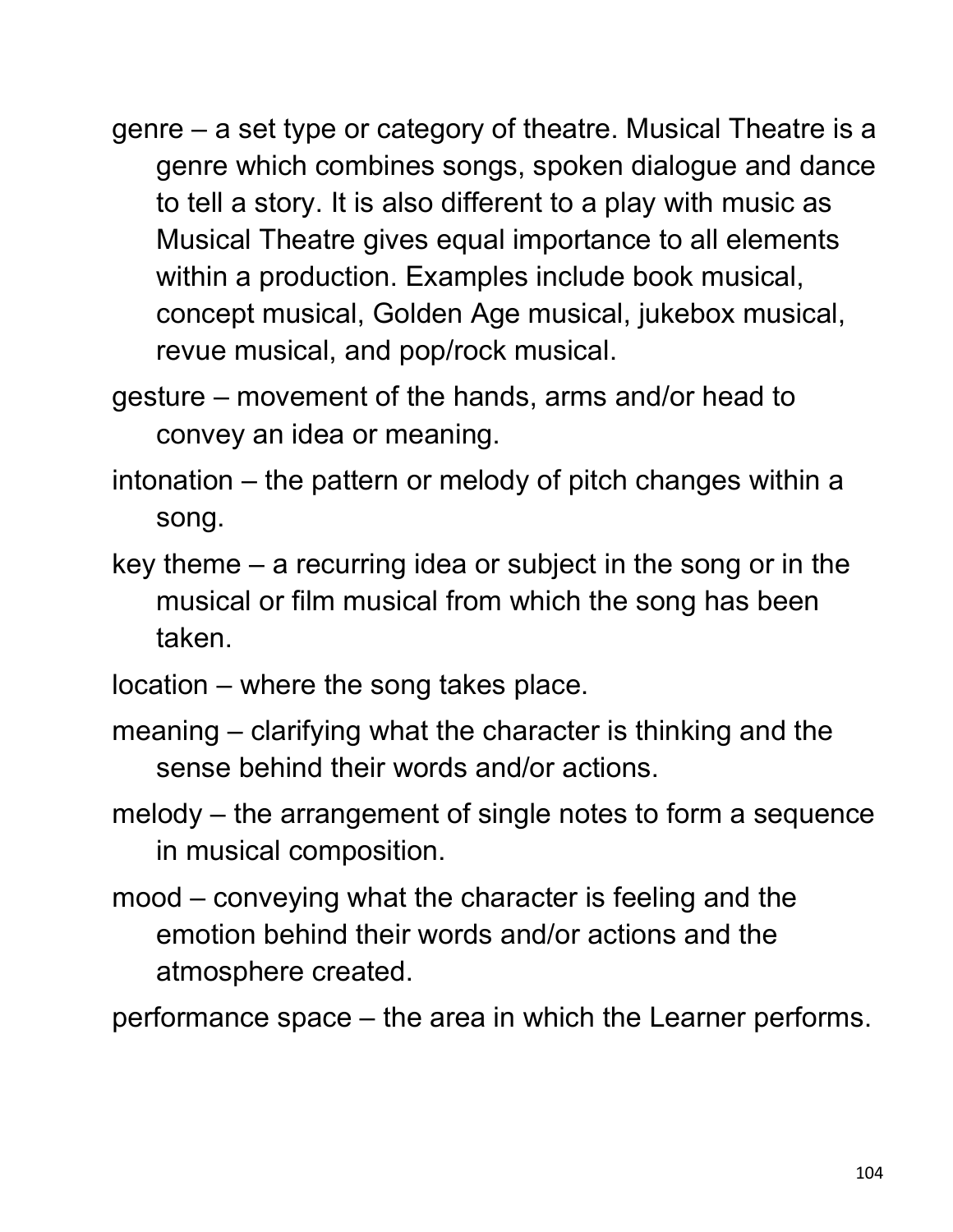- personal characteristics what a character looks like, noting any distinguishing features. This will affect the Learner's use of movement, stance, posture, gesture, facial expression etc.
- physical response responding to the imagery of the song non- verbally.
- pitch the degree of height or depth of a tone or sound.
- place and period creating a sense of the world in which the character lives.
- plot the main story and/or events of the musical or film musical.
- published a text which is available to the public either in a printed book, e-book, or online.
- resonance the amplification and colour of a musical tone produced by vibrations in the head and chest cavity.
- revision to make changes to something that is written in order to improve it.
- revival restaging of a stage production after its original run has closed. New material may be added.
- rhythm the patterning of musical sound affected by differences in timing, duration, and/or stress of consecutive notes.
- situation what is happening in the song.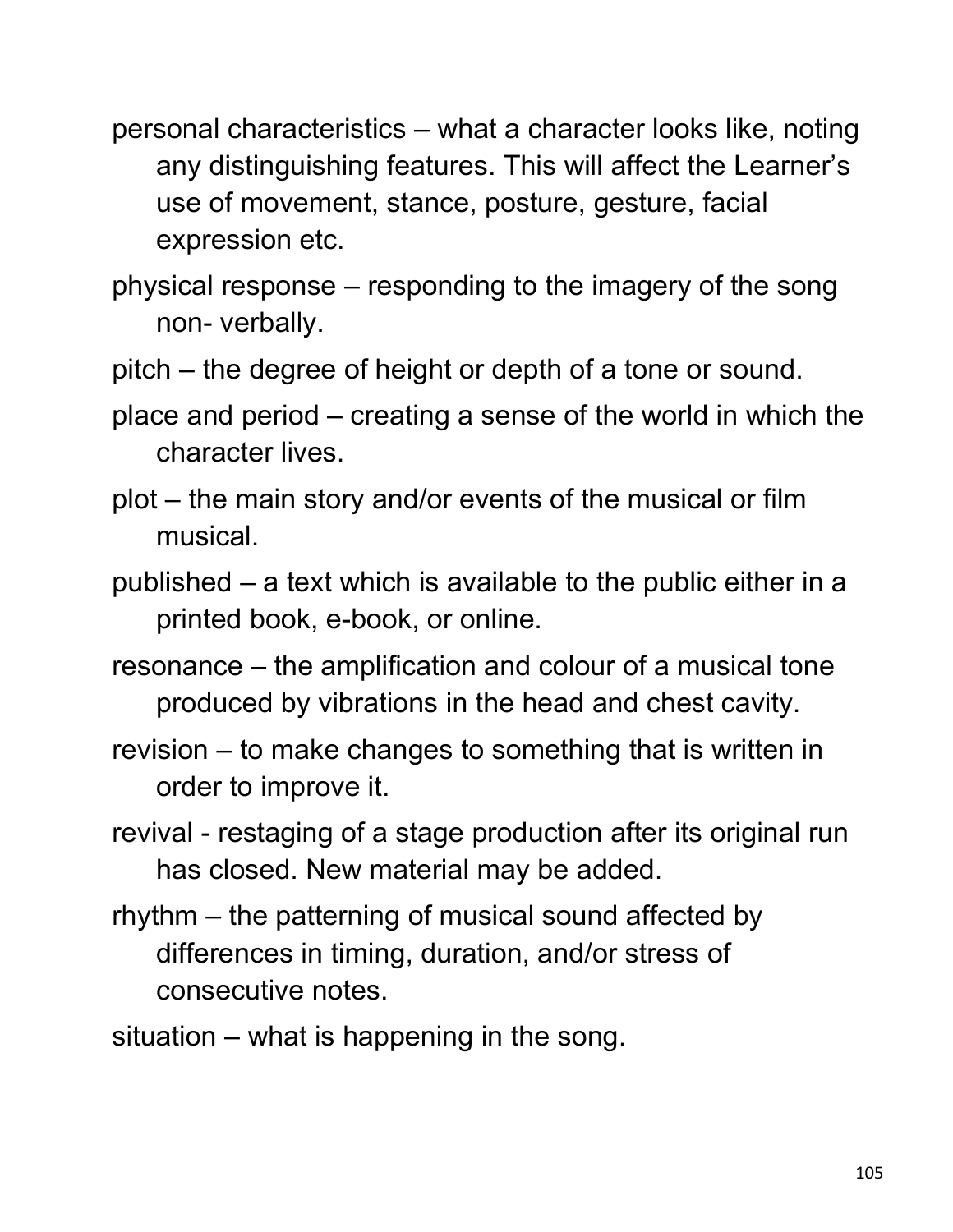spontaneity – as if the song is being performed for the very first time.

staging – the positioning of a performance within the space provided to indicate situation and location.

stance – the manner and position in which a character stands.

- style refers to characteristic features within music that has a recognition of a certain era or genre when played or else it will be expected to have a particular sound due to musical content, mannerisms, expressive devices, or musical patterns. Examples include ballad, blues, comic song, folk song, jazz, patter song, operetta, pop, rock, or torch song.
- subtext the hidden meaning or underlying message behind the song.
- understanding of character revealing what the character is thinking, how the character is feeling and any changes in the character's mood throughout the song.
- understanding of situation and location revealing the world in which the character lives and the physical aspects of where the song takes place.
- vocal contrast varying pitch, intonation, pace, volume, tone colour and intensity.
- vocal control keeping sound and thought focused until the end of the phrase so that the voice does not fade away.
- vocal flexibility transforming vocally according to the period, style and form of the song.